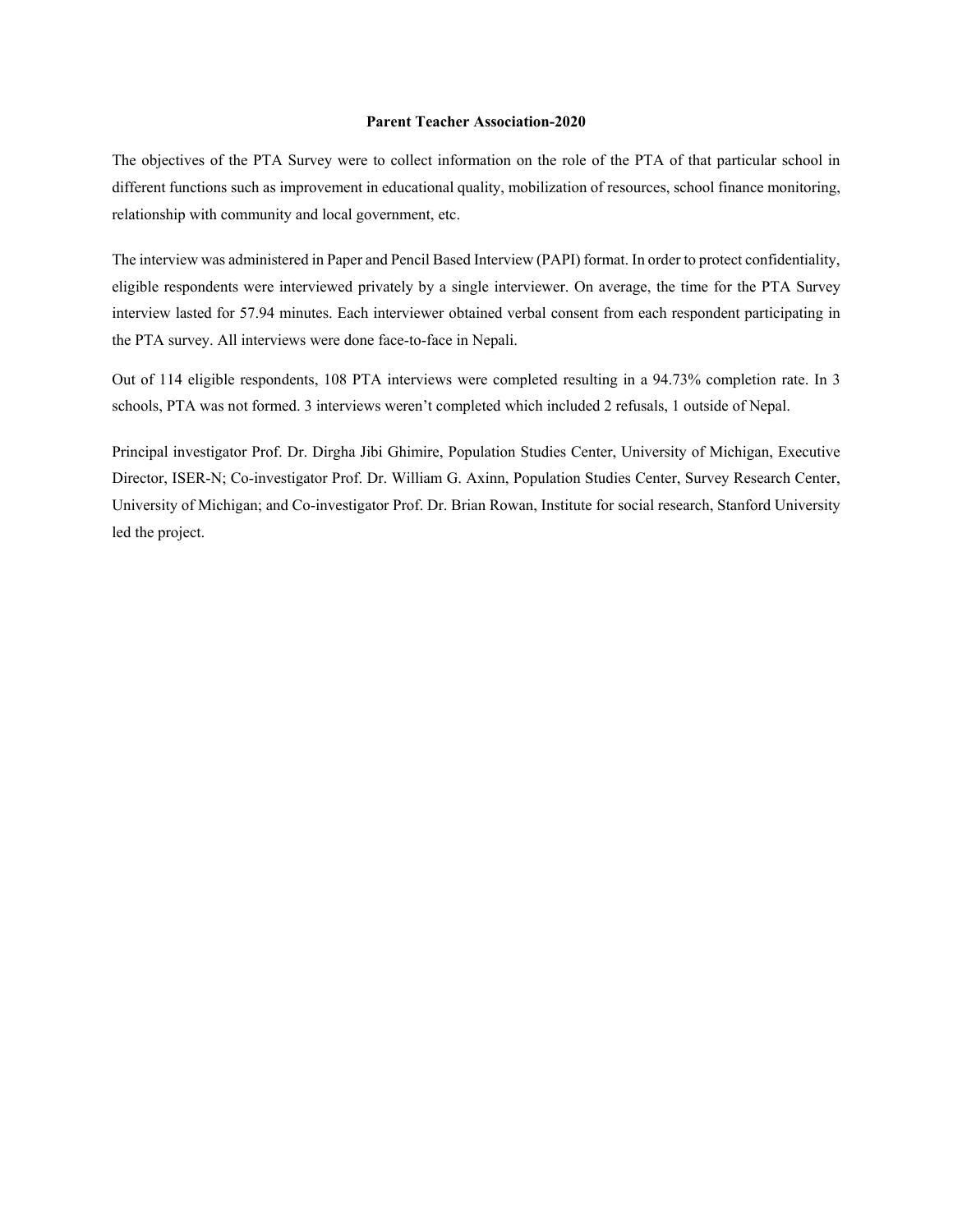| <b>Data Description</b>            |                             |                                                                                                |              |               |          |
|------------------------------------|-----------------------------|------------------------------------------------------------------------------------------------|--------------|---------------|----------|
|                                    |                             | Data Set Name: ParentTeacherAssociationData.restricted.clean.dta                               |              |               |          |
| Total eligible sample: 114         |                             |                                                                                                |              |               |          |
| <b>Number of observations: 108</b> |                             |                                                                                                |              |               |          |
| <b>Number of variables: 371</b>    |                             |                                                                                                |              |               |          |
| Unique identifier: SchIDpx         |                             |                                                                                                |              |               |          |
| Data format: Stata                 |                             |                                                                                                |              |               |          |
| Response rate: 94.73 %             |                             |                                                                                                |              |               |          |
| Data collection: 2020              |                             |                                                                                                |              | <b>Number</b> | Percent  |
| SchIDpx                            | School ID                   |                                                                                                |              |               |          |
|                                    | Recoded in public dataset   |                                                                                                |              |               |          |
|                                    | 100-989<br>School ID        |                                                                                                | <b>Total</b> | 108           | 100.00%  |
|                                    |                             |                                                                                                |              |               |          |
| SchlType                           | School Type                 |                                                                                                |              |               |          |
|                                    | 1                           | Community school                                                                               |              | 57            | 52.78    |
|                                    | 2                           | Institutional school                                                                           |              | 51            | 47.22    |
|                                    |                             |                                                                                                | <b>Total</b> | 108           | 100.00%  |
| PTiwtime                           | <b>Total Interview Time</b> |                                                                                                |              |               |          |
|                                    | 38-81                       | Time in minutes                                                                                | <b>Total</b> | 108           | 100.00%  |
|                                    |                             |                                                                                                |              |               |          |
| PTIwerID                           | Interviewer ID              |                                                                                                |              |               |          |
|                                    | $010 - 253$                 | Interviewer ID                                                                                 | <b>Total</b> | 108           | 100.00%  |
|                                    |                             |                                                                                                |              |               |          |
| PTiwdate                           |                             | Interview Date in English format (DD/MM/YY)                                                    |              |               |          |
|                                    | 20 Jan 20-                  | <b>Interview Date</b>                                                                          |              |               |          |
|                                    | 02 Jul 20                   |                                                                                                | <b>Total</b> | 108           | 100.00%  |
|                                    |                             | <b>Section A: School Background</b>                                                            |              |               |          |
|                                    |                             | When this school was established, what type of school was this? Community without government   |              |               |          |
| PTA1                               |                             | support, community and government support, government, or institutional (private/shareholder)? |              |               |          |
|                                    | Recoded in public dataset   |                                                                                                |              |               |          |
|                                    | 1                           | Community/Government/Charity/International donors                                              |              |               |          |
|                                    | support                     |                                                                                                |              | 61            | 56.48%   |
|                                    | 4                           | Institutional (private/shareholder)                                                            |              | 47            | 43.52%   |
|                                    | 97                          | Others $\dots\dots\dots\dots\dots\dots$                                                        |              | $\mathbf{0}$  | $0.00\%$ |
|                                    | Don't know<br>98            |                                                                                                |              | $\mathbf{0}$  | $0.00\%$ |
|                                    | Refused<br>99               |                                                                                                |              | $\bf{0}$      | $0.00\%$ |
|                                    |                             |                                                                                                | <b>Total</b> | 108           | 100.00%  |
|                                    |                             | <b>Section B: Delegation: Recruitment, Work Rules, Training</b>                                |              |               |          |
| PTB1_M                             |                             | Let's talk about the current PTA. When was this PTA formed?                                    |              |               |          |
|                                    | Removed from public dataset |                                                                                                |              |               |          |

## **Parent Teacher Association Survey- 2020**

 **Code-Book**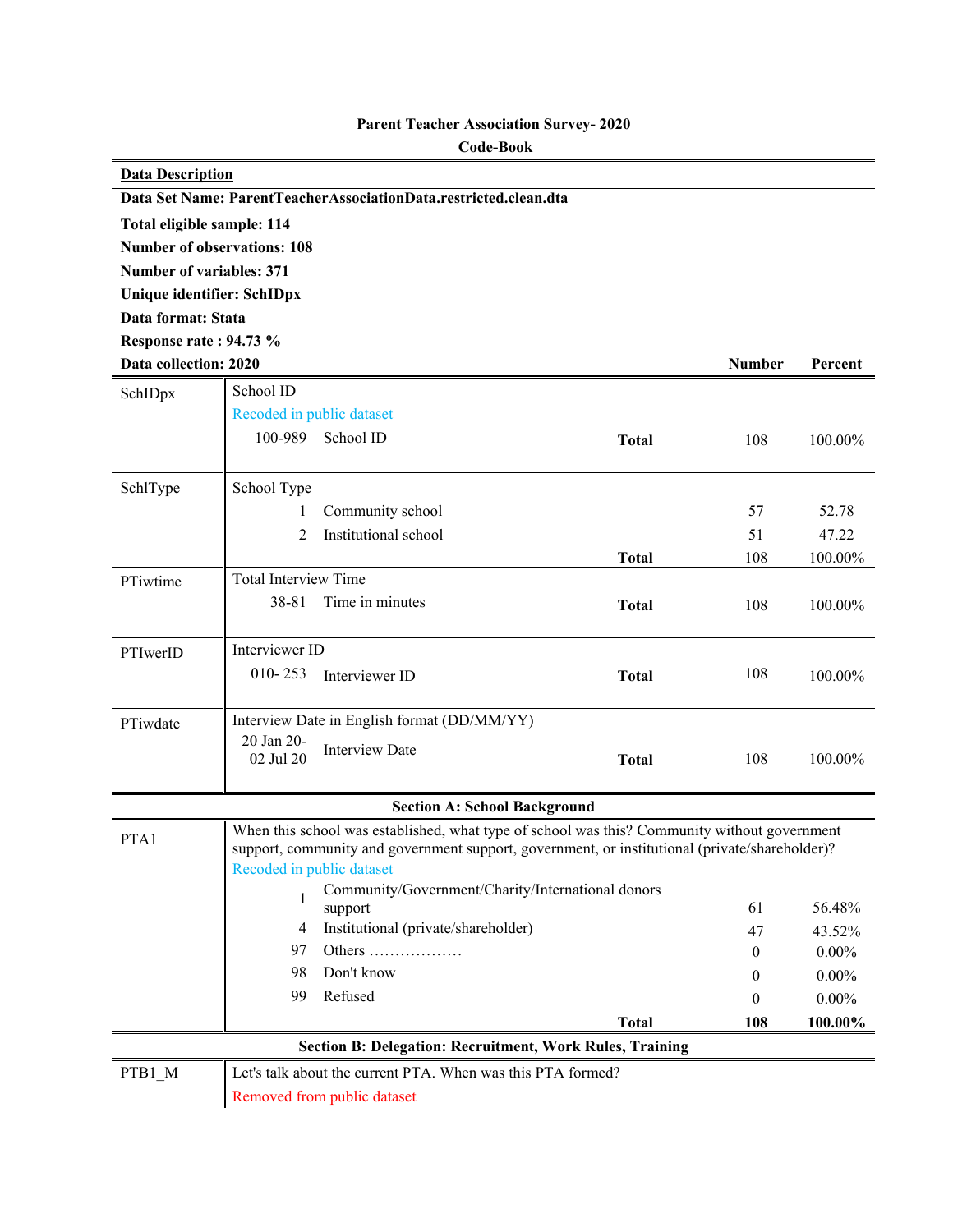| PTB1_Y           |                           |                                                       | Let's talk about the current PTA. When was this PTA formed?                                      |                  |          |
|------------------|---------------------------|-------------------------------------------------------|--------------------------------------------------------------------------------------------------|------------------|----------|
|                  |                           | Removed from public dataset                           |                                                                                                  |                  |          |
|                  |                           |                                                       |                                                                                                  |                  |          |
|                  |                           |                                                       |                                                                                                  |                  |          |
| PTB <sub>2</sub> |                           |                                                       |                                                                                                  |                  |          |
|                  | conflict, or no conflict? |                                                       | Was there any conflict when members of this PTA were selected? Was there serious conflict, minor |                  |          |
|                  |                           |                                                       |                                                                                                  |                  |          |
|                  | $\theta$                  | No conflict                                           |                                                                                                  | 98               | 90.74%   |
|                  | 1                         | Serious conflict                                      |                                                                                                  | 1                | 0.93%    |
|                  | 2                         | Minor conflict                                        |                                                                                                  | 9                | 8.33%    |
|                  | 98                        | Don't know                                            |                                                                                                  | $\theta$         | $0.00\%$ |
|                  | 99                        | Refused                                               |                                                                                                  | $\theta$         | $0.00\%$ |
|                  |                           |                                                       | <b>Total</b>                                                                                     | 108              | 100.00%  |
| PTB3             |                           |                                                       | How much political interference is there in the formation of PTA?                                |                  |          |
|                  |                           |                                                       |                                                                                                  |                  |          |
|                  | 1                         | Too much                                              |                                                                                                  | 6                | 5.56%    |
|                  | 2                         | Quite a bit                                           |                                                                                                  | 14               | 12.96%   |
|                  | 3                         | Not much                                              |                                                                                                  | 88               | 81.48%   |
|                  | 98                        | Don't know                                            |                                                                                                  | $\boldsymbol{0}$ | $0.00\%$ |
|                  | 99                        | Refused                                               |                                                                                                  | $\theta$         | $0.00\%$ |
|                  |                           |                                                       | <b>Total</b>                                                                                     | 108              | 100.00%  |
| PTB4             |                           |                                                       | What percentage of this PTA's members also served in previous PTAs?                              |                  |          |
|                  |                           |                                                       |                                                                                                  |                  |          |
|                  | $\mathbf{I}$              | Less than 50%                                         |                                                                                                  | 86               | 79.63%   |
|                  | 2                         | 50% to 75%                                            |                                                                                                  | 21               | 19.44%   |
|                  | 3                         | More than 75%                                         |                                                                                                  |                  | 0.93%    |
|                  | 98                        | Don't know                                            |                                                                                                  | $\boldsymbol{0}$ | $0.00\%$ |
|                  | 99                        | Refused                                               |                                                                                                  | $\theta$         | $0.00\%$ |
|                  |                           |                                                       | <b>Total</b>                                                                                     | 108              | 100.00%  |
|                  |                           |                                                       | <b>Section C: Performance</b>                                                                    |                  |          |
|                  |                           | What roles and functions does the PTA play at school? |                                                                                                  |                  |          |
|                  |                           |                                                       | Multiple responses possible. Do not read the possible answers. Please mark and give number for 3 |                  |          |
|                  | main options in the box.  |                                                       |                                                                                                  |                  |          |
|                  |                           |                                                       |                                                                                                  |                  |          |
| $PTC1_1$         |                           | Improving educational quality of school               |                                                                                                  |                  |          |
|                  |                           |                                                       |                                                                                                  |                  |          |
|                  | $\theta$                  | No                                                    |                                                                                                  | 7                | 6.48%    |
|                  | 1                         | Yes                                                   |                                                                                                  | 101              | 93.52%   |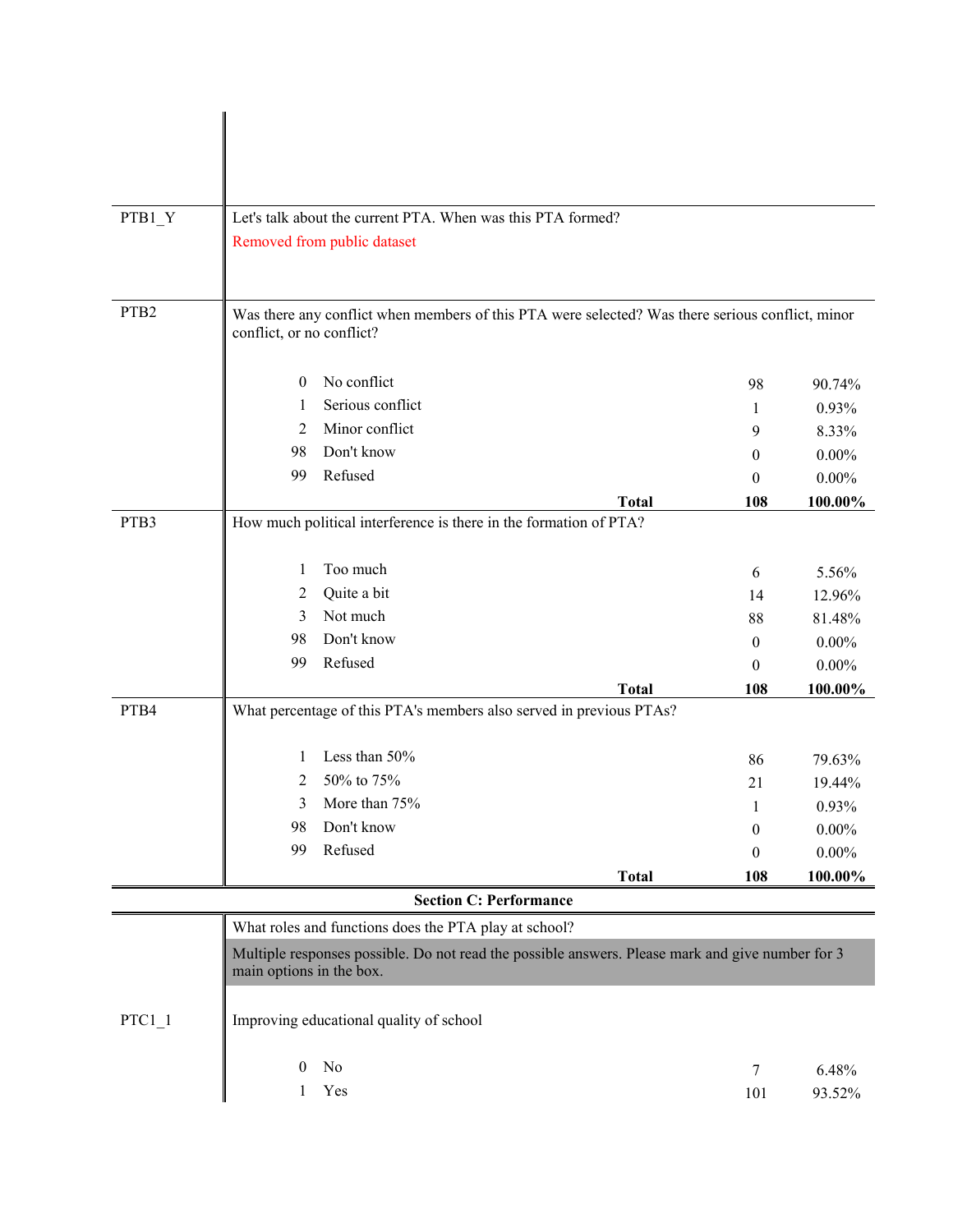|           | <b>Total</b>                                                                      | 108            | 100.00%          |
|-----------|-----------------------------------------------------------------------------------|----------------|------------------|
| $PTC1_1a$ | Improving educational quality of school (Priority Number)                         |                |                  |
|           |                                                                                   |                |                  |
|           | Inappropriate<br>$-1$                                                             | 7              | 6.48%            |
|           | No<br>$\boldsymbol{0}$                                                            | 6              | 5.56%            |
|           | First<br>1                                                                        | 74             | 68.52%           |
|           | Second<br>2                                                                       | 17             | 15.74%           |
|           | Third<br>3                                                                        | $\overline{4}$ | 3.70%            |
|           | <b>Total</b>                                                                      | 108            | 100.00%          |
| $PTC1_2$  | Interacting with educational activities and student achievement                   |                |                  |
|           | No<br>$\mathbf{0}$                                                                | 34             | 31.48%           |
|           | Yes<br>1                                                                          | 74             | 68.52%           |
|           | <b>Total</b>                                                                      | 108            | 100.00%          |
| PTC1_2a   | Interacting with educational activities and student achievement (Priority Number) |                |                  |
|           |                                                                                   |                |                  |
|           | Inappropriate<br>$-1$                                                             | 34             | 31.48%           |
|           | No<br>$\boldsymbol{0}$                                                            | 28             | 25.93%           |
|           | First<br>1                                                                        | 7              | 6.48%            |
|           | Second<br>2                                                                       | 24             | 22.22%           |
|           | Third<br>3                                                                        | 15             | 13.89%           |
|           | <b>Total</b>                                                                      | 108            | 100.00%          |
| $PTC1_3$  | Monitoring and suggesting school fees                                             |                |                  |
|           | No<br>$\theta$                                                                    |                |                  |
|           | Yes<br>$\mathbf{1}$                                                               | 55<br>53       | 50.93%<br>49.07% |
|           | <b>Total</b>                                                                      | 108            | 100.00%          |
| PTC1_3a   | Monitoring and suggesting school fees (Priority Number)                           |                |                  |
|           |                                                                                   |                |                  |
|           | Inappropriate<br>$-1$                                                             | 55             | 50.93%           |
|           | $\mathbf{0}$<br>No                                                                | 29             | 26.85%           |
|           | First<br>1                                                                        | 3              | 2.78%            |
|           | Second<br>2                                                                       | 13             | 12.04%           |
|           | Third<br>3                                                                        | 8              | 7.41%            |
|           | <b>Total</b>                                                                      | 108            | $100.00\%$       |
| PTC1 4    | Conducting/managing teacher training                                              |                |                  |
|           | $\rm No$<br>$\boldsymbol{0}$                                                      |                |                  |
|           | Yes<br>1                                                                          | 91             | 84.26%           |
|           |                                                                                   | 17             | 15.74%           |
| PTC1_4a   | <b>Total</b><br>Conducting/managing teacher training (Priority Number)            | 108            | 100.00%          |
|           |                                                                                   |                |                  |
|           |                                                                                   |                |                  |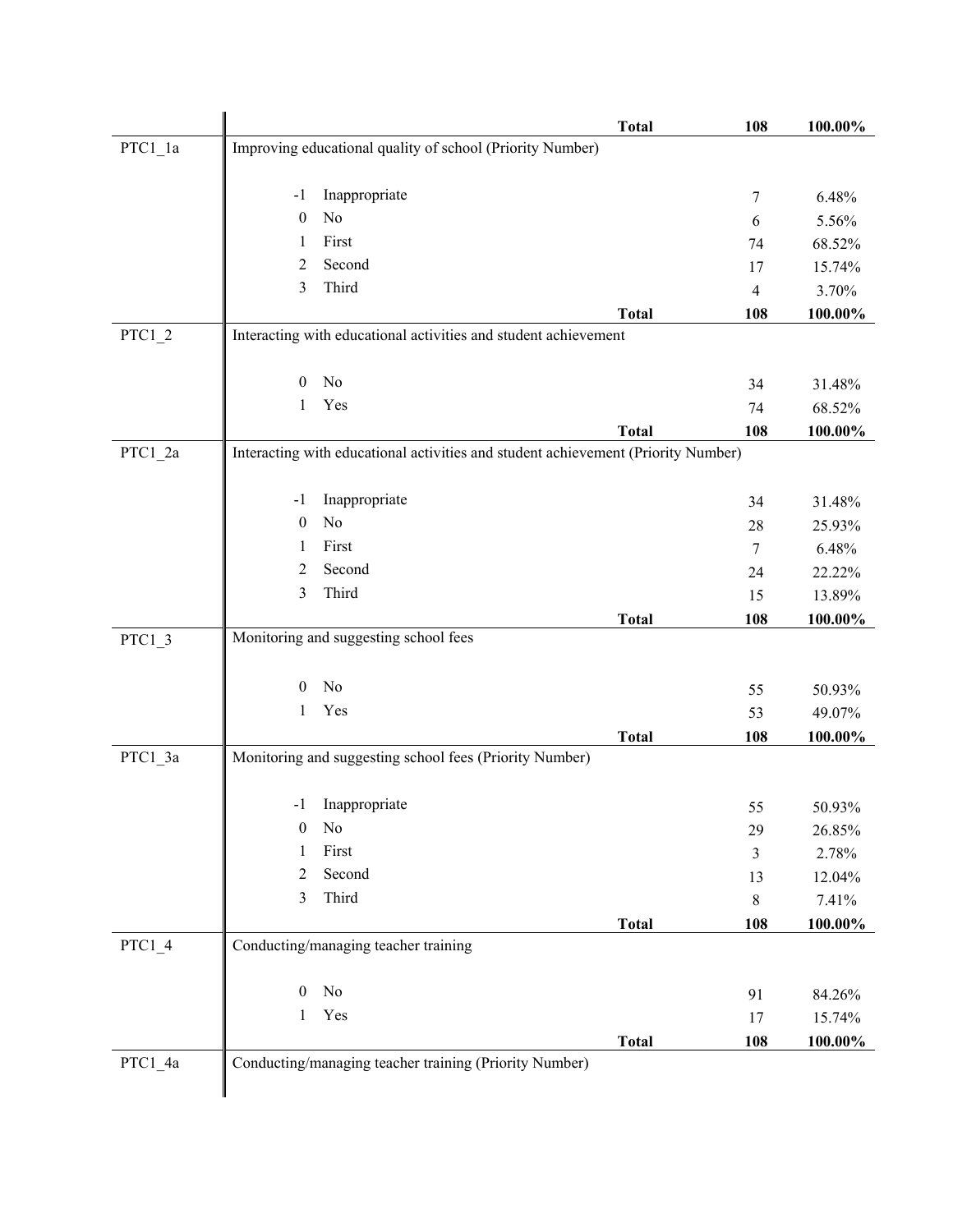|          | Inappropriate<br>$-1$                                  |              | 91               | 84.26%     |
|----------|--------------------------------------------------------|--------------|------------------|------------|
|          | No<br>$\boldsymbol{0}$                                 |              | 11               | 10.19%     |
|          | First<br>1                                             |              | $\mathbf{1}$     | 0.93%      |
|          | Second<br>$\overline{2}$                               |              | $\overline{c}$   | 1.85%      |
|          | Third<br>3                                             |              | 3                | 2.78%      |
|          |                                                        | <b>Total</b> | 108              | 100.00%    |
| $PTC1_5$ | Recommending new additional subjects                   |              |                  |            |
|          |                                                        |              |                  |            |
|          | No<br>$\boldsymbol{0}$                                 |              | 81               | 75.00%     |
|          | Yes<br>1                                               |              | 27               | 25.00%     |
|          |                                                        | <b>Total</b> | 108              | 100.00%    |
| PTC1_5a  | Recommending new additional subjects (Priority Number) |              |                  |            |
|          |                                                        |              |                  |            |
|          | Inappropriate<br>$-1$                                  |              | 81               | 75.00%     |
|          | No<br>$\boldsymbol{0}$                                 |              | 24               | 22.22%     |
|          | First<br>1                                             |              | $\mathbf{0}$     | $0.00\%$   |
|          | Second<br>$\overline{2}$                               |              | $\boldsymbol{0}$ | $0.00\%$   |
|          | Third<br>3                                             |              | 3                | 2.78%      |
|          |                                                        | <b>Total</b> | 108              | $100.00\%$ |
| $PTC1_6$ | Monitoring school finances                             |              |                  |            |
|          |                                                        |              |                  |            |
|          | No<br>$\boldsymbol{0}$                                 |              | 56               | 51.85%     |
|          | Yes<br>$\mathbf{1}$                                    |              | 52               | 48.15%     |
|          |                                                        | <b>Total</b> | 108              | 100.00%    |
| PTC1_6a  | Monitoring school finances (Priority Number)           |              |                  |            |
|          |                                                        |              |                  |            |
|          | Inappropriate<br>$-1$                                  |              | 56               | 51.85%     |
|          | No<br>$\boldsymbol{0}$                                 |              | 21               | 19.44%     |
|          | First<br>1                                             |              | 7                | 6.48%      |
|          | $\overline{c}$<br>Second                               |              | 17               | 15.74%     |
|          | Third<br>3                                             |              | $\tau$           | 6.48%      |
|          |                                                        | <b>Total</b> | 108              | 100.00%    |
| $PTC1_7$ | Mobilizing resources for school                        |              |                  |            |
|          |                                                        |              |                  |            |
|          | $\boldsymbol{0}$<br>No                                 |              | 79               | 73.15%     |
|          | Yes<br>$\mathbf{1}$                                    |              | 29               | 26.85%     |
|          |                                                        | <b>Total</b> | 108              | 100.00%    |
| PTC1_7a  | Mobilizing resources for school (Priority Number)      |              |                  |            |
|          |                                                        |              |                  |            |
|          | Inappropriate<br>$-1$                                  |              | 79               | 73.15%     |
|          | $\rm No$<br>$\boldsymbol{0}$                           |              | 21               | 19.44%     |
|          | First<br>1                                             |              | $\overline{c}$   | 1.85%      |
|          | Second<br>$\overline{2}$                               |              | $\overline{4}$   | 3.70%      |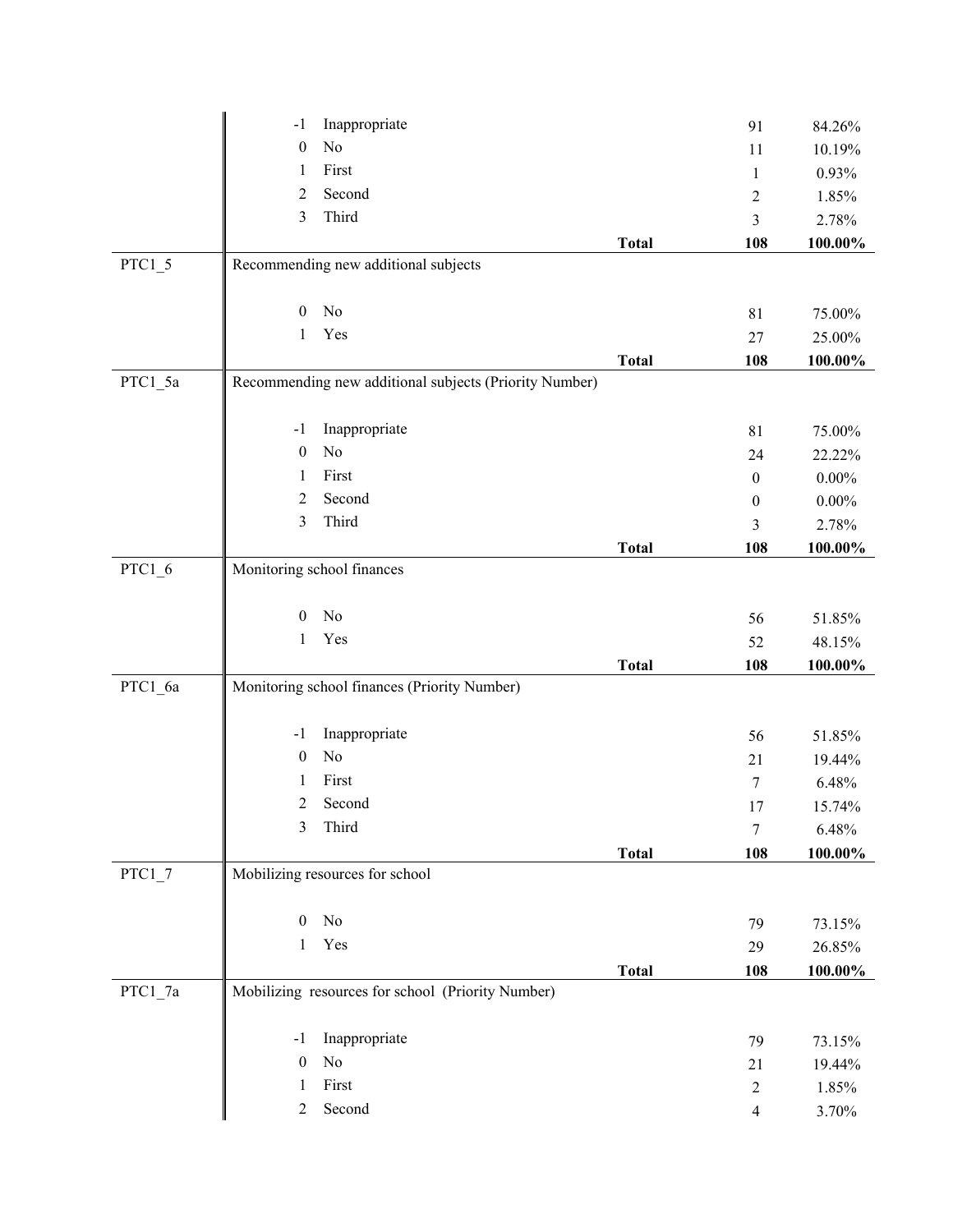|            | $\mathfrak{Z}$<br>Third                         |              | $\overline{2}$   | 1.85%    |
|------------|-------------------------------------------------|--------------|------------------|----------|
|            |                                                 | <b>Total</b> | 108              | 100.00%  |
| $PTC1_8$   | Monitoring student attendance                   |              |                  |          |
|            | No<br>$\mathbf{0}$                              |              | 74               | 68.52%   |
|            | Yes<br>$\mathbf{1}$                             |              | 34               | 31.48%   |
|            |                                                 | <b>Total</b> | 108              | 100.00%  |
| PTC1_8a    | Monitoring student attendance (Priority Number) |              |                  |          |
|            | Inappropriate<br>$-1$                           |              | 74               | 68.52%   |
|            | No<br>$\boldsymbol{0}$                          |              | 22               | 20.37%   |
|            | First<br>1                                      |              | $\mathbf{2}$     | 1.85%    |
|            | Second<br>2                                     |              | 5                | 4.63%    |
|            | Third<br>3                                      |              | 5                | 4.63%    |
|            |                                                 | <b>Total</b> | 108              | 100.00%  |
| $PTC1_9$   | Community relations                             |              |                  |          |
|            | No<br>$\boldsymbol{0}$                          |              | 78               | 72.22%   |
|            | Yes<br>1                                        |              | 30               | 27.78%   |
|            |                                                 | <b>Total</b> | 108              | 100.00%  |
| PTC1_9a    | Community relations (Priority Number)           |              |                  |          |
|            | Inappropriate<br>$-1$                           |              | 78               | 72.22%   |
|            | No<br>$\boldsymbol{0}$                          |              | 26               | 24.07%   |
|            | First<br>1                                      |              | $\boldsymbol{0}$ | $0.00\%$ |
|            | 2<br>Second                                     |              | 1                | 0.93%    |
|            | Third<br>$\mathfrak{Z}$                         |              | $\mathfrak{Z}$   | 2.78%    |
|            |                                                 | <b>Total</b> | 108              | 100.00%  |
| $PTC1_10$  | Scholarship issues                              |              |                  |          |
|            | $\boldsymbol{0}$<br>No                          |              | 60               | 55.56%   |
|            | Yes<br>1                                        |              | 48               | 44.44%   |
|            |                                                 | <b>Total</b> | 108              | 100.00%  |
| $PTC1_10a$ | Scholarship issues (Priority Number)            |              |                  |          |
|            | Inappropriate<br>$-1$                           |              | 60               | 55.56%   |
|            | $\rm No$<br>$\boldsymbol{0}$                    |              | 31               | 28.70%   |
|            | First<br>1                                      |              | 1                | 0.93%    |
|            | Second<br>$\overline{2}$                        |              | $\mathfrak{Z}$   | 2.78%    |
|            | Third<br>$\mathfrak{Z}$                         |              | 13               | 12.04%   |
|            |                                                 | <b>Total</b> | 108              | 100.00%  |
| $PTC1_11$  | Teaching and learning subject issues            |              |                  |          |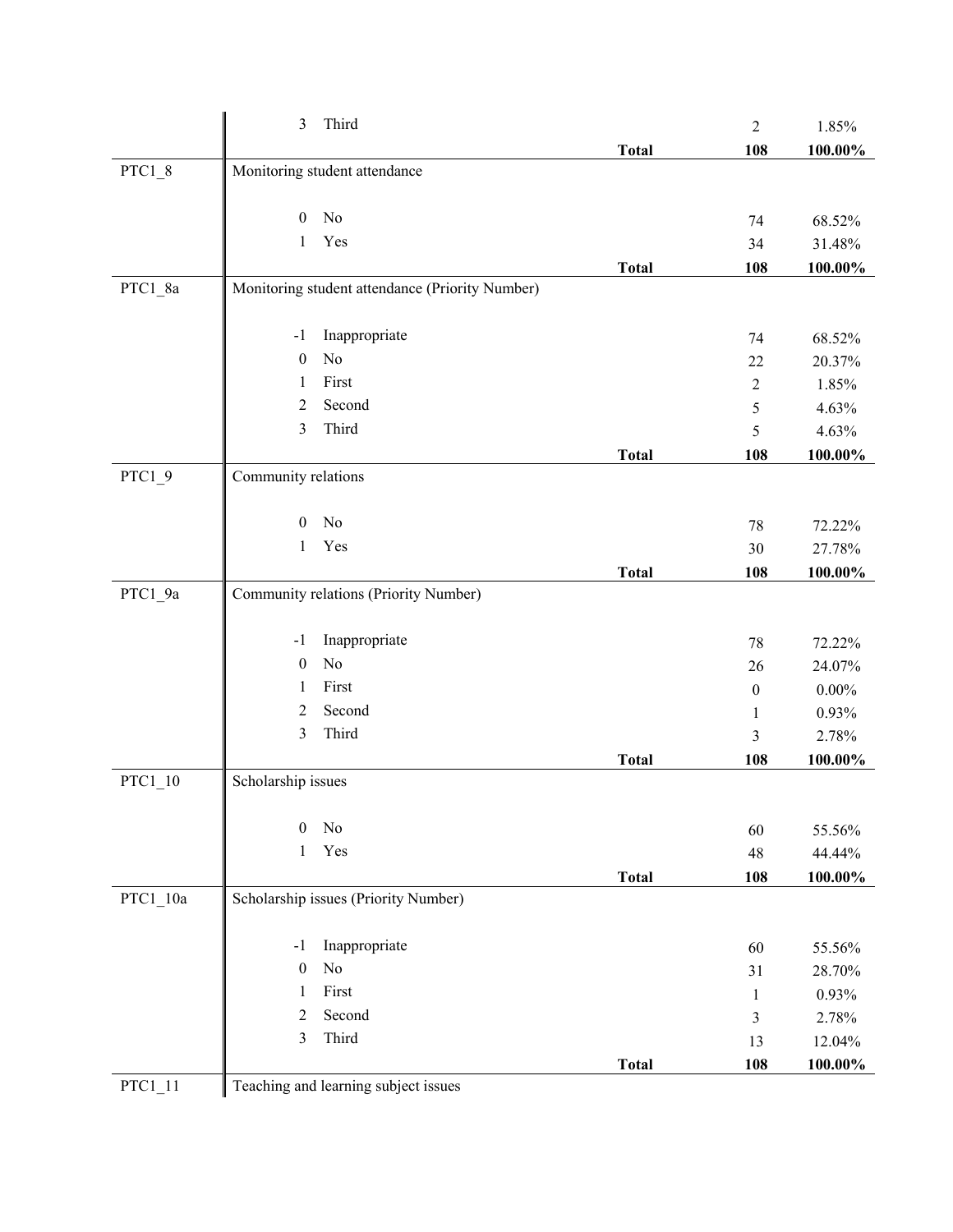|            | No<br>$\Omega$                                              |              | 59                    | 54.63%     |
|------------|-------------------------------------------------------------|--------------|-----------------------|------------|
|            | Yes<br>1                                                    |              | 49                    | 45.37%     |
|            |                                                             | <b>Total</b> | 108                   | 100.00%    |
| $PTC1_11a$ | Teaching and learning subject issues (Priority Number)      |              |                       |            |
|            |                                                             |              |                       |            |
|            | Inappropriate<br>$-1$                                       |              | 59                    | 54.63%     |
|            | No<br>$\boldsymbol{0}$                                      |              | 26                    | 24.07%     |
|            | First<br>1                                                  |              | $\overline{2}$        | 1.85%      |
|            | Second<br>$\overline{2}$                                    |              | $\overline{4}$        | 3.70%      |
|            | Third<br>3                                                  |              | 17                    | 15.74%     |
|            |                                                             | <b>Total</b> | 108                   | 100.00%    |
| $PTC1_12$  | Teacher attendance                                          |              |                       |            |
|            |                                                             |              |                       |            |
|            | No<br>$\overline{0}$                                        |              | 82                    | 75.93%     |
|            | Yes<br>$\mathbf{1}$                                         |              | 26                    | 24.07%     |
|            |                                                             | <b>Total</b> | 108                   | 100.00%    |
| $PTC1_12a$ | Teacher attendance (Priority Number)                        |              |                       |            |
|            |                                                             |              |                       |            |
|            | Inappropriate<br>$-1$<br>N <sub>o</sub><br>$\boldsymbol{0}$ |              | 82                    | 75.93%     |
|            | First<br>1                                                  |              | 18                    | 16.67%     |
|            | Second<br>$\overline{2}$                                    |              | $\mathfrak{Z}$        | 2.78%      |
|            | Third<br>3                                                  |              | $\mathbf{1}$          | 0.93%      |
|            |                                                             |              | $\overline{4}$<br>108 | 3.70%      |
| $PTC1_13$  | Teachers' classroom teaching practices                      | <b>Total</b> |                       | $100.00\%$ |
|            |                                                             |              |                       |            |
|            | No<br>$\boldsymbol{0}$                                      |              | 49                    | 45.37%     |
|            | Yes<br>1                                                    |              | 59                    | 54.63%     |
|            |                                                             | <b>Total</b> | 108                   | 100.00%    |
| $PTC1_13a$ | Teachers' classroom teaching practices (Priority Number)    |              |                       |            |
|            |                                                             |              |                       |            |
|            | Inappropriate<br>$-1$                                       |              | 49                    | 45.37%     |
|            | $\rm No$<br>$\boldsymbol{0}$                                |              | 34                    | 31.48%     |
|            | First<br>$\mathbf{1}$                                       |              | $\sqrt{2}$            | 1.85%      |
|            | Second<br>2                                                 |              | 12                    | 11.11%     |
|            | Third<br>3                                                  |              | 11                    | 10.19%     |
|            |                                                             | <b>Total</b> | 108                   | 100.00%    |
| $PTC1_14$  | Enrolling out-of-school children                            |              |                       |            |
|            |                                                             |              |                       |            |
|            | No<br>$\mathbf{0}$                                          |              | 82                    | 75.93%     |
|            | Yes<br>$\mathbf{1}$                                         |              | $26\,$                | 24.07%     |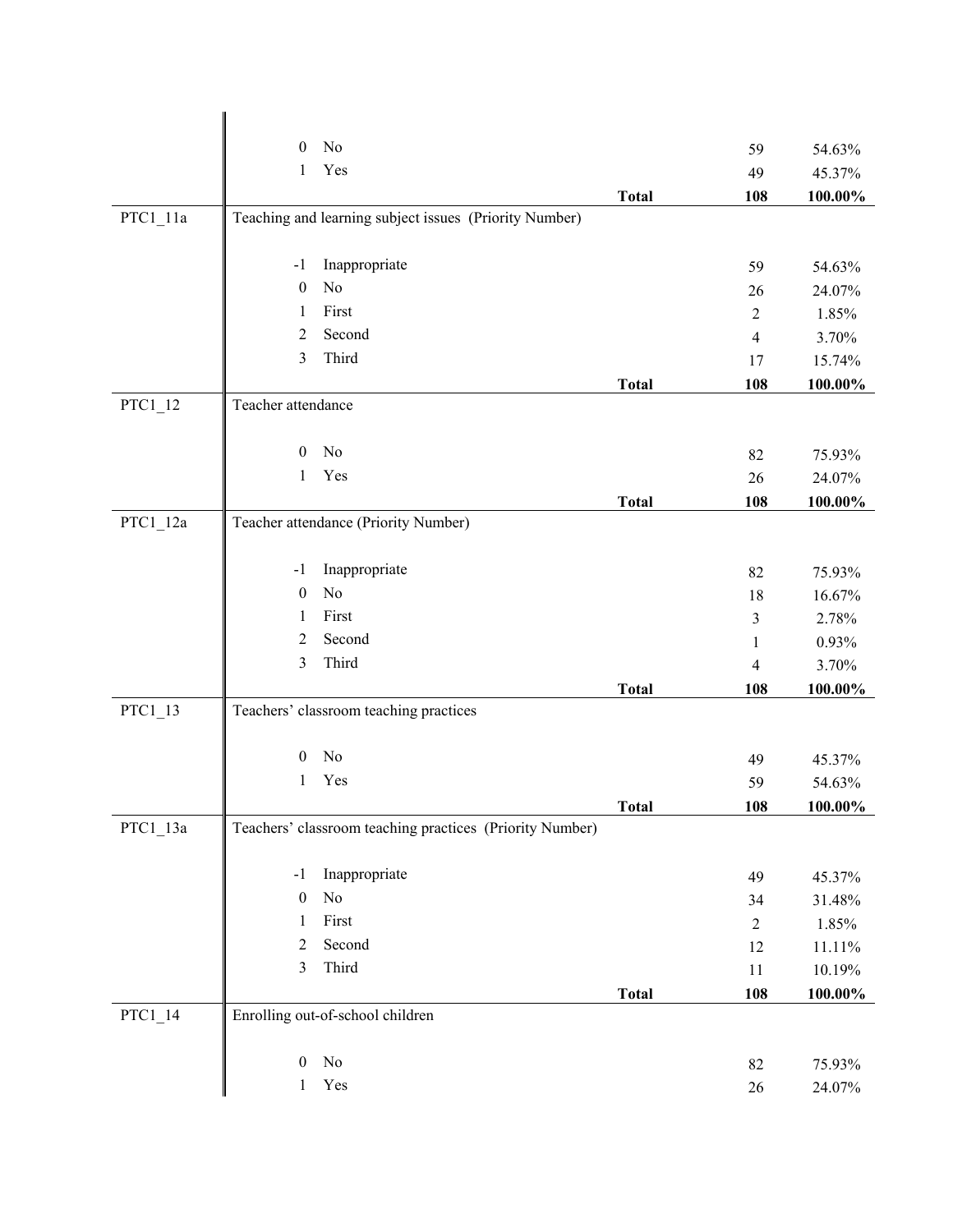|            |                                                               | <b>Total</b> | 108              | 100.00%    |
|------------|---------------------------------------------------------------|--------------|------------------|------------|
| PTC1_14a   | Enrolling out-of-school children (Priority Number)            |              |                  |            |
|            |                                                               |              |                  |            |
|            | Inappropriate<br>$-1$                                         |              | 82               | 75.93%     |
|            | No<br>$\mathbf{0}$                                            |              | 23               | 21.30%     |
|            | First<br>1<br>Second                                          |              | $\boldsymbol{0}$ | $0.00\%$   |
|            | 2<br>Third<br>3                                               |              | 1                | 0.93%      |
|            |                                                               |              | $\overline{2}$   | 1.85%      |
| $PTC1_15$  | Teacher motivation                                            | <b>Total</b> | 108              | 100.00%    |
|            |                                                               |              |                  |            |
|            | No<br>$\boldsymbol{0}$                                        |              | 85               | 78.70%     |
|            | Yes<br>1                                                      |              | 23               | 21.30%     |
|            |                                                               | <b>Total</b> | 108              | 100.00%    |
| PTC1_15a   | Teacher motivation (Priority Number)                          |              |                  |            |
|            |                                                               |              |                  |            |
|            | Inappropriate<br>$-1$                                         |              | 85               | 78.70%     |
|            | No<br>$\boldsymbol{0}$                                        |              | 22               | 20.37%     |
|            | First<br>1                                                    |              | $\boldsymbol{0}$ | $0.00\%$   |
|            | Second<br>2                                                   |              | 0                | $0.00\%$   |
|            | Third<br>3                                                    |              | 1                | 0.93%      |
|            |                                                               | <b>Total</b> | 108              | 100.00%    |
| $PTC1_16$  | Providing suggestions for teacher selection                   |              |                  |            |
|            |                                                               |              |                  |            |
|            |                                                               |              |                  |            |
|            | No<br>$\mathbf{0}$                                            |              | 76               | 70.37%     |
|            | Yes<br>$\mathbf{1}$                                           |              | 32               | 29.63%     |
|            |                                                               | <b>Total</b> | 108              | 100.00%    |
| PTC1_16a   | Providing suggestions for teacher selection (Priority Number) |              |                  |            |
|            |                                                               |              |                  |            |
|            | Inappropriate<br>$-1$                                         |              | 76               | 70.37%     |
|            | No<br>$\boldsymbol{0}$                                        |              | 25               | 23.15%     |
|            | First<br>1                                                    |              | 3                | 2.78%      |
|            | $\overline{c}$<br>Second                                      |              | $\overline{c}$   | 1.85%      |
|            | Third<br>3                                                    |              | $\overline{c}$   | 1.85%      |
|            | Other (specify)                                               | <b>Total</b> | 108              | $100.00\%$ |
| $PTC1_97$  |                                                               |              |                  |            |
|            | $\rm No$<br>$\boldsymbol{0}$                                  |              | 108              | $100.00\%$ |
|            | Yes<br>1                                                      |              | $\boldsymbol{0}$ | $0.00\%$   |
|            |                                                               | <b>Total</b> | 108              | 100.00%    |
| $PTC1_97a$ | Other (specify) (Priority Number)                             |              |                  |            |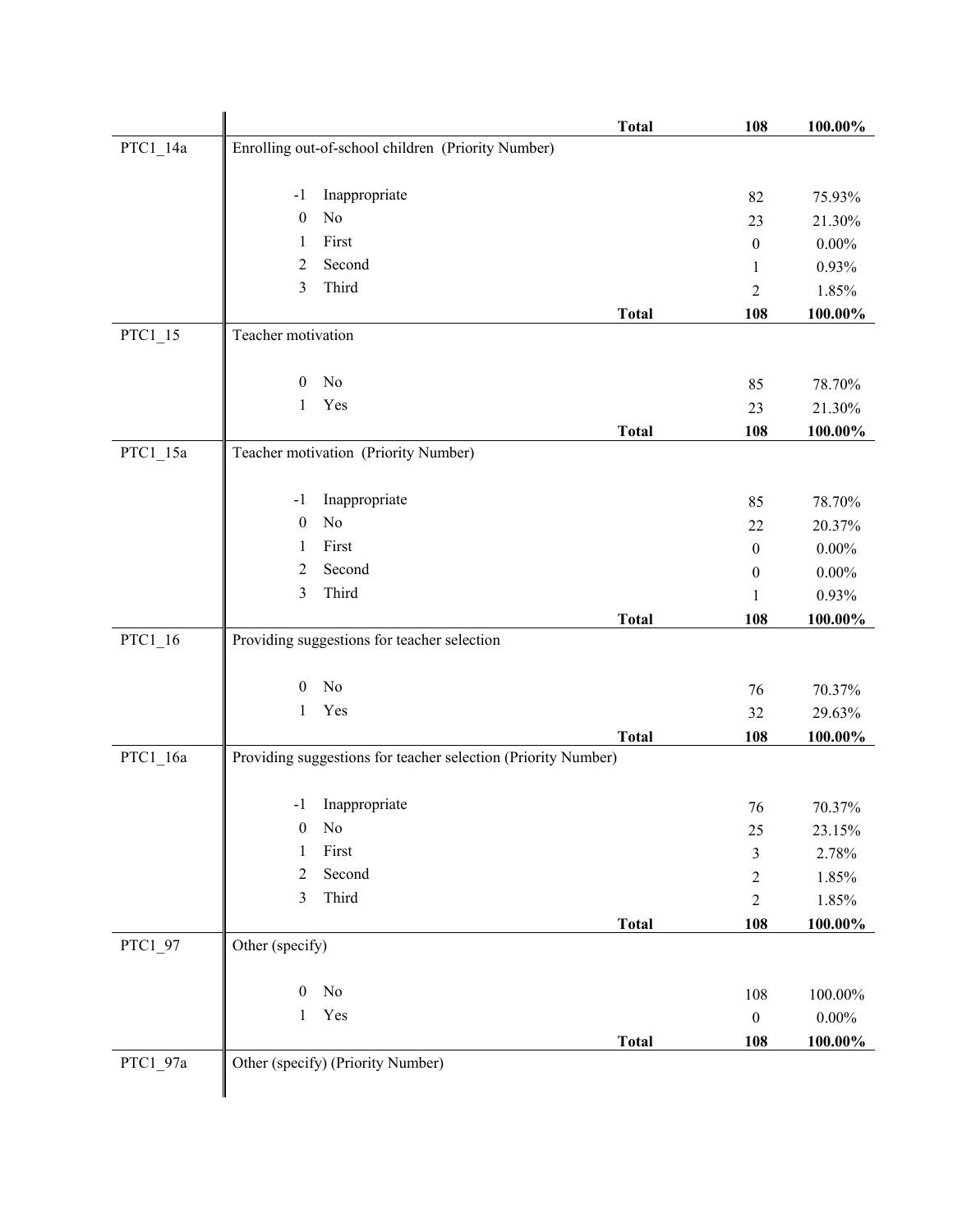| $\rm No$<br>$\boldsymbol{0}$<br>$0.00\%$<br>$\boldsymbol{0}$<br>First<br>1<br>$0.00\%$<br>0<br>Second<br>2<br>$0.00\%$<br>0<br>3<br>Third<br>$0.00\%$<br>$\theta$<br><b>Total</b><br>108<br>100.00%<br>Don't know<br>PTC1_98<br>No<br>$\boldsymbol{0}$<br>108<br>100.00%<br>Yes<br>1<br>$\boldsymbol{0}$<br>$0.00\%$<br>108<br>100.00%<br><b>Total</b><br>Refused<br>PTC1_99<br>No<br>$\mathbf{0}$<br>100.00%<br>108<br>Yes<br>$\mathbf{1}$<br>$\boldsymbol{0}$<br>$0.00\%$<br><b>Total</b><br>108<br>100.00%<br>How did you come to know about the role and responsibilities of the PTA?<br>Multiple answers are possible. Mark all that apply.<br>Orientation training/workshop organized by BMC-education branch/Edu office<br>$PTC2_1$<br>No<br>$\boldsymbol{0}$<br>102<br>94.44%<br>Yes<br>1<br>6<br>5.56%<br><b>Total</b><br>108<br>100.00%<br>$PTC2_2$<br>Meeting and consultation with school inspectors<br>No<br>$\mathbf{0}$<br>86<br>79.63%<br>Yes<br>1<br>22<br>20.37%<br><b>Total</b><br>108<br>100.00%<br>$PTC2_3$<br>Reading written guidelines<br>$\rm No$<br>$\boldsymbol{0}$<br>58<br>53.70%<br>Yes<br>$\mathbf{1}$<br>50<br>46.30%<br>$100.00\%$<br><b>Total</b><br>108<br>$PTC2_4$<br>Consultations with previous SMC/SB members<br>No<br>$\mathbf{0}$<br>45<br>41.67%<br>Yes<br>1<br>63 | Inappropriate<br>$-1$ | 108 | 100.00% |
|--------------------------------------------------------------------------------------------------------------------------------------------------------------------------------------------------------------------------------------------------------------------------------------------------------------------------------------------------------------------------------------------------------------------------------------------------------------------------------------------------------------------------------------------------------------------------------------------------------------------------------------------------------------------------------------------------------------------------------------------------------------------------------------------------------------------------------------------------------------------------------------------------------------------------------------------------------------------------------------------------------------------------------------------------------------------------------------------------------------------------------------------------------------------------------------------------------------------------------------------------------------------------------------------------------------|-----------------------|-----|---------|
|                                                                                                                                                                                                                                                                                                                                                                                                                                                                                                                                                                                                                                                                                                                                                                                                                                                                                                                                                                                                                                                                                                                                                                                                                                                                                                              |                       |     |         |
|                                                                                                                                                                                                                                                                                                                                                                                                                                                                                                                                                                                                                                                                                                                                                                                                                                                                                                                                                                                                                                                                                                                                                                                                                                                                                                              |                       |     |         |
|                                                                                                                                                                                                                                                                                                                                                                                                                                                                                                                                                                                                                                                                                                                                                                                                                                                                                                                                                                                                                                                                                                                                                                                                                                                                                                              |                       |     |         |
|                                                                                                                                                                                                                                                                                                                                                                                                                                                                                                                                                                                                                                                                                                                                                                                                                                                                                                                                                                                                                                                                                                                                                                                                                                                                                                              |                       |     |         |
|                                                                                                                                                                                                                                                                                                                                                                                                                                                                                                                                                                                                                                                                                                                                                                                                                                                                                                                                                                                                                                                                                                                                                                                                                                                                                                              |                       |     |         |
|                                                                                                                                                                                                                                                                                                                                                                                                                                                                                                                                                                                                                                                                                                                                                                                                                                                                                                                                                                                                                                                                                                                                                                                                                                                                                                              |                       |     |         |
|                                                                                                                                                                                                                                                                                                                                                                                                                                                                                                                                                                                                                                                                                                                                                                                                                                                                                                                                                                                                                                                                                                                                                                                                                                                                                                              |                       |     |         |
|                                                                                                                                                                                                                                                                                                                                                                                                                                                                                                                                                                                                                                                                                                                                                                                                                                                                                                                                                                                                                                                                                                                                                                                                                                                                                                              |                       |     |         |
|                                                                                                                                                                                                                                                                                                                                                                                                                                                                                                                                                                                                                                                                                                                                                                                                                                                                                                                                                                                                                                                                                                                                                                                                                                                                                                              |                       |     |         |
|                                                                                                                                                                                                                                                                                                                                                                                                                                                                                                                                                                                                                                                                                                                                                                                                                                                                                                                                                                                                                                                                                                                                                                                                                                                                                                              |                       |     |         |
|                                                                                                                                                                                                                                                                                                                                                                                                                                                                                                                                                                                                                                                                                                                                                                                                                                                                                                                                                                                                                                                                                                                                                                                                                                                                                                              |                       |     |         |
|                                                                                                                                                                                                                                                                                                                                                                                                                                                                                                                                                                                                                                                                                                                                                                                                                                                                                                                                                                                                                                                                                                                                                                                                                                                                                                              |                       |     |         |
|                                                                                                                                                                                                                                                                                                                                                                                                                                                                                                                                                                                                                                                                                                                                                                                                                                                                                                                                                                                                                                                                                                                                                                                                                                                                                                              |                       |     |         |
|                                                                                                                                                                                                                                                                                                                                                                                                                                                                                                                                                                                                                                                                                                                                                                                                                                                                                                                                                                                                                                                                                                                                                                                                                                                                                                              |                       |     |         |
|                                                                                                                                                                                                                                                                                                                                                                                                                                                                                                                                                                                                                                                                                                                                                                                                                                                                                                                                                                                                                                                                                                                                                                                                                                                                                                              |                       |     |         |
|                                                                                                                                                                                                                                                                                                                                                                                                                                                                                                                                                                                                                                                                                                                                                                                                                                                                                                                                                                                                                                                                                                                                                                                                                                                                                                              |                       |     |         |
|                                                                                                                                                                                                                                                                                                                                                                                                                                                                                                                                                                                                                                                                                                                                                                                                                                                                                                                                                                                                                                                                                                                                                                                                                                                                                                              |                       |     |         |
|                                                                                                                                                                                                                                                                                                                                                                                                                                                                                                                                                                                                                                                                                                                                                                                                                                                                                                                                                                                                                                                                                                                                                                                                                                                                                                              |                       |     |         |
|                                                                                                                                                                                                                                                                                                                                                                                                                                                                                                                                                                                                                                                                                                                                                                                                                                                                                                                                                                                                                                                                                                                                                                                                                                                                                                              |                       |     |         |
|                                                                                                                                                                                                                                                                                                                                                                                                                                                                                                                                                                                                                                                                                                                                                                                                                                                                                                                                                                                                                                                                                                                                                                                                                                                                                                              |                       |     |         |
|                                                                                                                                                                                                                                                                                                                                                                                                                                                                                                                                                                                                                                                                                                                                                                                                                                                                                                                                                                                                                                                                                                                                                                                                                                                                                                              |                       |     |         |
|                                                                                                                                                                                                                                                                                                                                                                                                                                                                                                                                                                                                                                                                                                                                                                                                                                                                                                                                                                                                                                                                                                                                                                                                                                                                                                              |                       |     |         |
|                                                                                                                                                                                                                                                                                                                                                                                                                                                                                                                                                                                                                                                                                                                                                                                                                                                                                                                                                                                                                                                                                                                                                                                                                                                                                                              |                       |     |         |
|                                                                                                                                                                                                                                                                                                                                                                                                                                                                                                                                                                                                                                                                                                                                                                                                                                                                                                                                                                                                                                                                                                                                                                                                                                                                                                              |                       |     |         |
|                                                                                                                                                                                                                                                                                                                                                                                                                                                                                                                                                                                                                                                                                                                                                                                                                                                                                                                                                                                                                                                                                                                                                                                                                                                                                                              |                       |     |         |
|                                                                                                                                                                                                                                                                                                                                                                                                                                                                                                                                                                                                                                                                                                                                                                                                                                                                                                                                                                                                                                                                                                                                                                                                                                                                                                              |                       |     |         |
|                                                                                                                                                                                                                                                                                                                                                                                                                                                                                                                                                                                                                                                                                                                                                                                                                                                                                                                                                                                                                                                                                                                                                                                                                                                                                                              |                       |     |         |
|                                                                                                                                                                                                                                                                                                                                                                                                                                                                                                                                                                                                                                                                                                                                                                                                                                                                                                                                                                                                                                                                                                                                                                                                                                                                                                              |                       |     |         |
|                                                                                                                                                                                                                                                                                                                                                                                                                                                                                                                                                                                                                                                                                                                                                                                                                                                                                                                                                                                                                                                                                                                                                                                                                                                                                                              |                       |     |         |
|                                                                                                                                                                                                                                                                                                                                                                                                                                                                                                                                                                                                                                                                                                                                                                                                                                                                                                                                                                                                                                                                                                                                                                                                                                                                                                              |                       |     |         |
|                                                                                                                                                                                                                                                                                                                                                                                                                                                                                                                                                                                                                                                                                                                                                                                                                                                                                                                                                                                                                                                                                                                                                                                                                                                                                                              |                       |     |         |
|                                                                                                                                                                                                                                                                                                                                                                                                                                                                                                                                                                                                                                                                                                                                                                                                                                                                                                                                                                                                                                                                                                                                                                                                                                                                                                              |                       |     |         |
|                                                                                                                                                                                                                                                                                                                                                                                                                                                                                                                                                                                                                                                                                                                                                                                                                                                                                                                                                                                                                                                                                                                                                                                                                                                                                                              |                       |     |         |
|                                                                                                                                                                                                                                                                                                                                                                                                                                                                                                                                                                                                                                                                                                                                                                                                                                                                                                                                                                                                                                                                                                                                                                                                                                                                                                              |                       |     |         |
|                                                                                                                                                                                                                                                                                                                                                                                                                                                                                                                                                                                                                                                                                                                                                                                                                                                                                                                                                                                                                                                                                                                                                                                                                                                                                                              |                       |     |         |
| <b>Total</b><br>108                                                                                                                                                                                                                                                                                                                                                                                                                                                                                                                                                                                                                                                                                                                                                                                                                                                                                                                                                                                                                                                                                                                                                                                                                                                                                          |                       |     | 58.33%  |
| 100.00%<br>$PTC2_5$<br>Principal                                                                                                                                                                                                                                                                                                                                                                                                                                                                                                                                                                                                                                                                                                                                                                                                                                                                                                                                                                                                                                                                                                                                                                                                                                                                             |                       |     |         |
|                                                                                                                                                                                                                                                                                                                                                                                                                                                                                                                                                                                                                                                                                                                                                                                                                                                                                                                                                                                                                                                                                                                                                                                                                                                                                                              |                       |     |         |
| $\mathbf{0}$<br>No<br>$72\,$<br>66.67%                                                                                                                                                                                                                                                                                                                                                                                                                                                                                                                                                                                                                                                                                                                                                                                                                                                                                                                                                                                                                                                                                                                                                                                                                                                                       |                       |     |         |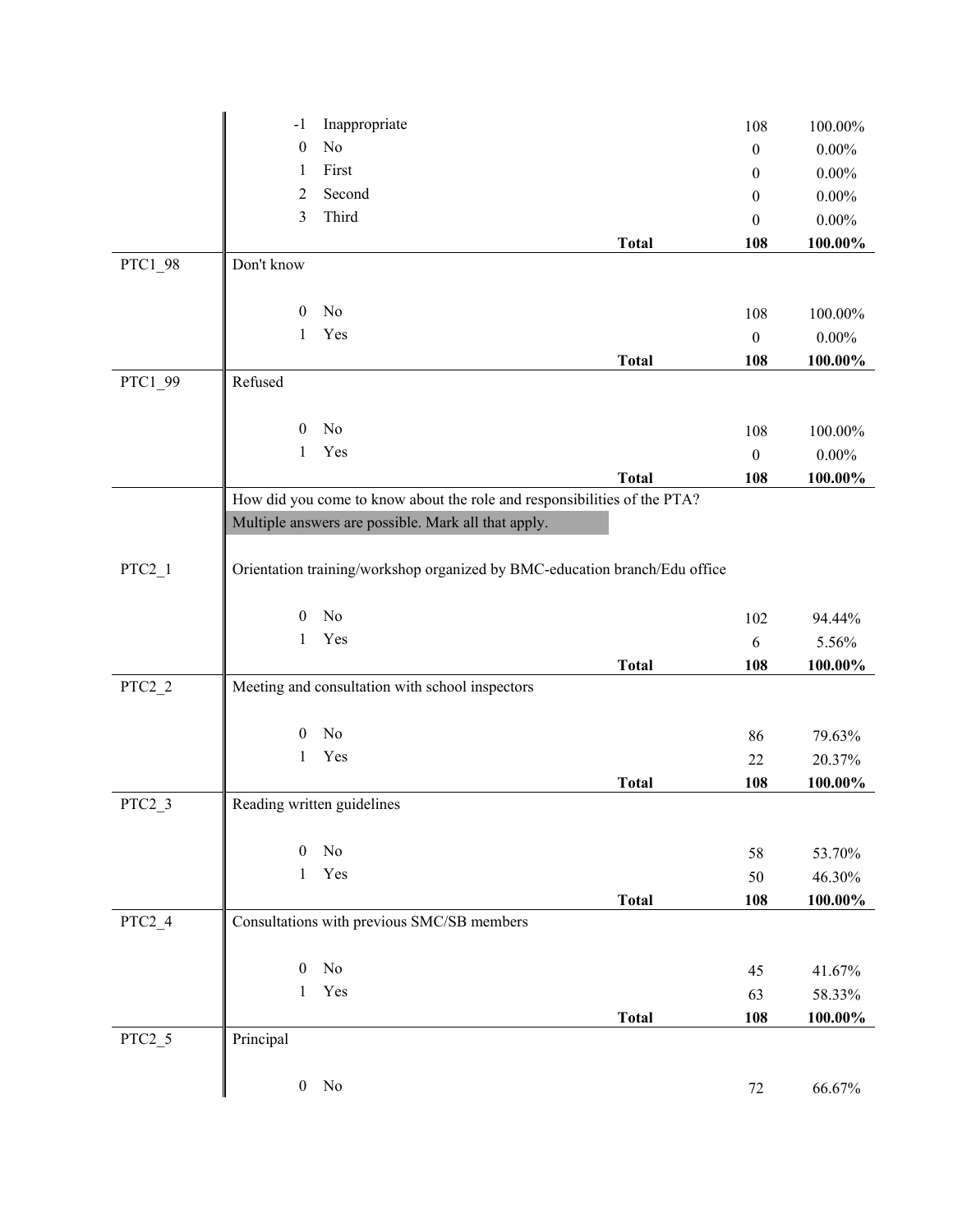|          | Yes<br>1                                             |              | 36               | 33.33%     |
|----------|------------------------------------------------------|--------------|------------------|------------|
|          |                                                      | <b>Total</b> | 108              | 100.00%    |
| $PTC2_0$ | None of the above                                    |              |                  |            |
|          |                                                      |              |                  |            |
|          | $\boldsymbol{0}$<br>No                               |              | 108              | 100.00%    |
|          | Yes<br>$\mathbf{1}$                                  |              | $\boldsymbol{0}$ | $0.00\%$   |
|          |                                                      | <b>Total</b> | 108              | $100.00\%$ |
| $PTC2_6$ | Own experience                                       |              |                  |            |
|          | No<br>$\mathbf{0}$                                   |              | 84               | 77.78%     |
|          | Yes<br>1                                             |              | 24               | 22.22%     |
|          |                                                      | <b>Total</b> | 108              | 100.00%    |
| PTC2_97  | Others (specify)                                     |              |                  |            |
|          |                                                      |              |                  |            |
|          | No<br>$\mathbf{0}$                                   |              | 108              | 100.00%    |
|          | Yes<br>1                                             |              | $\boldsymbol{0}$ | $0.00\%$   |
|          |                                                      | <b>Total</b> | 108              | 100.00%    |
| PTC2_98  | Don't know                                           |              |                  |            |
|          |                                                      |              |                  |            |
|          | $\boldsymbol{0}$<br>No                               |              | 108              | 100.00%    |
|          | Yes<br>$\mathbf{1}$                                  |              | $\boldsymbol{0}$ | $0.00\%$   |
|          |                                                      | <b>Total</b> | 108              | 100.00%    |
| PTC2_99  | Refused                                              |              |                  |            |
|          |                                                      |              |                  |            |
|          | No<br>$\mathbf{0}$                                   |              | 108              | $100.00\%$ |
|          | Yes<br>$\mathbf{1}$                                  |              | $\boldsymbol{0}$ | $0.00\%$   |
|          |                                                      | <b>Total</b> | 108              | 100.00%    |
| PTC3     | How many times did the PTA meet in school year 2075? |              |                  |            |
|          | Recoded in public dataset                            |              |                  |            |
|          | $1 \quad 1-2 \text{ times}$                          |              | 13               | 12.04%     |
|          | Times<br>$3 - 6$<br>7 or more times                  |              | 73               | 67.59%     |
|          | 7                                                    |              | 22               | 20.37%     |
|          | Don't know<br>98<br>99                               |              | $\overline{0}$   | $0.00\%$   |
|          | Refused                                              |              | $\theta$         | $0.00\%$   |
|          |                                                      | <b>Total</b> | 108              | 100.00%    |
| PTC4     | Is there a regular date for a meeting?               |              |                  |            |
|          | Removed from public dataset                          |              |                  |            |
|          |                                                      |              |                  |            |
|          |                                                      |              |                  |            |
|          |                                                      |              |                  |            |
| PTC5     | Who makes the decision when to call a meeting?       |              |                  |            |
|          |                                                      |              |                  |            |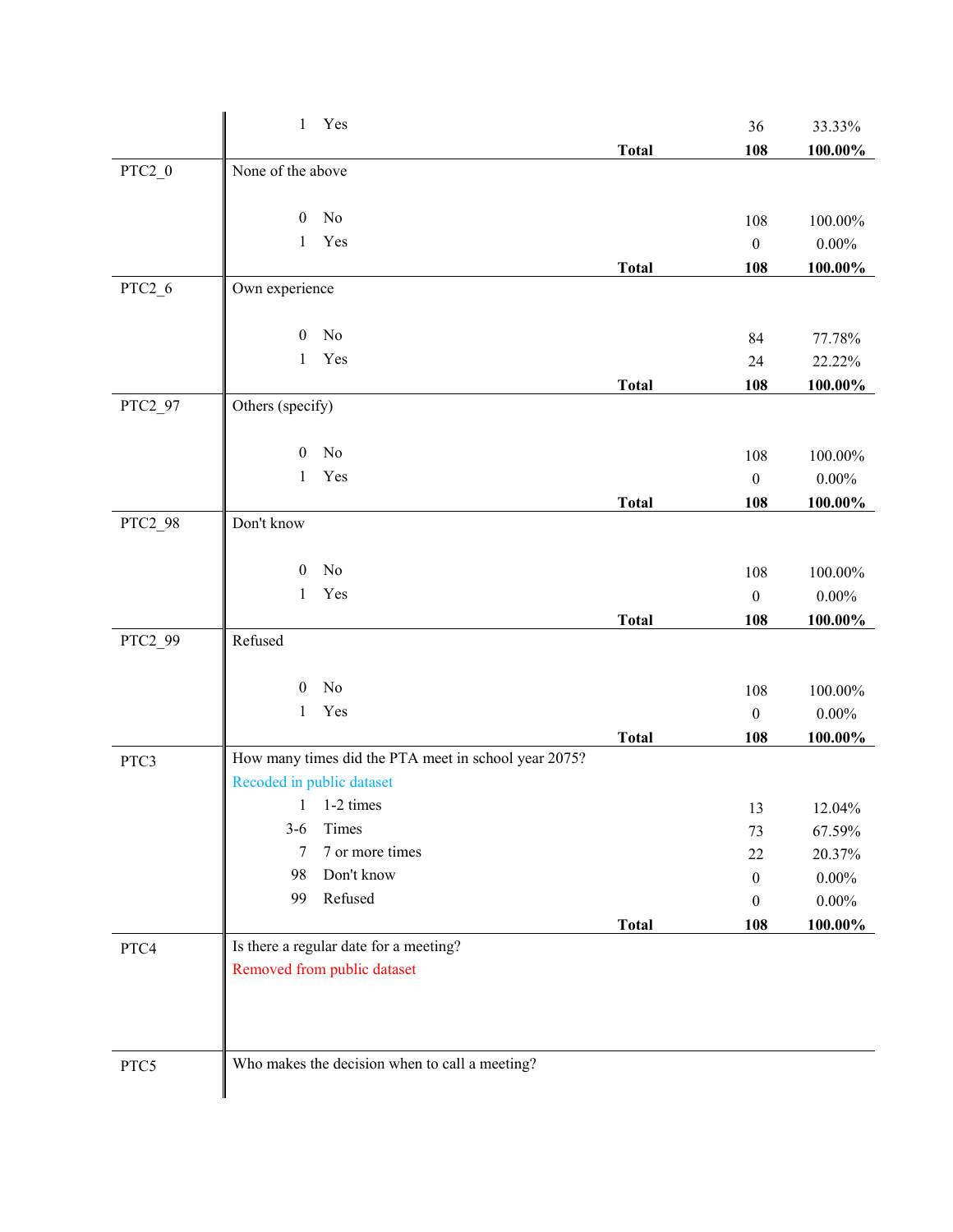|           | 1                        | Chairperson                                                             |                                                                                                  | 47               | 43.52%     |
|-----------|--------------------------|-------------------------------------------------------------------------|--------------------------------------------------------------------------------------------------|------------------|------------|
|           | $\overline{2}$           | Principal                                                               |                                                                                                  | 61               | 56.48%     |
|           | 98                       | Don't know                                                              |                                                                                                  | $\boldsymbol{0}$ | $0.00\%$   |
|           | 99                       | Refused                                                                 |                                                                                                  | $\mathbf{0}$     | $0.00\%$   |
|           |                          |                                                                         | <b>Total</b>                                                                                     | 108              | 100.00%    |
| PTC6      |                          |                                                                         | Most of the time what percentage of PTA members participate in regular meetings?                 |                  |            |
|           |                          |                                                                         |                                                                                                  |                  |            |
|           | 1                        | Less than 50%                                                           |                                                                                                  | 14               | 12.96%     |
|           | 2                        | 50% to 75%                                                              |                                                                                                  | 54               | 50.00%     |
|           | 3                        | More than 75%                                                           |                                                                                                  | 40               | 37.04%     |
|           | 98                       | Don't know                                                              |                                                                                                  | $\mathbf{0}$     | $0.00\%$   |
|           | 99                       | Refused                                                                 |                                                                                                  | $\mathbf{0}$     | $0.00\%$   |
|           |                          |                                                                         | <b>Total</b>                                                                                     | 108              | 100.00%    |
|           |                          | What are the most frequently discussed main issues in the PTA meetings? |                                                                                                  |                  |            |
|           |                          |                                                                         | Multiple responses possible. Do not read the possible answers. Please mark and give number for 3 |                  |            |
|           | main options in the box. |                                                                         |                                                                                                  |                  |            |
|           |                          |                                                                         |                                                                                                  |                  |            |
| $PTC7_1$  | School finances          |                                                                         |                                                                                                  |                  |            |
|           |                          |                                                                         |                                                                                                  |                  |            |
|           | $\overline{0}$           | No                                                                      |                                                                                                  | 65               | 60.19%     |
|           | 1                        | Yes                                                                     |                                                                                                  | 43               | 39.81%     |
|           |                          |                                                                         | <b>Total</b>                                                                                     | 108              | 100.00%    |
| $PTC7_1a$ |                          | School finances (Priority Number)                                       |                                                                                                  |                  |            |
|           | $-1$                     | Inappropriate                                                           |                                                                                                  | 65               | 60.19%     |
|           | $\boldsymbol{0}$         | No                                                                      |                                                                                                  | 12               | 11.11%     |
|           | 1                        | First                                                                   |                                                                                                  | 13               | 12.04%     |
|           | 2                        | Second                                                                  |                                                                                                  | 14               | 12.96%     |
|           | 3                        | Third                                                                   |                                                                                                  | 4                | 3.70%      |
|           |                          |                                                                         | <b>Total</b>                                                                                     | 108              | 100.00%    |
| PTC7_2    |                          | Student performance and educational quality                             |                                                                                                  |                  |            |
|           |                          |                                                                         |                                                                                                  |                  |            |
|           | $\boldsymbol{0}$         | No                                                                      |                                                                                                  | $\overline{4}$   | 3.70%      |
|           | 1                        | Yes                                                                     |                                                                                                  | 104              | 96.30%     |
|           |                          |                                                                         | <b>Total</b>                                                                                     | 108              | 100.00%    |
| PTC7_2a   |                          | Student performance and educational quality (Priority Number)           |                                                                                                  |                  |            |
|           |                          |                                                                         |                                                                                                  |                  |            |
|           | $-1$                     | Inappropriate                                                           |                                                                                                  | $\overline{4}$   | 3.70%      |
|           | $\boldsymbol{0}$         | No                                                                      |                                                                                                  | 7                | 6.48%      |
|           | 1                        | First                                                                   |                                                                                                  | 80               | 74.07%     |
|           | 2                        | Second                                                                  |                                                                                                  | 11               | 10.19%     |
|           | 3                        | Third                                                                   |                                                                                                  | 6                | 5.56%      |
|           |                          |                                                                         | <b>Total</b>                                                                                     | 108              | $100.00\%$ |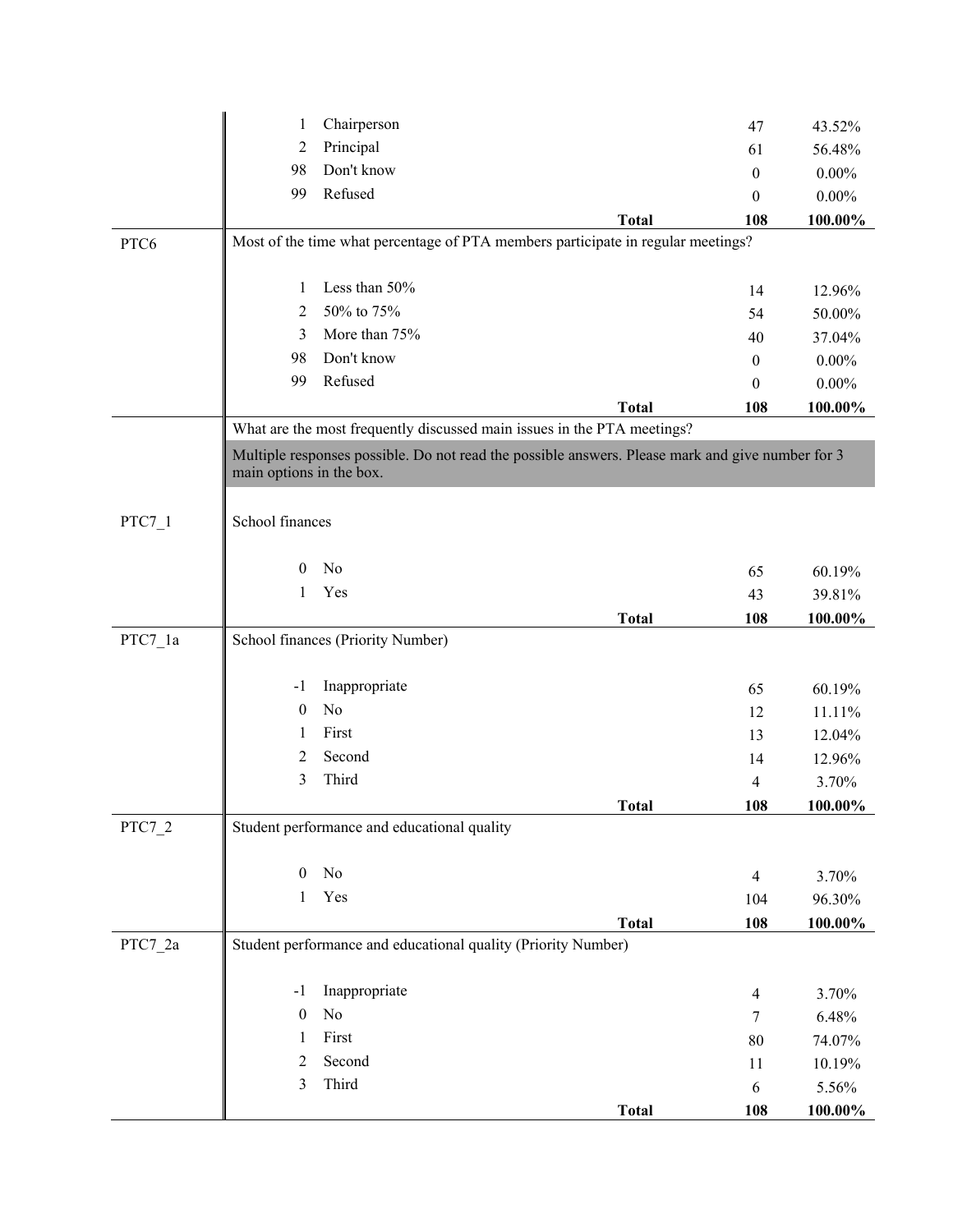| PTC7_3   | Teacher performance                                    |              |                |                  |
|----------|--------------------------------------------------------|--------------|----------------|------------------|
|          | No<br>$\boldsymbol{0}$                                 |              |                |                  |
|          | Yes<br>$\mathbf{1}$                                    |              | 71<br>37       | 65.74%<br>34.26% |
|          |                                                        | <b>Total</b> | 108            | $100.00\%$       |
| PTC7_3a  | Teacher performance (Priority Number)                  |              |                |                  |
|          |                                                        |              |                |                  |
|          | Inappropriate<br>$-1$                                  |              | 71             | 65.74%           |
|          | No<br>$\boldsymbol{0}$                                 |              | 20             | 18.52%           |
|          | First<br>1                                             |              | 3              | 2.78%            |
|          | Second<br>$\overline{2}$                               |              | 11             | 10.19%           |
|          | 3<br>Third                                             |              | 3              | 2.78%            |
|          |                                                        | <b>Total</b> | 108            | $100.00\%$       |
| $PTC7_4$ | School performance                                     |              |                |                  |
|          | No<br>$\mathbf{0}$                                     |              | 57             | 52.78%           |
|          | Yes<br>$\mathbf{1}$                                    |              | 51             | 47.22%           |
|          |                                                        | <b>Total</b> | 108            | $100.00\%$       |
| PTC7_4a  | School performance (Priority Number)                   |              |                |                  |
|          | Inappropriate<br>$-1$                                  |              | 57             | 52.78%           |
|          | No<br>$\boldsymbol{0}$                                 |              | 33             | 30.56%           |
|          | First<br>1                                             |              | $\overline{c}$ | 1.85%            |
|          | Second<br>$\overline{2}$                               |              | 11             | 10.19%           |
|          | Third<br>3                                             |              | 5              | 4.63%            |
|          |                                                        | <b>Total</b> | 108            | 100.00%          |
| PTC7 5   | School facilities and infrastructure                   |              |                |                  |
|          | No<br>$\boldsymbol{0}$                                 |              | 42             | 38.89%           |
|          | Yes<br>$\mathbf{1}$                                    |              | 66             | 61.11%           |
|          |                                                        | <b>Total</b> | 108            | $100.00\%$       |
| PTC7_5a  | School facilities and infrastructure (Priority Number) |              |                |                  |
|          | Inappropriate<br>$-1$                                  |              | 42             | 38.89%           |
|          | No<br>$\boldsymbol{0}$                                 |              | 26             | 24.07%           |
|          | First<br>1                                             |              | 1              | 0.93%            |
|          | Second<br>$\overline{2}$                               |              | 21             | 19.44%           |
|          | Third<br>3                                             |              | 18             | 16.67%           |
|          |                                                        | <b>Total</b> | 108            | $100.00\%$       |
| PTC7_6   | Construction issues                                    |              |                |                  |
|          | No<br>$\boldsymbol{0}$                                 |              | 68             | 62.96%           |
|          | Yes<br>$\mathbf{1}$                                    |              | $40\,$         | 37.04%           |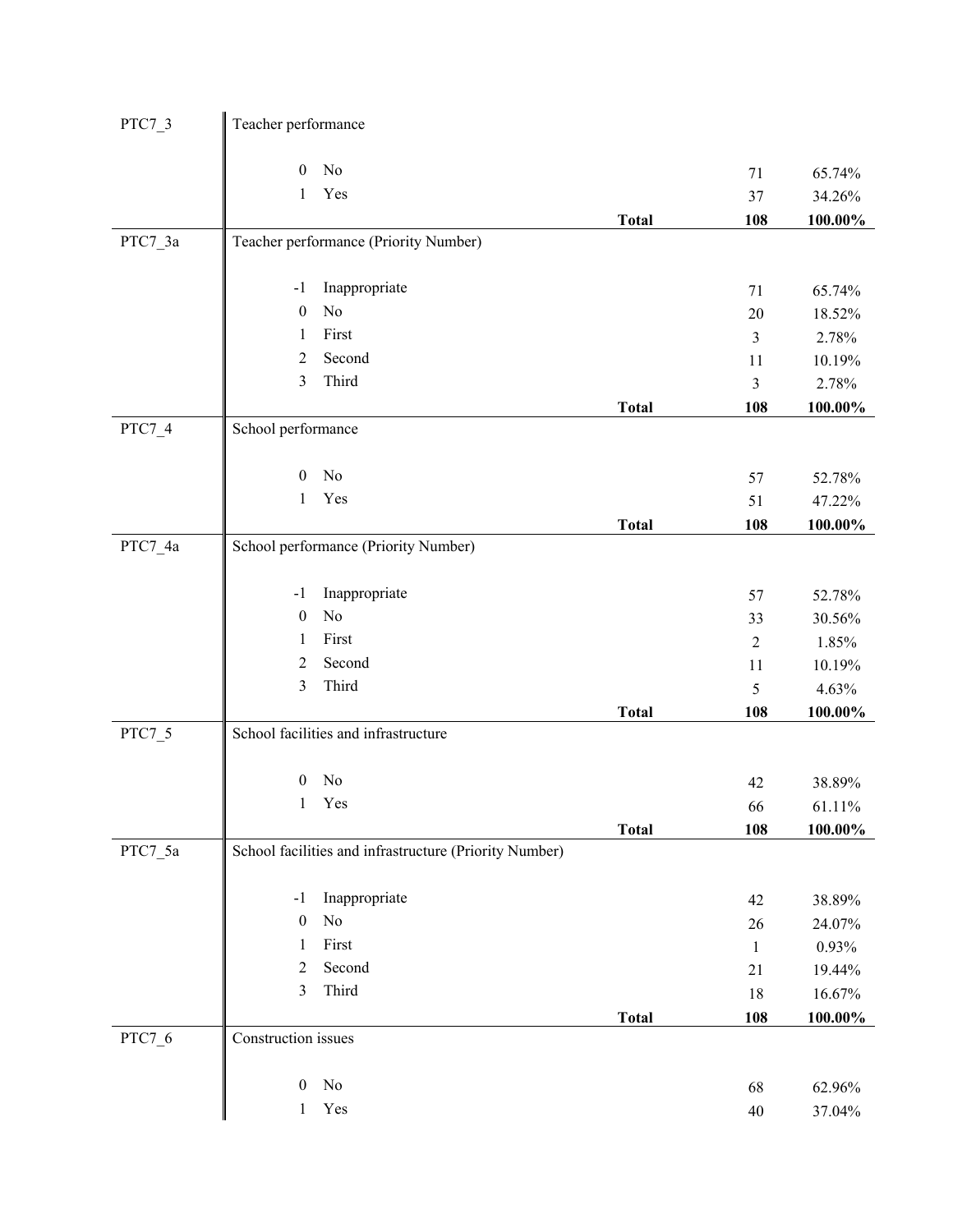|                              |                                                  | <b>Total</b> | 108              | 100.00%         |
|------------------------------|--------------------------------------------------|--------------|------------------|-----------------|
| PTC7_6a                      | Construction issues (Priority Number)            |              |                  |                 |
|                              |                                                  |              |                  |                 |
|                              | Inappropriate<br>$-1$                            |              | 68               | 62.96%          |
|                              | No<br>$\mathbf{0}$                               |              | 30               | 27.78%          |
|                              | First<br>1                                       |              | $\boldsymbol{0}$ | $0.00\%$        |
|                              | Second<br>2                                      |              | 6                | 5.56%           |
|                              | Third<br>3                                       |              | 4                | 3.70%           |
|                              |                                                  | <b>Total</b> | 108              | 100.00%         |
| PTC7_7                       | Seminar and interaction issues                   |              |                  |                 |
|                              | No<br>$\boldsymbol{0}$                           |              | 91               | 84.26%          |
|                              | Yes<br>1                                         |              | 17               | 15.74%          |
|                              |                                                  | <b>Total</b> | 108              | 100.00%         |
| $\mathrm{PTC7}\_\mathrm{7}a$ | Seminar and interaction issues (Priority Number) |              |                  |                 |
|                              |                                                  |              |                  |                 |
|                              | Inappropriate<br>$-1$<br>No<br>$\boldsymbol{0}$  |              | 91               | 84.26%          |
|                              | First<br>1                                       |              | 17               | 15.74%          |
|                              | Second<br>$\overline{2}$                         |              | $\boldsymbol{0}$ | $0.00\%$        |
|                              | Third<br>3                                       |              | $\boldsymbol{0}$ | $0.00\%$        |
|                              |                                                  |              | 0                | $0.00\%$        |
| PTC7_8                       | Fees issues                                      | <b>Total</b> | 108              | 100.00%         |
|                              |                                                  |              |                  |                 |
|                              | No<br>$\overline{0}$                             |              | 60               | 55.56%          |
|                              | Yes<br>$\mathbf{1}$                              |              | 48               | 44.44%          |
|                              |                                                  | <b>Total</b> | 108              | 100.00%         |
| PTC7_8a                      | Fees issues (Priority Number)                    |              |                  |                 |
|                              | Inappropriate<br>$-1$                            |              |                  |                 |
|                              | No<br>$\mathbf{0}$                               |              | 60<br>32         | 55.56%          |
|                              | $\rm First$<br>1                                 |              | 1                | 29.63%<br>0.93% |
|                              | Second<br>$\overline{2}$                         |              | 8                | 7.41%           |
|                              | Third<br>3                                       |              | 7                | 6.48%           |
|                              |                                                  | <b>Total</b> | 108              | 100.00%         |
| PTC7_9                       | Community relations                              |              |                  |                 |
|                              |                                                  |              |                  |                 |
|                              | $\rm No$<br>$\boldsymbol{0}$                     |              | 80               | 74.07%          |
|                              | Yes<br>1                                         |              | $28\,$           | 25.93%          |
|                              |                                                  | <b>Total</b> | 108              | 100.00%         |
| PTC7_9a                      | Community relations (Priority Number)            |              |                  |                 |
|                              |                                                  |              |                  |                 |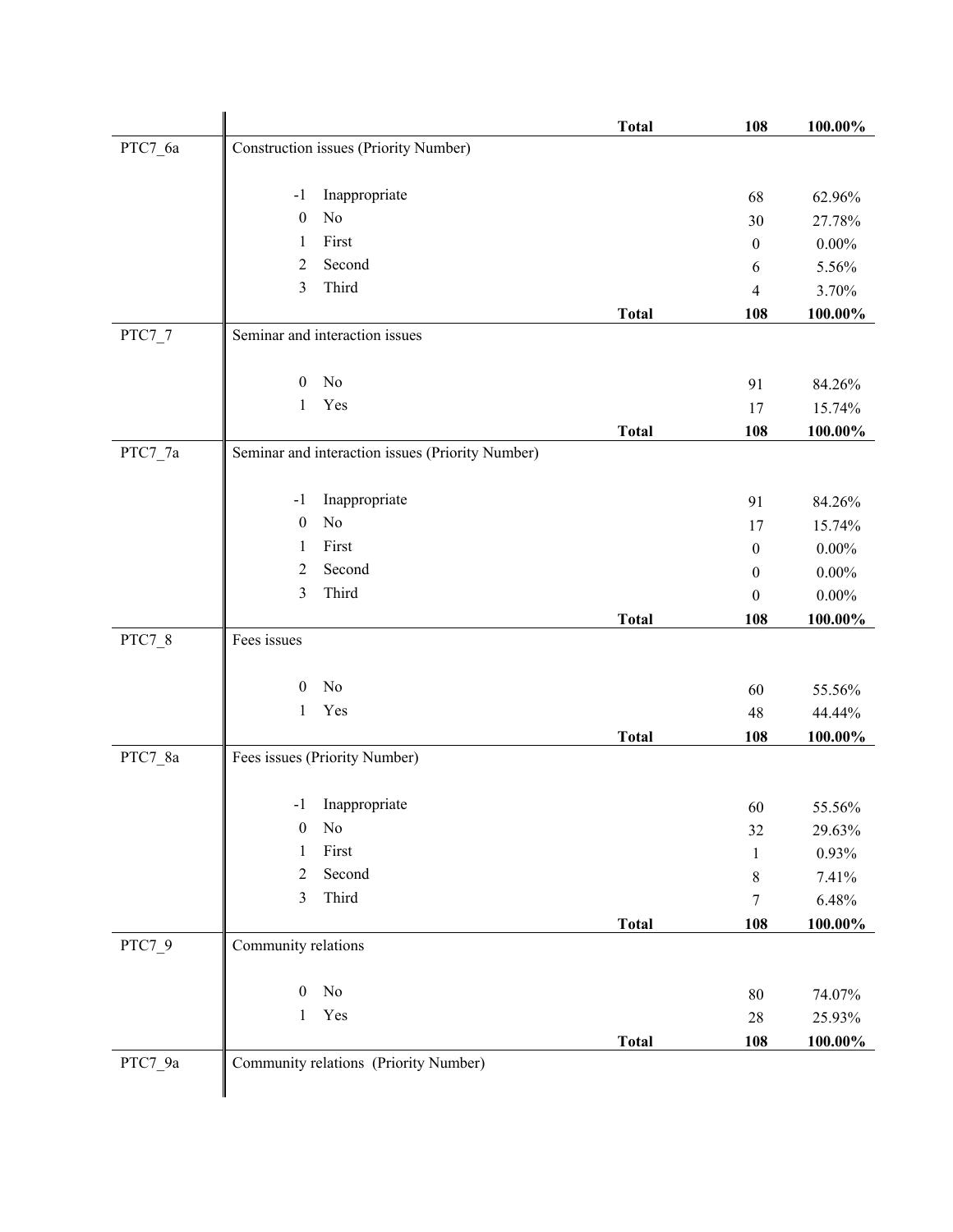|                     | Inappropriate<br>$-1$                                  |              | 80               | 74.07%     |
|---------------------|--------------------------------------------------------|--------------|------------------|------------|
|                     | $\rm No$<br>$\boldsymbol{0}$                           |              | 23               | 21.30%     |
|                     | First<br>$\mathbf{1}$                                  |              | $\boldsymbol{0}$ | $0.00\%$   |
|                     | Second<br>$\overline{c}$                               |              | 2                | 1.85%      |
|                     | Third<br>3                                             |              | 3                | 2.78%      |
|                     |                                                        | <b>Total</b> | 108              | 100.00%    |
| $\mathrm{PTC7}\_10$ | Scholarship issues                                     |              |                  |            |
|                     |                                                        |              |                  |            |
|                     | No<br>$\mathbf{0}$                                     |              | 52               | 48.15%     |
|                     | Yes<br>$\mathbf{1}$                                    |              | 56               | 51.85%     |
|                     |                                                        | <b>Total</b> | 108              | $100.00\%$ |
| $PTC7_10a$          | Scholarship issues (Priority Number)                   |              |                  |            |
|                     |                                                        |              |                  |            |
|                     | Inappropriate<br>$-1$                                  |              | 52               | 48.15%     |
|                     | No<br>$\boldsymbol{0}$                                 |              | 36               | 33.33%     |
|                     | First<br>1                                             |              | 1                | 0.93%      |
|                     | Second<br>$\overline{2}$                               |              | $\overline{4}$   | 3.70%      |
|                     | Third<br>3                                             |              | 15               | 13.89%     |
|                     |                                                        | <b>Total</b> | 108              | 100.00%    |
| PTC7_11             | Teaching and learning subject issues                   |              |                  |            |
|                     |                                                        |              |                  |            |
|                     | No<br>$\boldsymbol{0}$                                 |              | 48               | 44.44%     |
|                     | Yes<br>$\mathbf{1}$                                    |              | 60               | 55.56%     |
|                     |                                                        | <b>Total</b> | 108              | 100.00%    |
| $PTC7_11a$          | Teaching and learning subject issues (Priority Number) |              |                  |            |
|                     |                                                        |              |                  |            |
|                     | Inappropriate<br>$-1$                                  |              | 48               | 44.44%     |
|                     | No<br>$\boldsymbol{0}$                                 |              | 29               | 26.85%     |
|                     | First<br>1                                             |              | $\overline{4}$   | 3.70%      |
|                     | 2<br>Second                                            |              | $8\,$            | 7.41%      |
|                     | Third<br>$\mathfrak{Z}$                                |              | 19               | 17.59%     |
|                     |                                                        | <b>Total</b> | 108              | 100.00%    |
| $PTC7_12$           | Teacher attendance                                     |              |                  |            |
|                     |                                                        |              |                  |            |
|                     | No<br>$\boldsymbol{0}$                                 |              | 90               | 83.33%     |
|                     | Yes<br>$\mathbf{1}$                                    |              | 18               | 16.67%     |
|                     |                                                        | <b>Total</b> | 108              | 100.00%    |
| PTC7 12a            | Teacher attendance (Priority Number)                   |              |                  |            |
|                     |                                                        |              |                  |            |
|                     | Inappropriate<br>$-1$                                  |              | 90               | 83.33%     |
|                     | $\rm No$<br>$\boldsymbol{0}$                           |              | 15               | 13.89%     |
|                     | First<br>1                                             |              | $\boldsymbol{0}$ | $0.00\%$   |
|                     | Second<br>$\overline{c}$                               |              |                  | $0.93\%$   |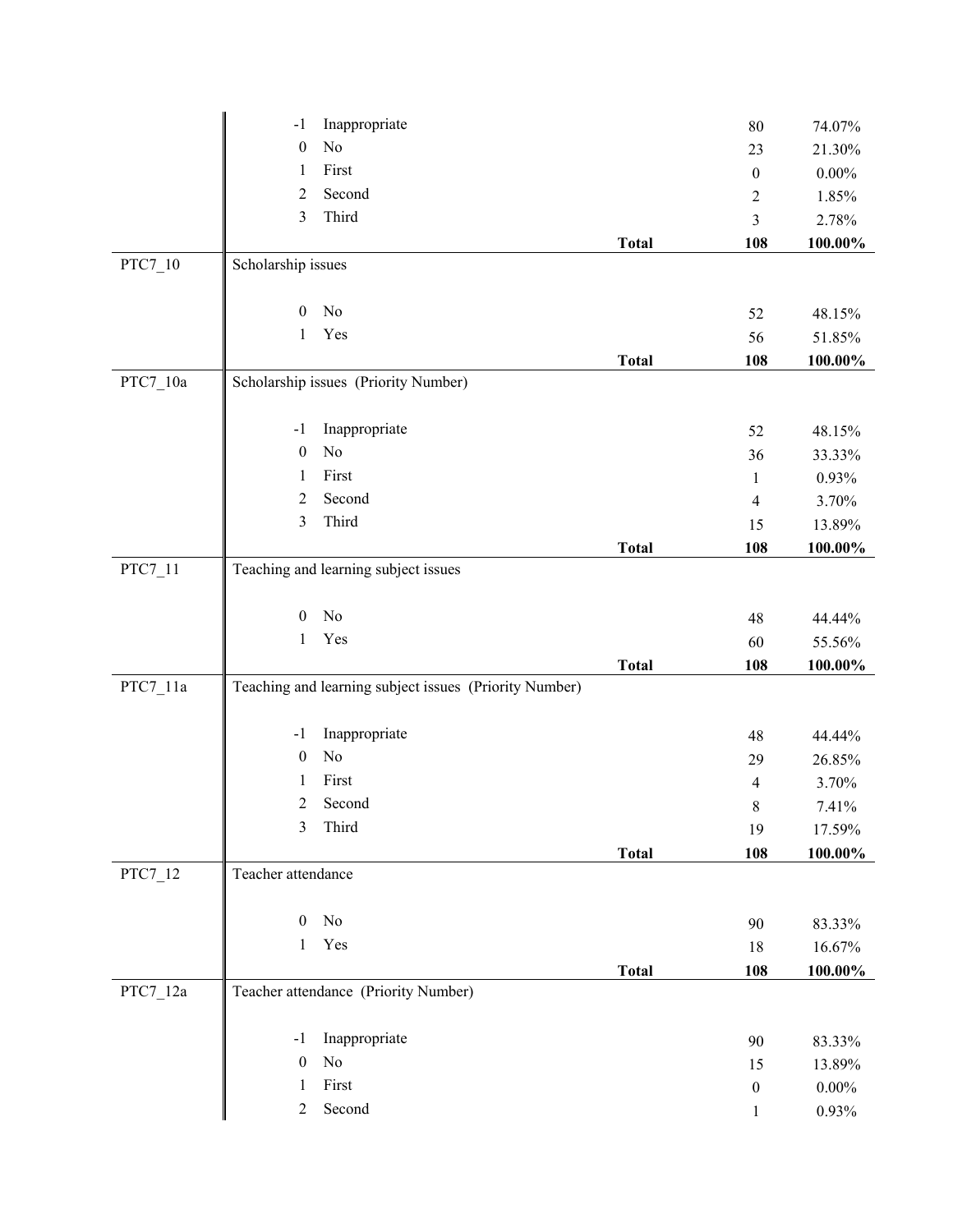|          | $\mathfrak{Z}$<br>Third                                  |              | $\overline{2}$   | 1.85%      |
|----------|----------------------------------------------------------|--------------|------------------|------------|
|          |                                                          | <b>Total</b> | 108              | 100.00%    |
| PTC7_13  | Teacher motivation                                       |              |                  |            |
|          |                                                          |              |                  |            |
|          | No<br>$\mathbf{0}$                                       |              | 85               | 78.70%     |
|          | Yes<br>1                                                 |              | 23               | 21.30%     |
|          |                                                          | <b>Total</b> | 108              | 100.00%    |
| PTC7_13a | Teacher motivation (Priority Number)                     |              |                  |            |
|          | Inappropriate<br>$-1$                                    |              | 85               | 78.70%     |
|          | No<br>$\boldsymbol{0}$                                   |              | 22               | 20.37%     |
|          | First<br>1                                               |              | $\boldsymbol{0}$ | $0.00\%$   |
|          | Second<br>2                                              |              | $\boldsymbol{0}$ | $0.00\%$   |
|          | Third<br>3                                               |              | $\mathbf{1}$     | 0.93%      |
|          |                                                          | <b>Total</b> | 108              | 100.00%    |
| PTC7_14  | Teachers' classroom teaching practices                   |              |                  |            |
|          |                                                          |              |                  |            |
|          | No<br>$\overline{0}$<br>Yes                              |              | 54               | 50.00%     |
|          | 1                                                        |              | 54               | 50.00%     |
|          |                                                          | <b>Total</b> | 108              | 100.00%    |
| PTC7_14a | Teacher's classroom teaching practices (Priority Number) |              |                  |            |
|          | Inappropriate<br>$-1$                                    |              | 54               | 50.00%     |
|          | No<br>$\boldsymbol{0}$                                   |              | 33               | 30.56%     |
|          | First<br>1                                               |              | $\sqrt{2}$       | 1.85%      |
|          | Second<br>$\overline{2}$                                 |              | 10               | 9.26%      |
|          | Third<br>3                                               |              | 9                | 8.33%      |
|          |                                                          | <b>Total</b> | 108              | 100.00%    |
| PTC7_15  | Enrolling out-of-school children                         |              |                  |            |
|          | $\boldsymbol{0}$                                         |              |                  |            |
|          | No                                                       |              | 90               | 83.33%     |
|          | Yes<br>$\mathbf{1}$                                      |              | 18               | 16.67%     |
| PTC7_15a | Enrolling out-of-school children (Priority Number)       | <b>Total</b> | 108              | $100.00\%$ |
|          |                                                          |              |                  |            |
|          | Inappropriate<br>$-1$                                    |              | 90               | 83.33%     |
|          | No<br>$\boldsymbol{0}$                                   |              | 14               | 12.96%     |
|          | First<br>1                                               |              | $\mathbf{1}$     | 0.93%      |
|          | Second<br>$\overline{2}$                                 |              | $\boldsymbol{0}$ | $0.00\%$   |
|          | Third<br>3                                               |              | 3                | 2.78%      |
|          |                                                          | <b>Total</b> | 108              | 100.00%    |
| PTC7_16  | Teacher salary increment                                 |              |                  |            |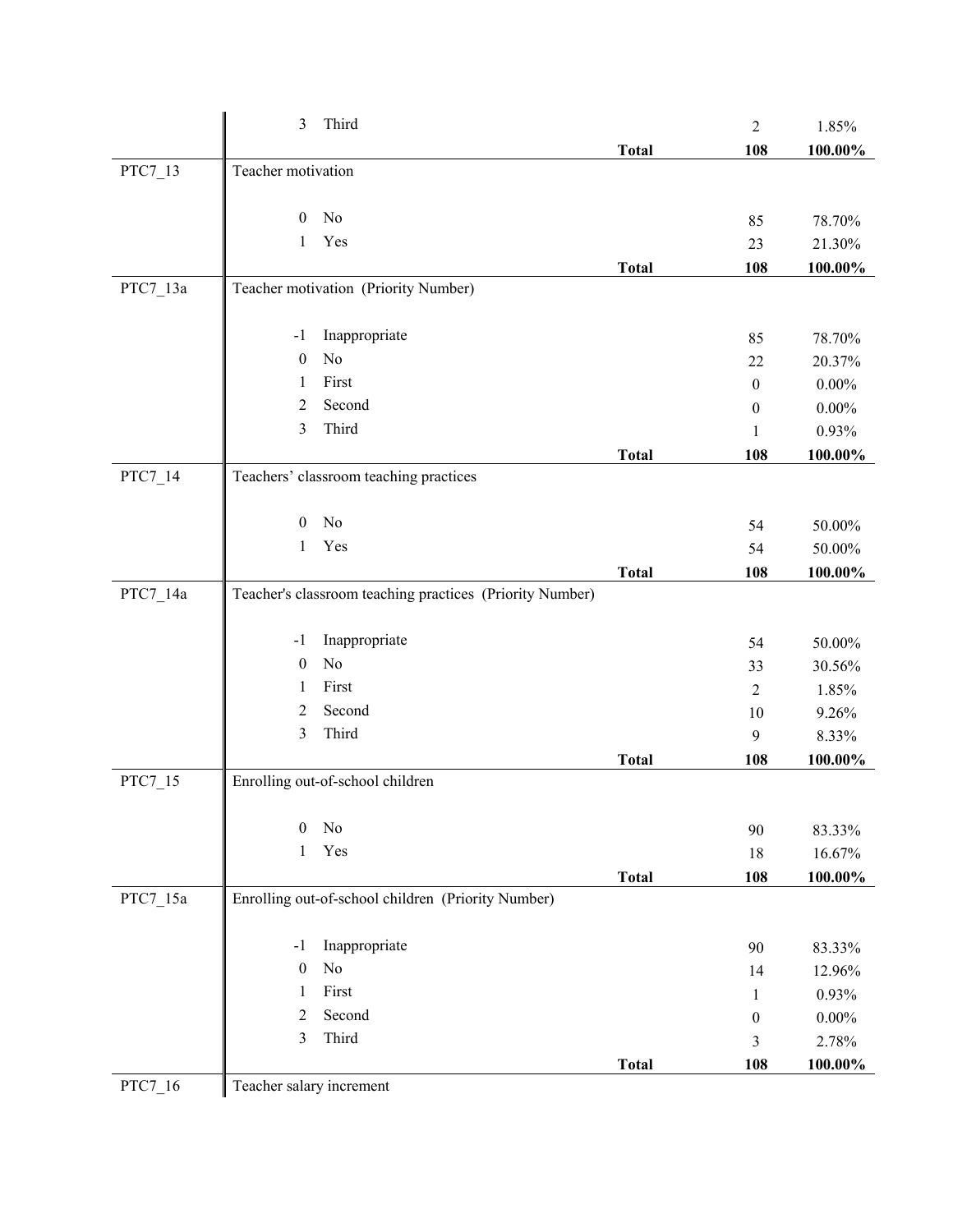|          | No<br>$\mathbf{0}$                             |              | 91               | 84.26%     |
|----------|------------------------------------------------|--------------|------------------|------------|
|          | Yes<br>1                                       |              | 17               | 15.74%     |
|          |                                                | <b>Total</b> | 108              | 100.00%    |
| PTC7_16a | Teacher salary increment (Priority Number)     |              |                  |            |
|          | Inappropriate<br>$-1$                          |              | 91               | 84.26%     |
|          | No<br>$\boldsymbol{0}$                         |              | 17               | 15.74%     |
|          | First<br>1                                     |              | $\boldsymbol{0}$ | $0.00\%$   |
|          | Second<br>$\overline{2}$                       |              | $\boldsymbol{0}$ | $0.00\%$   |
|          | Third<br>3                                     |              | $\theta$         | $0.00\%$   |
|          |                                                | <b>Total</b> | 108              | 100.00%    |
| PTC7_97  | Other (specify)                                |              |                  |            |
|          | No<br>$\mathbf{0}$                             |              | 108              | 100.00%    |
|          | Yes<br>1                                       |              | $\boldsymbol{0}$ |            |
|          |                                                |              |                  | $0.00\%$   |
| PTC7_97a | Other (specify) (Priority Number)              | <b>Total</b> | 108              | 100.00%    |
|          |                                                |              |                  |            |
|          | Inappropriate<br>$-1$                          |              | 108              | 100.00%    |
|          | No<br>$\boldsymbol{0}$                         |              | $\boldsymbol{0}$ | $0.00\%$   |
|          | First<br>1                                     |              | $\boldsymbol{0}$ | $0.00\%$   |
|          | Second<br>2                                    |              | $\boldsymbol{0}$ | $0.00\%$   |
|          | Third<br>3                                     |              | $\boldsymbol{0}$ | $0.00\%$   |
|          |                                                | <b>Total</b> | 108              | 100.00%    |
| PTC7_98  | Don't know                                     |              |                  |            |
|          |                                                |              |                  |            |
|          | $\mathbf{0}$<br>No                             |              | 108              | 100.00%    |
|          | Yes<br>1                                       |              | $\boldsymbol{0}$ | $0.00\%$   |
|          |                                                | <b>Total</b> | 108              | 100.00%    |
| PTC7_99  | Refused                                        |              |                  |            |
|          | No<br>$\mathbf{0}$                             |              | 108              | 100.00%    |
|          | Yes<br>1                                       |              | $\boldsymbol{0}$ | $0.00\%$   |
|          |                                                | <b>Total</b> | 108              | 100.00%    |
| PTC8     | How motivated are the teachers of your school? |              |                  |            |
|          |                                                |              |                  |            |
|          | Highly motivated<br>1                          |              | 57               | 52.78%     |
|          | Neither motivated nor unmotivated<br>2         |              | 50               | 46.30%     |
|          | Not motivated<br>3                             |              | 1                | 0.93%      |
|          | Don't know<br>98                               |              | $\boldsymbol{0}$ | $0.00\%$   |
|          | Refused<br>99                                  |              | $\boldsymbol{0}$ | $0.00\%$   |
|          |                                                | <b>Total</b> | 108              | $100.00\%$ |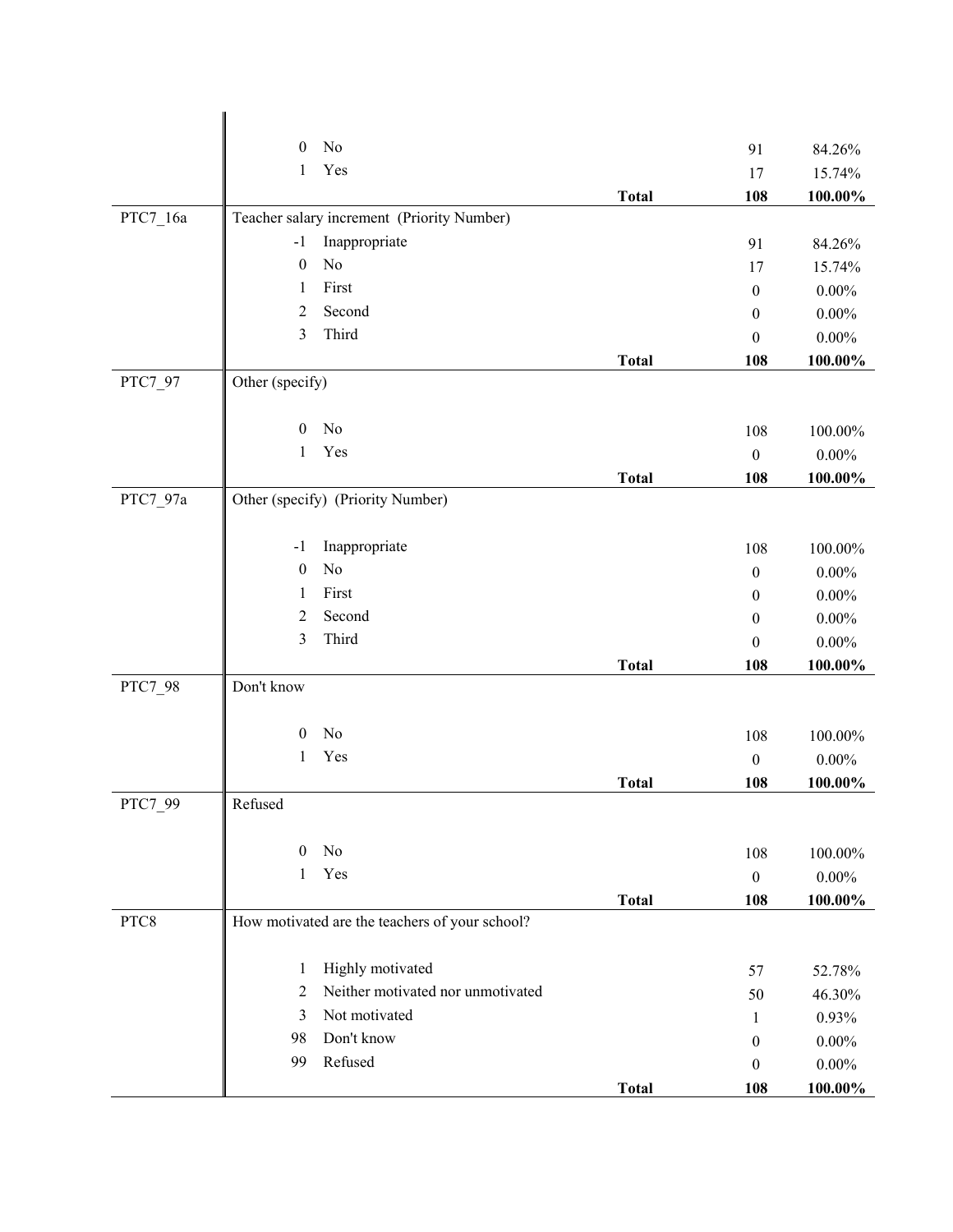|          | What has the PTA done to keep the teachers motivated? |              |                  |                  |
|----------|-------------------------------------------------------|--------------|------------------|------------------|
|          | Multiple answers are possible. Mark all that apply.   |              |                  |                  |
|          |                                                       |              |                  |                  |
| $PTC9_1$ | Gave feedback                                         |              |                  |                  |
|          | No<br>$\mathbf{0}$                                    |              |                  |                  |
|          | Yes<br>1                                              |              | 21<br>87         | 19.44%<br>80.56% |
|          |                                                       |              |                  | 100.00%          |
| PTC9_2   | Recommended for disciplinary action                   | <b>Total</b> | 108              |                  |
|          | Removed from public dataset                           |              |                  |                  |
|          |                                                       |              |                  |                  |
|          |                                                       |              |                  |                  |
|          |                                                       |              |                  |                  |
| PTC9_3   | Provided incentives                                   |              |                  |                  |
|          | N <sub>o</sub><br>$\mathbf{0}$                        |              |                  |                  |
|          | Yes<br>1                                              |              | 43               | 39.81%           |
|          |                                                       |              | 65               | 60.19%           |
| PTC9_4   | Took disciplinary action to poorly motivated teachers | <b>Total</b> | 108              | $100.00\%$       |
|          | Removed from public dataset                           |              |                  |                  |
|          |                                                       |              |                  |                  |
|          |                                                       |              |                  |                  |
|          |                                                       |              |                  |                  |
| PTC9_0   | Done nothing                                          |              |                  |                  |
|          |                                                       |              |                  |                  |
|          | N <sub>o</sub><br>$\boldsymbol{0}$                    |              | 101              | 93.52%           |
|          | Yes<br>$\mathbf{1}$                                   |              | $\tau$           | 6.48%            |
|          |                                                       | <b>Total</b> | 108              | 100.00%          |
| PTC9_97  | Other (specify)                                       |              |                  |                  |
|          | Recoded in public dataset                             |              |                  |                  |
|          |                                                       |              |                  |                  |
|          | $\rm No$<br>$\boldsymbol{0}$                          |              | 95               | 87.96%           |
|          | Yes<br>$\,1$                                          |              | 13               | 12.04%           |
|          |                                                       | <b>Total</b> | 108              | $100.00\%$       |
| PTC9_98  | Don't know                                            |              |                  |                  |
|          |                                                       |              |                  |                  |
|          | $\boldsymbol{0}$<br>No                                |              | $108\,$          | $100.00\%$       |
|          | Yes<br>1                                              |              | $\boldsymbol{0}$ | $0.00\%$         |
|          |                                                       | <b>Total</b> | 108              | $100.00\%$       |
| PTC9_99  | Refused                                               |              |                  |                  |
|          |                                                       |              |                  |                  |
|          | $\rm No$<br>$\boldsymbol{0}$                          |              | 108              | $100.00\%$       |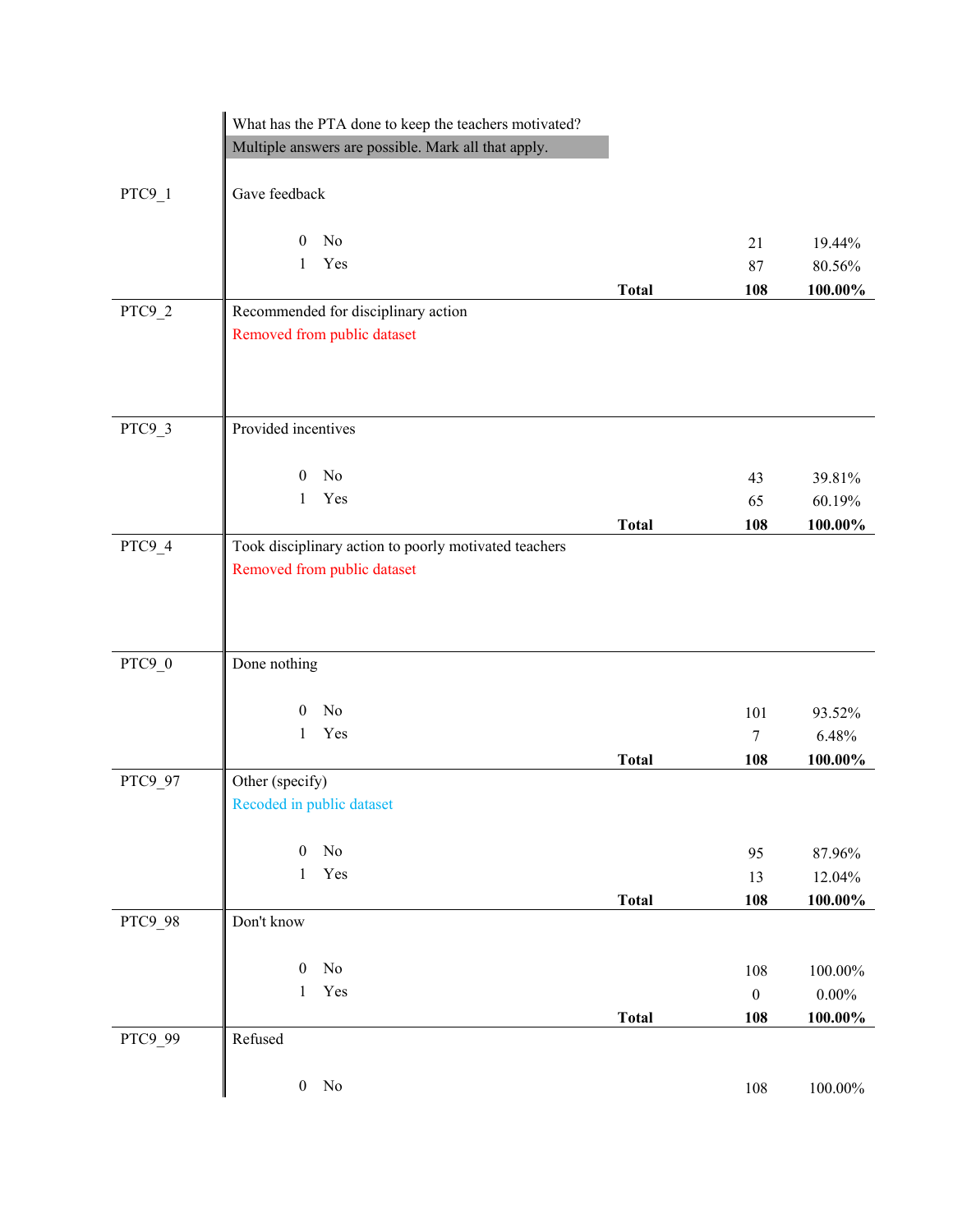|           | Yes<br>$\mathbf{1}$                                             |              | $\boldsymbol{0}$ | $0.00\%$   |
|-----------|-----------------------------------------------------------------|--------------|------------------|------------|
|           |                                                                 | <b>Total</b> | 108              | 100.00%    |
| PTC10     | How qualified are the teachers of your school?                  |              |                  |            |
|           | Highly qualified<br>1                                           |              | 70               | 64.81%     |
|           | Neither qualified nor unqualified<br>2                          |              | 35               | 32.41%     |
|           | Not qualified<br>3                                              |              | 3                | 2.78%      |
|           | Don't know<br>98                                                |              | $\boldsymbol{0}$ | $0.00\%$   |
|           | Refused<br>99                                                   |              | $\theta$         | $0.00\%$   |
|           |                                                                 | <b>Total</b> | 108              | 100.00%    |
|           | What has the PTA done to maintain a qualified pool of teachers? |              |                  |            |
|           | Multiple answers are possible. Mark all that apply.             |              |                  |            |
| $PTC11_1$ | Improve hiring process                                          |              |                  |            |
|           | No<br>$\boldsymbol{0}$                                          |              | 62               | 57.41%     |
|           | Yes<br>1                                                        |              | 46               | 42.59%     |
|           |                                                                 | <b>Total</b> | 108              | 100.00%    |
| $PTC11_2$ | Provide regular training                                        |              |                  |            |
|           | No<br>$\overline{0}$                                            |              | 57               | 52.78%     |
|           | Yes<br>1                                                        |              | 51               | 47.22%     |
|           |                                                                 | <b>Total</b> | 108              | 100.00%    |
| PTC11_3   | Provide incentives                                              |              |                  |            |
|           | No<br>$\boldsymbol{0}$                                          |              | 26               | 24.07%     |
|           | Yes<br>1                                                        |              | 82               | 75.93%     |
|           |                                                                 | <b>Total</b> | 108              | 100.00%    |
| PTC11 0   | Done nothing                                                    |              |                  |            |
|           | $\boldsymbol{0}$<br>No                                          |              | 100              | 92.59%     |
|           | Yes<br>$\mathbf{1}$                                             |              | $\,8\,$          | 7.41%      |
|           |                                                                 | <b>Total</b> | 108              | $100.00\%$ |
| PTC11_97  | Other (specify)                                                 |              |                  |            |
|           | No<br>$\boldsymbol{0}$                                          |              | 108              | 100.00%    |
|           | Yes<br>$\mathbf{1}$                                             |              | $\boldsymbol{0}$ | $0.00\%$   |
|           |                                                                 | <b>Total</b> | 108              | $100.00\%$ |
| PTC11_98  | Don't know                                                      |              |                  |            |
|           | No<br>$\boldsymbol{0}$                                          |              | 108              | 100.00%    |
|           | Yes<br>1                                                        |              | $\boldsymbol{0}$ | $0.00\%$   |
|           |                                                                 |              |                  |            |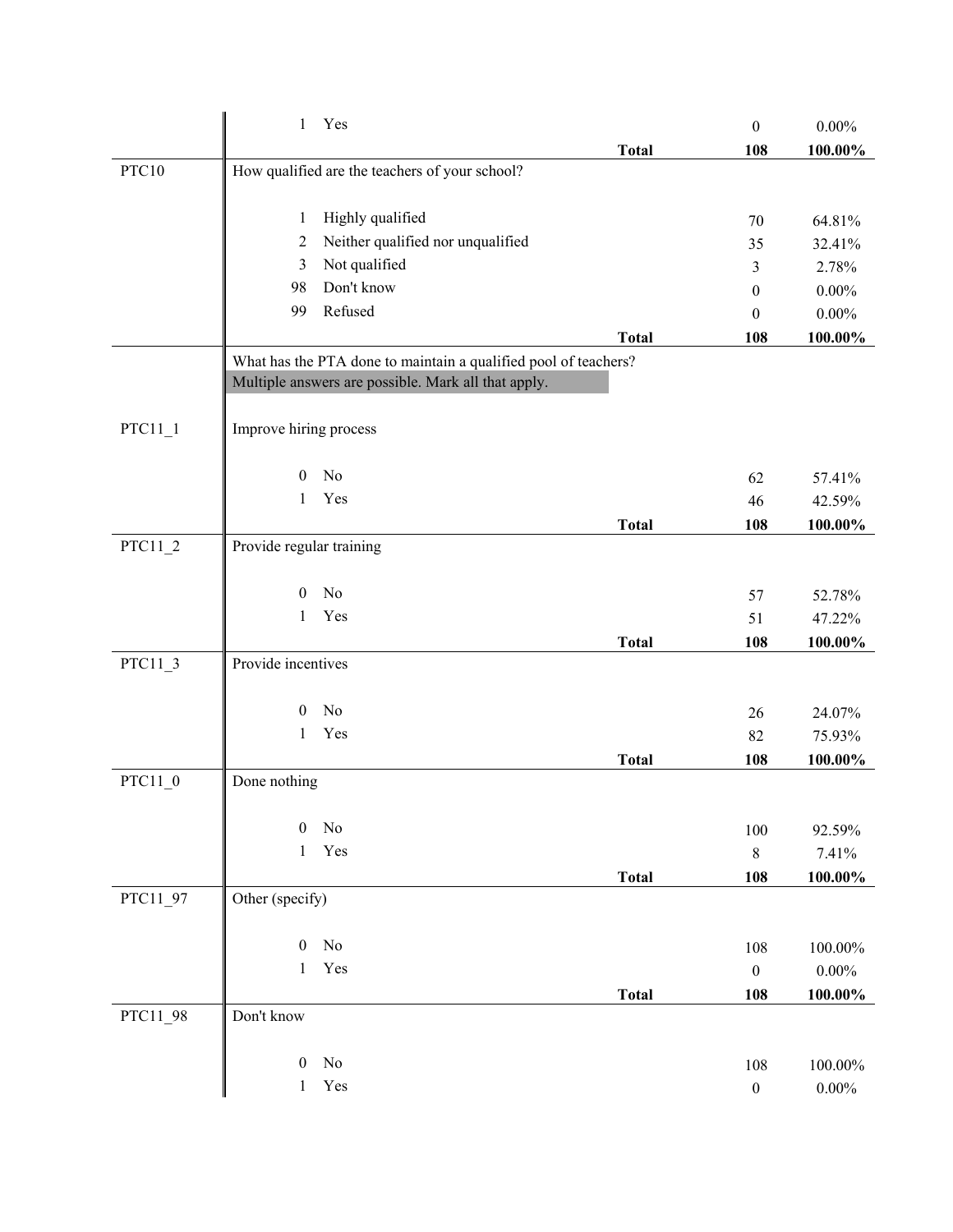|           |                                                                                   |                                                                          | <b>Total</b> | 108              | 100.00%    |
|-----------|-----------------------------------------------------------------------------------|--------------------------------------------------------------------------|--------------|------------------|------------|
| PTC11_99  | Refused                                                                           |                                                                          |              |                  |            |
|           |                                                                                   |                                                                          |              |                  |            |
|           | $\mathbf{0}$                                                                      | No                                                                       |              | 108              | 100.00%    |
|           | 1                                                                                 | Yes                                                                      |              | $\boldsymbol{0}$ | $0.00\%$   |
|           |                                                                                   |                                                                          | <b>Total</b> | 108              | $100.00\%$ |
| PTC12     |                                                                                   | How sincerely do teachers of your school teach?                          |              |                  |            |
|           |                                                                                   |                                                                          |              |                  |            |
|           | 1                                                                                 | Most are sincere in their job                                            |              | 91               | 84.26%     |
|           | 2                                                                                 | About half are sincere                                                   |              | 14               | 12.96%     |
|           | 3                                                                                 | Very few are sincere                                                     |              | 3                | 2.78%      |
|           | $\bf{0}$                                                                          | No one is sincere                                                        |              | 0                | $0.00\%$   |
|           | 98                                                                                | Don't know                                                               |              | 0                | $0.00\%$   |
|           | 99                                                                                | Refused                                                                  |              | 0                | $0.00\%$   |
|           |                                                                                   |                                                                          | <b>Total</b> | 108              | 100.00%    |
| PTC13     | What percentage of school-aged children in your community are enrolled in school? |                                                                          |              |                  |            |
|           |                                                                                   |                                                                          |              |                  |            |
|           | 1                                                                                 | Less than 50%                                                            |              | $\boldsymbol{0}$ | $0.00\%$   |
|           | 2                                                                                 | 50% to 75%                                                               |              | 2                | 1.85%      |
|           | 3                                                                                 | 76% to 95%                                                               |              | 8                | 7.41%      |
|           | 4                                                                                 | Over 95%                                                                 |              | 98               | 90.74%     |
|           | 98                                                                                | Don't know                                                               |              | $\boldsymbol{0}$ | $0.00\%$   |
|           | 99                                                                                | Refused                                                                  |              | 0                | $0.00\%$   |
|           |                                                                                   |                                                                          | <b>Total</b> | 108              | 100.00%    |
| PTC14     |                                                                                   | How serious is the problem of low enrollment of students in your school? |              |                  |            |
|           |                                                                                   |                                                                          |              |                  |            |
|           | 1                                                                                 | Very serious problem                                                     |              | $\overline{4}$   | 3.70%      |
|           | 2                                                                                 | Serious problem                                                          |              | 28               | 25.93%     |
|           | 3                                                                                 | Not a serious problem                                                    |              | 76               | 70.37%     |
|           | 98                                                                                | Don't know                                                               |              | $\boldsymbol{0}$ | $0.00\%$   |
|           | 99                                                                                | Refused                                                                  |              | $\boldsymbol{0}$ | $0.00\%$   |
|           |                                                                                   |                                                                          | <b>Total</b> | 108              | 100.00%    |
|           |                                                                                   | What has the PTA done to increase student enrollment?                    |              |                  |            |
|           |                                                                                   | Multiple answers are possible. Mark all that apply.                      |              |                  |            |
| $PTC15_1$ |                                                                                   | Home visit of prospective student                                        |              |                  |            |
|           |                                                                                   |                                                                          |              |                  |            |
|           | $\mathbf{0}$                                                                      | No                                                                       |              |                  |            |
|           | 1                                                                                 | Yes                                                                      |              | 26               | 24.07%     |
|           |                                                                                   |                                                                          |              | 82               | 75.93%     |
| PTC15_2   | Offer scholarships                                                                |                                                                          | <b>Total</b> | 108              | 100.00%    |
|           |                                                                                   |                                                                          |              |                  |            |
|           | $\boldsymbol{0}$                                                                  | No                                                                       |              |                  |            |
|           |                                                                                   |                                                                          |              | 47               | 43.52%     |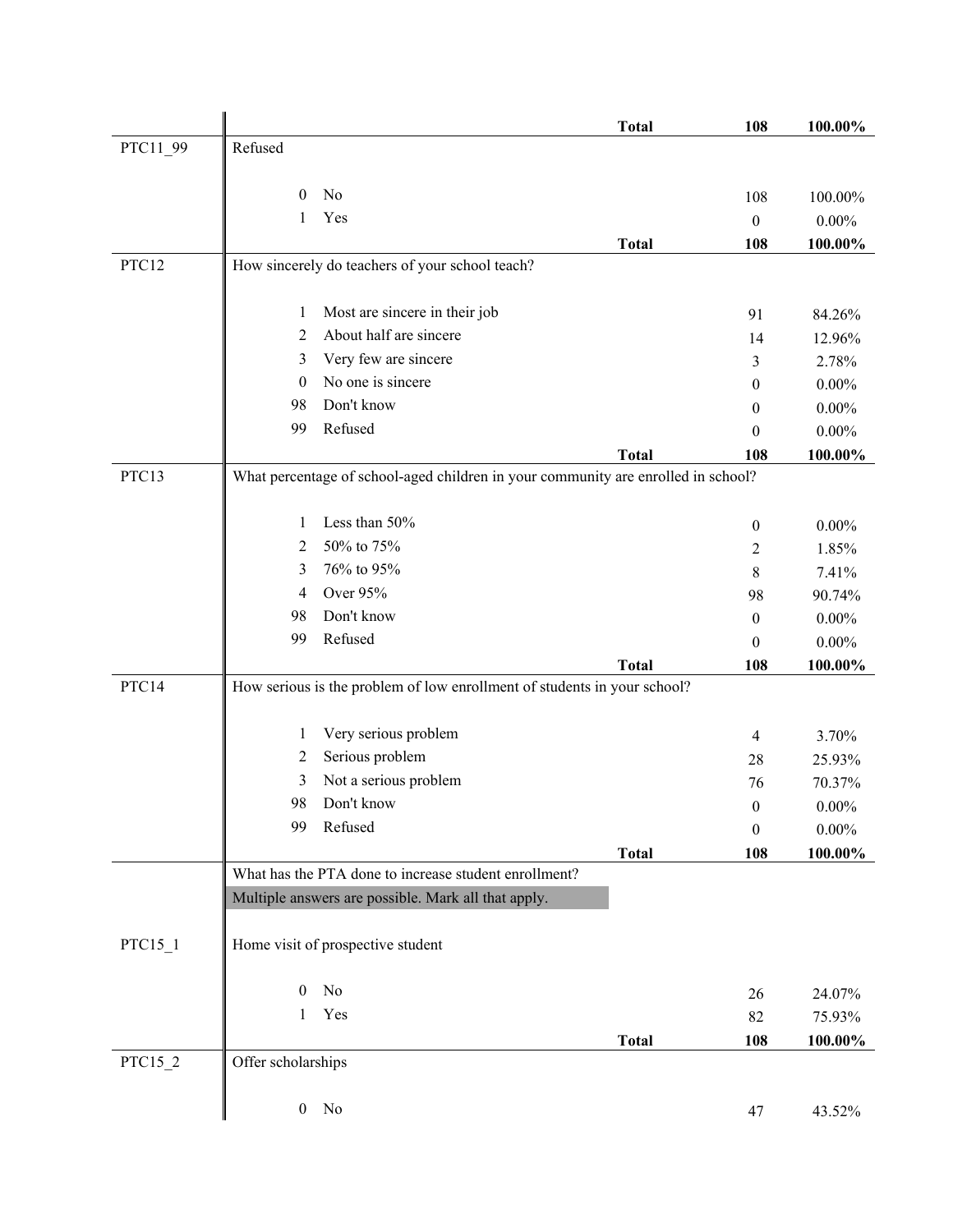|          | $\mathbf{1}$             | Yes                                                           |              | 61               | 56.48%     |
|----------|--------------------------|---------------------------------------------------------------|--------------|------------------|------------|
|          |                          |                                                               | <b>Total</b> | 108              | 100.00%    |
| PTC15_3  | Provide other incentives |                                                               |              |                  |            |
|          |                          |                                                               |              |                  |            |
|          | $\boldsymbol{0}$         | No                                                            |              | 90               | 83.33%     |
|          | 1                        | Yes                                                           |              | 18               | 16.67%     |
|          |                          |                                                               | <b>Total</b> | 108              | 100.00%    |
| PTC15_4  |                          | Run enrollment campaigns                                      |              |                  |            |
|          |                          |                                                               |              |                  |            |
|          | $\boldsymbol{0}$         | No                                                            |              | 43               | 39.81%     |
|          | $\mathbf{1}$             | Yes                                                           |              | 65               | 60.19%     |
| PTC15_0  | Done nothing             |                                                               | <b>Total</b> | 108              | $100.00\%$ |
|          |                          |                                                               |              |                  |            |
|          | $\boldsymbol{0}$         | No                                                            |              | 93               | 86.11%     |
|          | $\mathbf{1}$             | Yes                                                           |              | 15               | 13.89%     |
|          |                          |                                                               | <b>Total</b> | 108              | $100.00\%$ |
| PTC15_97 | Other (specify)          |                                                               |              |                  |            |
|          |                          |                                                               |              |                  |            |
|          | $\boldsymbol{0}$         | No                                                            |              | 108              | 100.00%    |
|          | 1                        | Yes                                                           |              | $\boldsymbol{0}$ | $0.00\%$   |
|          |                          |                                                               | <b>Total</b> | 108              | 100.00%    |
| PTC15_98 | Don't know               |                                                               |              |                  |            |
|          |                          |                                                               |              |                  |            |
|          | $\mathbf{0}$             | No                                                            |              | 108              | $100.00\%$ |
|          | $\,1\,$                  | Yes                                                           |              | $\boldsymbol{0}$ | $0.00\%$   |
|          |                          |                                                               | <b>Total</b> | 108              | 100.00%    |
| PTC15_99 | Refused                  |                                                               |              |                  |            |
|          |                          |                                                               |              |                  |            |
|          | $\mathbf{1}$             | $0$ No<br>Yes                                                 |              | 108              | 100.00%    |
|          |                          |                                                               |              | $\boldsymbol{0}$ | $0.00\%$   |
| PTC16    |                          | How serious is the student absenteeism problem in the school? | <b>Total</b> | 108              | 100.00%    |
|          |                          |                                                               |              |                  |            |
|          | 1                        | Very serious problem                                          |              | $\overline{2}$   | 1.85%      |
|          | 2                        | Serious problem                                               |              | 21               | 19.44%     |
|          | 3                        | Not a serious problem                                         |              | 85               | 78.70%     |
|          | 98                       | Don't know                                                    |              | $\mathbf{0}$     | $0.00\%$   |
|          | 99                       | Refused                                                       |              | $\boldsymbol{0}$ | $0.00\%$   |
|          |                          |                                                               | <b>Total</b> | 108              | 100.00%    |
|          |                          | What has the PTA done to reduce student absenteeism?          |              |                  |            |
|          |                          | Multiple answers are possible. Mark all that apply.           |              |                  |            |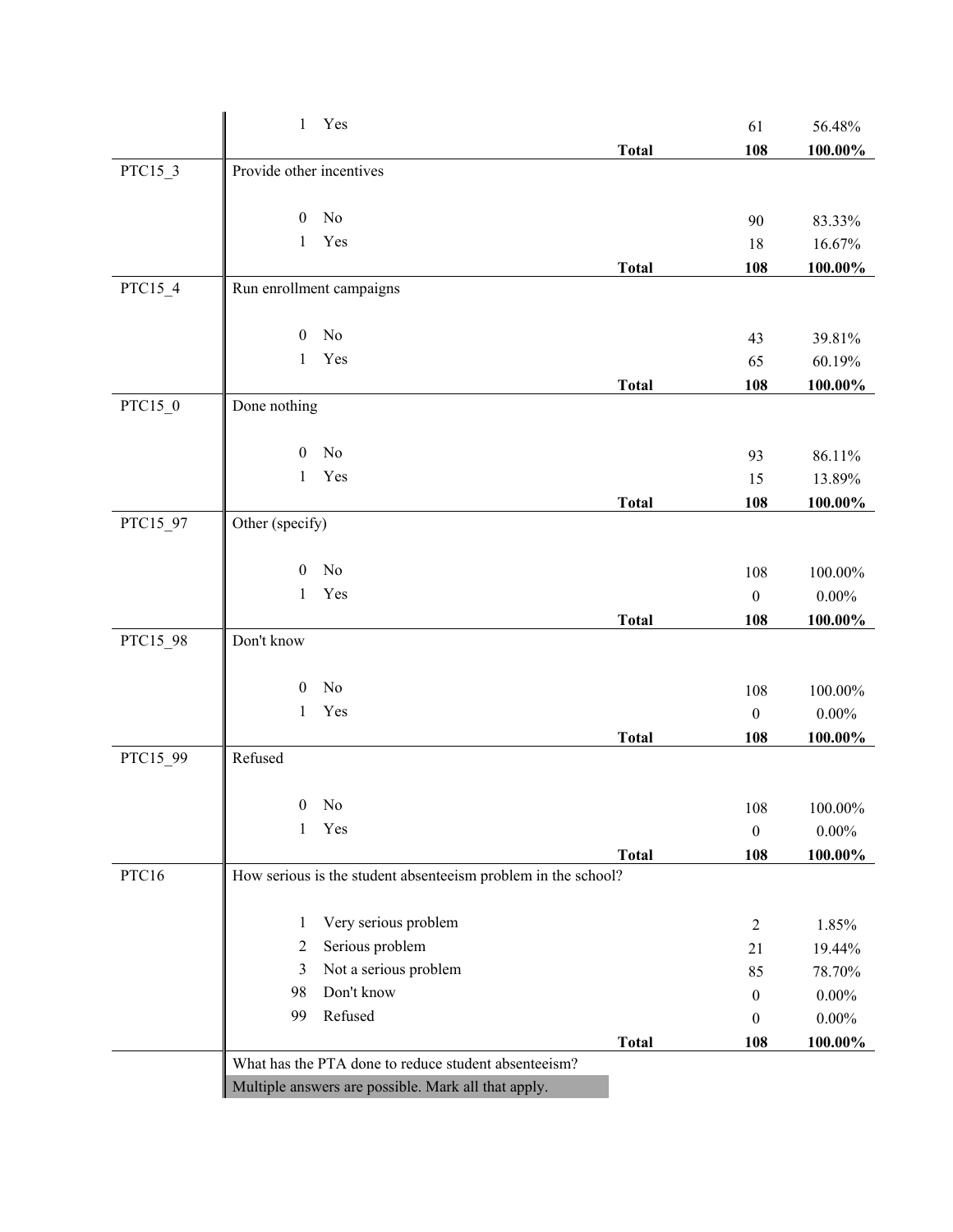| $PTC17_1$  | Home visit of students                          |              |                         |                        |
|------------|-------------------------------------------------|--------------|-------------------------|------------------------|
|            | $\rm No$<br>$\boldsymbol{0}$                    |              |                         |                        |
|            | Yes<br>$\mathbf{1}$                             |              | 58<br>50                | 53.70%<br>46.30%       |
|            |                                                 | <b>Total</b> | 108                     | $100.00\%$             |
| $PTC17_2$  | Offer scholarships                              |              |                         |                        |
|            |                                                 |              |                         |                        |
|            | No<br>$\boldsymbol{0}$                          |              | 95                      | 87.96%                 |
|            | Yes<br>$\mathbf{1}$                             |              | 13                      | 12.04%                 |
|            |                                                 | <b>Total</b> | 108                     | $100.00\%$             |
| PTC17_3    | Call parents                                    |              |                         |                        |
|            |                                                 |              |                         |                        |
|            | $\boldsymbol{0}$<br>No                          |              | 17                      | 15.74%                 |
|            | Yes<br>$\mathbf{1}$                             |              | 91                      | 84.26%                 |
|            |                                                 | <b>Total</b> | 108                     | $100.00\%$             |
| PTC17_4    | Parent teacher conferences                      |              |                         |                        |
|            |                                                 |              |                         |                        |
|            | No<br>$\boldsymbol{0}$                          |              | 45                      | 41.67%                 |
|            | Yes<br>$\mathbf{1}$                             |              | 63                      | 58.33%                 |
|            |                                                 | <b>Total</b> | 108                     | $100.00\%$             |
| PTC17_5    | Look after students who go home after the break |              |                         |                        |
|            | No<br>$\boldsymbol{0}$                          |              | 84                      | 77.78%                 |
|            | Yes<br>$\mathbf{1}$                             |              | 24                      | 22.22%                 |
|            |                                                 | <b>Total</b> | 108                     | 100.00%                |
| PTC17_0    | Done nothing                                    |              |                         |                        |
|            |                                                 |              |                         |                        |
|            | No<br>$\boldsymbol{0}$                          |              | 96                      | 88.89%                 |
|            | Yes<br>1                                        |              | 12                      | 11.11%                 |
|            |                                                 | <b>Total</b> | 108                     | $100.00\%$             |
| PTC17_97   | Other (specify)                                 |              |                         |                        |
|            | $\boldsymbol{0}$<br>No                          |              |                         |                        |
|            | Yes<br>$\mathbf{1}$                             |              | 108<br>$\boldsymbol{0}$ | $100.00\%$<br>$0.00\%$ |
|            |                                                 | <b>Total</b> | 108                     | $100.00\%$             |
| PTC17_97_1 | Other (specify)                                 |              |                         |                        |
|            |                                                 |              |                         |                        |
|            | Inappropriate<br>$-1$                           |              | 108                     | $100.00\%$             |
|            |                                                 | <b>Total</b> | 108                     | 100.00%                |
| PTC17_98   | Don't know                                      |              |                         |                        |
|            |                                                 |              |                         |                        |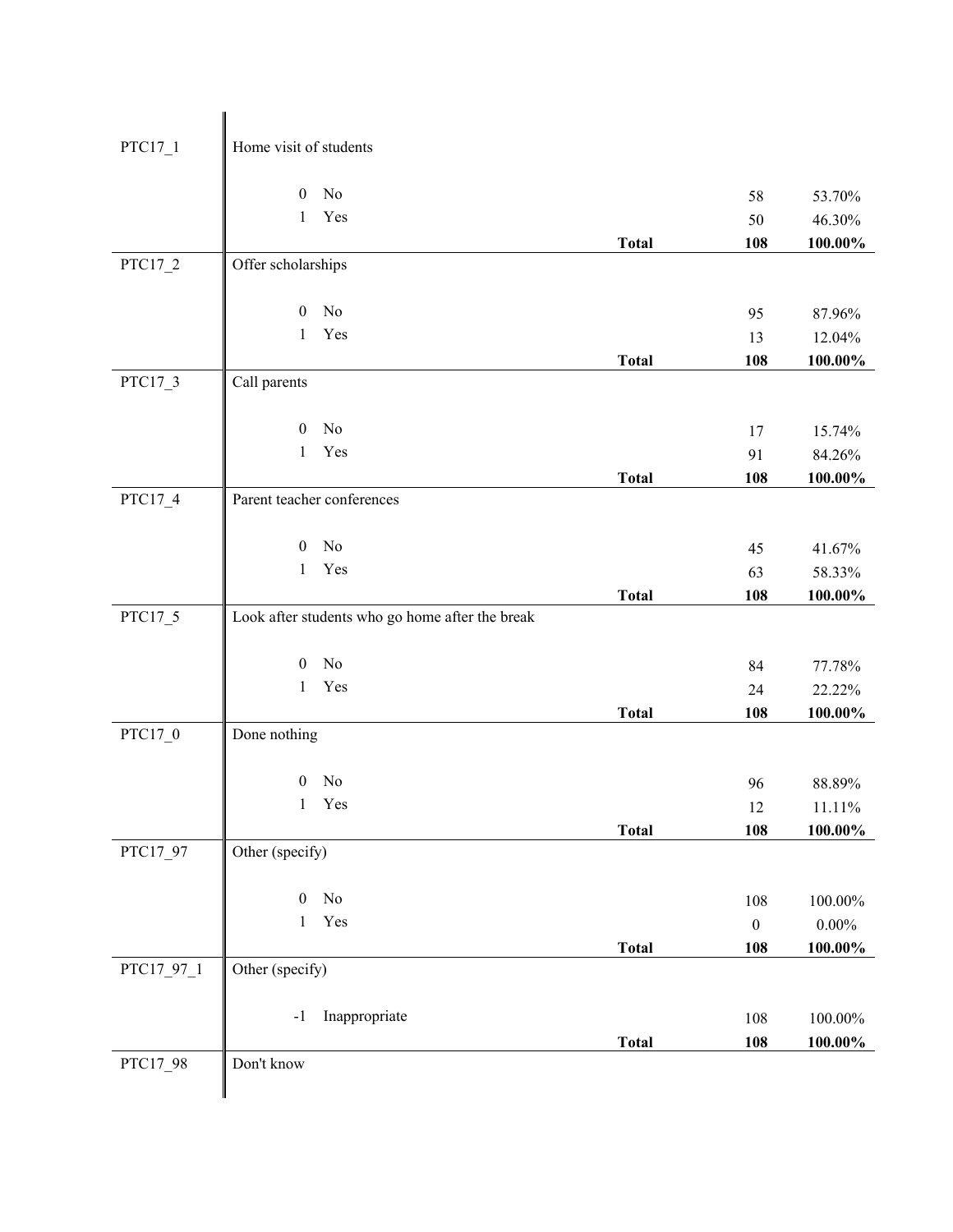|            | No<br>$\boldsymbol{0}$                                                                           |              | 108              | 100.00%  |
|------------|--------------------------------------------------------------------------------------------------|--------------|------------------|----------|
|            | Yes<br>1                                                                                         |              | $\boldsymbol{0}$ | $0.00\%$ |
|            |                                                                                                  | <b>Total</b> | 108              | 100.00%  |
| PTC17_99   | Refused                                                                                          |              |                  |          |
|            |                                                                                                  |              |                  |          |
|            | No<br>$\mathbf{0}$                                                                               |              | 108              | 100.00%  |
|            | Yes<br>1                                                                                         |              | $\boldsymbol{0}$ | $0.00\%$ |
|            |                                                                                                  | <b>Total</b> | 108              | 100.00%  |
|            | What are main concerns the school is currently facing (if any)?                                  |              |                  |          |
|            | Multiple responses possible. Do not read the possible answers. Please mark and give number for 3 |              |                  |          |
|            | main options in the box.                                                                         |              |                  |          |
|            |                                                                                                  |              |                  |          |
| PTC18_1    | Poor economic conditions                                                                         |              |                  |          |
|            | No<br>$\mathbf{0}$                                                                               |              | 60               | 55.56%   |
|            | Yes<br>1                                                                                         |              | 48               | 44.44%   |
|            |                                                                                                  | <b>Total</b> | 108              | 100.00%  |
| $PTC18_1a$ | Poor economic conditions (Priority Number)                                                       |              |                  |          |
|            |                                                                                                  |              |                  |          |
|            | Inappropriate<br>$-1$                                                                            |              | 60               | 55.56%   |
|            | No<br>$\boldsymbol{0}$                                                                           |              | $\mathbf{1}$     | 0.93%    |
|            | First<br>1                                                                                       |              | 32               | 29.63%   |
|            | Second<br>$\overline{2}$                                                                         |              | 13               | 12.04%   |
|            | Third<br>3                                                                                       |              | $\overline{2}$   | 1.85%    |
|            |                                                                                                  | <b>Total</b> | 108              | 100.00%  |
| PTC18_2    | Poor infrastructure                                                                              |              |                  |          |
|            |                                                                                                  |              |                  |          |
|            | No<br>$\theta$                                                                                   |              | 71               | 65.74%   |
|            | Yes<br>1                                                                                         |              | 37               | 34.26%   |
|            |                                                                                                  | <b>Total</b> | 108              | 100.00%  |
| PTC18_2a   | Poor infrastructure (Priority Number)                                                            |              |                  |          |
|            | Inappropriate                                                                                    |              |                  |          |
|            | $-1$<br>$\rm No$<br>$\boldsymbol{0}$                                                             |              | 71               | 65.74%   |
|            | First<br>1                                                                                       |              | $\mathbf{1}$     | 0.93%    |
|            | Second<br>$\overline{c}$                                                                         |              | 15               | 13.89%   |
|            | Third<br>$\mathfrak{Z}$                                                                          |              | 15               | 13.89%   |
|            |                                                                                                  |              | 6                | 5.56%    |
| PTC18_3    | Shortage of students                                                                             | <b>Total</b> | 108              | 100.00%  |
|            |                                                                                                  |              |                  |          |
|            | $\rm No$<br>$\boldsymbol{0}$                                                                     |              | 78               | 72.22%   |
|            | Yes<br>$\mathbf{1}$                                                                              |              | $30\,$           | 27.78%   |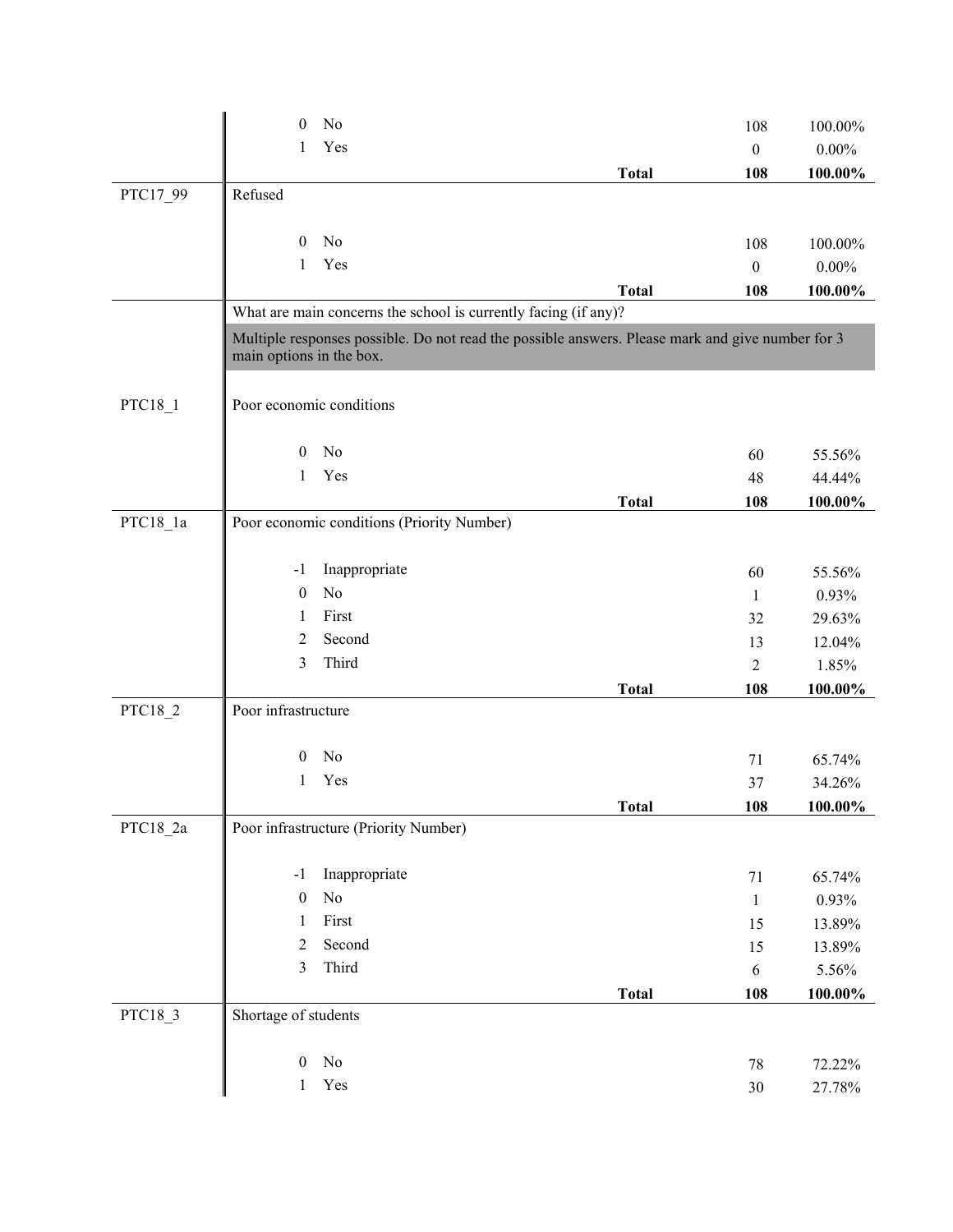|          |                                            | <b>Total</b> | 108              | 100.00%    |
|----------|--------------------------------------------|--------------|------------------|------------|
| PTC18_3a | Shortage of students (Priority Number)     |              |                  |            |
|          | Inappropriate<br>$-1$                      |              | 78               | 72.22%     |
|          | No<br>$\boldsymbol{0}$                     |              | 3                | 2.78%      |
|          | First<br>1                                 |              | 14               | 12.96%     |
|          | Second<br>$\overline{2}$                   |              | 8                | 7.41%      |
|          | 3<br>Third                                 |              | 5                | 4.63%      |
|          |                                            | <b>Total</b> | 108              | 100.00%    |
| PTC18_4  | Qualified teachers                         |              |                  |            |
|          | No<br>$\mathbf{0}$                         |              | 81               | 75.00%     |
|          | Yes<br>1                                   |              | 27               | 25.00%     |
|          |                                            | <b>Total</b> | 108              | $100.00\%$ |
| PTC18_4a | Qualified teachers (Priority Number)       |              |                  |            |
|          | Inappropriate<br>$-1$                      |              | 81               | 75.00%     |
|          | $\rm No$<br>$\boldsymbol{0}$               |              | $\boldsymbol{0}$ | $0.00\%$   |
|          | First<br>1                                 |              | 8                | 7.41%      |
|          | 2<br>Second                                |              | 13               | 12.04%     |
|          | Third<br>3                                 |              | 6                | 5.56%      |
|          |                                            | <b>Total</b> | 108              | 100.00%    |
| PTC18_5  | School-community dispute                   |              |                  |            |
|          | No<br>$\overline{0}$                       |              | 106              | 98.15%     |
|          | Yes<br>1                                   |              | $\overline{2}$   | 1.85%      |
|          |                                            | <b>Total</b> | 108              | 100.00%    |
| PTC18_5a | School-community dispute (Priority Number) |              |                  |            |
|          | Inappropriate<br>$-1$                      |              | 106              | 98.15%     |
|          | $\mathbf{0}$<br>N <sub>0</sub>             |              | $\boldsymbol{0}$ | $0.00\%$   |
|          | First<br>1                                 |              | 1                | 0.93%      |
|          | Second<br>2                                |              | 1                | 0.93%      |
|          | Third<br>3                                 |              | $\boldsymbol{0}$ | $0.00\%$   |
|          |                                            | <b>Total</b> | 108              | $100.00\%$ |
| PTC18_6  | Political dispute                          |              |                  |            |
|          | $\boldsymbol{0}$<br>No                     |              | 101              | 93.52%     |
|          | Yes<br>$\mathbf{1}$                        |              | $\tau$           | 6.48%      |
|          |                                            | <b>Total</b> | 108              | $100.00\%$ |
| PTC18_6a | Political dispute (Priority Number)        |              |                  |            |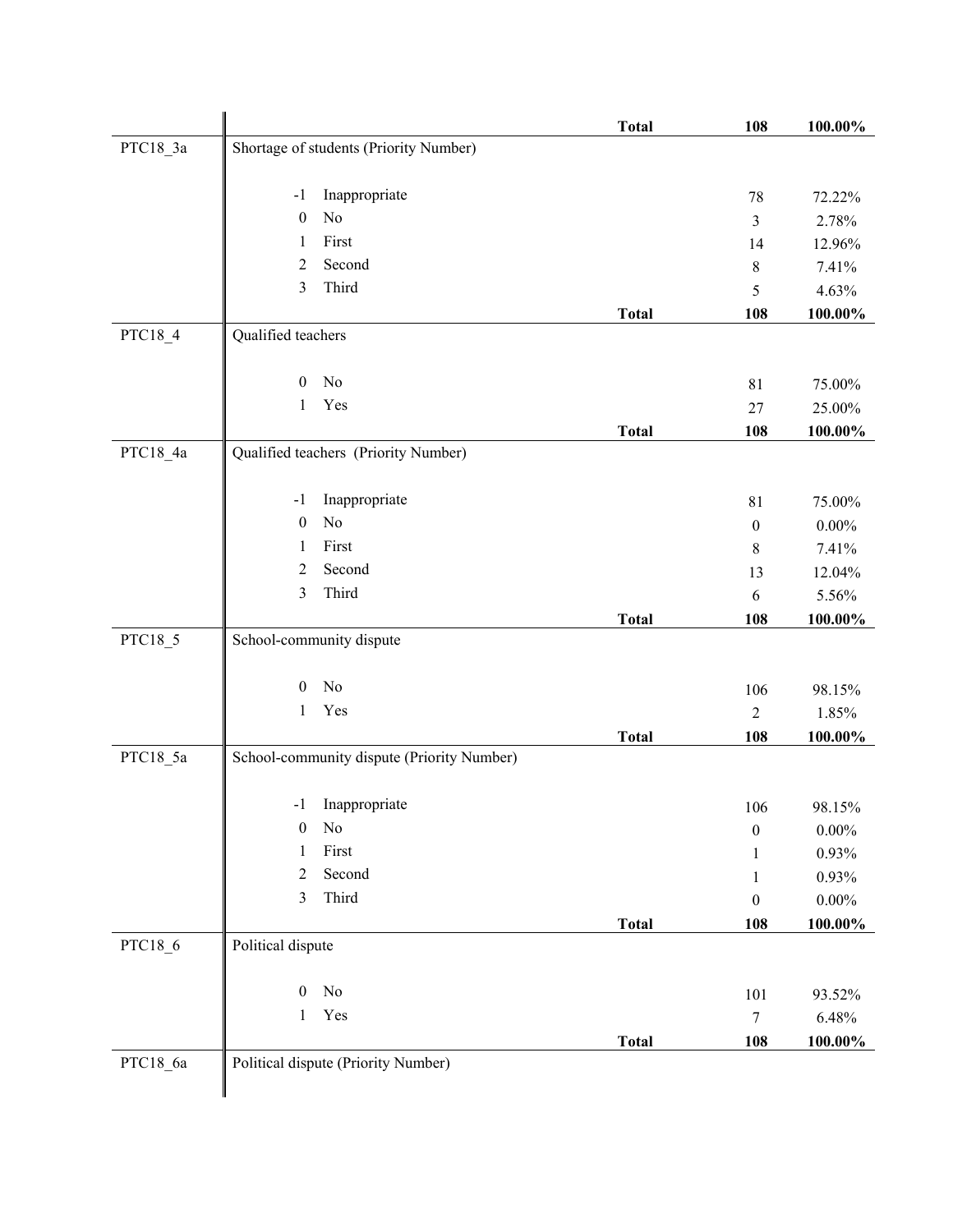|          | Inappropriate<br>$-1$                        |              | 101              | 93.52%   |
|----------|----------------------------------------------|--------------|------------------|----------|
|          | $\rm No$<br>$\boldsymbol{0}$                 |              | $\boldsymbol{0}$ | $0.00\%$ |
|          | First<br>1                                   |              | $\overline{c}$   | 1.85%    |
|          | Second<br>$\overline{2}$                     |              | $\boldsymbol{0}$ | $0.00\%$ |
|          | Third<br>3                                   |              | 5                | 4.63%    |
|          |                                              | <b>Total</b> | 108              | 100.00%  |
| PTC18_7  | Fees/dues not paid on time                   |              |                  |          |
|          |                                              |              |                  |          |
|          | No<br>$\boldsymbol{0}$                       |              | 74               | 68.52%   |
|          | Yes<br>$\mathbf{1}$                          |              | 34               | 31.48%   |
|          |                                              | <b>Total</b> | 108              | 100.00%  |
| PTC18_7a | Fees/dues not paid on time (Priority Number) |              |                  |          |
|          |                                              |              |                  |          |
|          | Inappropriate<br>$-1$                        |              | 74               | 68.52%   |
|          | No<br>$\boldsymbol{0}$                       |              | $\boldsymbol{0}$ | $0.00\%$ |
|          | First<br>1                                   |              | 25               | 23.15%   |
|          | Second<br>$\overline{2}$                     |              | $8\,$            | 7.41%    |
|          | Third<br>$\mathfrak{Z}$                      |              | $\mathbf{1}$     | $0.93\%$ |
|          |                                              | <b>Total</b> | 108              | 100.00%  |
| PTC18_8  | Security issues                              |              |                  |          |
|          |                                              |              |                  |          |
|          | No<br>$\boldsymbol{0}$                       |              | 105              | 97.22%   |
|          | Yes<br>1                                     |              | $\overline{3}$   | 2.78%    |
|          |                                              | <b>Total</b> | 108              | 100.00%  |
| PTC18_8a | Security issues (Priority Number)            |              |                  |          |
|          |                                              |              |                  |          |
|          | Inappropriate<br>$-1$                        |              | 105              | 97.22%   |
|          | No<br>$\boldsymbol{0}$                       |              | $\overline{2}$   | 1.85%    |
|          | First<br>1                                   |              | $\boldsymbol{0}$ | $0.00\%$ |
|          | $\overline{c}$<br>Second                     |              | $\boldsymbol{0}$ | $0.00\%$ |
|          | Third<br>$\mathfrak{Z}$                      |              | $\,1$            | 0.93%    |
|          |                                              | <b>Total</b> | 108              | 100.00%  |
| PTC18_0  | No issues                                    |              |                  |          |
|          |                                              |              |                  |          |
|          | $\rm No$<br>$\boldsymbol{0}$                 |              | 97               | 89.81%   |
|          | Yes<br>$\mathbf{1}$                          |              | 11               | 10.19%   |
|          |                                              | <b>Total</b> | 108              | 100.00%  |
| PTC18_0a | No issues (Priority Number)                  |              |                  |          |
|          |                                              |              |                  |          |
|          | Inappropriate<br>$-1$                        |              | 97               | 89.81%   |
|          | $\rm No$<br>$\boldsymbol{0}$                 |              | 11               | 10.19%   |
|          | First<br>1                                   |              | $\boldsymbol{0}$ | $0.00\%$ |
|          | Second<br>$\overline{2}$                     |              | $\boldsymbol{0}$ | $0.00\%$ |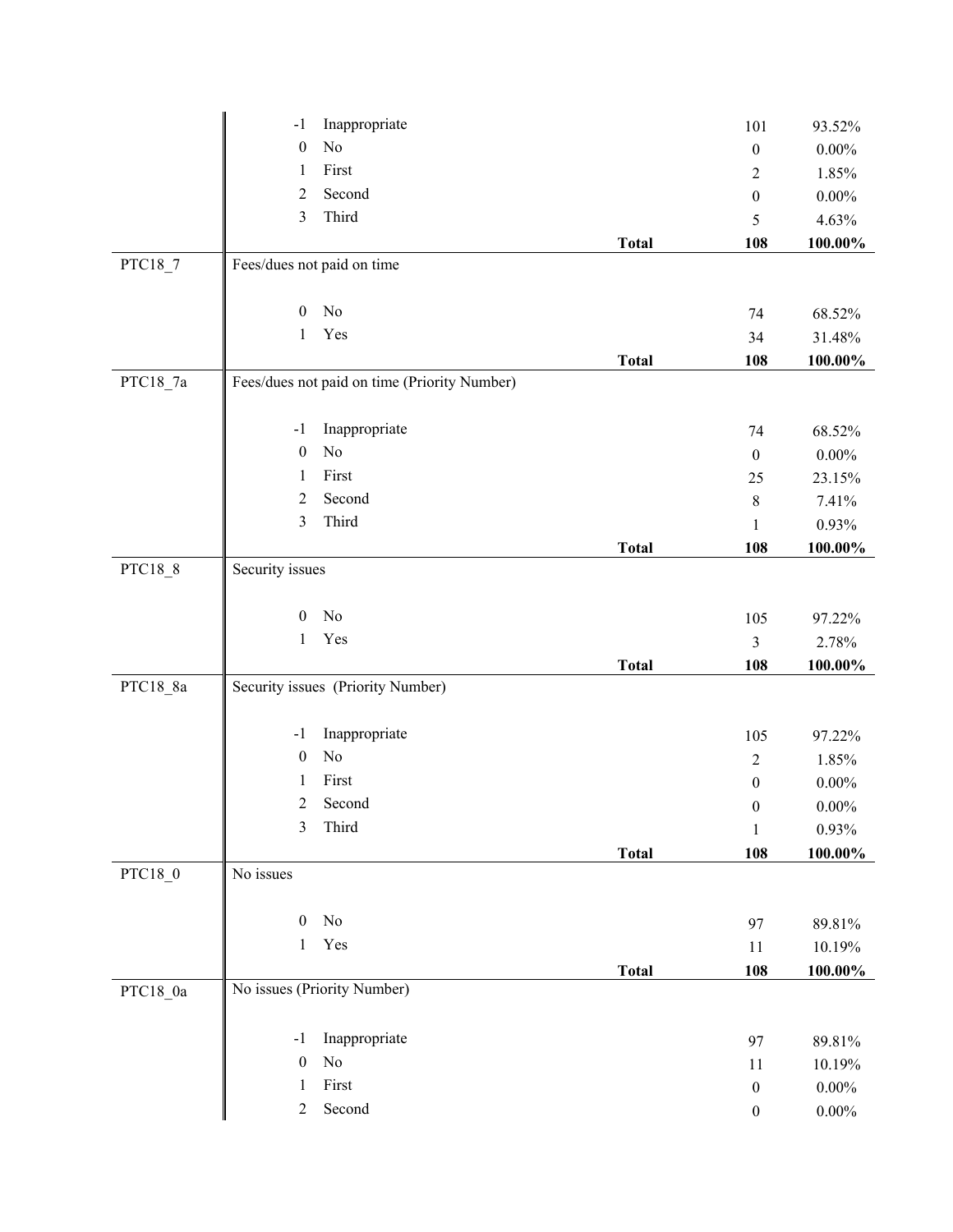|           | $\mathfrak{Z}$<br>Third                                                      |              | $\boldsymbol{0}$ | $0.00\%$   |
|-----------|------------------------------------------------------------------------------|--------------|------------------|------------|
|           |                                                                              | <b>Total</b> | 108              | 100.00%    |
| PTC18_97  | Other (specify)                                                              |              |                  |            |
|           |                                                                              |              |                  |            |
|           | No<br>$\mathbf{0}$                                                           |              | 108              | 100.00%    |
|           | Yes<br>$\mathbf{1}$                                                          |              | $\boldsymbol{0}$ | $0.00\%$   |
|           |                                                                              | <b>Total</b> | 108              | 100.00%    |
| PTC18_97a | Other (specify) (Priority Number)                                            |              |                  |            |
|           | Inappropriate<br>$-1$                                                        |              | 108              | 100.00%    |
|           | No<br>$\boldsymbol{0}$                                                       |              | $\boldsymbol{0}$ | $0.00\%$   |
|           | First<br>1                                                                   |              | $\boldsymbol{0}$ | $0.00\%$   |
|           | Second<br>$\overline{2}$                                                     |              | 0                | $0.00\%$   |
|           | Third<br>3                                                                   |              | $\boldsymbol{0}$ | $0.00\%$   |
|           |                                                                              | <b>Total</b> | 108              | 100.00%    |
| PTC18_98  | Don't know                                                                   |              |                  |            |
|           |                                                                              |              |                  |            |
|           | No<br>$\boldsymbol{0}$                                                       |              | 108              | 100.00%    |
|           | Yes<br>1                                                                     |              | $\boldsymbol{0}$ | $0.00\%$   |
|           |                                                                              | <b>Total</b> | 108              | 100.00%    |
| PTC18_99  | Refused                                                                      |              |                  |            |
|           | No<br>$\boldsymbol{0}$                                                       |              | 108              | $100.00\%$ |
|           | Yes<br>$\mathbf{1}$                                                          |              | $\boldsymbol{0}$ | $0.00\%$   |
|           |                                                                              | <b>Total</b> | 108              | 100.00%    |
|           | What has the PTA done to reduce the concerns the school is currently facing? |              |                  |            |
|           | Multiple responses possible. Do not read the possible answers.               |              |                  |            |
|           |                                                                              |              |                  |            |
| PTC19_1   | Co-ordinated with BMC/Education office                                       |              |                  |            |
|           |                                                                              |              |                  |            |
|           | $\boldsymbol{0}$<br>No                                                       |              | 69               | 63.89%     |
|           | Yes<br>$\mathbf{1}$                                                          |              | 39               | 36.11%     |
|           |                                                                              | <b>Total</b> | 108              | 100.00%    |
| PTC19_2   | Worked with political parties                                                |              |                  |            |
|           | Removed from public dataset                                                  |              |                  |            |
|           |                                                                              |              |                  |            |
|           |                                                                              |              |                  |            |
| PTC19_3   | Conducted community-level meetings                                           |              |                  |            |
|           |                                                                              |              |                  |            |
|           | $\rm No$<br>$\boldsymbol{0}$                                                 |              | 79               | 73.15%     |
|           | Yes<br>1                                                                     |              | 29               | 26.85%     |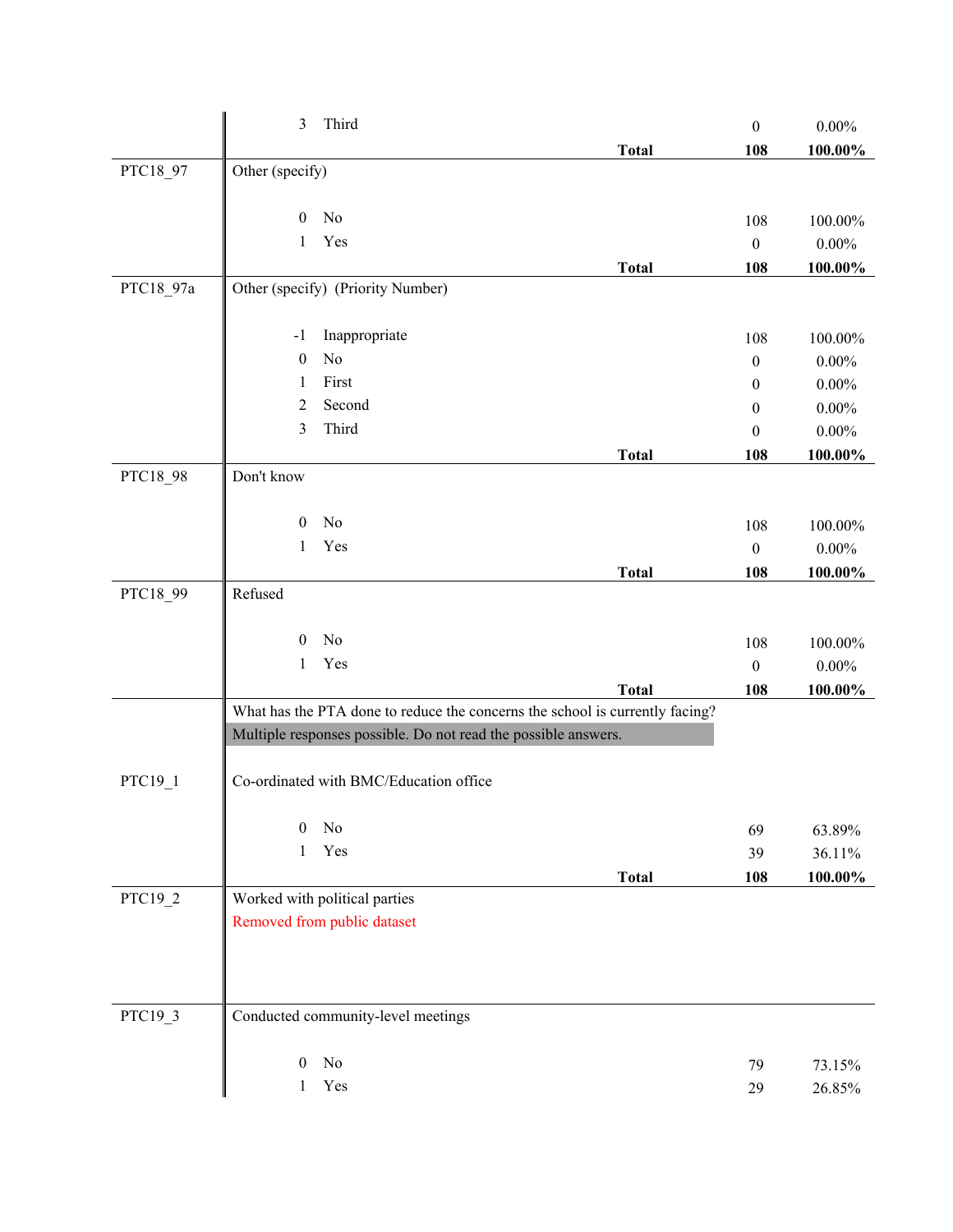|                   |                                                                                                               | <b>Total</b> | 108              | 100.00%  |
|-------------------|---------------------------------------------------------------------------------------------------------------|--------------|------------------|----------|
| PTC19_4           | Prepared an infrastructure development plan                                                                   |              |                  |          |
|                   | No<br>$\boldsymbol{0}$                                                                                        |              | 73               | 67.59%   |
|                   | Yes<br>1                                                                                                      |              | 35               | 32.41%   |
|                   |                                                                                                               | <b>Total</b> | 108              | 100.00%  |
| PTC19_5           | Hired new teachers                                                                                            |              |                  |          |
|                   | No<br>$\mathbf{0}$                                                                                            |              | 88               | 81.48%   |
|                   | Yes<br>1                                                                                                      |              | 20               | 18.52%   |
|                   |                                                                                                               | <b>Total</b> | 108              | 100.00%  |
| PTC19_6           | Held parent-teacher conferences                                                                               |              |                  |          |
|                   | No<br>$\boldsymbol{0}$                                                                                        |              | 48               | 44.44%   |
|                   | Yes<br>1                                                                                                      |              | 60               | 55.56%   |
|                   |                                                                                                               | <b>Total</b> | 108              | 100.00%  |
| PTC19_0           | Nothing has been done                                                                                         |              |                  |          |
|                   | No<br>$\boldsymbol{0}$                                                                                        |              | 97               | 89.81%   |
|                   | Yes<br>1                                                                                                      |              | 11               | 10.19%   |
|                   |                                                                                                               | <b>Total</b> | 108              | 100.00%  |
| PTC19_97          | Other (specify)                                                                                               |              |                  |          |
|                   | Recoded in public dataset                                                                                     |              |                  |          |
|                   | No<br>$\boldsymbol{0}$                                                                                        |              | 94               | 87.04%   |
|                   | Yes<br>1                                                                                                      |              | 14               | 12.96%   |
|                   |                                                                                                               | <b>Total</b> | 108              | 100.00%  |
| PTC19_98          | Don't know                                                                                                    |              |                  |          |
|                   | $\boldsymbol{0}$<br>No                                                                                        |              | 108              | 100.00%  |
|                   | Yes<br>1                                                                                                      |              | $\boldsymbol{0}$ | $0.00\%$ |
|                   |                                                                                                               | <b>Total</b> | 108              | 100.00%  |
| PTC19_99          | Refused                                                                                                       |              |                  |          |
|                   | No<br>$\mathbf{0}$                                                                                            |              | 108              | 100.00%  |
|                   | Yes<br>1                                                                                                      |              | $\boldsymbol{0}$ | $0.00\%$ |
|                   |                                                                                                               | <b>Total</b> | 108              | 100.00%  |
| PTC <sub>20</sub> | If somebody has a complaint about any aspects of school, what is the mechanism to receive such<br>complaints? |              |                  |          |
|                   | No formal mechanism established<br>1                                                                          |              | 1                | 0.93%    |
|                   | Complaints are conveyed to the principal<br>2                                                                 |              | 87               | 80.56%   |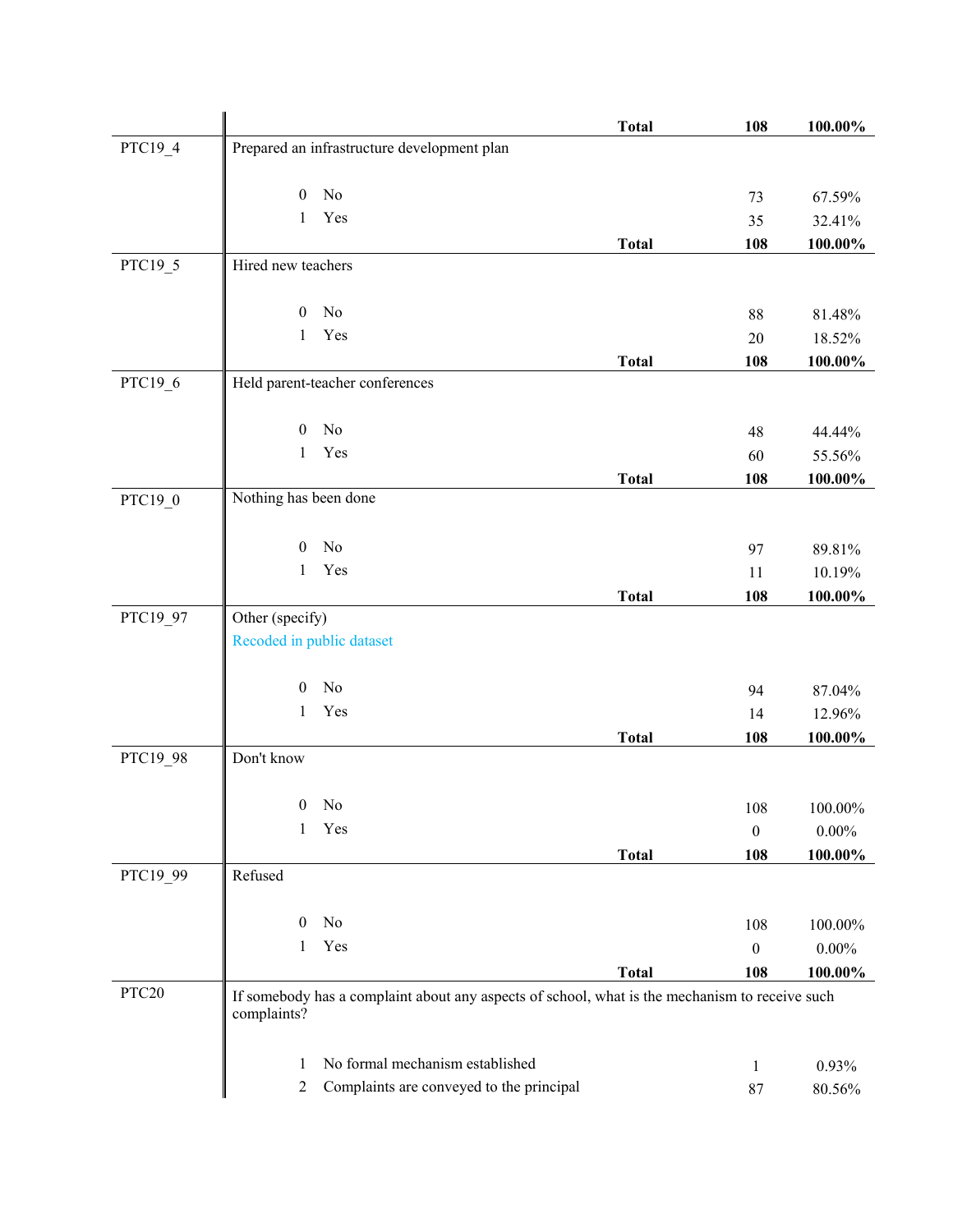|            | Complaints are conveyed to SMC/SB officials<br>3                                                                             | $\mathbf{1}$     | 0.93%      |
|------------|------------------------------------------------------------------------------------------------------------------------------|------------------|------------|
|            | Dropped in a complaint box<br>4                                                                                              | 16               | 14.81%     |
|            | Complaints are conveyed to PTA officials<br>5                                                                                | 1                | 0.93%      |
|            | Others<br>97                                                                                                                 | 2                | 1.85%      |
|            | Don't know<br>98                                                                                                             | $\theta$         | $0.00\%$   |
|            | 99<br>Refused                                                                                                                | $\theta$         | $0.00\%$   |
|            | <b>Total</b>                                                                                                                 | 108              | 100.00%    |
|            | What are the most common complaints received during the 2075 school year about the school?                                   |                  |            |
|            | Multiple responses possible. Do not read the possible answers. Please mark and give number for 3<br>main options in the box. |                  |            |
| $PTC21_1$  | Teacher's absence                                                                                                            |                  |            |
|            | N <sub>o</sub><br>$\boldsymbol{0}$                                                                                           | 101              | 93.52%     |
|            | Yes<br>1                                                                                                                     | $\boldsymbol{7}$ | 6.48%      |
|            | <b>Total</b>                                                                                                                 | 108              | $100.00\%$ |
| PTC21_1a   | Teacher's absence (Priority Number)                                                                                          |                  |            |
|            |                                                                                                                              |                  |            |
|            | Inappropriate<br>$-1$                                                                                                        | 101              | 93.52%     |
|            | No<br>$\theta$                                                                                                               | $\boldsymbol{0}$ | $0.00\%$   |
|            | First<br>1                                                                                                                   | 3                | 2.78%      |
|            | Second<br>2                                                                                                                  | 1                | 0.93%      |
|            | Third<br>3                                                                                                                   | 3                | 2.78%      |
|            | <b>Total</b>                                                                                                                 | 108              | 100.00%    |
| $PTC21_2$  | Poor quality of teaching                                                                                                     |                  |            |
|            |                                                                                                                              |                  |            |
|            | No<br>$\mathbf{0}$                                                                                                           | 64               | 59.26%     |
|            | Yes<br>1                                                                                                                     | 44               | 40.74%     |
|            | <b>Total</b>                                                                                                                 | 108              | 100.00%    |
| $PTC21_2a$ | Poor quality of teaching (Priority Number)                                                                                   |                  |            |
|            | Inappropriate<br>$-1$                                                                                                        | 64               | 59.26%     |
|            | $\rm No$<br>$\boldsymbol{0}$                                                                                                 | $\boldsymbol{0}$ | $0.00\%$   |
|            | First<br>1                                                                                                                   | 35               | 32.41%     |
|            | Second<br>2                                                                                                                  | $\tau$           | 6.48%      |
|            | Third<br>3                                                                                                                   | $\overline{2}$   | 1.85%      |
|            | <b>Total</b>                                                                                                                 | 108              | 100.00%    |
| $PTC21_3$  | Teacher's misbehaviors                                                                                                       |                  |            |
|            | $\rm No$<br>$\boldsymbol{0}$                                                                                                 | 102              | 94.44%     |
|            | Yes<br>1                                                                                                                     | $\sqrt{6}$       | $5.56\%$   |
|            | <b>Total</b>                                                                                                                 | 108              | 100.00%    |
| PTC21_3a   | Teacher's misbehaviors (Priority Number)                                                                                     |                  |            |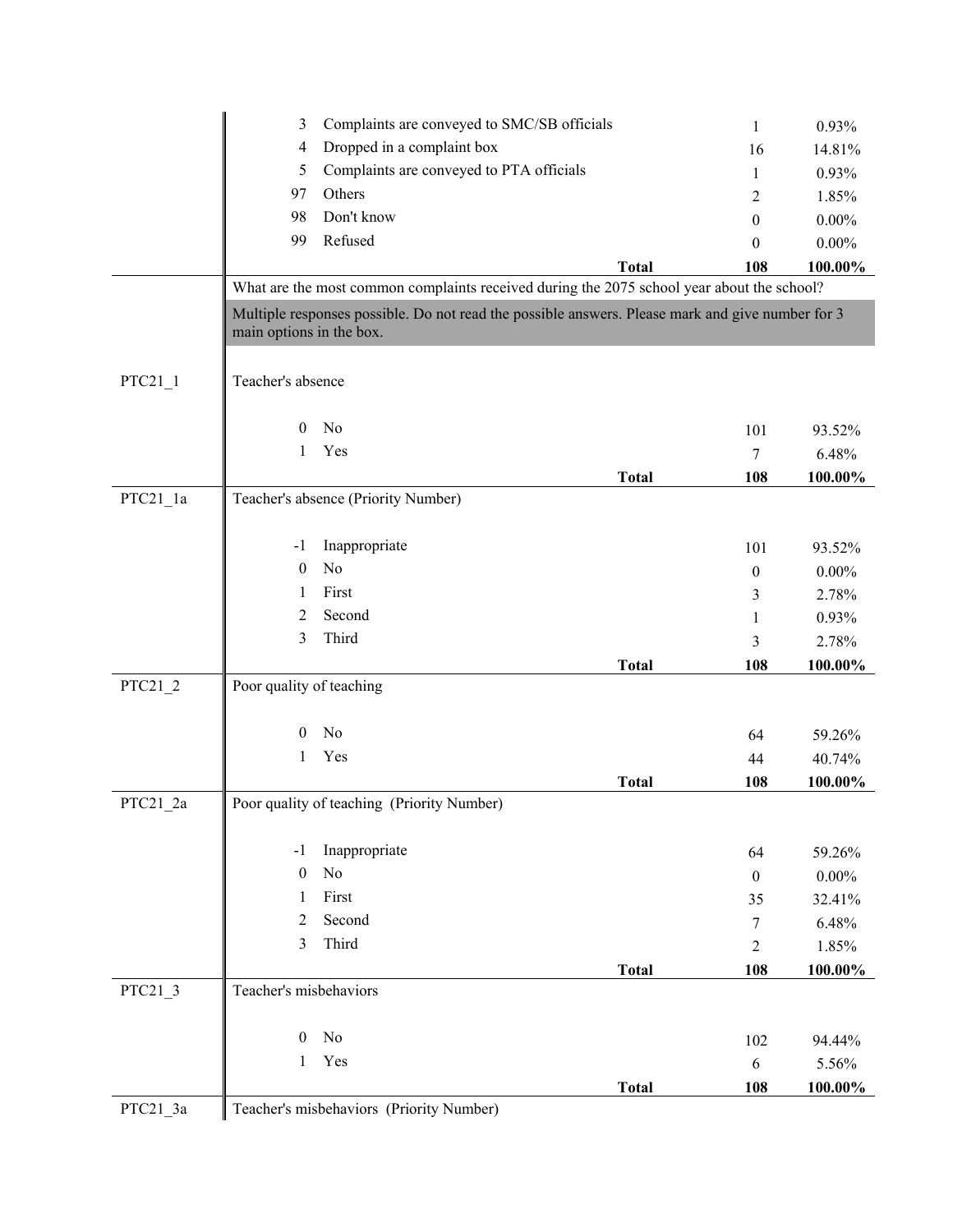|             | Inappropriate<br>$-1$                              |              | 102                  | 94.44%          |
|-------------|----------------------------------------------------|--------------|----------------------|-----------------|
|             | No<br>$\boldsymbol{0}$                             |              | $\mathbf{1}$         | 0.93%           |
|             | First<br>1                                         |              | $\sqrt{2}$           | 1.85%           |
|             | Second<br>2                                        |              | $\sqrt{2}$           | 1.85%           |
|             | Third<br>$\mathfrak{Z}$                            |              | $\mathbf{1}$         | 0.93%           |
|             |                                                    | <b>Total</b> | 108                  | 100.00%         |
| $PTC21_4$   | Misappropriation of school funds                   |              |                      |                 |
|             | No<br>$\boldsymbol{0}$                             |              | 108                  | 100.00%         |
|             | Yes<br>1                                           |              | $\boldsymbol{0}$     | $0.00\%$        |
|             |                                                    | <b>Total</b> | 108                  | 100.00%         |
| $PTC_21_4a$ | Misappropriation of school funds (Priority Number) |              |                      |                 |
|             | Inappropriate<br>$-1$                              |              | 108                  | 100.00%         |
|             | No<br>$\boldsymbol{0}$                             |              | $\boldsymbol{0}$     | $0.00\%$        |
|             | First<br>1                                         |              | $\boldsymbol{0}$     | $0.00\%$        |
|             | Second<br>2                                        |              | $\mathbf{0}$         | $0.00\%$        |
|             | Third<br>3                                         |              | $\boldsymbol{0}$     | $0.00\%$        |
|             |                                                    | <b>Total</b> | 108                  | 100.00%         |
| $PTC21_5$   | Improve physical infrastructure                    |              |                      |                 |
|             | No<br>$\overline{0}$                               |              | 68                   | 62.96%          |
|             | Yes<br>$\mathbf{1}$                                |              | 40                   | 37.04%          |
|             |                                                    | <b>Total</b> | 108                  | 100.00%         |
| PTC21_5a    | Improve physical infrastructure (Priority Number)  |              |                      |                 |
|             | Inappropriate<br>$-1$                              |              | 68                   | 62.96%          |
|             | No<br>$\boldsymbol{0}$                             |              | $\mathbf{1}$         | 0.93%           |
|             | First<br>$\mathbf{1}$                              |              | 17                   | 15.74%          |
|             | $\mathfrak{2}$<br>Second                           |              | $20\,$               | 18.52%          |
|             | Third<br>3                                         |              | $\overline{2}$       | 1.85%           |
|             |                                                    | <b>Total</b> | 108                  | $100.00\%$      |
| PTC21_6     | Teacher stability                                  |              |                      |                 |
|             | $\boldsymbol{0}$<br>$\rm No$                       |              | 84                   | 77.78%          |
|             | Yes<br>$\mathbf{1}$                                |              | 24                   | 22.22%          |
|             |                                                    | <b>Total</b> | 108                  | 100.00%         |
| PTC21_6a    | Teacher stability (Priority Number)                |              |                      |                 |
|             | Inappropriate<br>$-1$                              |              |                      |                 |
|             | $\rm No$<br>$\boldsymbol{0}$                       |              | 84<br>$\overline{4}$ | 77.78%<br>3.70% |
|             | $\rm First$<br>$\mathbf{1}$                        |              | 11                   | 10.19%          |
|             |                                                    |              |                      |                 |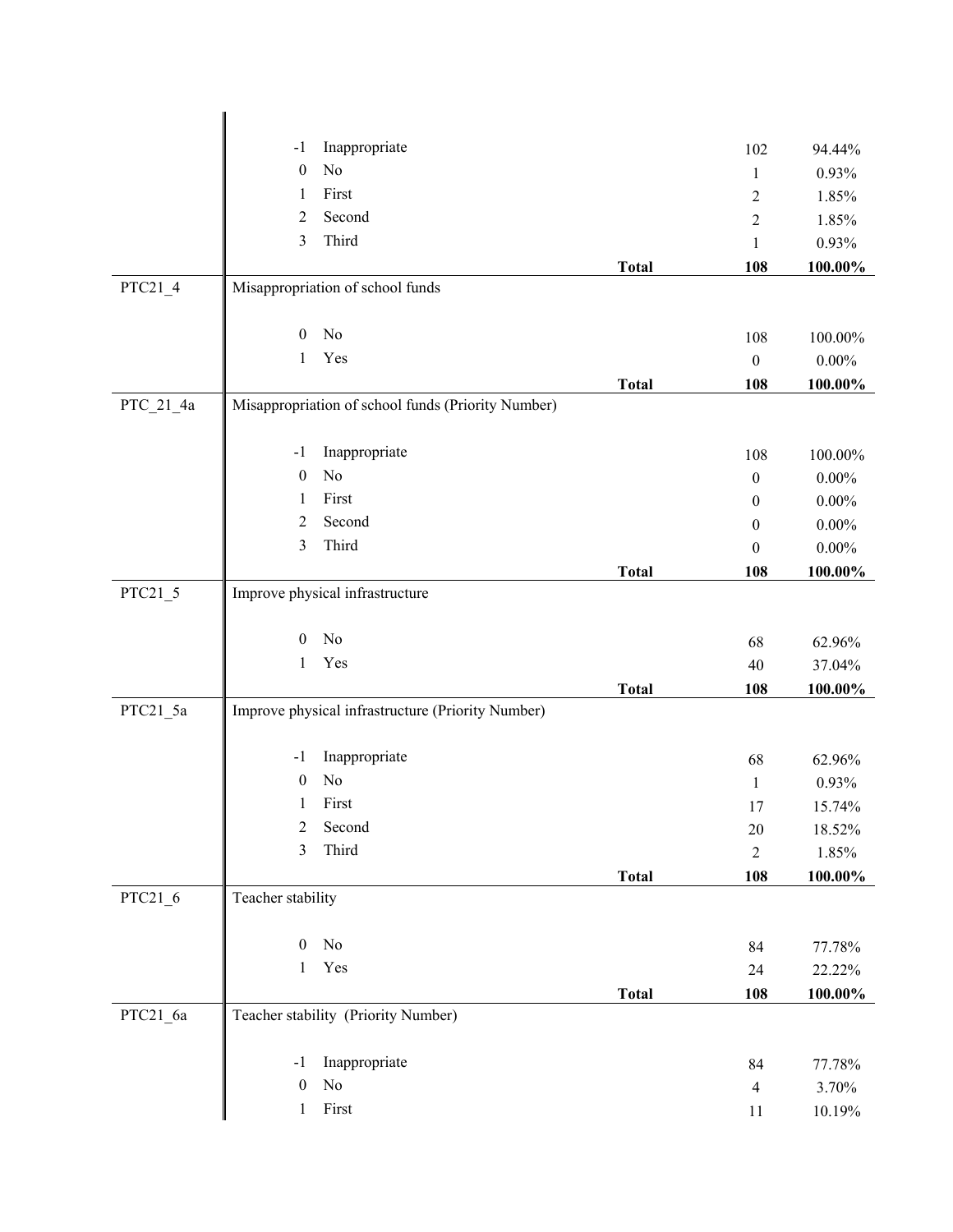|           | Second<br>$\overline{2}$                    |              | 5                | 4.63%      |
|-----------|---------------------------------------------|--------------|------------------|------------|
|           | Third<br>$\mathfrak{Z}$                     |              | $\overline{4}$   | 3.70%      |
|           |                                             | <b>Total</b> | 108              | 100.00%    |
| $PTC21_7$ | Complaints about fees                       |              |                  |            |
|           |                                             |              |                  |            |
|           | No<br>$\boldsymbol{0}$                      |              | 100              | 92.59%     |
|           | Yes<br>$\mathbf{1}$                         |              | $\,8\,$          | 7.41%      |
|           |                                             | <b>Total</b> | 108              | 100.00%    |
| PTC21_7a  | Complaints about fees (Priority Number)     |              |                  |            |
|           |                                             |              |                  |            |
|           | Inappropriate<br>$-1$                       |              | 100              | 92.59%     |
|           | No<br>$\boldsymbol{0}$                      |              | $\boldsymbol{0}$ | $0.00\%$   |
|           | First<br>1                                  |              | 5                | 4.63%      |
|           | Second<br>$\overline{2}$                    |              | 3                | 2.78%      |
|           | Third<br>$\mathfrak{Z}$                     |              | $\boldsymbol{0}$ | $0.00\%$   |
|           |                                             | <b>Total</b> | 108              | 100.00%    |
| $PTC21_8$ | Increased student numbers                   |              |                  |            |
|           |                                             |              |                  |            |
|           | No<br>$\boldsymbol{0}$                      |              | 103              | 95.37%     |
|           | Yes<br>1                                    |              | 5                | 4.63%      |
|           |                                             | <b>Total</b> | 108              | 100.00%    |
| PTC21_8a  | Increased student numbers (Priority Number) |              |                  |            |
|           | Inappropriate<br>$-1$                       |              | 103              | 95.37%     |
|           | No<br>$\boldsymbol{0}$                      |              | $\boldsymbol{0}$ | $0.00\%$   |
|           | First<br>1                                  |              | $\overline{2}$   | 1.85%      |
|           | $\overline{2}$<br>Second                    |              | $\sqrt{2}$       | 1.85%      |
|           | Third<br>$\mathfrak{Z}$                     |              | $\mathbf{1}$     | 0.93%      |
|           |                                             | <b>Total</b> | 108              | 100.00%    |
| $PTC21_9$ | Transportation facility                     |              |                  |            |
|           |                                             |              |                  |            |
|           | No<br>$\boldsymbol{0}$                      |              | 105              | 97.22%     |
|           | Yes<br>$\mathbf{1}$                         |              | $\mathfrak{Z}$   | 2.78%      |
|           |                                             | <b>Total</b> | 108              | 100.00%    |
| PTC21_9a  | Transportation facility (Priority Number)   |              |                  |            |
|           |                                             |              |                  |            |
|           | Inappropriate<br>$-1$                       |              | 105              | 97.22%     |
|           | No<br>$\boldsymbol{0}$                      |              | $\boldsymbol{0}$ | $0.00\%$   |
|           | First<br>$\mathbf{1}$                       |              | 1                | 0.93%      |
|           | Second<br>$\overline{2}$                    |              | $\sqrt{2}$       | 1.85%      |
|           | Third<br>$\mathfrak{Z}$                     |              | $\boldsymbol{0}$ | $0.00\%$   |
|           |                                             | <b>Total</b> | 108              | $100.00\%$ |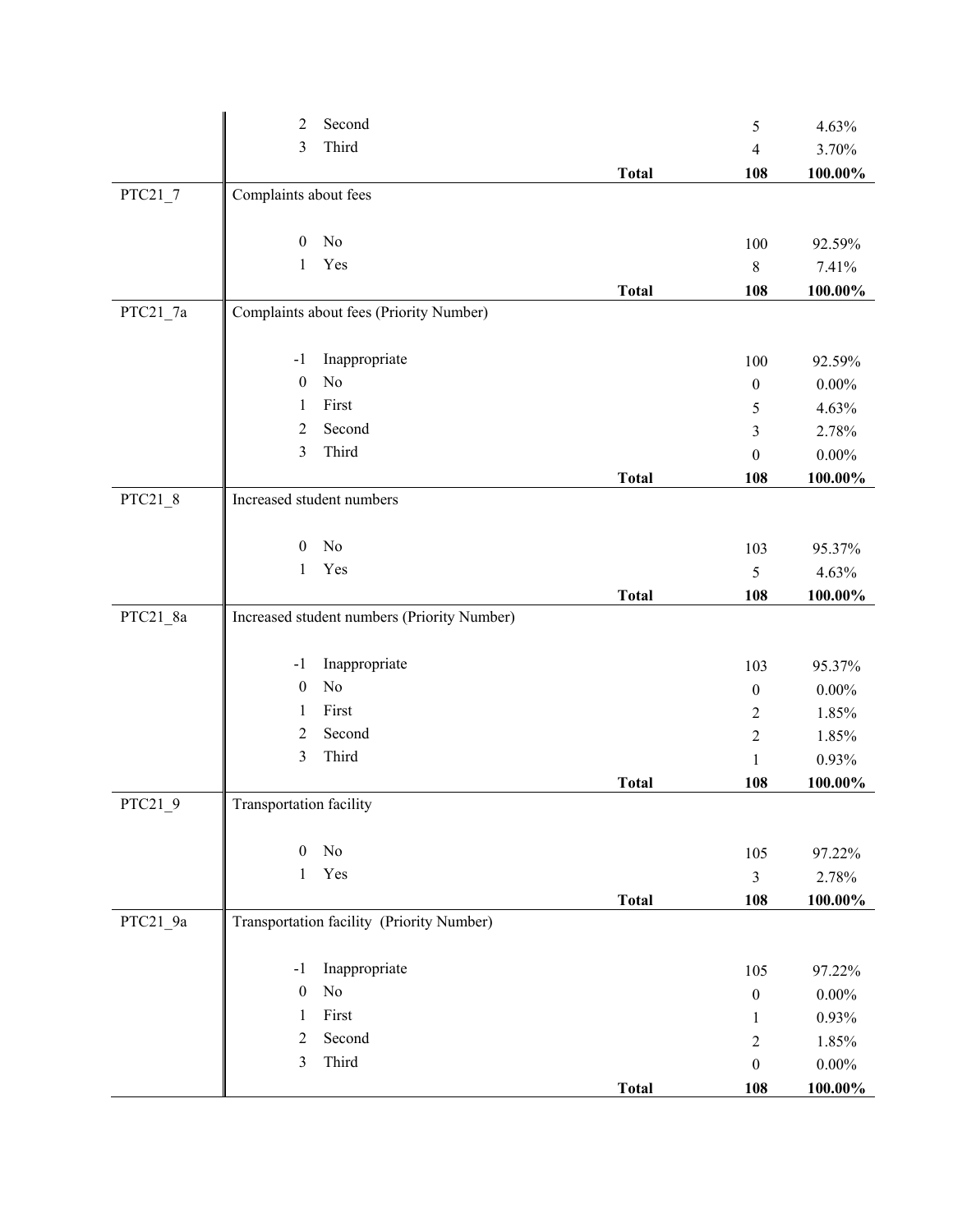| PTC21 0   | No complaints received |                                        |                                                                                                                      |                         |                     |
|-----------|------------------------|----------------------------------------|----------------------------------------------------------------------------------------------------------------------|-------------------------|---------------------|
|           |                        |                                        |                                                                                                                      |                         |                     |
|           | $\boldsymbol{0}$       | No                                     |                                                                                                                      | 76                      | 70.37%              |
|           | 1                      | Yes                                    |                                                                                                                      | 32                      | 29.63%              |
|           |                        |                                        | <b>Total</b>                                                                                                         | 108                     | 100.00%             |
| PTC21_97  | Other (specify)        |                                        |                                                                                                                      |                         |                     |
|           | $\mathbf{0}$           | No                                     |                                                                                                                      |                         |                     |
|           | 1                      | Yes                                    |                                                                                                                      | 108<br>$\boldsymbol{0}$ | 100.00%<br>$0.00\%$ |
|           |                        |                                        | <b>Total</b>                                                                                                         | 108                     |                     |
| PTC21_97a |                        | Other (specify) (Priority Number)      |                                                                                                                      |                         | 100.00%             |
|           |                        |                                        |                                                                                                                      |                         |                     |
|           | $-1$                   | Inappropriate                          |                                                                                                                      | 108                     | 100.00%             |
|           |                        |                                        | <b>Total</b>                                                                                                         | 108                     | 100.00%             |
| PTC21_98  | Don't know             |                                        |                                                                                                                      |                         |                     |
|           |                        |                                        |                                                                                                                      |                         |                     |
|           | $\mathbf{0}$           | No                                     |                                                                                                                      | 107                     | 99.07%              |
|           | 1                      | Yes                                    |                                                                                                                      | $\mathbf{1}$            | 0.93%               |
|           |                        |                                        | <b>Total</b>                                                                                                         | 108                     | 100.00%             |
| PTC21_99  | Refused                |                                        |                                                                                                                      |                         |                     |
|           |                        |                                        |                                                                                                                      |                         |                     |
|           | $\mathbf{0}$           | No                                     |                                                                                                                      | 108                     | 100.00%             |
|           | 1                      | Yes                                    |                                                                                                                      | $\boldsymbol{0}$        | $0.00\%$            |
|           |                        |                                        | <b>Total</b>                                                                                                         | 108                     | 100.00%             |
| PTC22     |                        |                                        | What percentage of households in this school catchment area have school-age children aged 6-14 years                 |                         |                     |
|           | who are not in school? |                                        |                                                                                                                      |                         |                     |
|           |                        |                                        |                                                                                                                      |                         |                     |
|           | $1 - 5$                | Percentage of households<br>No         |                                                                                                                      | 16                      | 14.81%              |
|           | $\boldsymbol{0}$<br>98 | Don't know                             |                                                                                                                      | 92                      | 85.19%              |
|           | 99                     | Refused                                |                                                                                                                      | $\boldsymbol{0}$        | $0.00\%$            |
|           |                        |                                        |                                                                                                                      | $\theta$                | $0.00\%$            |
|           |                        |                                        | <b>Total</b><br>Have you noticed any major changes in school after this PTA took over the management of this school? | 108                     | 100.00%             |
|           |                        | If yes, what changes have you noticed? |                                                                                                                      |                         |                     |
|           |                        |                                        | Multiple responses possible. Do not read possible answers. Please mark and give number for 3 main                    |                         |                     |
|           | options in the box.    |                                        |                                                                                                                      |                         |                     |
|           |                        |                                        |                                                                                                                      |                         |                     |
| PTC23_0   | No change at all       |                                        |                                                                                                                      |                         |                     |
|           |                        |                                        |                                                                                                                      |                         |                     |
|           | $\overline{0}$         | No                                     |                                                                                                                      | 105                     | 97.22%              |
|           | 1                      | Yes                                    |                                                                                                                      | $\mathfrak{Z}$          | 2.78%               |
|           |                        |                                        | <b>Total</b>                                                                                                         | 108                     | $100.00\%$          |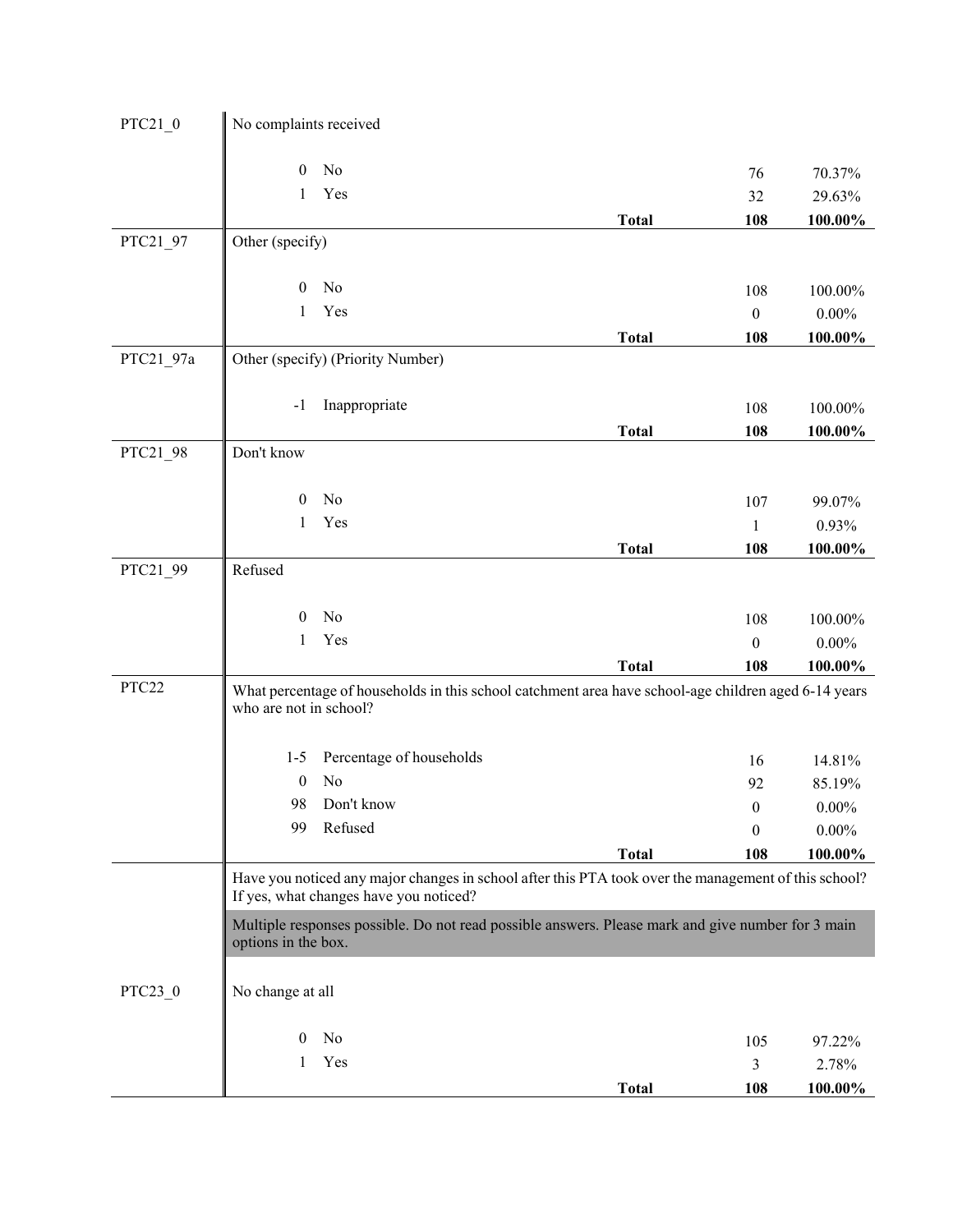| PTC23_0a  | No change at all (Priority Number)                    |              |                          |                  |
|-----------|-------------------------------------------------------|--------------|--------------------------|------------------|
|           | Inappropriate<br>$-1$                                 |              | 105                      | 97.22%           |
|           | No<br>$\boldsymbol{0}$                                |              | 3                        | 2.78%            |
|           | First<br>1                                            |              | $\boldsymbol{0}$         | $0.00\%$         |
|           | Second<br>$\overline{2}$                              |              | $\mathbf{0}$             | $0.00\%$         |
|           | Third<br>3                                            |              | $\boldsymbol{0}$         | $0.00\%$         |
|           |                                                       | <b>Total</b> | 108                      | 100.00%          |
| $PTC23_1$ | Reduced teacher absenteeism                           |              |                          |                  |
|           |                                                       |              |                          |                  |
|           | No<br>$\boldsymbol{0}$                                |              | $88\,$                   | 81.48%           |
|           | Yes<br>$\mathbf{1}$                                   |              | $20\,$                   | 18.52%           |
|           |                                                       | <b>Total</b> | 108                      | 100.00%          |
| PTC23_1a  | Reduced teacher absenteeism (Priority Number)         |              |                          |                  |
|           |                                                       |              |                          |                  |
|           | Inappropriate<br>$-1$                                 |              | 88                       | 81.48%           |
|           | No<br>$\boldsymbol{0}$                                |              | 11                       | 10.19%           |
|           | First<br>1                                            |              | 3                        | 2.78%            |
|           | Second<br>$\overline{2}$                              |              | $\mathfrak{2}$           | 1.85%            |
|           | 3<br>Third                                            |              | $\overline{\mathcal{A}}$ | 3.70%            |
|           |                                                       | <b>Total</b> | 108                      | 100.00%          |
| PTC23_2   | Increased student enrollment                          |              |                          |                  |
|           |                                                       |              |                          |                  |
|           | No<br>$\boldsymbol{0}$                                |              | 55                       | 50.93%           |
|           | Yes<br>1                                              |              | 53                       | 49.07%           |
|           |                                                       | <b>Total</b> | 108                      | $100.00\%$       |
| PTC23_2a  | Increased student enrollment (Priority Number)        |              |                          |                  |
|           | Inappropriate<br>$-1$                                 |              |                          |                  |
|           | No<br>$\boldsymbol{0}$                                |              | 55<br>13                 | 50.93%           |
|           | First<br>$\mathbf{1}$                                 |              | 18                       | 12.04%<br>16.67% |
|           | Second<br>2                                           |              | 14                       | 12.96%           |
|           | Third<br>3                                            |              | 8                        | 7.41%            |
|           |                                                       | <b>Total</b> | 108                      | 100.00%          |
| PTC23_3   | Reduced student absenteeism                           |              |                          |                  |
|           |                                                       |              |                          |                  |
|           | $\rm No$<br>$\boldsymbol{0}$                          |              | 74                       | 68.52%           |
|           | Yes<br>$\mathbf{1}$                                   |              | 34                       | 31.48%           |
|           |                                                       | <b>Total</b> | 108                      | 100.00%          |
| PTC23_3a  | Reduced student absenteeism (Priority Number)         |              |                          |                  |
|           |                                                       |              |                          |                  |
|           | Inappropriate<br>$-1$<br>$\rm No$<br>$\boldsymbol{0}$ |              | 74                       | 68.52%           |
|           |                                                       |              | $22\,$                   | 20.37%           |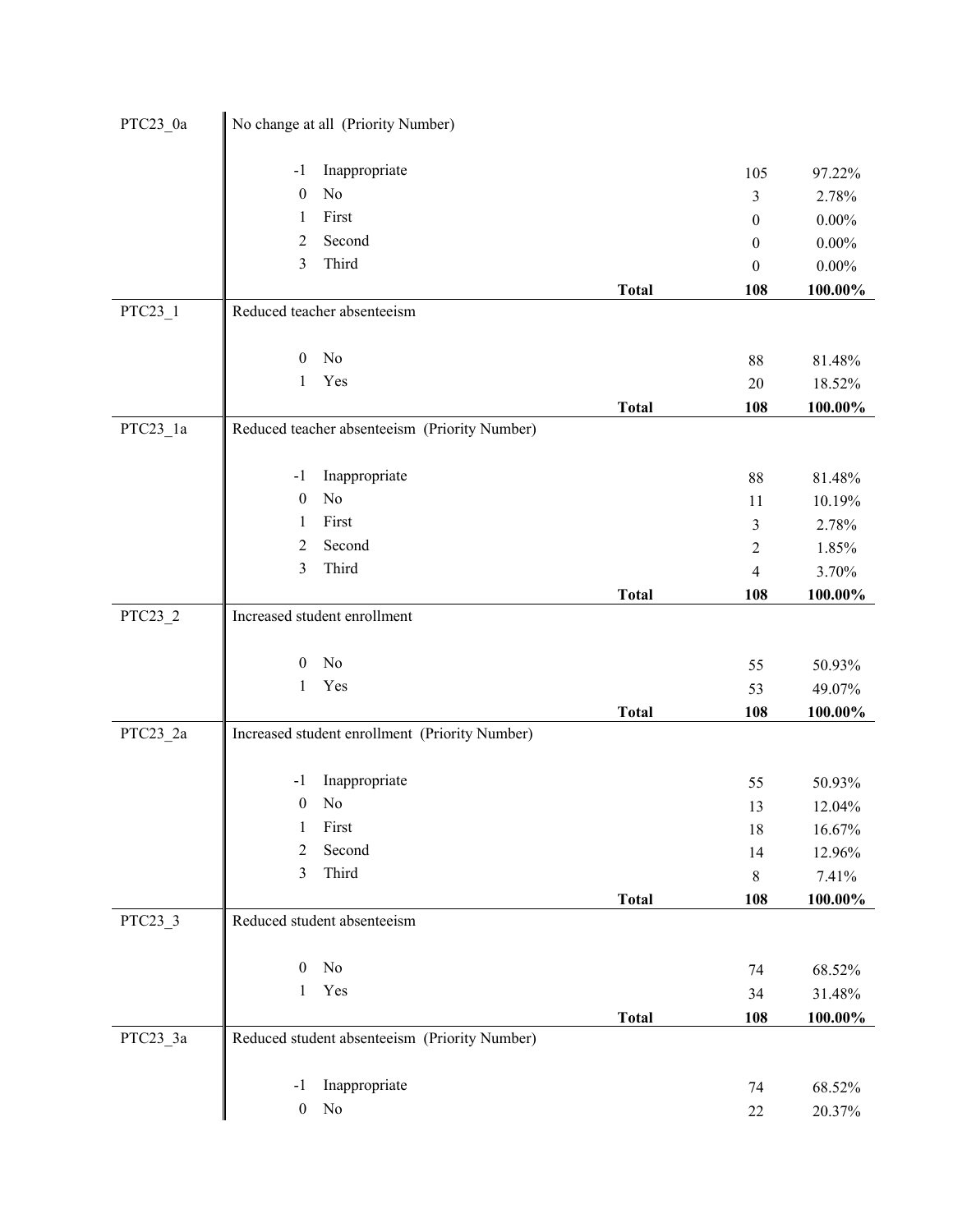|          | First<br>1                                                                   |              | 7              | 6.48%            |
|----------|------------------------------------------------------------------------------|--------------|----------------|------------------|
|          | Second<br>2                                                                  |              | 3              | 2.78%            |
|          | Third<br>3                                                                   |              | $\overline{c}$ | 1.85%            |
|          |                                                                              | <b>Total</b> | 108            | 100.00%          |
| PTC23_4  | Improvement of teaching and learning environment at school                   |              |                |                  |
|          |                                                                              |              |                |                  |
|          | No<br>$\mathbf{0}$                                                           |              | 30             | 27.78%           |
|          | Yes<br>1                                                                     |              | 78             | 72.22%           |
|          |                                                                              | <b>Total</b> | 108            | 100.00%          |
| PTC23_4a | Improvement of teaching and learning environment at school (Priority Number) |              |                |                  |
|          |                                                                              |              |                |                  |
|          | Inappropriate<br>$-1$                                                        |              | 30             | 27.78%           |
|          | No<br>$\boldsymbol{0}$                                                       |              | 9              | 8.33%            |
|          | First<br>1                                                                   |              | 37             | 34.26%           |
|          | Second<br>$\overline{c}$                                                     |              | 21             | 19.44%           |
|          | Third<br>3                                                                   |              | 11             | 10.19%           |
|          |                                                                              | <b>Total</b> | 108            | $100.00\%$       |
| PTC23_5  | Improved physical facilities                                                 |              |                |                  |
|          | No                                                                           |              |                |                  |
|          | $\mathbf{0}$<br>Yes                                                          |              | 26             | 24.07%           |
|          | 1                                                                            |              | 82             | 75.93%           |
| PTC23_5a | Improved physical facilities (Priority Number)                               | <b>Total</b> | 108            | 100.00%          |
|          |                                                                              |              |                |                  |
|          |                                                                              |              |                |                  |
|          |                                                                              |              |                |                  |
|          | Inappropriate<br>$-1$                                                        |              | 26             | 24.07%           |
|          | No<br>$\boldsymbol{0}$<br>1                                                  |              | 17             | 15.74%           |
|          | First                                                                        |              | 26             | 24.07%           |
|          | Second<br>2                                                                  |              | 25             | 23.15%           |
|          | Third<br>3                                                                   |              | 14             | 12.96%           |
| PTC23_6  | Hiring quality teachers                                                      | <b>Total</b> | 108            | 100.00%          |
|          |                                                                              |              |                |                  |
|          | $\rm No$<br>$\boldsymbol{0}$                                                 |              | 62             | 57.41%           |
|          | Yes<br>1                                                                     |              | 46             | 42.59%           |
|          |                                                                              | <b>Total</b> | 108            | 100.00%          |
| PTC23_6a | Hiring quality teachers (Priority Number)                                    |              |                |                  |
|          |                                                                              |              |                |                  |
|          | Inappropriate<br>$-1$                                                        |              | 62             | 57.41%           |
|          | $\rm No$<br>$\boldsymbol{0}$                                                 |              | 20             | 18.52%           |
|          | First<br>1                                                                   |              | $\overline{4}$ | 3.70%            |
|          | Second<br>$\overline{2}$<br>Third<br>3                                       |              | 11             | 10.19%<br>10.19% |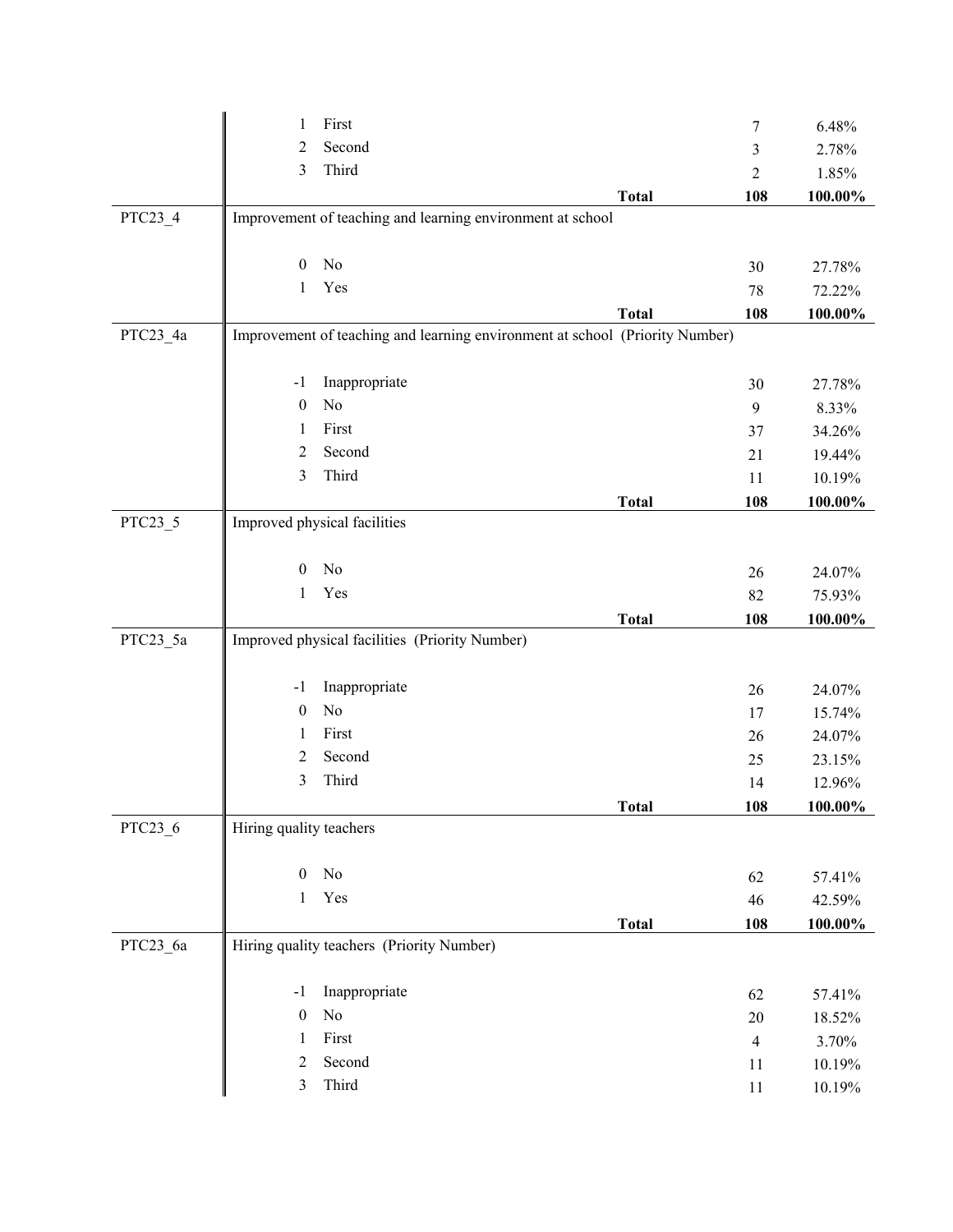|            |                                                             | <b>Total</b> | 108                 | 100.00%        |
|------------|-------------------------------------------------------------|--------------|---------------------|----------------|
| PTC23_7    | Firing bad teachers                                         |              |                     |                |
|            |                                                             |              |                     |                |
|            | No<br>$\boldsymbol{0}$                                      |              | 96                  | 88.89%         |
|            | Yes<br>1                                                    |              | 12                  | 11.11%         |
|            |                                                             | <b>Total</b> | 108                 | 100.00%        |
| PTC23_7a   | Firing bad teachers (Priority Number)                       |              |                     |                |
|            | Inappropriate                                               |              |                     |                |
|            | $-1$<br>$\rm No$<br>$\boldsymbol{0}$                        |              | 96                  | 88.89%         |
|            | First<br>1                                                  |              | $8\,$               | 7.41%          |
|            | $\overline{2}$<br>Second                                    |              | 1                   | 0.93%          |
|            | Third<br>3                                                  |              | $\boldsymbol{0}$    | $0.00\%$       |
|            |                                                             |              | 3                   | 2.78%          |
| PTC23_8    | Starting English as medium of instruction                   | <b>Total</b> | 108                 | 100.00%        |
|            |                                                             |              |                     |                |
|            | No<br>$\mathbf{0}$                                          |              | 79                  | 73.15%         |
|            | Yes<br>$\mathbf{1}$                                         |              | 29                  | 26.85%         |
|            |                                                             | <b>Total</b> | 108                 | 100.00%        |
| $PTC23_8a$ | Starting English as medium of instruction (Priority Number) |              |                     |                |
|            |                                                             |              |                     |                |
|            | Inappropriate<br>$-1$                                       |              | 79                  | 73.15%         |
|            | No<br>$\boldsymbol{0}$                                      |              | $8\,$               | 7.41%          |
|            | First<br>1                                                  |              | 3                   | 2.78%          |
|            | 2<br>Second                                                 |              | 5                   | 4.63%          |
|            | 3<br>Third                                                  |              | 13                  | 12.04%         |
|            |                                                             | <b>Total</b> | 108                 | 100.00%        |
| PTC23_9    | Teacher motivation                                          |              |                     |                |
|            |                                                             |              |                     |                |
|            | No<br>$\boldsymbol{0}$                                      |              | 86                  | 79.63%         |
|            | Yes<br>$\mathbf{1}$                                         |              | 22                  | 20.37%         |
|            |                                                             | <b>Total</b> | 108                 | 100.00%        |
| PTC23_9a   | Teacher motivation (Priority Number)                        |              |                     |                |
|            | Inappropriate<br>$-1$                                       |              |                     |                |
|            | $\rm No$<br>$\boldsymbol{0}$                                |              | 86                  | 79.63%         |
|            | First<br>1                                                  |              | 15                  | 13.89%         |
|            | Second<br>2                                                 |              | $\mathfrak{2}$      | 1.85%<br>1.85% |
|            | Third<br>3                                                  |              | $\overline{c}$<br>3 | 2.78%          |
|            |                                                             | <b>Total</b> | 108                 | $100.00\%$     |
| PTC23_10   | Teachers' classroom teaching practices                      |              |                     |                |
|            |                                                             |              |                     |                |
|            |                                                             |              |                     |                |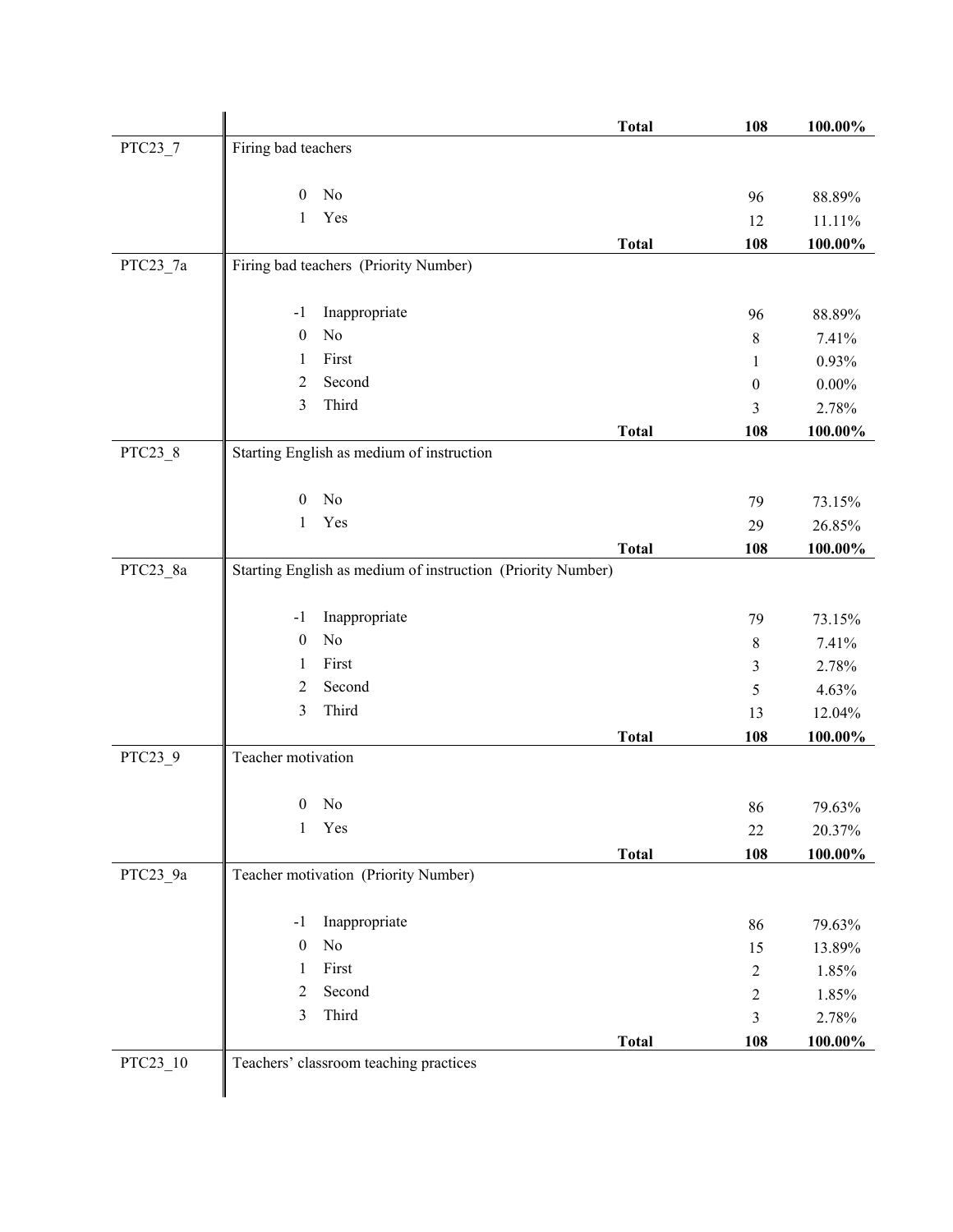|           | No<br>$\theta$                                                                                     |              | 73               | 67.59%     |  |  |
|-----------|----------------------------------------------------------------------------------------------------|--------------|------------------|------------|--|--|
|           | Yes<br>1                                                                                           |              | 35               | 32.41%     |  |  |
|           |                                                                                                    | <b>Total</b> | 108              | 100.00%    |  |  |
| PTC23_10a | Teachers' classroom teaching practices (Priority Number)                                           |              |                  |            |  |  |
|           | Inappropriate<br>$-1$                                                                              |              | 73               | 67.59%     |  |  |
|           | No<br>$\mathbf{0}$                                                                                 |              | 20               | 18.52%     |  |  |
|           | First<br>1                                                                                         |              | $\mathbf{0}$     | $0.00\%$   |  |  |
|           | Second<br>$\overline{2}$                                                                           |              | 8                | 7.41%      |  |  |
|           | Third<br>3                                                                                         |              | 7                | 6.48%      |  |  |
|           |                                                                                                    | <b>Total</b> | 108              | 100.00%    |  |  |
| PTC23_11  | Enrollment of out-of-school children                                                               |              |                  |            |  |  |
|           | No<br>$\boldsymbol{0}$                                                                             |              | 93               | 86.11%     |  |  |
|           | Yes<br>1                                                                                           |              | 15               | 13.89%     |  |  |
|           |                                                                                                    | <b>Total</b> | 108              | 100.00%    |  |  |
| PTC23 11a | Enrollment of out-of-school children (Priority Number)                                             |              |                  |            |  |  |
|           | Inappropriate<br>$-1$                                                                              |              | 93               | 86.11%     |  |  |
|           | No<br>$\boldsymbol{0}$                                                                             |              | 14               | 12.96%     |  |  |
|           | First<br>1                                                                                         |              | $\boldsymbol{0}$ | $0.00\%$   |  |  |
|           | Second<br>$\overline{2}$                                                                           |              | $\boldsymbol{0}$ | $0.00\%$   |  |  |
|           | Third<br>3                                                                                         |              | 1                | 0.93%      |  |  |
|           |                                                                                                    | <b>Total</b> | 108              | 100.00%    |  |  |
| PTC23_12  | Received good support from local people to improve the overall quality of school                   |              |                  |            |  |  |
|           | No<br>$\boldsymbol{0}$                                                                             |              | 83               | 76.85%     |  |  |
|           | Yes<br>1                                                                                           |              | 25               | 23.15%     |  |  |
|           |                                                                                                    | <b>Total</b> | 108              | 100.00%    |  |  |
| PTC23_12a | Received good support from local people to improve the overall quality of school (Priority Number) |              |                  |            |  |  |
|           | Inappropriate<br>$-1$                                                                              |              | 83               | 76.85%     |  |  |
|           | $\rm No$<br>$\boldsymbol{0}$                                                                       |              | 13               | 12.04%     |  |  |
|           | First<br>1                                                                                         |              | 3                | 2.78%      |  |  |
|           | Second<br>$\overline{2}$                                                                           |              | 3                | 2.78%      |  |  |
|           | Third<br>3                                                                                         |              | 6                | 5.56%      |  |  |
|           |                                                                                                    | <b>Total</b> | 108              | 100.00%    |  |  |
| PTC23_97  | Other (specify)                                                                                    |              |                  |            |  |  |
|           | $\rm No$<br>$\boldsymbol{0}$                                                                       |              | 104              | 96.30%     |  |  |
|           | Yes<br>1                                                                                           |              | $\overline{4}$   | 3.70%      |  |  |
|           |                                                                                                    | <b>Total</b> | 108              | $100.00\%$ |  |  |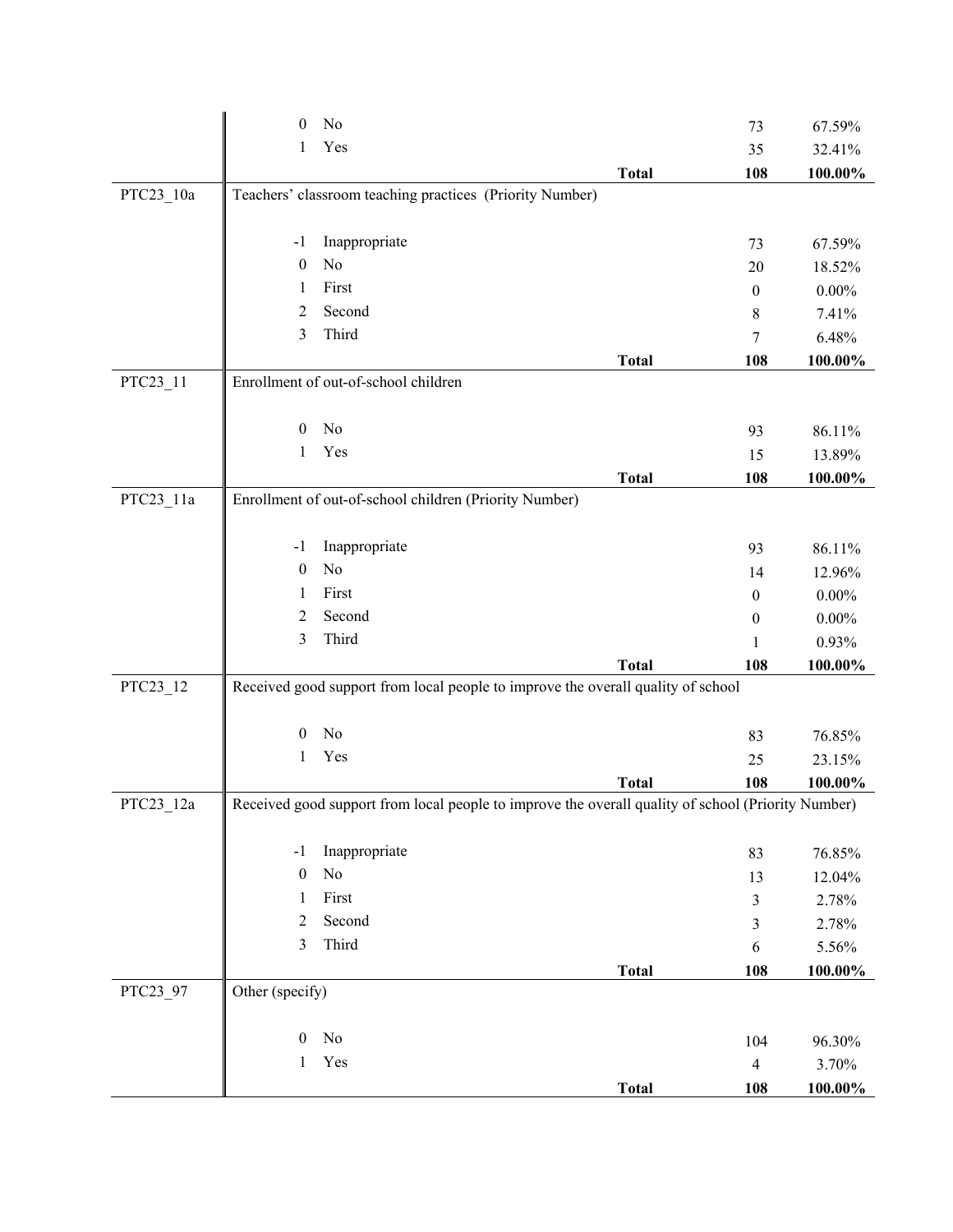| PTC23 97 1        | Other (specify)                                                                                            |              |                  |          |
|-------------------|------------------------------------------------------------------------------------------------------------|--------------|------------------|----------|
|                   | Removed from public dataset                                                                                |              |                  |          |
|                   |                                                                                                            |              |                  |          |
|                   |                                                                                                            |              |                  |          |
|                   |                                                                                                            |              |                  |          |
| PTC23 97 1a       | Other (specify) (Priority Number)                                                                          |              |                  |          |
|                   | Removed from public dataset                                                                                |              |                  |          |
|                   |                                                                                                            |              |                  |          |
|                   |                                                                                                            |              |                  |          |
|                   |                                                                                                            |              |                  |          |
| PTC23_98          | Don't know                                                                                                 |              |                  |          |
|                   |                                                                                                            |              |                  |          |
|                   | No<br>$\theta$                                                                                             |              | 108              | 100.00%  |
|                   | Yes<br>1                                                                                                   |              | $\mathbf{0}$     | $0.00\%$ |
|                   |                                                                                                            | <b>Total</b> | 108              | 100.00%  |
| PTC23_99          | Refused                                                                                                    |              |                  |          |
|                   |                                                                                                            |              |                  |          |
|                   | N <sub>0</sub><br>$\theta$                                                                                 |              | 108              | 100.00%  |
|                   | Yes<br>1                                                                                                   |              | $\boldsymbol{0}$ | $0.00\%$ |
|                   |                                                                                                            | <b>Total</b> | 108              | 100.00%  |
| PTC24             | How often is the PTA supposed to meet?                                                                     |              |                  |          |
|                   | Recoded in public dataset                                                                                  |              |                  |          |
|                   | Once every 1-2 months<br>1                                                                                 |              | 23               | 21.30%   |
|                   | Once every $3+$ months<br>3                                                                                |              | 23               | 21.30%   |
|                   | As and when needed<br>6                                                                                    |              | 62               | 57.40%   |
|                   | Don't know<br>98                                                                                           |              | 0                | $0.00\%$ |
|                   | Refused<br>99                                                                                              |              | $\theta$         | $0.00\%$ |
|                   | Some PTA members may be very active in PTA activities, while others are not very active. For               | <b>Total</b> | 108              | 100.00%  |
| PTC <sub>25</sub> | example, active members attend most meetings, engage in discussions during the meetings, and take          |              |                  |          |
|                   | on other PTA or school responsibilities outside of PTA meeting times. In your opinion, how many of         |              |                  |          |
|                   | the PTA members are very active?                                                                           |              |                  |          |
|                   | Recoded in public dataset                                                                                  |              |                  |          |
|                   | 4 or less<br>$\overline{4}$                                                                                |              | 30               | 27.78%   |
|                   | Active PTA Members (Number)<br>$5 - 7$                                                                     |              | 56               | 51.85%   |
|                   | 8 or more<br>8                                                                                             |              | 22               | 20.37%   |
|                   | How effective do you think the principal is in providing leadership for the school? In your opinion, is    | <b>Total</b> | 108              | 100.00%  |
| PTC <sub>26</sub> | the principal not at all effective, somewhat effective, or very effective as a leader for the school? Your |              |                  |          |
|                   | answer to this and all other questions will be kept confidential.                                          |              |                  |          |
|                   |                                                                                                            |              |                  |          |
|                   | Not at all effective<br>1                                                                                  |              | $\overline{c}$   | 1.85%    |
|                   | Somewhat effective<br>2                                                                                    |              | 17               | 15.74%   |
|                   | Very effective<br>3                                                                                        |              | 89               | 82.41%   |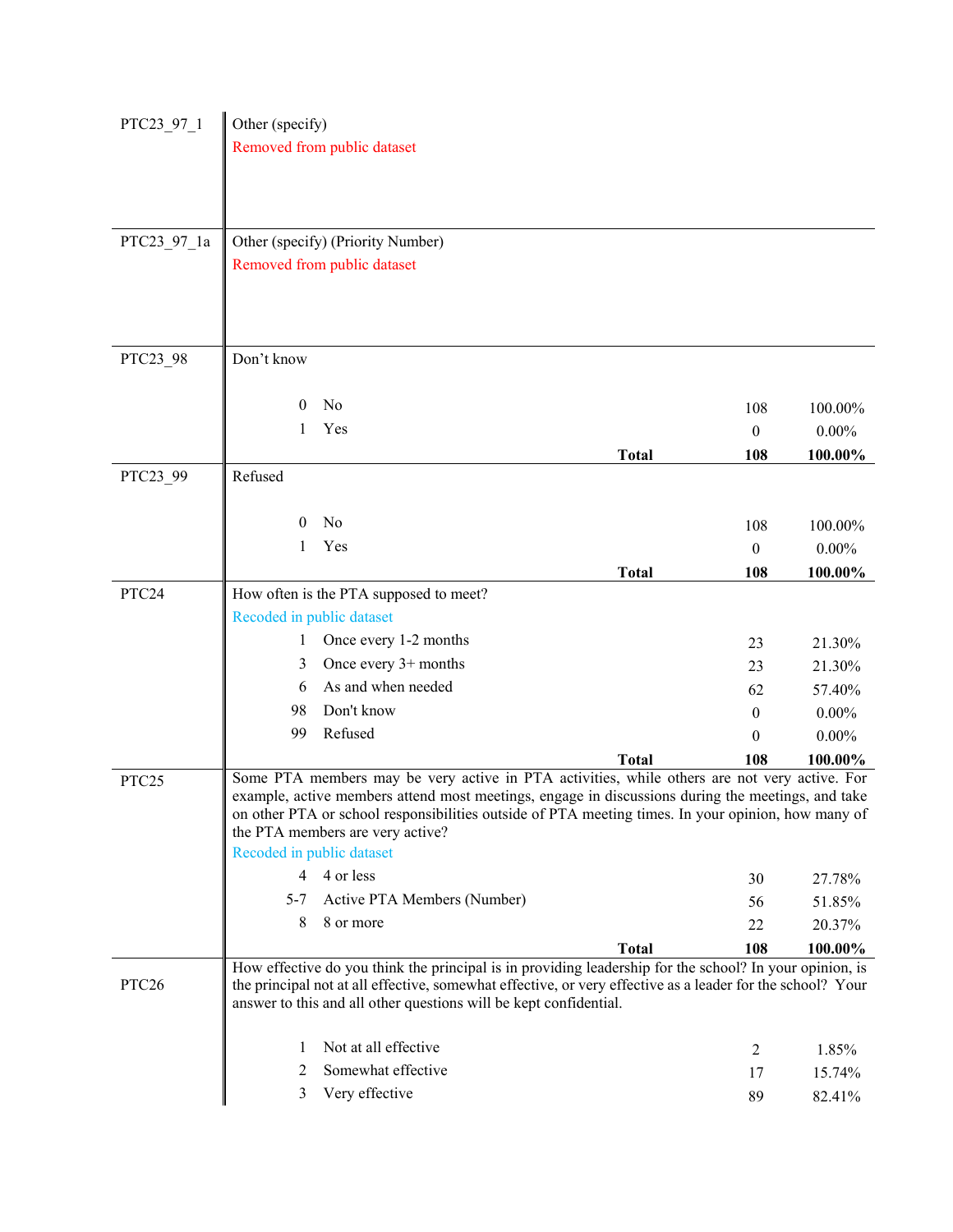|       | 98                                                                                                                                                                                                                                                                                         | Don't know                                                                                                                                                                                                                                                                                                                                                                                               | $\theta$         | $0.00\%$   |  |  |
|-------|--------------------------------------------------------------------------------------------------------------------------------------------------------------------------------------------------------------------------------------------------------------------------------------------|----------------------------------------------------------------------------------------------------------------------------------------------------------------------------------------------------------------------------------------------------------------------------------------------------------------------------------------------------------------------------------------------------------|------------------|------------|--|--|
|       | 99                                                                                                                                                                                                                                                                                         | Refused                                                                                                                                                                                                                                                                                                                                                                                                  | $\theta$         | $0.00\%$   |  |  |
|       |                                                                                                                                                                                                                                                                                            | Total                                                                                                                                                                                                                                                                                                                                                                                                    | 108              | 100.00%    |  |  |
| PTC27 | are:                                                                                                                                                                                                                                                                                       | In your opinion, have the teacher training programs been designed in a way that helps teachers acquire<br>the practical skills they need to teach more successfully in this school? Would you say that the trainings                                                                                                                                                                                     |                  |            |  |  |
|       | options.                                                                                                                                                                                                                                                                                   | For Interviewer: read all the options and ask the respondent to select one of them on three possible                                                                                                                                                                                                                                                                                                     |                  |            |  |  |
|       | $\mathbf{I}$                                                                                                                                                                                                                                                                               | Very well-designed to help teachers teach more successfully<br>in this school                                                                                                                                                                                                                                                                                                                            | 53               | 49.07%     |  |  |
|       | 2                                                                                                                                                                                                                                                                                          | Somewhat well-designed to help teachers teach more<br>successfully in this school                                                                                                                                                                                                                                                                                                                        | 51               | 47.22%     |  |  |
|       | 3                                                                                                                                                                                                                                                                                          | Not well-designed to help teachers teach more successfully<br>in this school                                                                                                                                                                                                                                                                                                                             | 4                | 3.70%      |  |  |
|       | 98                                                                                                                                                                                                                                                                                         | Don't know                                                                                                                                                                                                                                                                                                                                                                                               | $\theta$         | $0.00\%$   |  |  |
|       | 99                                                                                                                                                                                                                                                                                         | Refused                                                                                                                                                                                                                                                                                                                                                                                                  | $\theta$         | $0.00\%$   |  |  |
|       |                                                                                                                                                                                                                                                                                            | <b>Total</b>                                                                                                                                                                                                                                                                                                                                                                                             | 108              | 100.00%    |  |  |
| PTC28 | Out of the three statements below, which of the statements best describes the pressure that the school<br>receives from parents to achieve high academic standards for the school?<br>For Interviewer: read all the options and ask the respondent to select one of them on three possible |                                                                                                                                                                                                                                                                                                                                                                                                          |                  |            |  |  |
|       | options.                                                                                                                                                                                                                                                                                   |                                                                                                                                                                                                                                                                                                                                                                                                          |                  |            |  |  |
|       |                                                                                                                                                                                                                                                                                            | There is constant pressure from most of our students' parents                                                                                                                                                                                                                                                                                                                                            |                  |            |  |  |
|       | 1                                                                                                                                                                                                                                                                                          | for our school to achieve high academic standards.                                                                                                                                                                                                                                                                                                                                                       | 50               | 46.30%     |  |  |
|       | $\overline{2}$                                                                                                                                                                                                                                                                             | There is some pressure from a few of our students' parents for<br>our school to achieve high academic standards.                                                                                                                                                                                                                                                                                         | 42               | 38.89%     |  |  |
|       | 3                                                                                                                                                                                                                                                                                          | There is minimum or no pressure from our student's parents<br>for our school to pursue high academic standards.                                                                                                                                                                                                                                                                                          | 16               | 14.81%     |  |  |
|       | 98                                                                                                                                                                                                                                                                                         | Don't know                                                                                                                                                                                                                                                                                                                                                                                               | $\theta$         | $0.00\%$   |  |  |
|       | 99                                                                                                                                                                                                                                                                                         | Refused                                                                                                                                                                                                                                                                                                                                                                                                  | $\theta$         | $0.00\%$   |  |  |
|       |                                                                                                                                                                                                                                                                                            | <b>Total</b>                                                                                                                                                                                                                                                                                                                                                                                             | 108              | 100.00%    |  |  |
| PTC29 | and equipment?                                                                                                                                                                                                                                                                             | Some School Management Committees are active in ensuring that schools have good facilities and<br>equipment. They might do this by raising funds, inviting participation by non-governmental<br>organizations, overseeing construction of facilities, or purchasing equipment. In your opinion, how<br>active is this school's School Management Committee in making sure the school has good facilities |                  |            |  |  |
|       | 1                                                                                                                                                                                                                                                                                          | Not at all active                                                                                                                                                                                                                                                                                                                                                                                        | 3                | 2.78%      |  |  |
|       | 2                                                                                                                                                                                                                                                                                          | Slightly active                                                                                                                                                                                                                                                                                                                                                                                          | 17               | 15.74%     |  |  |
|       | 3                                                                                                                                                                                                                                                                                          | Moderately active                                                                                                                                                                                                                                                                                                                                                                                        | 27               | 25.00%     |  |  |
|       | 4                                                                                                                                                                                                                                                                                          | Very active                                                                                                                                                                                                                                                                                                                                                                                              | 61               | 56.48%     |  |  |
|       | 98                                                                                                                                                                                                                                                                                         | Don't know                                                                                                                                                                                                                                                                                                                                                                                               | $\boldsymbol{0}$ | $0.00\%$   |  |  |
|       | 99                                                                                                                                                                                                                                                                                         | Refused                                                                                                                                                                                                                                                                                                                                                                                                  | $\theta$         | $0.00\%$   |  |  |
|       |                                                                                                                                                                                                                                                                                            | <b>Total</b>                                                                                                                                                                                                                                                                                                                                                                                             | 108              | $100.00\%$ |  |  |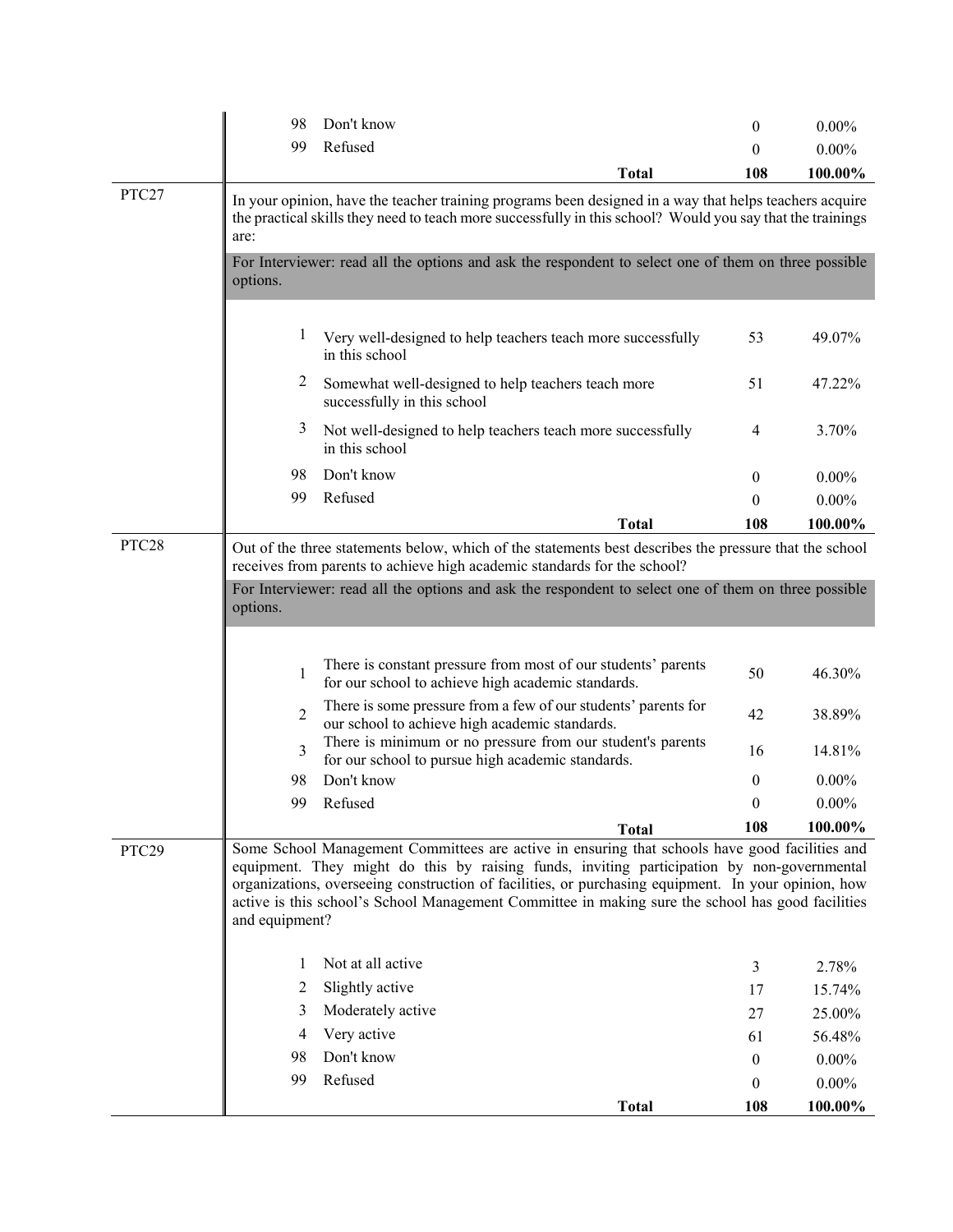| PTC30 | Some School Management Committees are active in ensuring that good teaching and learning happens<br>consistently in the school. They might do this by monitoring teacher and student attendance each day,<br>by making sure that students have necessary supplies, or in other ways. In your opinion, how active is<br>this school's School Management Committee in ensuring good teaching and learning? |                                                            |                                                                                                                                                                                  |                  |                  |
|-------|----------------------------------------------------------------------------------------------------------------------------------------------------------------------------------------------------------------------------------------------------------------------------------------------------------------------------------------------------------------------------------------------------------|------------------------------------------------------------|----------------------------------------------------------------------------------------------------------------------------------------------------------------------------------|------------------|------------------|
|       | 1                                                                                                                                                                                                                                                                                                                                                                                                        | Not at all active                                          |                                                                                                                                                                                  | 1                | 0.93%            |
|       | 2                                                                                                                                                                                                                                                                                                                                                                                                        | Slightly active                                            |                                                                                                                                                                                  | 20               | 18.52%           |
|       | 3                                                                                                                                                                                                                                                                                                                                                                                                        | Moderately active                                          |                                                                                                                                                                                  | 20               | 18.52%           |
|       | 4                                                                                                                                                                                                                                                                                                                                                                                                        | Very active                                                |                                                                                                                                                                                  | 67               | 62.04%           |
|       | 98                                                                                                                                                                                                                                                                                                                                                                                                       | Don't know                                                 |                                                                                                                                                                                  | $\boldsymbol{0}$ | $0.00\%$         |
|       | 99                                                                                                                                                                                                                                                                                                                                                                                                       | Refused                                                    |                                                                                                                                                                                  | $\boldsymbol{0}$ | $0.00\%$         |
|       |                                                                                                                                                                                                                                                                                                                                                                                                          |                                                            | <b>Total</b>                                                                                                                                                                     | 108              | 100.00%          |
| PTC31 |                                                                                                                                                                                                                                                                                                                                                                                                          |                                                            | Did you or any of the PTA members visit the homes of families with school-aged children to encourage<br>enrollment of children in the school during the 2075 school year.        |                  |                  |
|       | $\bf{0}$                                                                                                                                                                                                                                                                                                                                                                                                 | No                                                         |                                                                                                                                                                                  | 21               | 19.44%           |
|       | 1                                                                                                                                                                                                                                                                                                                                                                                                        | Yes                                                        |                                                                                                                                                                                  | 87               | 80.56%           |
|       | 98                                                                                                                                                                                                                                                                                                                                                                                                       | Don't know                                                 |                                                                                                                                                                                  | $\boldsymbol{0}$ | $0.00\%$         |
|       | 99                                                                                                                                                                                                                                                                                                                                                                                                       | Refused                                                    |                                                                                                                                                                                  | $\boldsymbol{0}$ | $0.00\%$         |
|       |                                                                                                                                                                                                                                                                                                                                                                                                          |                                                            | <b>Total</b>                                                                                                                                                                     | 108              | 100.00%          |
|       | $\mathbf{0}$<br>1<br>98                                                                                                                                                                                                                                                                                                                                                                                  | No<br>Yes<br>Don't know                                    | Did you or any of the PTA members visit the homes of families with students enrolled in the school to<br>encourage better attendance or performance during the 2075 school year. | 34<br>74         | 31.48%<br>68.52% |
|       | 99                                                                                                                                                                                                                                                                                                                                                                                                       | Refused                                                    |                                                                                                                                                                                  | 0                | $0.00\%$         |
|       |                                                                                                                                                                                                                                                                                                                                                                                                          |                                                            |                                                                                                                                                                                  | $\boldsymbol{0}$ | $0.00\%$         |
| PTC33 |                                                                                                                                                                                                                                                                                                                                                                                                          | community members during the 2075 school year?             | <b>Total</b><br>Did you or any of the PTA members run a campaign to raise financial or other support from parents or                                                             | 108              | 100.00%          |
|       | $\theta$                                                                                                                                                                                                                                                                                                                                                                                                 | No                                                         |                                                                                                                                                                                  | 71               | 65.74%           |
|       | 1                                                                                                                                                                                                                                                                                                                                                                                                        | Yes                                                        |                                                                                                                                                                                  | 37               | 34.26%           |
|       | 98                                                                                                                                                                                                                                                                                                                                                                                                       | Don't know                                                 |                                                                                                                                                                                  | $\overline{0}$   | $0.00\%$         |
|       | 99                                                                                                                                                                                                                                                                                                                                                                                                       | Refused                                                    |                                                                                                                                                                                  | $\theta$         | $0.00\%$         |
|       |                                                                                                                                                                                                                                                                                                                                                                                                          |                                                            | <b>Total</b>                                                                                                                                                                     | 108              | 100.00%          |
| PTC34 |                                                                                                                                                                                                                                                                                                                                                                                                          | or international organization during the 2075 school year? | Did you or any of the PTA members work to attract new support from a non-governmental organization                                                                               |                  |                  |
|       | $\mathbf{0}$                                                                                                                                                                                                                                                                                                                                                                                             | No                                                         |                                                                                                                                                                                  | 78               | 72.22%           |
|       | 1                                                                                                                                                                                                                                                                                                                                                                                                        | Yes                                                        |                                                                                                                                                                                  | 30               | 27.78%           |
|       | 98                                                                                                                                                                                                                                                                                                                                                                                                       | Don't know                                                 |                                                                                                                                                                                  | $\bf{0}$         | $0.00\%$         |
|       | 99                                                                                                                                                                                                                                                                                                                                                                                                       | Refused                                                    |                                                                                                                                                                                  | $\boldsymbol{0}$ | $0.00\%$         |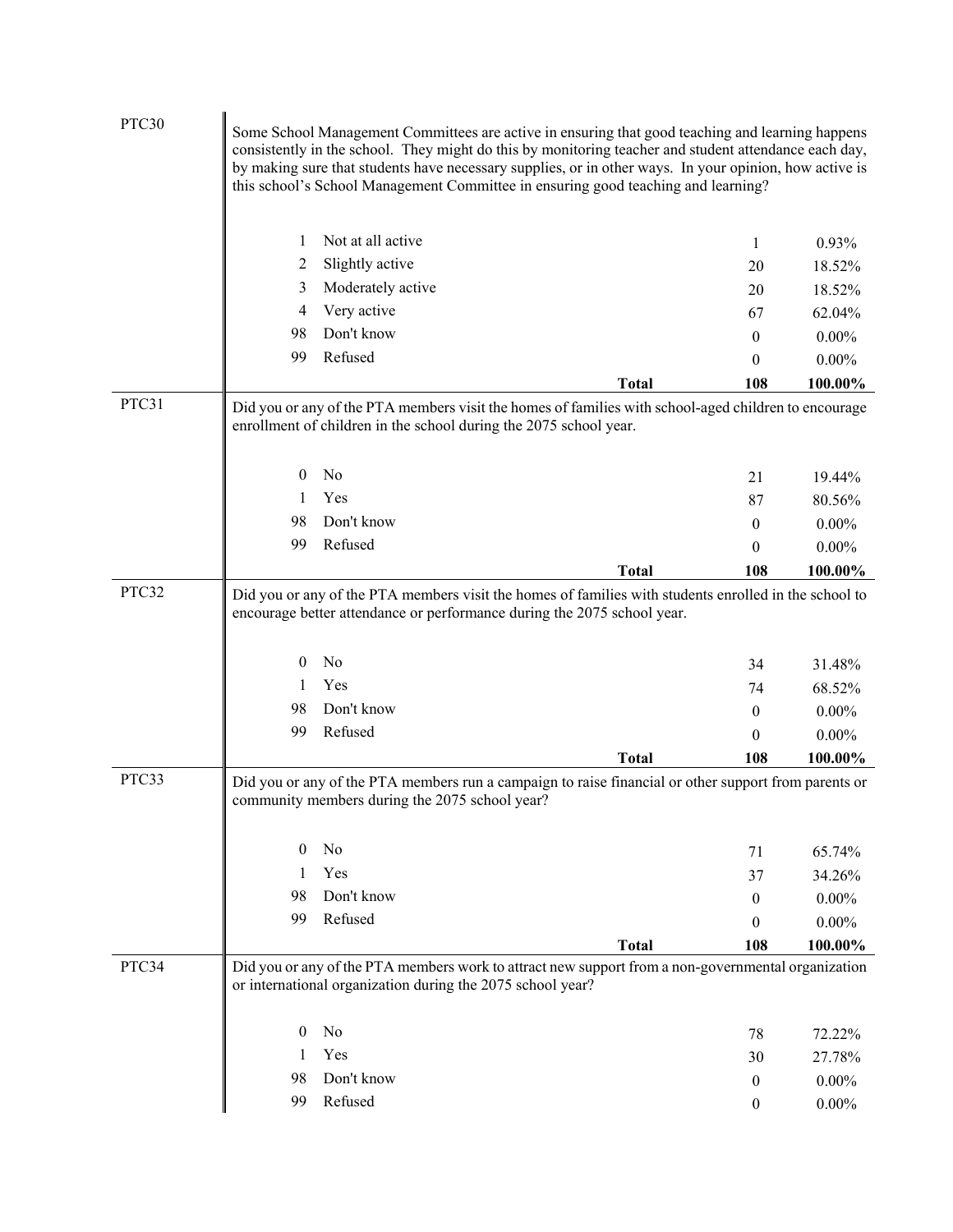|       |          |                                                                                                                                                                                                                                                       | <b>Total</b> | 108      | 100.00%            |
|-------|----------|-------------------------------------------------------------------------------------------------------------------------------------------------------------------------------------------------------------------------------------------------------|--------------|----------|--------------------|
| PTC35 |          | Did you or any of the PTA members identify or propose new ways of increasing attendance in the<br>school during the 2075 school year?                                                                                                                 |              |          |                    |
|       | $\bf{0}$ | No                                                                                                                                                                                                                                                    |              |          |                    |
|       |          | Yes                                                                                                                                                                                                                                                   |              | 41<br>67 | 37.96%             |
|       | 98       | Don't know                                                                                                                                                                                                                                            |              | 0        | 62.04%<br>$0.00\%$ |
|       | 99       | Refused                                                                                                                                                                                                                                               |              | 0        | $0.00\%$           |
|       |          |                                                                                                                                                                                                                                                       | <b>Total</b> | 108      | 100.00%            |
| PTC36 |          | Did you or any of the PTA members identify or propose new ways of increasing student learning and<br>improving exam performance in the school during the 2075 school year?                                                                            |              |          |                    |
|       | 0        | No                                                                                                                                                                                                                                                    |              | 22       | 20.37%             |
|       |          | Yes                                                                                                                                                                                                                                                   |              | 86       | 79.63%             |
|       | 98       | Don't know                                                                                                                                                                                                                                            |              | 0        | $0.00\%$           |
|       | 99       | Refused                                                                                                                                                                                                                                               |              | 0        | $0.00\%$           |
|       |          |                                                                                                                                                                                                                                                       | <b>Total</b> | 108      | 100.00%            |
| PTC37 |          | While teaching in the classroom, what portion of your schools' teachers teach in the classroom with<br>lesson plans? Most of teachers, about three-quarters of teachers, about half of teachers, about quarter<br>of teachers, or no teachers?        |              |          |                    |
|       | 1        | Most teachers teach with lesson plan                                                                                                                                                                                                                  |              | 35       | 32.41%             |
|       | 2        | About three-quarters of teachers teach with lesson plan                                                                                                                                                                                               |              | 36       | 33.33%             |
|       | 3        | About half of teachers teach with lesson plan                                                                                                                                                                                                         |              | 24       | 22.22%             |
|       | 4        | About a quarter of teachers teach with lesson plan                                                                                                                                                                                                    |              | 13       | 12.04%             |
|       | 0        | No teachers teach with lesson plan                                                                                                                                                                                                                    |              | $\theta$ | $0.00\%$           |
|       | 98       | Don't know                                                                                                                                                                                                                                            |              | $\theta$ | $0.00\%$           |
|       | 99       | Refused                                                                                                                                                                                                                                               |              | 0        | $0.00\%$           |
|       |          |                                                                                                                                                                                                                                                       | <b>Total</b> | 108      | 100.00%            |
| PTC38 |          | While teaching in the classroom, what portion of your schools' teachers use teaching materials (besides<br>for daily use)? Most of teachers, about three-quarters of teachers, about half of teachers, about quarter<br>of teachers, or no teachers?  |              |          |                    |
|       | 1        | Most teachers use teaching materials                                                                                                                                                                                                                  |              | 28       | 25.93%             |
|       | 2        | About three-quarters of teachers use teaching materials                                                                                                                                                                                               |              | 44       | 40.74%             |
|       | 3        | About half of teachers use teaching materials                                                                                                                                                                                                         |              | 30       | 27.78%             |
|       | 4        | About a quarter of teachers use teaching materials                                                                                                                                                                                                    |              | 6        | 5.56%              |
|       | 0        | Teachers do not use teaching materials                                                                                                                                                                                                                |              | 0        | $0.00\%$           |
|       | 98       | Don't know                                                                                                                                                                                                                                            |              | 0        | $0.00\%$           |
|       | 99       | Refused                                                                                                                                                                                                                                               |              | 0        | $0.00\%$           |
|       |          |                                                                                                                                                                                                                                                       | <b>Total</b> | 108      | 100.00%            |
| PTC39 |          | While teaching in the classroom, what portion of your schools' teachers use discussion and interactive<br>teaching methods? Most of teachers, about three-quarters of teachers, about half of teachers, about<br>quarter of teachers, or no teachers? |              |          |                    |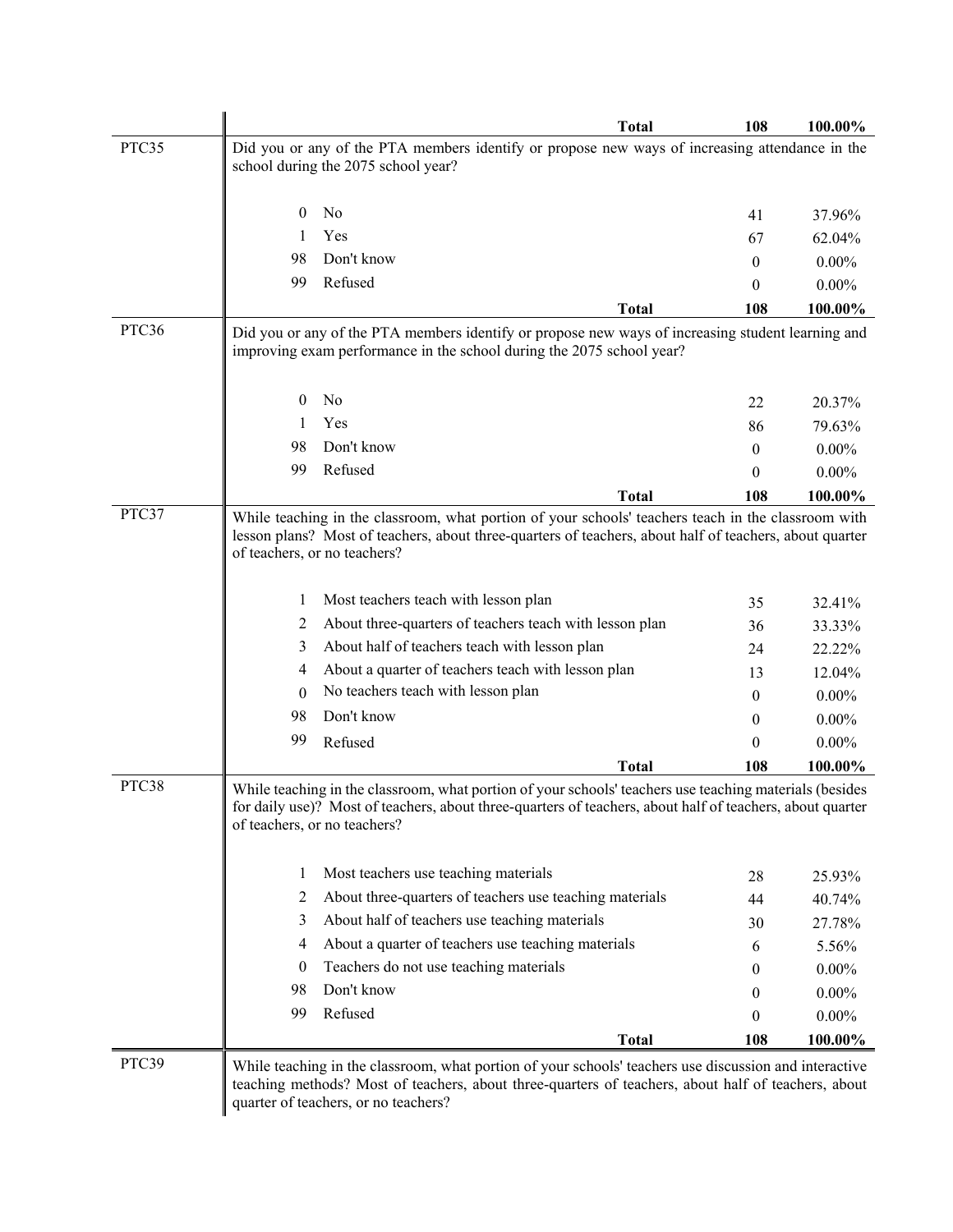|       | 1              | Most teachers use discussion and interactive teaching<br>methods                                                                                                                                                                                                                                                | 40             | 37.04%   |
|-------|----------------|-----------------------------------------------------------------------------------------------------------------------------------------------------------------------------------------------------------------------------------------------------------------------------------------------------------------|----------------|----------|
|       | $\overline{2}$ | About three-quarters of teachers use discussion and<br>interactive teaching methods                                                                                                                                                                                                                             | 48             | 44.44%   |
|       | 3              | About half of teachers use discussion and interactive<br>teaching methods                                                                                                                                                                                                                                       | 18             | 16.67%   |
|       | $\overline{4}$ | About a quarter of teachers use discussion and interactive<br>teaching methods                                                                                                                                                                                                                                  | $\overline{2}$ | 1.85%    |
|       | $\theta$       | Teachers do not use discussion and interactive teaching<br>methods                                                                                                                                                                                                                                              | 0              | $0.00\%$ |
|       | 98             | Don't know                                                                                                                                                                                                                                                                                                      | $\theta$       | $0.00\%$ |
|       | 99             | Refused                                                                                                                                                                                                                                                                                                         | 0              | $0.00\%$ |
|       |                | <b>Total</b>                                                                                                                                                                                                                                                                                                    | 108            | 100.00%  |
| PTC40 | no teachers?   | While teaching in the classroom, what portion of your schools' teachers use Information and<br>Communications Technology (ICT) like computers, projectors, Internet materials, and mobile devices?<br>Most of teachers, about three-quarters of teachers, about half of teachers, about quarter of teachers, or |                |          |
|       | 1              | Most teachers use ICT                                                                                                                                                                                                                                                                                           | 13             | 12.04%   |
|       | 2              | About three-quarters of teachers use ICT                                                                                                                                                                                                                                                                        | 27             | 25.00%   |
|       | 3              | About half of teachers use ICT                                                                                                                                                                                                                                                                                  | 45             | 41.67%   |
|       | 4              | About a quarter of teachers use ICT                                                                                                                                                                                                                                                                             | 22             | 20.37%   |
|       | $\theta$       | Teachers do not use ICT                                                                                                                                                                                                                                                                                         | $\mathbf{1}$   | 0.93%    |
|       | 98             | Don't know                                                                                                                                                                                                                                                                                                      | $\mathbf{0}$   | $0.00\%$ |
|       | 99             | Refused                                                                                                                                                                                                                                                                                                         | 0              | $0.00\%$ |
|       |                | <b>Total</b>                                                                                                                                                                                                                                                                                                    | 108            | 100.00%  |
| PTC41 | no teachers?   | While teaching in the classroom, what portion of your schools' teachers use differentiated instruction?<br>Most of teachers, about three-quarters of teachers, about half of teachers, about quarter of teachers, or                                                                                            |                |          |
|       | 1              | Most teachers use differentiated instruction<br>About three-quarters of teachers use differentiated                                                                                                                                                                                                             | 36             | 33.33%   |
|       | 2              | instruction                                                                                                                                                                                                                                                                                                     | 28             | 25.93%   |
|       | 3              | About half of teachers use differentiated instruction                                                                                                                                                                                                                                                           | 34             | 31.48%   |
|       | 4              | About a quarter of teachers use differentiated instruction                                                                                                                                                                                                                                                      | 10             | 9.26%    |
|       | $\theta$       | Teachers do not use differentiated instruction                                                                                                                                                                                                                                                                  | $\theta$       | $0.00\%$ |
|       | 98             | Don't know                                                                                                                                                                                                                                                                                                      | $\theta$       | $0.00\%$ |
|       | 99             | Refused                                                                                                                                                                                                                                                                                                         | 0              | $0.00\%$ |
|       |                | <b>Total</b>                                                                                                                                                                                                                                                                                                    | 108            | 100.00%  |
| PTC42 |                | While teaching in the classroom, what portion of your school's teachers regularly assign homework,<br>check it, and give feedback? Most of teachers, about three-quarters of teachers, about half of teachers,<br>about quarter of teachers, or no teachers?                                                    |                |          |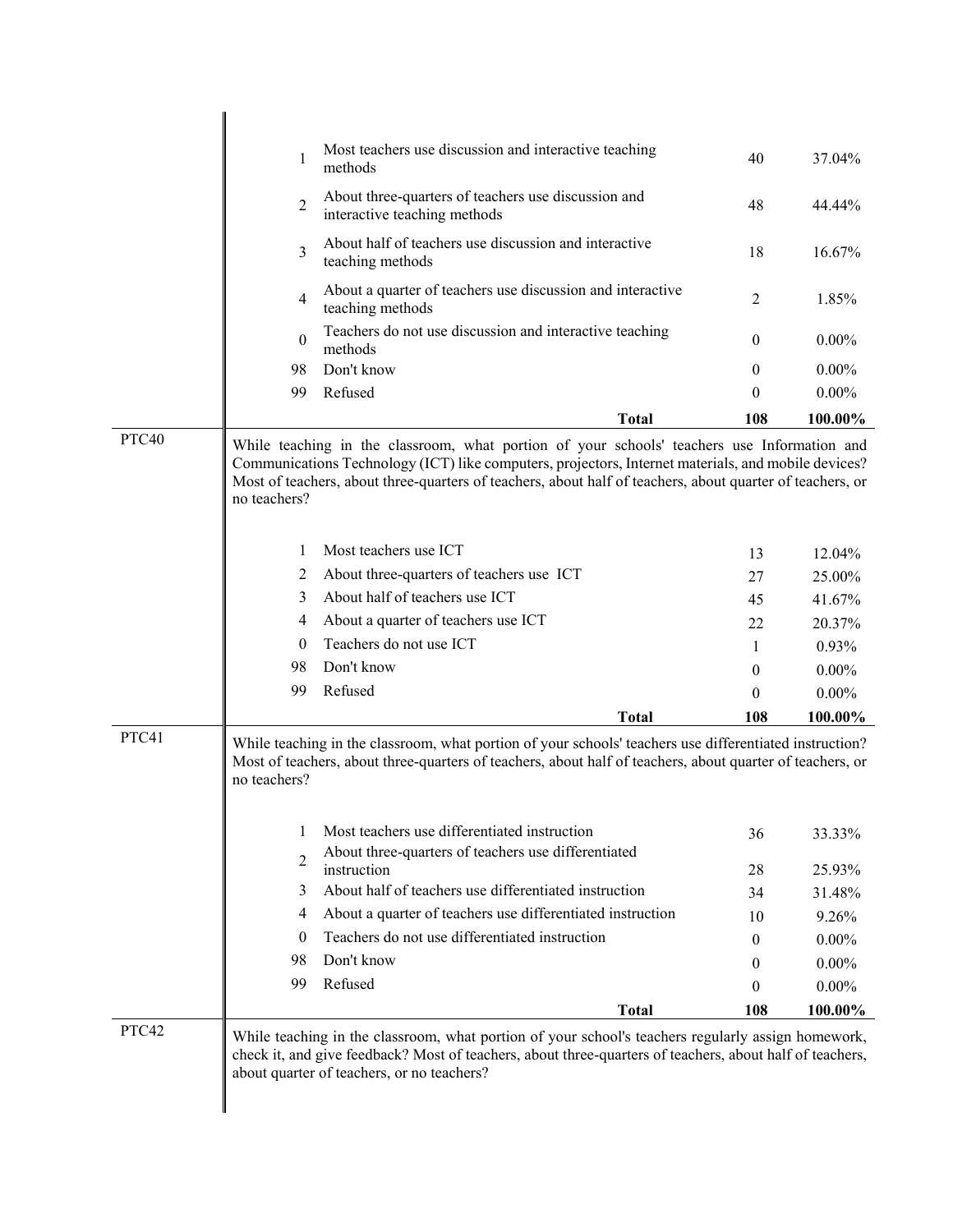|       |                           | Most teachers regularly assign homework, check it, and give<br>feedback                                                                                                                                                                                                                                                                                                                         | 71               | 65.74%     |
|-------|---------------------------|-------------------------------------------------------------------------------------------------------------------------------------------------------------------------------------------------------------------------------------------------------------------------------------------------------------------------------------------------------------------------------------------------|------------------|------------|
|       | 2                         | About three-quarters of teachers regularly assign homework,<br>check it, and give feedback                                                                                                                                                                                                                                                                                                      | 26               | 24.07%     |
|       | 3                         | About half of teachers regularly assign homework, check it,<br>and give feedback                                                                                                                                                                                                                                                                                                                | 8                | 7.41%      |
|       | 4                         | About a quarter of teachers regularly assign homework,<br>check it, and give feedback                                                                                                                                                                                                                                                                                                           | 3                | 2.78%      |
|       | $\boldsymbol{0}$          | Teachers do not regularly assign homework, check it, and<br>give feedback                                                                                                                                                                                                                                                                                                                       | $\mathbf{0}$     | $0.00\%$   |
|       | 98                        | Don't know                                                                                                                                                                                                                                                                                                                                                                                      | $\mathbf{0}$     | $0.00\%$   |
|       | 99                        | Refused                                                                                                                                                                                                                                                                                                                                                                                         | 0                | $0.00\%$   |
|       |                           | <b>Total</b>                                                                                                                                                                                                                                                                                                                                                                                    | 108              | 100.00%    |
| PTC43 | teachers, or no teachers? | While teaching in the classroom, what portion of your schools' teachers use positive reinforcement on<br>teaching? Most of teachers, about three-quarters of teachers, about half of teachers, about quarter of                                                                                                                                                                                 |                  |            |
|       | 1                         | Most teachers use positive reinforcement                                                                                                                                                                                                                                                                                                                                                        | 53               | 49.07%     |
|       | 2                         | About three-quarters of teachers use positive reinforcement                                                                                                                                                                                                                                                                                                                                     | 30               | 27.78%     |
|       | 3                         | About half of teachers use positive reinforcement                                                                                                                                                                                                                                                                                                                                               | 19               | 17.59%     |
|       | 4                         | About a quarter of teachers use positive reinforcement                                                                                                                                                                                                                                                                                                                                          | 4                | 3.70%      |
|       | $\theta$                  | Teachers do not use positive reinforcement                                                                                                                                                                                                                                                                                                                                                      | $\overline{c}$   | 1.85%      |
|       | 98                        | Don't know                                                                                                                                                                                                                                                                                                                                                                                      | $\mathbf{0}$     | $0.00\%$   |
|       | 99                        | Refused                                                                                                                                                                                                                                                                                                                                                                                         | $\theta$         | $0.00\%$   |
|       |                           | <b>Total</b>                                                                                                                                                                                                                                                                                                                                                                                    | 108              | $100.00\%$ |
| PTC44 |                           | While teaching in the classroom, what portion of your schools' teachers use classroom management<br>strategies such as giving extra support to weak students, treating male and female students equally, and<br>adjusting the seating and materials in the classroom? Most of teachers, about three-quarters of teachers,<br>about half of teachers, about quarter of teachers, or no teachers? |                  |            |
|       |                           | Most teachers use classroom management strategies                                                                                                                                                                                                                                                                                                                                               | 60               | 55.56%     |
|       | 2                         | About three-quarters of teachers use classroom management                                                                                                                                                                                                                                                                                                                                       | 28               | 25.93%     |
|       | 3                         | About half of teachers use classroom management strategies                                                                                                                                                                                                                                                                                                                                      | 16               | 14.81%     |
|       | 4                         | About a quarter of teachers use classroom management<br>strategies                                                                                                                                                                                                                                                                                                                              | 4                | 3.70%      |
|       | $\bf{0}$                  | Teachers do not use classroom management strategies                                                                                                                                                                                                                                                                                                                                             | $\boldsymbol{0}$ | $0.00\%$   |
|       | 98                        | Don't know                                                                                                                                                                                                                                                                                                                                                                                      | 0                | $0.00\%$   |
|       | 99                        | Refused                                                                                                                                                                                                                                                                                                                                                                                         | $\boldsymbol{0}$ | $0.00\%$   |
|       |                           | <b>Total</b>                                                                                                                                                                                                                                                                                                                                                                                    | 108              | 100.00%    |
| PTC45 | teachers?                 | While teaching in the classroom, what portion of your schools' teachers use formative evaluation? Most<br>of teachers, about three-quarters of teachers, about half of teachers, about quarter of teachers, or no                                                                                                                                                                               |                  |            |
|       | 1                         | Most teachers use formative evaluation                                                                                                                                                                                                                                                                                                                                                          | 66               | 61.11%     |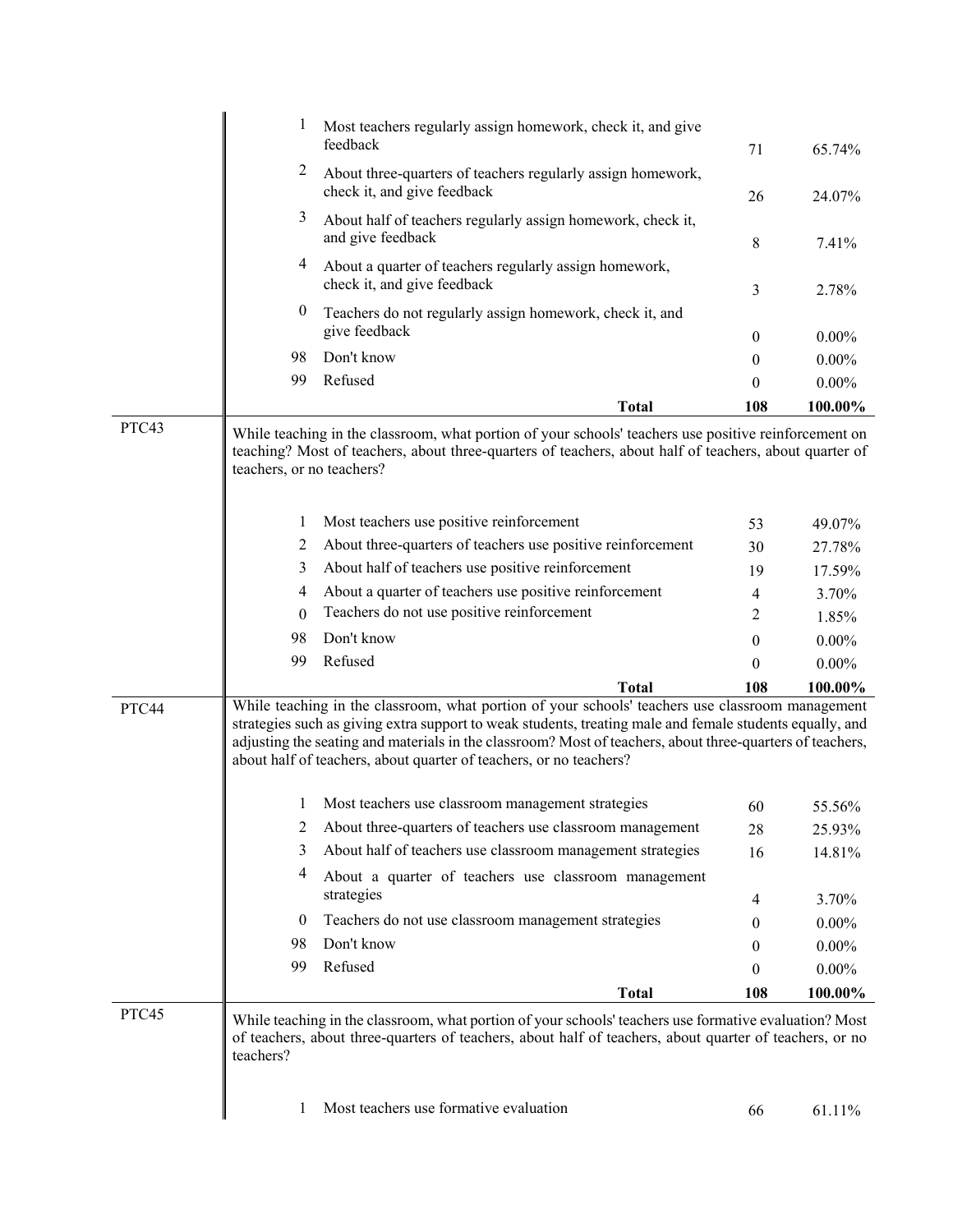|         | About three-quarters of teachers use formative evaluation<br>2                                                                                                                                                           | 29       | 26.85%     |
|---------|--------------------------------------------------------------------------------------------------------------------------------------------------------------------------------------------------------------------------|----------|------------|
|         | About half of teachers use formative evaluation<br>3                                                                                                                                                                     | 8        | 7.41%      |
|         | About a quarter of teachers use formative evaluation<br>4                                                                                                                                                                | 5        | 4.63%      |
|         | Teachers do not use formative evaluation<br>$\theta$                                                                                                                                                                     | 0        | $0.00\%$   |
|         | Don't know<br>98                                                                                                                                                                                                         | 0        | $0.00\%$   |
|         | Refused<br>99                                                                                                                                                                                                            | 0        | $0.00\%$   |
|         | <b>Total</b>                                                                                                                                                                                                             | 108      | 100.00%    |
| PTC46   | While grading, what portion of your school's teachers use answer keys for question scoring? Most of<br>teachers, about three-quarters of teachers, about half of teachers, about quarter of teachers, or no<br>teachers? |          |            |
|         | Most teachers use answer keys for question scoring<br>1                                                                                                                                                                  | 35       | 32.41%     |
|         | 2<br>About three-quarters of teachers use answer keys for question                                                                                                                                                       |          |            |
|         | scoring                                                                                                                                                                                                                  | 37       | 34.26%     |
|         | About half of teachers use answer keys for question scoring<br>3                                                                                                                                                         | 25       | 23.15%     |
|         | 4<br>About a quarter of teachers use answer keys for question                                                                                                                                                            |          |            |
|         | scoring                                                                                                                                                                                                                  | 11       | 10.19%     |
|         | Teachers do not use answer keys for question scoring<br>$\bf{0}$                                                                                                                                                         | $\theta$ | $0.00\%$   |
|         | Don't know<br>98                                                                                                                                                                                                         | $\theta$ | $0.00\%$   |
|         | Refused<br>99                                                                                                                                                                                                            | $\theta$ | $0.00\%$   |
|         | <b>Total</b>                                                                                                                                                                                                             | 108      | 100.00%    |
|         | When publishing test results, how often and by what method does your school use?                                                                                                                                         |          |            |
|         | Multiple responses possible. Do not read the possible answers.                                                                                                                                                           |          |            |
|         |                                                                                                                                                                                                                          |          |            |
| PTC47 1 | Conduct exam every unit test                                                                                                                                                                                             |          |            |
|         | Removed from public dataset                                                                                                                                                                                              |          |            |
|         |                                                                                                                                                                                                                          |          |            |
|         |                                                                                                                                                                                                                          |          |            |
|         |                                                                                                                                                                                                                          |          |            |
| PTC47 2 | Conduct exam every unit test and send copy to parents                                                                                                                                                                    |          |            |
|         | Removed from public dataset                                                                                                                                                                                              |          |            |
|         |                                                                                                                                                                                                                          |          |            |
|         |                                                                                                                                                                                                                          |          |            |
|         |                                                                                                                                                                                                                          |          |            |
| PTC47_3 | Conduct exam every monthly test                                                                                                                                                                                          |          |            |
|         |                                                                                                                                                                                                                          |          |            |
|         | No<br>$\overline{0}$                                                                                                                                                                                                     | 75       | 69.44%     |
|         | Yes<br>$\mathbf{1}$                                                                                                                                                                                                      | 33       | 30.56%     |
|         | <b>Total</b>                                                                                                                                                                                                             | 108      | $100.00\%$ |
| PTC47 4 | Conduct exam every monthly test and send copy to parents                                                                                                                                                                 |          |            |
|         |                                                                                                                                                                                                                          |          |            |
|         | No<br>$\overline{0}$                                                                                                                                                                                                     | 92       | 85.19%     |
|         | Yes<br>1                                                                                                                                                                                                                 | 16       | 14.81%     |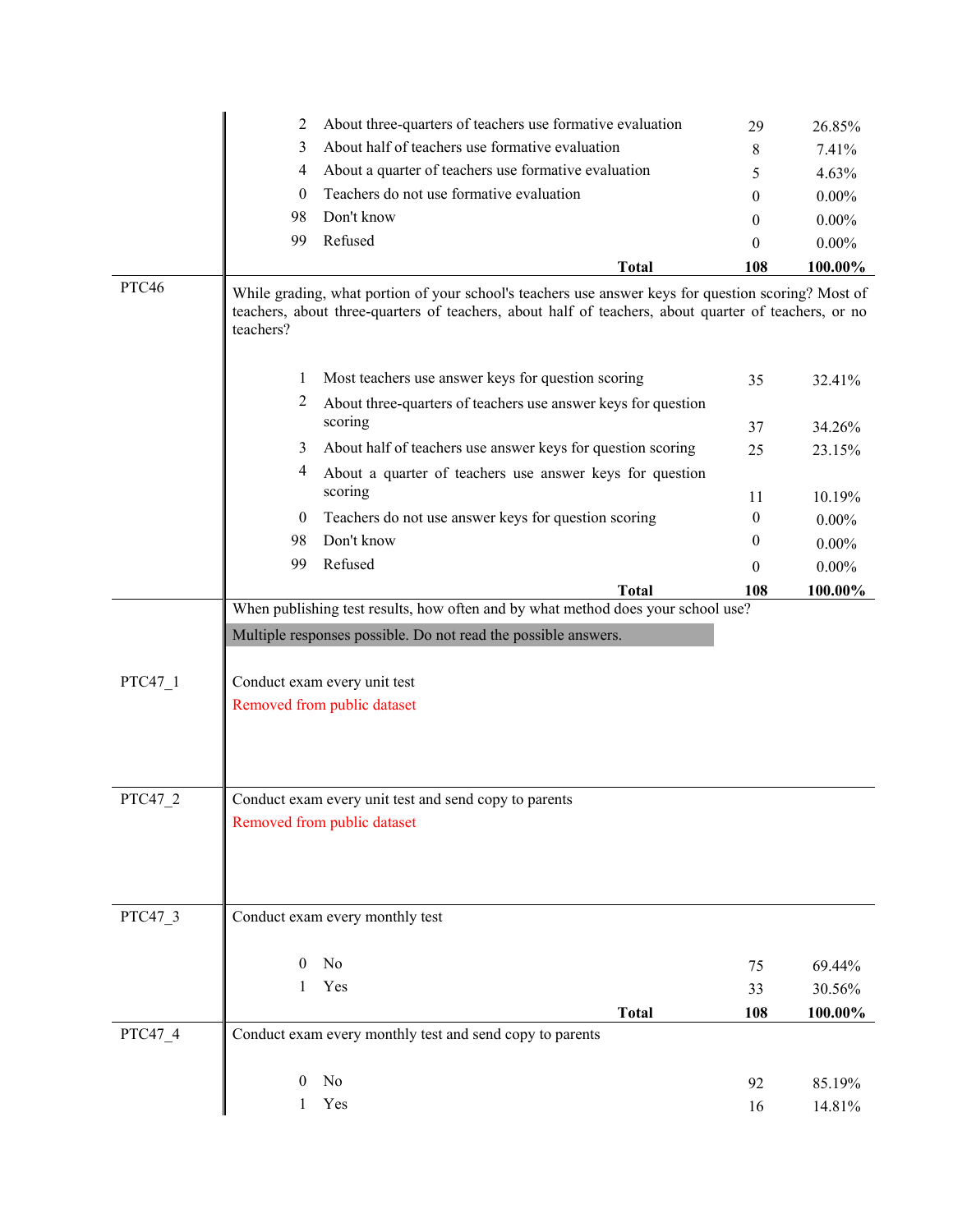|          |                                                            | <b>Total</b> | 108              | 100.00%           |
|----------|------------------------------------------------------------|--------------|------------------|-------------------|
| PTC47_5  | Conduct exam every bimonthly test                          |              |                  |                   |
|          | Removed from public dataset                                |              |                  |                   |
|          |                                                            |              |                  |                   |
|          |                                                            |              |                  |                   |
| PTC47_6  | Conduct exam every bimonthly test and send copy to parents |              |                  |                   |
|          | Removed from public dataset                                |              |                  |                   |
|          |                                                            |              |                  |                   |
|          |                                                            |              |                  |                   |
|          |                                                            |              |                  |                   |
| PTC47_7  | Conduct exam 4 times in a year                             |              |                  |                   |
|          | No<br>$\overline{0}$                                       |              |                  |                   |
|          | Yes<br>$\mathbf{1}$                                        |              | 32               | 29.63%            |
|          |                                                            | <b>Total</b> | 76<br>108        | 70.37%<br>100.00% |
| PTC47 8  | Conduct exam 4 times in a year and send copy to parents    |              |                  |                   |
|          |                                                            |              |                  |                   |
|          | No<br>$\overline{0}$                                       |              | 62               | 57.41%            |
|          | Yes<br>1                                                   |              | 46               | 42.59%            |
|          |                                                            | <b>Total</b> | 108              | 100.00%           |
| PTC47_9  | Conduct exam 3 times in a year                             |              |                  |                   |
|          | Removed from public dataset                                |              |                  |                   |
|          |                                                            |              |                  |                   |
|          |                                                            |              |                  |                   |
|          |                                                            |              |                  |                   |
| PTC47_10 | Conduct exam 3 times in a year and send copy to parents    |              |                  |                   |
|          | Removed from public dataset                                |              |                  |                   |
|          |                                                            |              |                  |                   |
|          |                                                            |              |                  |                   |
| PTC47_97 | Other (specify)                                            |              |                  |                   |
|          | Recoded in public dataset                                  |              |                  |                   |
|          | No<br>$\overline{0}$                                       |              | 60               | 55.56%            |
|          | $\mathbf{1}$<br>Yes                                        |              | 48               | 44.44%            |
|          |                                                            | <b>Total</b> | 108              | $100.00\%$        |
| PTC47_98 | Don't know                                                 |              |                  |                   |
|          |                                                            |              |                  |                   |
|          | No<br>$\boldsymbol{0}$                                     |              | 108              | 100.00%           |
|          | Yes<br>1                                                   |              | $\boldsymbol{0}$ | $0.00\%$          |
|          |                                                            | <b>Total</b> | 108              | 100.00%           |
| PTC47_99 | Refused                                                    |              |                  |                   |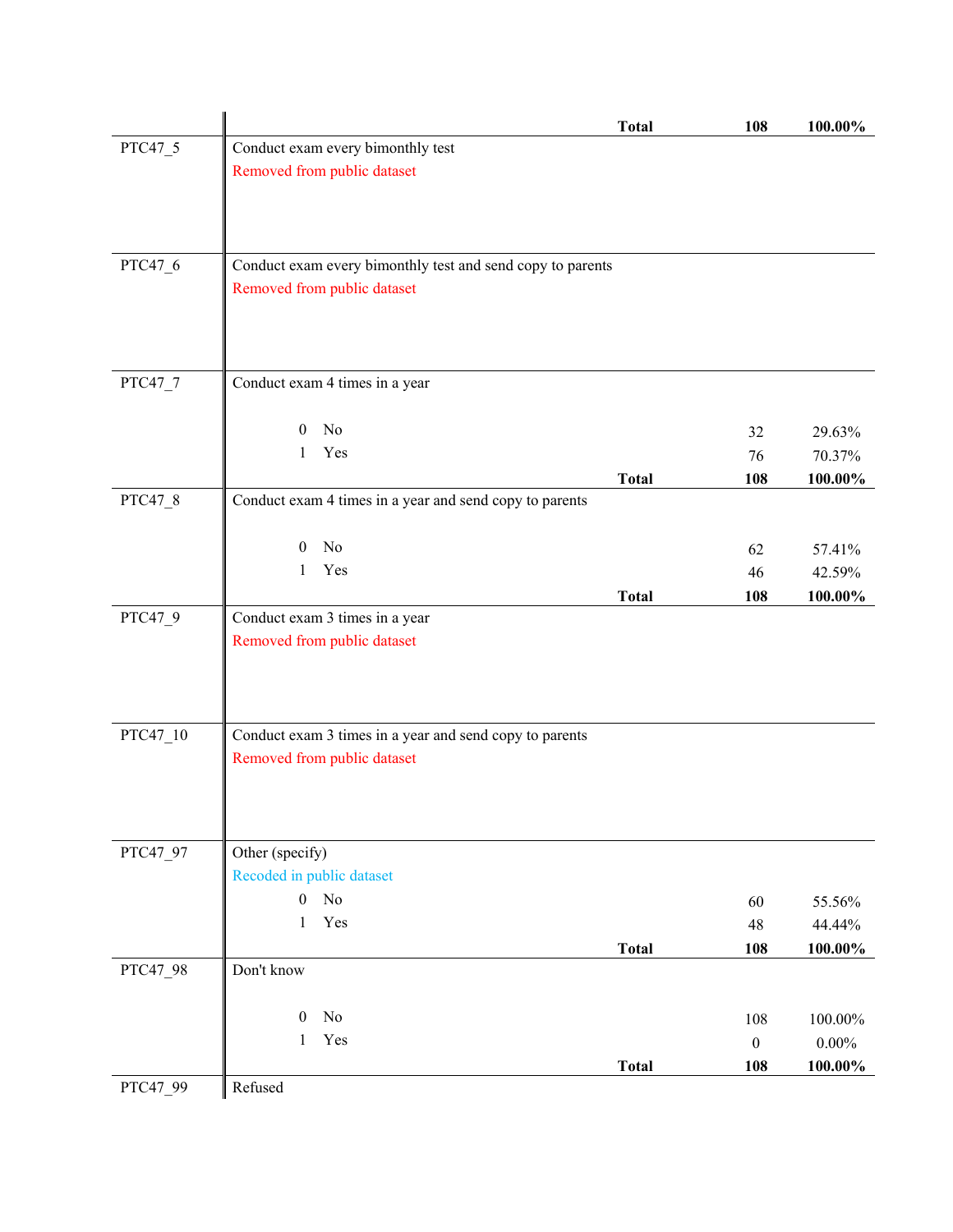|                  | N <sub>0</sub><br>$\theta$                                                                                                                                                                   | 108              | 100.00%  |
|------------------|----------------------------------------------------------------------------------------------------------------------------------------------------------------------------------------------|------------------|----------|
|                  | Yes<br>1                                                                                                                                                                                     | $\theta$         | $0.00\%$ |
|                  | <b>Total</b>                                                                                                                                                                                 | 108              | 100.00%  |
| PTC48            | For student result analysis and feedback, what type of method does your school use?                                                                                                          |                  |          |
|                  | Does not use/conduct and student result analysis or feedback<br>$\theta$                                                                                                                     | $\mathbf{0}$     | $0.00\%$ |
|                  |                                                                                                                                                                                              |                  |          |
|                  | Discuss class and subject-wise achievement only in staff<br>1<br>meetings                                                                                                                    | 6                | 5.56%    |
|                  | Discuss result analysis and feedback in classroom discussion<br>$\overline{2}$<br>and in staff meetings                                                                                      | 23               | 21.30%   |
|                  | After discussion of result analysis and feedback, make an<br>$\overline{3}$<br>improvement plan                                                                                              | 79               | 73.15%   |
|                  | Don't know<br>98                                                                                                                                                                             | $\overline{0}$   | $0.00\%$ |
|                  | Refused<br>99                                                                                                                                                                                | $\theta$         | $0.00\%$ |
|                  | <b>Total</b>                                                                                                                                                                                 | 108              | 100.00%  |
|                  | Section D: Community, Parents' Participation & Knowledge                                                                                                                                     |                  |          |
| PTD1             | How often do parents visit the school to express their concern about their children's schooling? Would<br>you say every day, once a week, once in two weeks, once a month, rarely, or never? |                  |          |
|                  | Every day<br>1                                                                                                                                                                               | 3                | 2.78%    |
|                  | Once a week<br>2                                                                                                                                                                             | 17               | 15.74%   |
|                  | Once in two weeks<br>3                                                                                                                                                                       | 5                | 4.63%    |
|                  | Once a month<br>4                                                                                                                                                                            | 29               | 26.85%   |
|                  | Rarely<br>5                                                                                                                                                                                  | 51               | 47.22%   |
|                  | Never<br>$\theta$                                                                                                                                                                            | 3                | 2.78%    |
|                  | Don't know<br>98                                                                                                                                                                             | $\overline{0}$   | $0.00\%$ |
|                  | 99<br>Refused                                                                                                                                                                                | $\theta$         | $0.00\%$ |
|                  | <b>Total</b>                                                                                                                                                                                 | 108              | 100.00%  |
| PTD <sub>2</sub> | How often parents visit the school to express their concern about teachers' absence? Would you say<br>never, sometimes, or often?                                                            |                  |          |
|                  | Never<br>$\bf{0}$                                                                                                                                                                            | 70               | 64.81%   |
|                  | Sometimes<br>1                                                                                                                                                                               | 34               | 31.48%   |
|                  | Often<br>2                                                                                                                                                                                   | 4                | 3.70%    |
|                  | Don't know<br>98                                                                                                                                                                             | $\boldsymbol{0}$ | $0.00\%$ |
|                  | Refused<br>99                                                                                                                                                                                | $\boldsymbol{0}$ | $0.00\%$ |
|                  | <b>Total</b>                                                                                                                                                                                 | 108              | 100.00%  |
| PTD3             | How often do the principal/other teachers visit the community to mix with parents or local leaders?<br>Would you say never, sometimes, or often?                                             |                  |          |
|                  | Never<br>$\boldsymbol{0}$                                                                                                                                                                    | 12               | 11.11%   |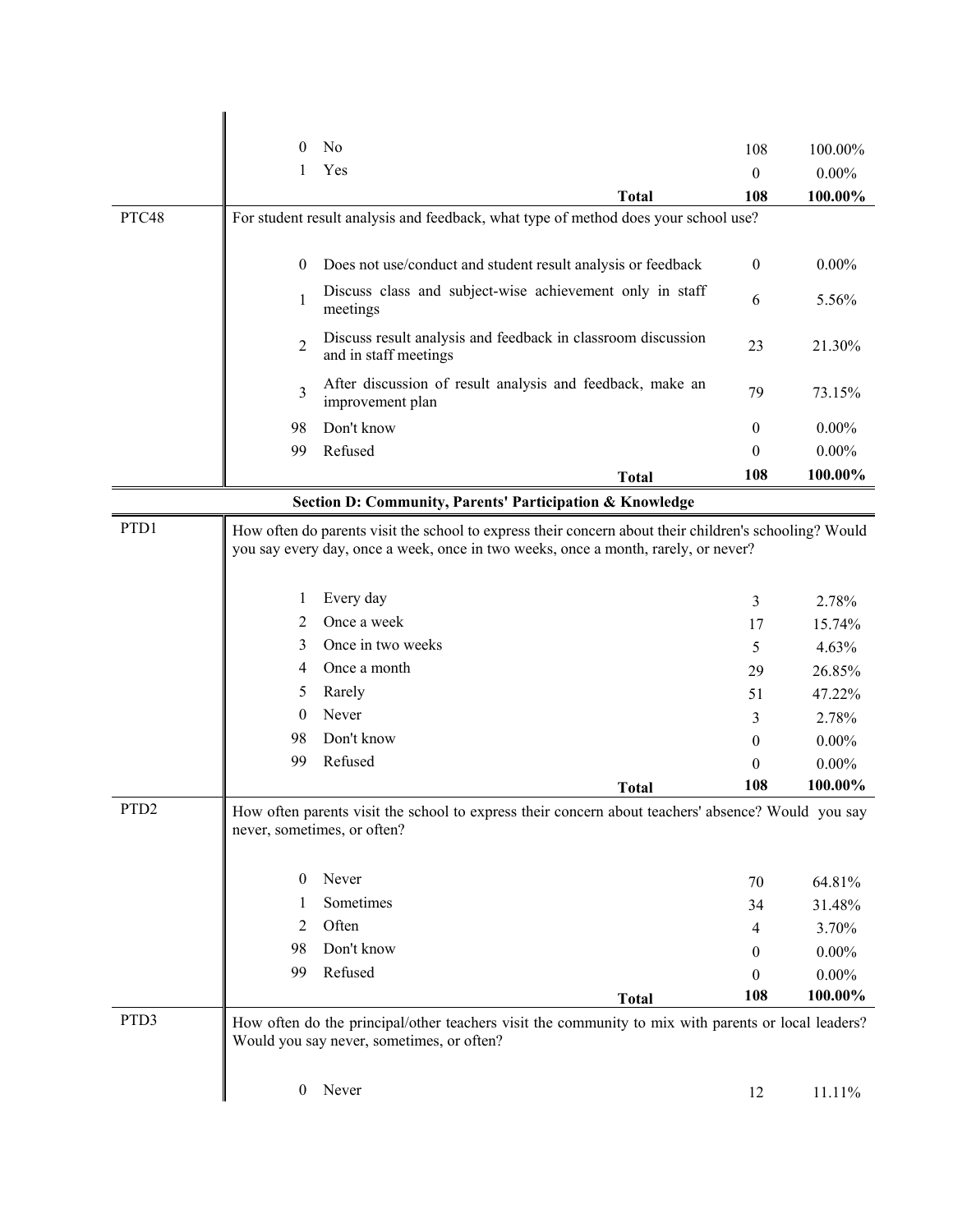|                  | 1        | Sometimes                                                                                                  | 62               | 57.41%   |
|------------------|----------|------------------------------------------------------------------------------------------------------------|------------------|----------|
|                  | 2        | Often                                                                                                      | 34               | 31.48%   |
|                  | 98       | Don't know                                                                                                 | $\theta$         | $0.00\%$ |
|                  | 99       | Refused                                                                                                    | $\theta$         | $0.00\%$ |
|                  |          | <b>Total</b>                                                                                               | 108              | 100.00%  |
| PTD4             |          | How often does the school hold meetings with the community? Would you say never, sometimes, or             |                  |          |
|                  | often?   |                                                                                                            |                  |          |
|                  |          |                                                                                                            |                  |          |
|                  | $\theta$ | Never                                                                                                      | 11               | 10.19%   |
|                  | 1        | Sometimes                                                                                                  | 55               | 50.93%   |
|                  | 2        | Often                                                                                                      | 42               | 38.89%   |
|                  | 98       | Don't know                                                                                                 | $\mathbf{0}$     | $0.00\%$ |
|                  | 99       | Refused                                                                                                    | $\theta$         | $0.00\%$ |
|                  |          | <b>Total</b>                                                                                               | 108              | 100.00%  |
| PTD5             |          | How often does the community participate in school activities? Would you say never, sometimes, or          |                  |          |
|                  | often?   |                                                                                                            |                  |          |
|                  |          |                                                                                                            |                  |          |
|                  | $\bf{0}$ | Never                                                                                                      | 3                | 2.78%    |
|                  | 1        | Sometimes                                                                                                  | 42               | 38.89%   |
|                  | 2        | Often                                                                                                      | 63               | 58.33%   |
|                  | 98       | Don't know                                                                                                 | $\boldsymbol{0}$ | $0.00\%$ |
|                  | 99       | Refused                                                                                                    | $\theta$         | $0.00\%$ |
|                  |          | <b>Total</b>                                                                                               | 108              | 100.00%  |
| PTD <sub>6</sub> | often?   | How often does the school participate in community activities? Would you say never, sometimes, or          |                  |          |
|                  |          |                                                                                                            |                  |          |
|                  | $\theta$ | Never                                                                                                      | 1                | 0.93%    |
|                  |          | Sometimes                                                                                                  | 37               | 34.26%   |
|                  | 2        | Often                                                                                                      | 70               | 64.81%   |
|                  | 98       | Don't know                                                                                                 | $\overline{0}$   | $0.00\%$ |
|                  | 99       | Refused                                                                                                    | 0                | $0.00\%$ |
|                  |          | <b>Total</b>                                                                                               | 108              | 100.00%  |
| PTD7             |          | In your opinion, which of the following three statements best describes the role that the federal          |                  |          |
|                  |          | government should play in local education system development?                                              |                  |          |
|                  |          | For Interviewer: read all the options and ask the respondent to select one of them.                        |                  |          |
|                  |          |                                                                                                            |                  |          |
|                  | 1        | The federal government should play an important role in                                                    | 53               | 49.07%   |
|                  |          | directing local education system development.<br>The federal government should play only an advisory role, |                  |          |
|                  | 2        | providing guidance while allowing the local government to                                                  | 53               | 49.07%   |
|                  |          | direct local education system development.                                                                 |                  |          |
|                  | 3        | The federal government should play no role in local education                                              | 2                | 1.85%    |
|                  |          | system development.                                                                                        |                  |          |
|                  | 98       | Don't know                                                                                                 | $\mathbf{0}$     | $0.00\%$ |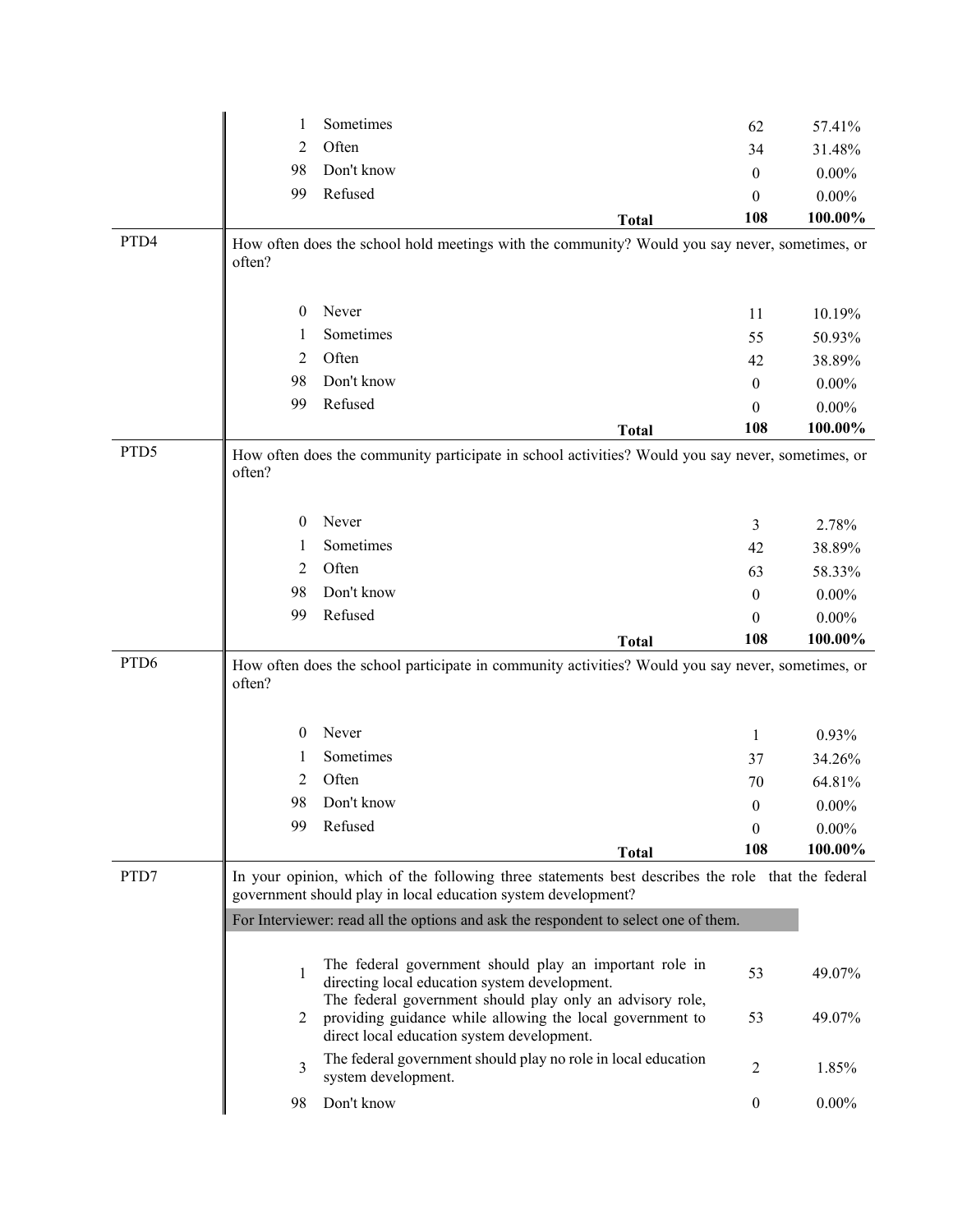|                   | Refused<br>99                                                                                                                                                                                                                                                                                                                                                                                                                                                                                                         | $\theta$   | $0.00\%$         |
|-------------------|-----------------------------------------------------------------------------------------------------------------------------------------------------------------------------------------------------------------------------------------------------------------------------------------------------------------------------------------------------------------------------------------------------------------------------------------------------------------------------------------------------------------------|------------|------------------|
|                   | <b>Total</b>                                                                                                                                                                                                                                                                                                                                                                                                                                                                                                          | 108        | 100.00%          |
| PTD <sub>8</sub>  | In your opinion, would changing your school's medium of instruction from Nepali to English tend to<br>increase a lot, increase a little, leave unchanged, decrease a little, or decrease a lot the quality of<br>instruction and student learning in your school?                                                                                                                                                                                                                                                     |            |                  |
|                   | Increase a lot<br>1                                                                                                                                                                                                                                                                                                                                                                                                                                                                                                   | 47         | 43.52%           |
|                   | Increase a little<br>2                                                                                                                                                                                                                                                                                                                                                                                                                                                                                                | 41         | 37.96%           |
|                   | Leave unchanged<br>3                                                                                                                                                                                                                                                                                                                                                                                                                                                                                                  | 18         | 16.67%           |
|                   | Decrease a little<br>4                                                                                                                                                                                                                                                                                                                                                                                                                                                                                                | 1          | 0.93%            |
|                   | Decrease a lot<br>5                                                                                                                                                                                                                                                                                                                                                                                                                                                                                                   | 1          | 0.93%            |
|                   | Don't know<br>98                                                                                                                                                                                                                                                                                                                                                                                                                                                                                                      | 0          | $0.00\%$         |
|                   | Refused<br>99                                                                                                                                                                                                                                                                                                                                                                                                                                                                                                         | $\theta$   | $0.00\%$         |
|                   | <b>Total</b>                                                                                                                                                                                                                                                                                                                                                                                                                                                                                                          | 108        | 100.00%          |
|                   | common opinion regarding the effect of changing your school's medium of instruction for primary<br>education from Nepali to English on the quality of instruction and learning in your school? Do you<br>think the most common opinion is that changing your school's medium of instruction for primary<br>education from Nepali to English would tend to increase a lot, increase a little, leave unchanged,<br>decrease a little, or decrease a lot the quality of instruction and student learning in your school? |            |                  |
|                   | Increase a lot<br>1                                                                                                                                                                                                                                                                                                                                                                                                                                                                                                   | 74         | 68.52%           |
|                   | Increase a little<br>2                                                                                                                                                                                                                                                                                                                                                                                                                                                                                                | 26         | 24.07%           |
|                   | Leave unchanged<br>3                                                                                                                                                                                                                                                                                                                                                                                                                                                                                                  | 7          | 6.48%            |
|                   | Decrease a little<br>4                                                                                                                                                                                                                                                                                                                                                                                                                                                                                                | 1          | 0.93%            |
|                   | Decrease a lot<br>5                                                                                                                                                                                                                                                                                                                                                                                                                                                                                                   | 0          | $0.00\%$         |
|                   | Don't know<br>98                                                                                                                                                                                                                                                                                                                                                                                                                                                                                                      | 0          | $0.00\%$         |
|                   | Refused<br>99                                                                                                                                                                                                                                                                                                                                                                                                                                                                                                         | 0          | $0.00\%$         |
|                   | <b>Total</b>                                                                                                                                                                                                                                                                                                                                                                                                                                                                                                          | 108        | 100.00%          |
| PTD <sub>10</sub> | Now I would like to ask you about changes that may have occurred after the formation of the new local<br>government. For each of the conditions I will mention, please think about how these conditions have<br>changed<br>from<br>before<br>the<br>election<br>of<br>local<br>the<br>What changes have you seen in the influence that the SMC/SB has on decision-making at this school?<br>Would you say that, as compared to before the election of local governments, the SMC/SB has:                              | government | to<br>now.       |
|                   | For Interviewer: read all the options and ask the respondent to select one of them on three possible<br>options.                                                                                                                                                                                                                                                                                                                                                                                                      |            |                  |
|                   | More influence on decision-making at this school as<br>1<br>compared to before<br>The same influence on decision-making at this school as<br>2<br>compared to before<br>Less influence on decision-making at this school as compared                                                                                                                                                                                                                                                                                  | 38<br>65   | 35.19%<br>60.19% |
|                   | 3<br>to before                                                                                                                                                                                                                                                                                                                                                                                                                                                                                                        | 5          | 4.63%            |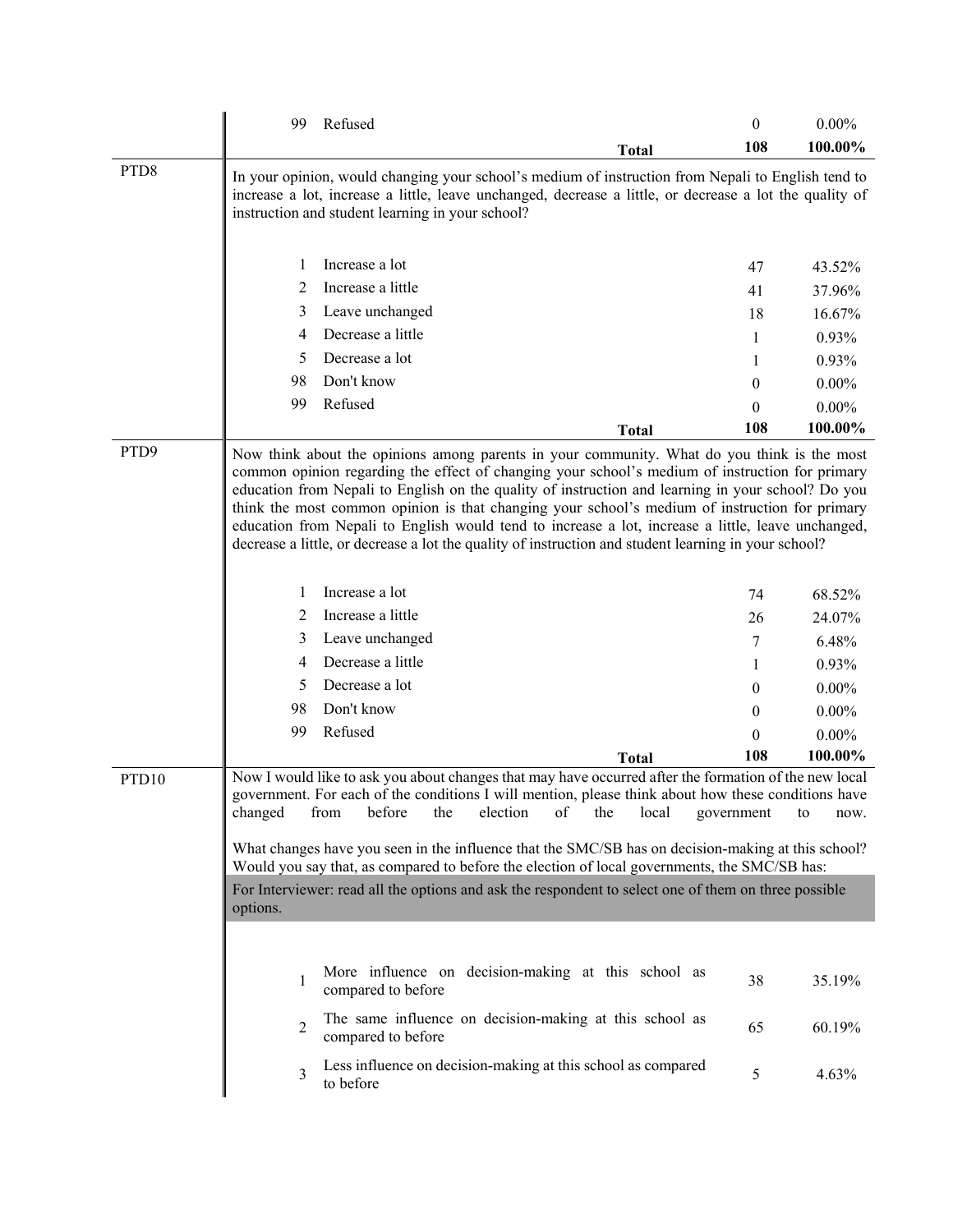|                   | 98                                                                                                                                                                                                      | Don't know                                                                                                                                                                                                                                                          | 0        | $0.00\%$ |  |  |
|-------------------|---------------------------------------------------------------------------------------------------------------------------------------------------------------------------------------------------------|---------------------------------------------------------------------------------------------------------------------------------------------------------------------------------------------------------------------------------------------------------------------|----------|----------|--|--|
|                   | 99                                                                                                                                                                                                      | Refused                                                                                                                                                                                                                                                             | $\theta$ | $0.00\%$ |  |  |
|                   |                                                                                                                                                                                                         | <b>Total</b>                                                                                                                                                                                                                                                        | 108      | 100.00%  |  |  |
| PTD11             | What changes have you seen in the authority that the principal has to make decisions for the school?<br>Would you say that, as compared to before the election of local governments, the principal has: |                                                                                                                                                                                                                                                                     |          |          |  |  |
|                   | options.                                                                                                                                                                                                | For Interviewer: read all the options and ask the respondent to select one of them on three possible                                                                                                                                                                |          |          |  |  |
|                   | 1                                                                                                                                                                                                       | The principal has more or broader authority to make decisions                                                                                                                                                                                                       | 22       | 20.37%   |  |  |
|                   | 2                                                                                                                                                                                                       | The principal has the same authority to make decisions                                                                                                                                                                                                              | 72       | 66.67%   |  |  |
|                   | 3                                                                                                                                                                                                       | The principal has narrower or less authority to make decisions                                                                                                                                                                                                      | 14       | 12.96%   |  |  |
|                   | 98                                                                                                                                                                                                      | Don't know                                                                                                                                                                                                                                                          | 0        | $0.00\%$ |  |  |
|                   | 99                                                                                                                                                                                                      | Refused                                                                                                                                                                                                                                                             | 0        | $0.00\%$ |  |  |
|                   |                                                                                                                                                                                                         | <b>Total</b>                                                                                                                                                                                                                                                        | 108      | 100.00%  |  |  |
| PTD <sub>12</sub> |                                                                                                                                                                                                         | What changes have you seen in the involvement of parents and community members in the SMC/SB?<br>Has parental involvement in the SMC/SB since the formation of the new local government decreased,<br>remained the same, or increased?                              |          |          |  |  |
|                   | 1                                                                                                                                                                                                       | Decreased                                                                                                                                                                                                                                                           | 1        | 0.93%    |  |  |
|                   | 2                                                                                                                                                                                                       | Remained the same                                                                                                                                                                                                                                                   | 70       | 64.81%   |  |  |
|                   | 3                                                                                                                                                                                                       | Increased                                                                                                                                                                                                                                                           | 37       | 34.26%   |  |  |
|                   | 98                                                                                                                                                                                                      | Don't know                                                                                                                                                                                                                                                          | 0        | $0.00\%$ |  |  |
|                   | 99                                                                                                                                                                                                      | Refused                                                                                                                                                                                                                                                             | $\theta$ | $0.00\%$ |  |  |
|                   |                                                                                                                                                                                                         | <b>Total</b>                                                                                                                                                                                                                                                        | 108      | 100.00%  |  |  |
| PTD13             | the same, or increased?                                                                                                                                                                                 | What changes have you seen in the involvement of parents and community members in the PTA? Has<br>parental involvement in the PTA since the formation of the new local government decreased, remained                                                               |          |          |  |  |
|                   | $\mathbf{I}$                                                                                                                                                                                            | Decreased                                                                                                                                                                                                                                                           | 3        | 2.78%    |  |  |
|                   |                                                                                                                                                                                                         | Remained the same                                                                                                                                                                                                                                                   | 64       | 59.26%   |  |  |
|                   | 3                                                                                                                                                                                                       | Increased                                                                                                                                                                                                                                                           | 41       | 37.96%   |  |  |
|                   | 98                                                                                                                                                                                                      | Don't know                                                                                                                                                                                                                                                          | 0        | $0.00\%$ |  |  |
|                   | 99                                                                                                                                                                                                      | Refused                                                                                                                                                                                                                                                             | 0        | $0.00\%$ |  |  |
|                   |                                                                                                                                                                                                         | <b>Total</b>                                                                                                                                                                                                                                                        | 108      | 100.00%  |  |  |
| PTD <sub>14</sub> |                                                                                                                                                                                                         | What changes have you seen in the involvement of parents and community members in principal-led<br>activities? Has parental involvement with principal-led activities since the formation of the new local<br>government decreased, remained the same or increased? |          |          |  |  |
|                   |                                                                                                                                                                                                         |                                                                                                                                                                                                                                                                     |          |          |  |  |
|                   | 1                                                                                                                                                                                                       | Decreased                                                                                                                                                                                                                                                           | 2        | 1.85%    |  |  |
|                   | 2                                                                                                                                                                                                       | Remained the same                                                                                                                                                                                                                                                   | 66       | 61.11%   |  |  |
|                   | 3                                                                                                                                                                                                       | Increased                                                                                                                                                                                                                                                           | 40       | 37.04%   |  |  |
|                   | 98                                                                                                                                                                                                      | Don't know                                                                                                                                                                                                                                                          | 0        | $0.00\%$ |  |  |
|                   | 99                                                                                                                                                                                                      | Refused                                                                                                                                                                                                                                                             | 0        | $0.00\%$ |  |  |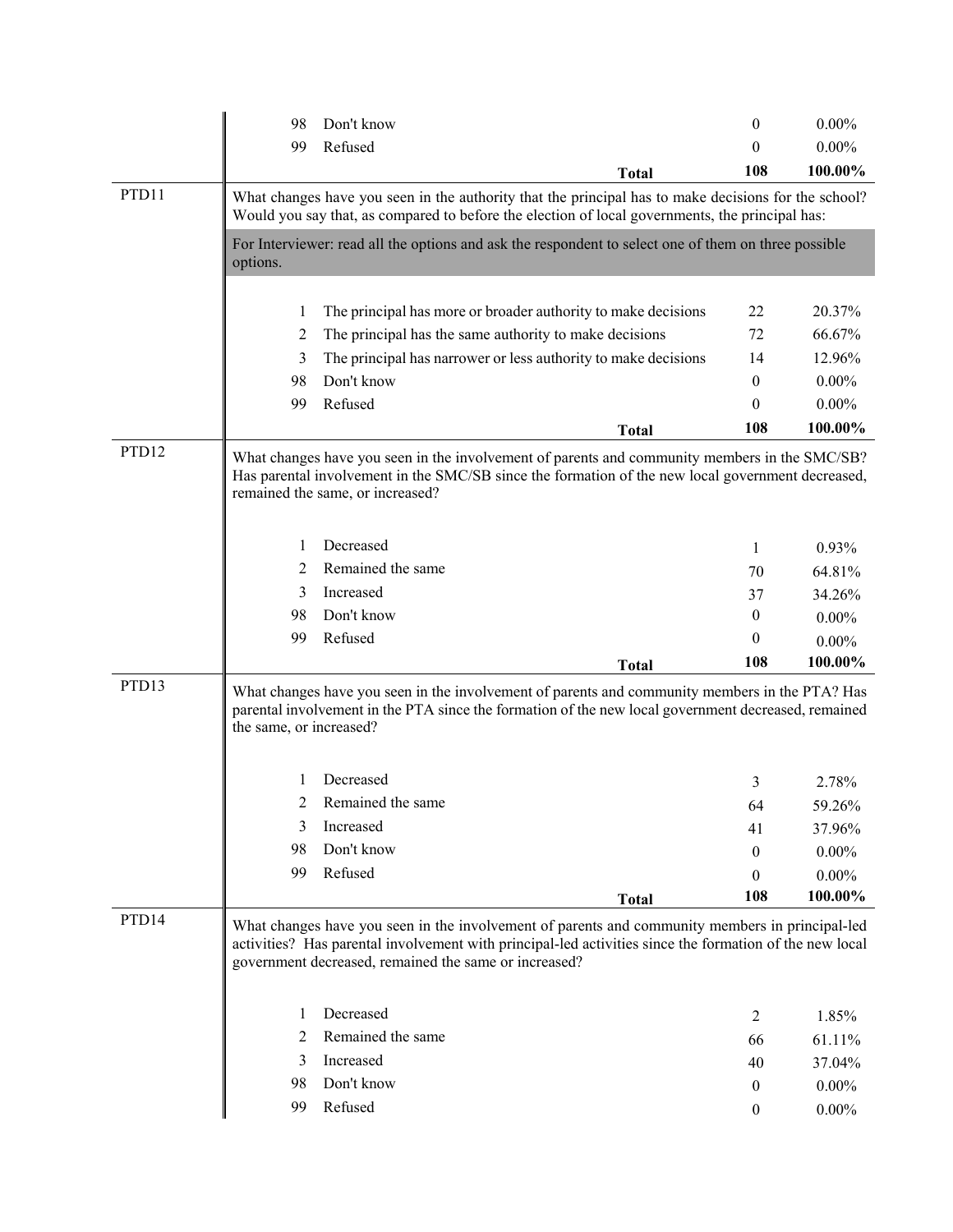|       |                           |                                                                                                                                                                                                                                                                                                               | <b>Total</b> | 108                    | 100.00%             |
|-------|---------------------------|---------------------------------------------------------------------------------------------------------------------------------------------------------------------------------------------------------------------------------------------------------------------------------------------------------------|--------------|------------------------|---------------------|
| PTD15 | the same, or increased?   | What changes have you seen in the involvement of parents and community members in discussing<br>education matters with government elected officials? Has involvement in discussing education matters<br>with government elected officials since the formation of the new local government decreased, remained |              |                        |                     |
|       |                           |                                                                                                                                                                                                                                                                                                               |              |                        |                     |
|       | 1                         | Decreased                                                                                                                                                                                                                                                                                                     |              | 2                      | 1.85%               |
|       | 2<br>3                    | Remained the same<br>Increased                                                                                                                                                                                                                                                                                |              | 53                     | 49.07%              |
|       | 98                        | Don't know                                                                                                                                                                                                                                                                                                    |              | 53<br>$\boldsymbol{0}$ | 49.07%              |
|       | 99                        | Refused                                                                                                                                                                                                                                                                                                       |              | 0                      | $0.00\%$            |
|       |                           |                                                                                                                                                                                                                                                                                                               |              | 108                    | $0.00\%$<br>100.00% |
|       |                           |                                                                                                                                                                                                                                                                                                               | <b>Total</b> |                        |                     |
| PTD16 | enrollment?               | How interested and active is the local government (Metropolitan/ward office) in increasing student                                                                                                                                                                                                            |              |                        |                     |
|       | 1                         | Not at all active                                                                                                                                                                                                                                                                                             |              | 16                     | 14.81%              |
|       | 2                         | Slightly active                                                                                                                                                                                                                                                                                               |              | 23                     | 21.30%              |
|       | 3                         | Moderately active                                                                                                                                                                                                                                                                                             |              | 39                     | 36.11%              |
|       | 4                         | Very active                                                                                                                                                                                                                                                                                                   |              | 30                     | 27.78%              |
|       | 98                        | Don't know                                                                                                                                                                                                                                                                                                    |              | 0                      | $0.00\%$            |
|       | 99                        | Refused                                                                                                                                                                                                                                                                                                       |              | 0                      | $0.00\%$            |
|       |                           |                                                                                                                                                                                                                                                                                                               | <b>Total</b> | 108                    | 100.00%             |
| PTD17 |                           | How interested and active is the local government (Metropolitan/ward office) in improving school<br>buildings and required educational equipment?                                                                                                                                                             |              |                        |                     |
|       | 1                         | Not at all active                                                                                                                                                                                                                                                                                             |              | 12                     | 11.11%              |
|       | 2                         | Slightly active                                                                                                                                                                                                                                                                                               |              | 29                     | 26.85%              |
|       | 3                         | Moderately active                                                                                                                                                                                                                                                                                             |              | 29                     | 26.85%              |
|       | 4                         | Very active                                                                                                                                                                                                                                                                                                   |              | 38                     | 35.19%              |
|       | 98                        | Don't know                                                                                                                                                                                                                                                                                                    |              | 0                      | $0.00\%$            |
|       | 99                        | Refused                                                                                                                                                                                                                                                                                                       |              | $\boldsymbol{0}$       | $0.00\%$            |
|       |                           |                                                                                                                                                                                                                                                                                                               | <b>Total</b> | 108                    | 100.00%             |
| PTD18 | of teaching and learning? | How interested and active is the local government (Metropolitan/ward office) in improving the quality                                                                                                                                                                                                         |              |                        |                     |
|       | 1                         | Not at all active                                                                                                                                                                                                                                                                                             |              | 12                     | 11.11%              |
|       | 2                         | Slightly active                                                                                                                                                                                                                                                                                               |              | 31                     | 28.70%              |
|       | 3                         | Moderately active                                                                                                                                                                                                                                                                                             |              | 27                     | 25.00%              |
|       | 4                         | Very active                                                                                                                                                                                                                                                                                                   |              | 38                     | 35.19%              |
|       | 98                        | Don't know                                                                                                                                                                                                                                                                                                    |              | $\overline{0}$         | $0.00\%$            |
|       | 99                        | Refused                                                                                                                                                                                                                                                                                                       |              | 0                      | $0.00\%$            |
|       |                           |                                                                                                                                                                                                                                                                                                               | <b>Total</b> | 108                    | 100.00%             |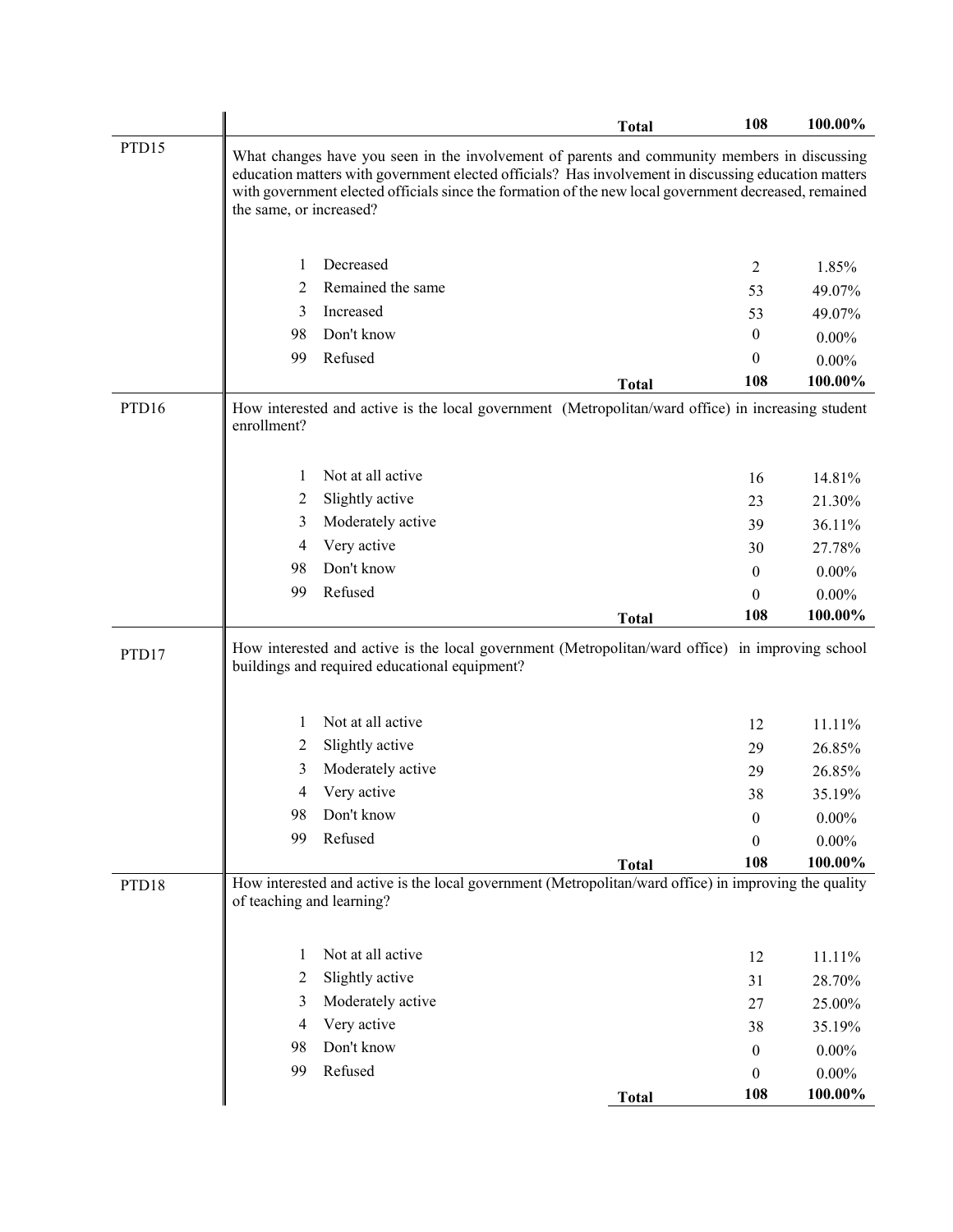|           | Section E: Finance: Budget Allocation, Disbursement, Leakage                                                                 |              |                |         |
|-----------|------------------------------------------------------------------------------------------------------------------------------|--------------|----------------|---------|
|           | What are the sources of income in your school?                                                                               |              |                |         |
|           | Multiple responses possible. Do not read the possible answers. Please mark and give number for 3<br>main options in the box. |              |                |         |
| $PTE1_1$  | Federal government                                                                                                           |              |                |         |
|           | No<br>$\overline{0}$                                                                                                         |              | 86             | 79.63%  |
|           | Yes<br>1                                                                                                                     |              | 22             | 20.37%  |
|           |                                                                                                                              | <b>Total</b> | 108            | 100.00% |
| $PTE1_1a$ | Federal government (Priority Number)                                                                                         |              |                |         |
|           | Inappropriate<br>$-1$                                                                                                        |              | 86             | 79.63%  |
|           | No<br>$\boldsymbol{0}$                                                                                                       |              | 9              | 8.33%   |
|           | First<br>1                                                                                                                   |              | 8              | 7.41%   |
|           | Second<br>2                                                                                                                  |              | $\overline{2}$ | 1.85%   |
|           | Third<br>3                                                                                                                   |              | 3              | 2.78%   |
|           |                                                                                                                              | <b>Total</b> | 108            | 100.00% |
| $PTE1_2$  | Province government                                                                                                          |              |                |         |
|           | $\mathbf{0}$<br>No                                                                                                           |              | 76             | 70.37%  |
|           | Yes<br>1                                                                                                                     |              | 32             | 29.63%  |
|           |                                                                                                                              | <b>Total</b> | 108            | 100.00% |
| PTE1_2a   | Province government (Priority Number)                                                                                        |              |                |         |
|           | Inappropriate<br>$-1$                                                                                                        |              | 76             | 70.37%  |
|           | No<br>$\mathbf{0}$                                                                                                           |              | 12             | 11.11%  |
|           | First<br>1                                                                                                                   |              | 10             | 9.26%   |
|           | 2<br>Second                                                                                                                  |              | 3              | 2.78%   |
|           | Third<br>3                                                                                                                   |              | 7              | 6.48%   |
|           |                                                                                                                              | <b>Total</b> | 108            | 100.00% |
| $PTE1_3$  | From municipality/local government                                                                                           |              |                |         |
|           | $\rm No$<br>$\overline{0}$                                                                                                   |              | 56             | 51.85%  |
|           | Yes<br>1                                                                                                                     |              | 52             | 48.15%  |
|           |                                                                                                                              | <b>Total</b> | 108            | 100.00% |
| PTE1_3a   | From municipality/local government (Priority Number)                                                                         |              |                |         |
|           | Inappropriate<br>$-1$                                                                                                        |              | 56             | 51.85%  |
|           | No<br>$\boldsymbol{0}$                                                                                                       |              | $\tau$         | 6.48%   |
|           | First<br>1                                                                                                                   |              | 24             | 22.22%  |
|           | Second<br>$\overline{2}$                                                                                                     |              | 15             | 13.89%  |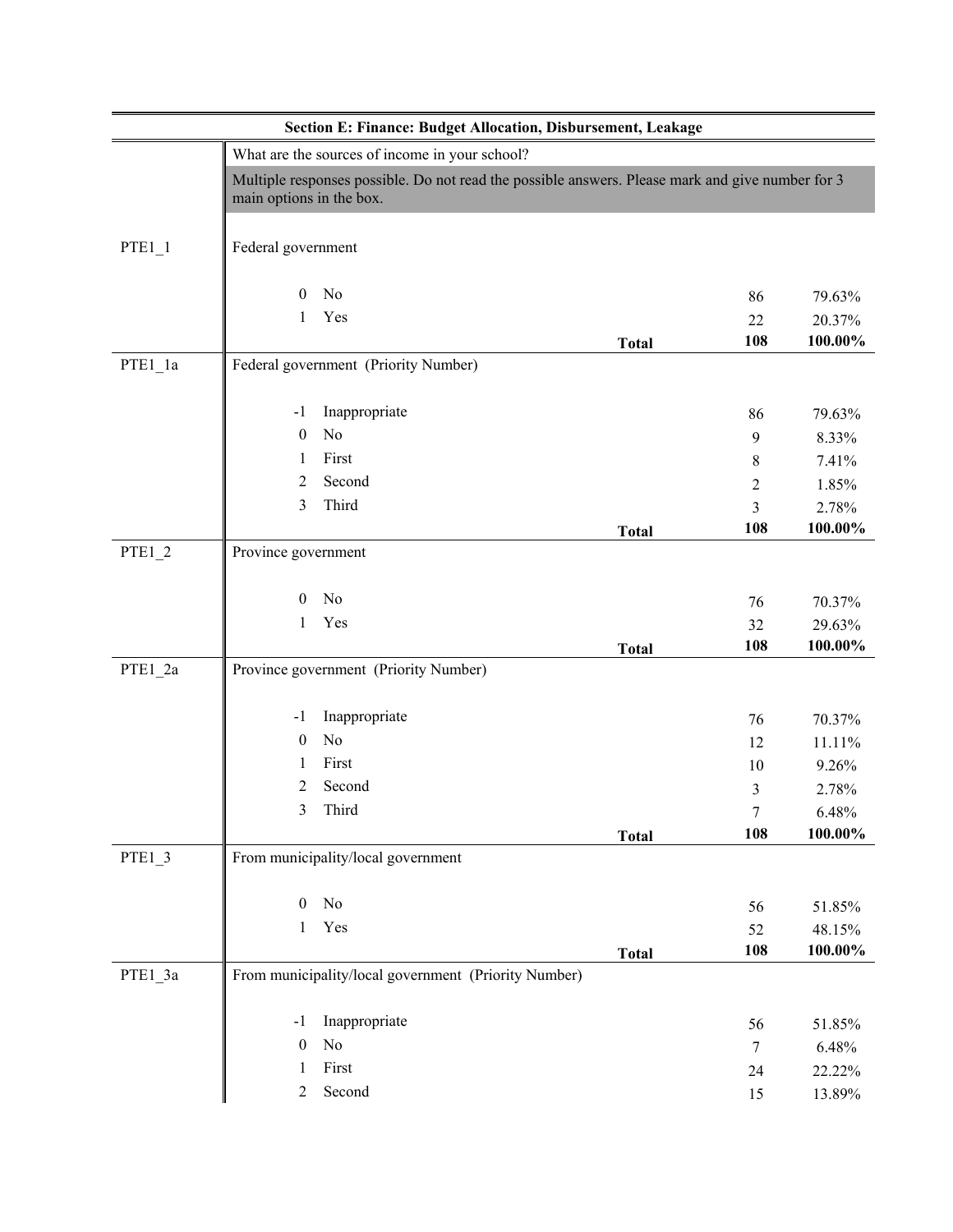|          | 3<br>Third                         |              | 6              | 5.56%                |
|----------|------------------------------------|--------------|----------------|----------------------|
|          | From Ward Office                   | <b>Total</b> | 108            | 100.00%              |
| $PTE1_4$ |                                    |              |                |                      |
|          | No<br>$\mathbf{0}$                 |              | 66             | 61.11%               |
|          | Yes<br>$\mathbf{1}$                |              | 42             | 38.89%               |
|          |                                    | <b>Total</b> | 108            | 100.00%              |
| PTE1_4a  | From Ward Office (Priority Number) |              |                |                      |
|          |                                    |              |                |                      |
|          | Inappropriate<br>$-1$              |              | 66             | 61.11%               |
|          | No<br>$\boldsymbol{0}$             |              | 9              | 8.33%                |
|          | First<br>1                         |              | 7              | 6.48%                |
|          | Second<br>2                        |              | 13             | 12.04%               |
|          | Third<br>3                         |              | 13             | 12.04%               |
|          |                                    | <b>Total</b> | 108            | 100.00%              |
| $PTE1_5$ | Student fees                       |              |                |                      |
|          | No<br>$\boldsymbol{0}$             |              | 40             | 37.04%               |
|          | Yes<br>1                           |              | 68             | 62.96%               |
|          |                                    | <b>Total</b> | 108            | 100.00%              |
| PTE1_5a  | Student fees (Priority Number)     |              |                |                      |
|          |                                    |              |                |                      |
|          | Inappropriate<br>$-1$              |              | 40             | 37.04%               |
|          | No<br>$\boldsymbol{0}$             |              | 10             | 9.26%                |
|          | First<br>1                         |              | 51             | 47.22%               |
|          | Second<br>2                        |              | $\overline{4}$ | 3.70%                |
|          | Third<br>3                         |              | 3              | 2.78%                |
|          |                                    | <b>Total</b> | 108            | 100.00%              |
| PTE1_6   | Rent from land                     |              |                |                      |
|          | $\mathbf{0}$<br>No                 |              |                |                      |
|          | Yes<br>$\mathbf{1}$                |              | 78             | 72.22%               |
|          |                                    |              | 30<br>108      | 27.78%<br>$100.00\%$ |
| PTE1_6a  | Rent from land (Priority Number)   | <b>Total</b> |                |                      |
|          |                                    |              |                |                      |
|          | Inappropriate<br>-1                |              | 78             | 72.22%               |
|          | No<br>$\boldsymbol{0}$             |              | 7              | 6.48%                |
|          | First<br>1                         |              | 3              | 2.78%                |
|          | Second<br>2                        |              | 13             | 12.04%               |
|          | Third<br>3                         |              | $\tau$         | 6.48%                |
|          |                                    | <b>Total</b> | 108            | 100.00%              |
| $PTE1_7$ | Rent from buildings, houses, sheds |              |                |                      |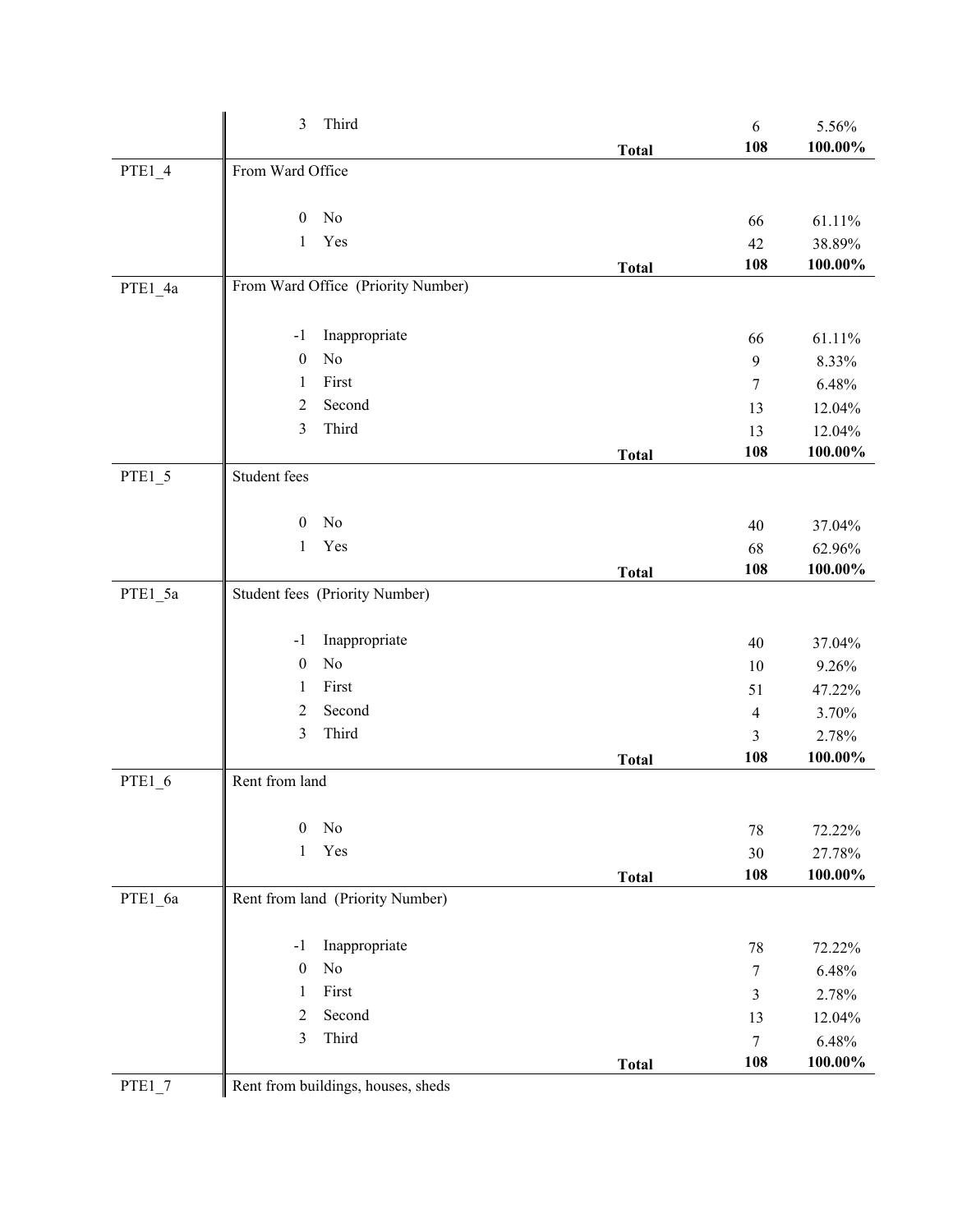|          | No<br>$\boldsymbol{0}$                               |              | 96               | 88.89%               |
|----------|------------------------------------------------------|--------------|------------------|----------------------|
|          | Yes<br>1                                             |              | 12               | 11.11%               |
|          |                                                      | <b>Total</b> | 108              | 100.00%              |
| PTE1_7a  | Rent from buildings, houses, sheds (Priority Number) |              |                  |                      |
|          |                                                      |              |                  |                      |
|          | Inappropriate<br>$-1$                                |              | 96               | 88.89%               |
|          | No<br>$\boldsymbol{0}$                               |              | $\overline{4}$   | 3.70%                |
|          | First<br>1                                           |              | $\boldsymbol{0}$ | $0.00\%$             |
|          | Second<br>2                                          |              | 3                | 2.78%                |
|          | Third<br>3                                           |              | 5                | 4.63%                |
|          |                                                      | <b>Total</b> | 108              | $100.00\%$           |
| $PTE1_8$ | Parent donations                                     |              |                  |                      |
|          |                                                      |              |                  |                      |
|          | No<br>$\mathbf{0}$                                   |              | 90               | 83.33%               |
|          | Yes<br>$\mathbf{1}$                                  |              | 18               | 16.67%               |
|          |                                                      | <b>Total</b> | 108              | 100.00%              |
| PTE1_8a  | Parents donations (Priority Number)                  |              |                  |                      |
|          |                                                      |              |                  |                      |
|          | Inappropriate<br>$-1$                                |              | 90               | 83.33%               |
|          | No<br>$\boldsymbol{0}$                               |              | $\,8\,$          | 7.41%                |
|          | First<br>1                                           |              | 3                | 2.78%                |
|          | Second<br>$\overline{2}$                             |              | 5                | 4.63%                |
|          | Third<br>3                                           |              | $\overline{2}$   | 1.85%                |
|          |                                                      | <b>Total</b> | 108              | 100.00%              |
| PTE1_9   | Donations from other NGO/INGO                        |              |                  |                      |
|          | No<br>$\boldsymbol{0}$                               |              |                  |                      |
|          | Yes<br>1                                             |              | 94               | 87.04%               |
|          |                                                      |              | 14               | 12.96%<br>$100.00\%$ |
| PTE1_9a  | Donations from other NGO/INGO (Priority Number)      | <b>Total</b> | <b>108</b>       |                      |
|          |                                                      |              |                  |                      |
|          | Inappropriate<br>$-1$                                |              | 94               | 87.04%               |
|          | No<br>$\boldsymbol{0}$                               |              | $\,8\,$          | 7.41%                |
|          | First<br>1                                           |              | 1                | 0.93%                |
|          | Second<br>$\overline{c}$                             |              | 1                | 0.93%                |
|          | $\mathfrak{Z}$<br>Third                              |              | $\overline{4}$   | 3.70%                |
|          |                                                      | <b>Total</b> | 108              | 100.00%              |
| PTE1_97  | Other (specify)                                      |              |                  |                      |
|          |                                                      |              |                  |                      |
|          | $\rm No$<br>$\boldsymbol{0}$                         |              | 101              | 93.52%               |
|          | $\operatorname{Yes}$<br>$\mathbf{1}$                 |              | $\boldsymbol{7}$ | 6.48%                |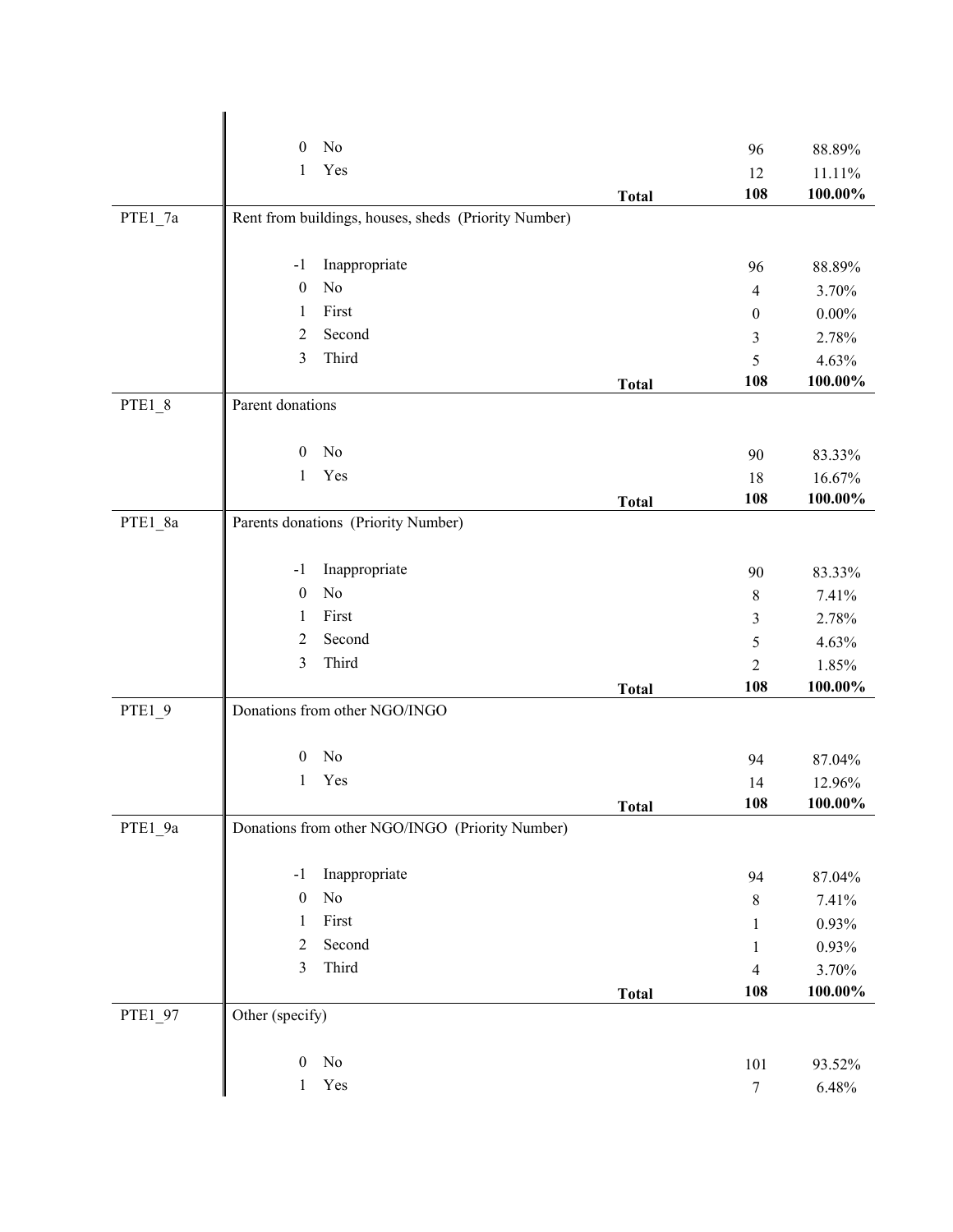|                  |                           |                                                           | <b>Total</b> | 108              | 100.00%    |
|------------------|---------------------------|-----------------------------------------------------------|--------------|------------------|------------|
| PTE1_97a         |                           | Other (specify) (Priority Number)                         |              |                  |            |
|                  |                           |                                                           |              |                  |            |
|                  | $-1$                      | Inappropriate                                             |              | 101              | 93.52%     |
|                  | $\mathbf{0}$              | No                                                        |              | $\boldsymbol{0}$ | $0.00\%$   |
|                  | 1                         | First                                                     |              | 1                | 0.93%      |
|                  | $\overline{2}$            | Second                                                    |              | 6                | 5.56%      |
|                  | 3                         | Third                                                     |              | $\boldsymbol{0}$ | $0.00\%$   |
|                  |                           |                                                           | <b>Total</b> | 108              | 100.00%    |
| PTE1_98          | Don't know                |                                                           |              |                  |            |
|                  |                           |                                                           |              |                  |            |
|                  | $\boldsymbol{0}$          | No                                                        |              | 108              | 100.00%    |
|                  | 1                         | Yes                                                       |              | $\boldsymbol{0}$ | $0.00\%$   |
|                  |                           |                                                           | <b>Total</b> | 108              | 100.00%    |
| PTE1_99          | Refused                   |                                                           |              |                  |            |
|                  |                           |                                                           |              |                  |            |
|                  | $\mathbf{0}$              | No                                                        |              | 108              | 100.00%    |
|                  | $\mathbf{1}$              | Yes                                                       |              | $\boldsymbol{0}$ | $0.00\%$   |
|                  |                           |                                                           | <b>Total</b> | 108              | 100.00%    |
| PTE <sub>2</sub> |                           | How much land does this school own now?                   |              |                  |            |
|                  | Recoded in public dataset |                                                           |              |                  |            |
|                  |                           |                                                           |              |                  |            |
|                  | $\boldsymbol{0}$          | None                                                      |              | 18               | 16.67%     |
|                  | 20                        | 1-20 Katha                                                |              | 40               | 37.04%     |
|                  | 21                        | 21 or more Katha                                          |              | 50               | 46.30%     |
|                  | 98                        | Don't know                                                |              | $\boldsymbol{0}$ | $0.00\%$   |
|                  | 99                        | Refused                                                   |              | $\boldsymbol{0}$ | $0.00\%$   |
|                  |                           |                                                           | <b>Total</b> | 108              | 100.00%    |
| PTE3             |                           | Do students pay admission fees for this school?           |              |                  |            |
|                  |                           |                                                           |              |                  |            |
|                  | $\mathbf{0}$              | No admission fee                                          |              | 33               | 30.56%     |
|                  | 1                         | Yes                                                       |              | 75               | 69.44%     |
|                  | 98                        | Don't know                                                |              | $\boldsymbol{0}$ | $0.00\%$   |
|                  | 99                        | Refused                                                   |              | $\theta$         | $0.00\%$   |
|                  |                           |                                                           | <b>Total</b> | 108              | $100.00\%$ |
| PTE4             |                           | Do students pay tuition fees every month for this school? |              |                  |            |
|                  | Recoded in public dataset |                                                           |              |                  |            |
|                  | $\boldsymbol{0}$          | No                                                        |              | 38               | 35.19%     |
|                  | 1                         | Yes                                                       |              | $70\,$           | 64.81%     |
|                  | 98                        | Don't know                                                |              | $\boldsymbol{0}$ | $0.00\%$   |
|                  | 99                        | Refused                                                   |              | $\boldsymbol{0}$ | $0.00\%$   |
|                  |                           |                                                           | <b>Total</b> | 108              | $100.00\%$ |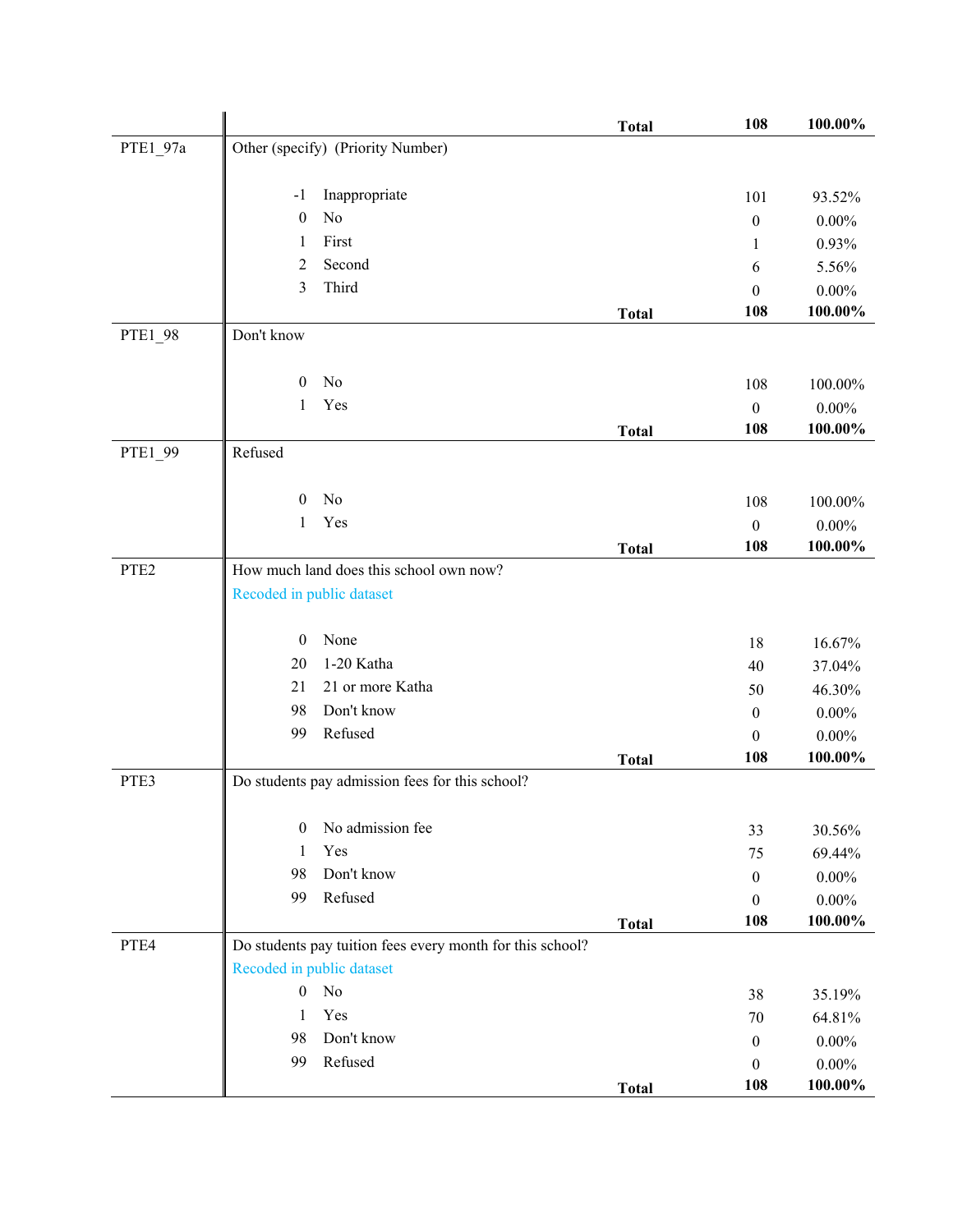| PTE5          | Do students pay fees for books or study materials?                                    |              |                  |            |
|---------------|---------------------------------------------------------------------------------------|--------------|------------------|------------|
|               | Recoded in public dataset                                                             |              |                  |            |
|               | No book/materials fee<br>$\overline{0}$                                               |              | 72               | 66.67%     |
|               | Yes<br>1                                                                              |              | 36               | 33.33%     |
|               | Don't know<br>98                                                                      |              | $\mathbf{0}$     | $0.00\%$   |
|               | Refused<br>99                                                                         |              | $\boldsymbol{0}$ | $0.00\%$   |
|               |                                                                                       | <b>Total</b> | 108              | 100.00%    |
| PTE6          | Do students pay any other fees at this school? If yes, what other fees?               |              |                  |            |
|               | Recoded in public dataset                                                             |              |                  |            |
|               | No other fees<br>$\overline{0}$                                                       |              | 20               | 18.52%     |
|               | Computer fee<br>1                                                                     |              | 32               | 29.63%     |
|               | Exam fee<br>2                                                                         |              | 45               | 41.67%     |
|               | Transportation/Extra activities fee<br>3                                              |              | 11               | 10.19%     |
|               | Don't know<br>98                                                                      |              | $\mathbf{0}$     | $0.00\%$   |
|               | Refused<br>99                                                                         |              | $\theta$         | $0.00\%$   |
|               |                                                                                       | <b>Total</b> | 108              | 100.00%    |
| PTE7          | Did your school receive any scholarship grants in the 2075 school year?               |              |                  |            |
|               |                                                                                       |              |                  |            |
|               | No<br>$\mathbf{0}$<br>Go to PTE12                                                     |              | 51               | 47.22%     |
|               | Yes<br>1                                                                              |              | 57               | 52.78%     |
|               | Don't know<br>98                                                                      |              | $\boldsymbol{0}$ | $0.00\%$   |
|               | Refused<br>99                                                                         |              | $\mathbf{0}$     | $0.00\%$   |
|               |                                                                                       | <b>Total</b> | 108              | 100.00%    |
|               | Which types of scholarship grants did the school receive during the 2075 school year? |              |                  |            |
|               | Mark all that apply.                                                                  |              |                  |            |
|               |                                                                                       |              |                  |            |
| <b>PTE8_1</b> | Dalit scholarship                                                                     |              |                  |            |
|               |                                                                                       |              |                  |            |
|               | Inappropriate<br>-1                                                                   |              | 51               | 47.22%     |
|               | No<br>$\boldsymbol{0}$                                                                |              | $\boldsymbol{0}$ | $0.00\%$   |
|               | Yes<br>$\mathbf{1}$                                                                   |              | 57               | 52.78%     |
|               |                                                                                       | <b>Total</b> | 108              | 100.00%    |
| PTE8_2        | Girls scholarship                                                                     |              |                  |            |
|               |                                                                                       |              |                  |            |
|               | Inappropriate<br>$-1$                                                                 |              | 51               | 47.22%     |
|               | No<br>$\boldsymbol{0}$                                                                |              | 1                | 0.93%      |
|               | Yes<br>$\mathbf{1}$                                                                   |              | 56               | 51.85%     |
|               |                                                                                       | <b>Total</b> | 108              | $100.00\%$ |
| PTE8_3        | Feeder scholarship                                                                    |              |                  |            |
|               | Removed from public dataset                                                           |              |                  |            |
|               |                                                                                       |              |                  |            |
|               |                                                                                       |              |                  |            |
|               |                                                                                       |              |                  |            |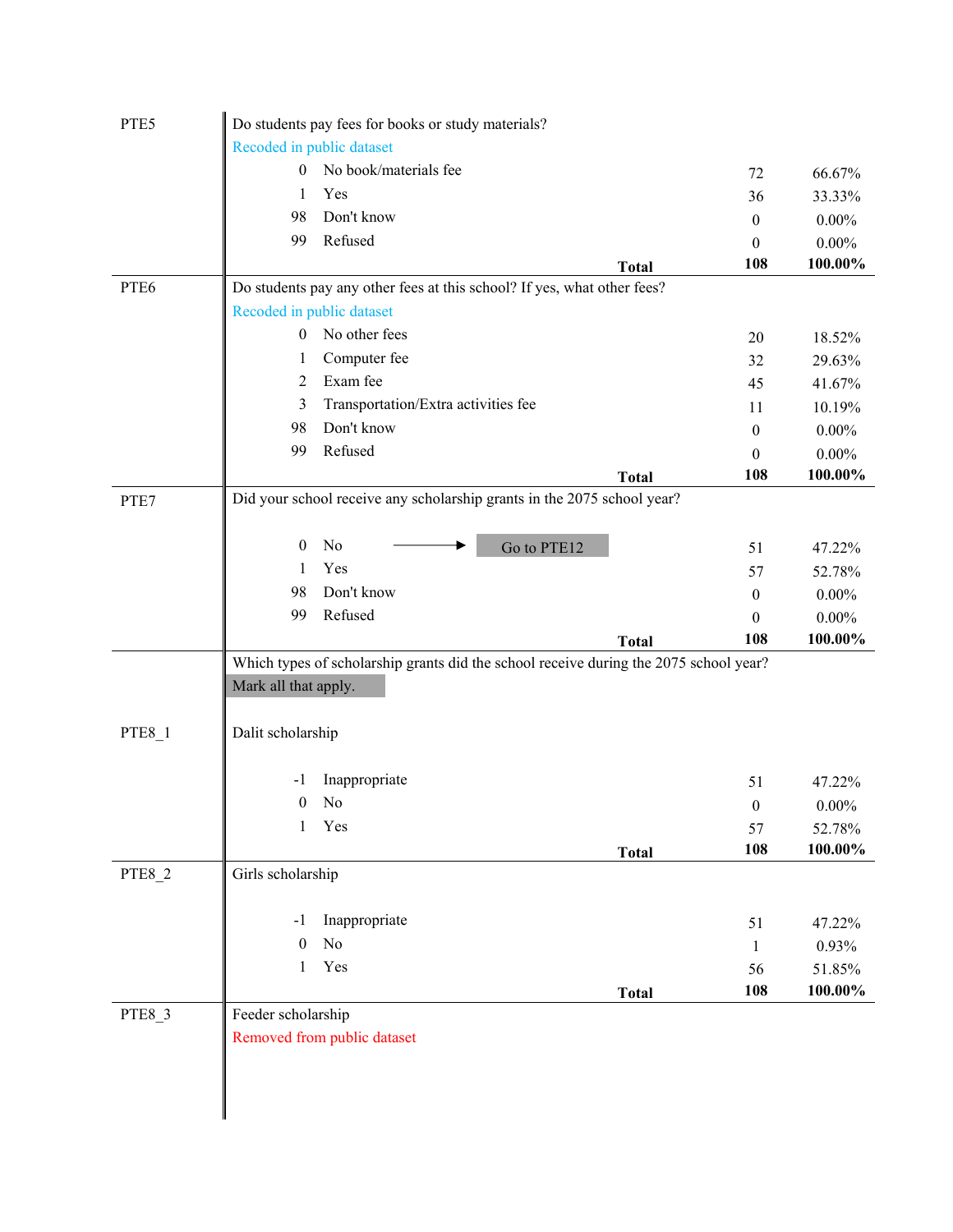| PTE8_4        | Scholarship for martyrs family                  |              |                  |                   |
|---------------|-------------------------------------------------|--------------|------------------|-------------------|
|               |                                                 |              |                  |                   |
|               | Inappropriate<br>$-1$                           |              | 51               | 47.22%            |
|               | No<br>$\mathbf{0}$                              |              | 57               | 52.78%            |
|               | Yes<br>1                                        |              | $\boldsymbol{0}$ | $0.00\%$          |
|               |                                                 | <b>Total</b> | 108              | 100.00%           |
| PTE8_5        | Remote mountain scholarship                     |              |                  |                   |
|               | Inappropriate<br>-1                             |              | 51               | 47.22%            |
|               | No<br>$\mathbf{0}$                              |              | 57               | 52.78%            |
|               | Yes<br>1                                        |              | $\mathbf{0}$     | $0.00\%$          |
|               |                                                 | <b>Total</b> | 108              | $100.00\%$        |
| PTE8_6        | Scholarship for disabled                        |              |                  |                   |
|               | Removed from public dataset                     |              |                  |                   |
|               |                                                 |              |                  |                   |
|               |                                                 |              |                  |                   |
|               |                                                 |              |                  |                   |
| <b>PTE8_7</b> | School Uniform Scholarship                      |              |                  |                   |
|               | Removed from public dataset                     |              |                  |                   |
|               |                                                 |              |                  |                   |
|               |                                                 |              |                  |                   |
| <b>PTE8_8</b> | Scholarship for Poor and diligent               |              |                  |                   |
|               |                                                 |              |                  |                   |
|               | Inappropriate<br>$-1$                           |              | 51               | 47.22%            |
|               | No<br>$\boldsymbol{0}$                          |              | 21               | 19.44%            |
|               | Yes<br>1                                        |              | 36               | 33.33%            |
|               |                                                 | <b>Total</b> | 108              | 100.00%           |
| PTE8_9        | Scholarship for ethnic/indigenous group         |              |                  |                   |
|               |                                                 |              |                  |                   |
|               | Inappropriate<br>$-1$<br>No<br>$\boldsymbol{0}$ |              | 51               | 47.22%            |
|               | Yes<br>$\mathbf{1}$                             |              | 19               | 17.59%            |
|               |                                                 |              | 38<br>108        | 35.19%<br>100.00% |
| PTE8_10       | Scholarship from different organization         | <b>Total</b> |                  |                   |
|               |                                                 |              |                  |                   |
|               | Inappropriate<br>$-1$                           |              | 51               | 47.22%            |
|               | No<br>$\boldsymbol{0}$                          |              | 56               | 51.85%            |
|               | Yes<br>$\mathbf{1}$                             |              | $\mathbf{1}$     | 0.93%             |
|               |                                                 | <b>Total</b> | 108              | 100.00%           |
| PTE8_11       | Madarsha scholarship                            |              |                  |                   |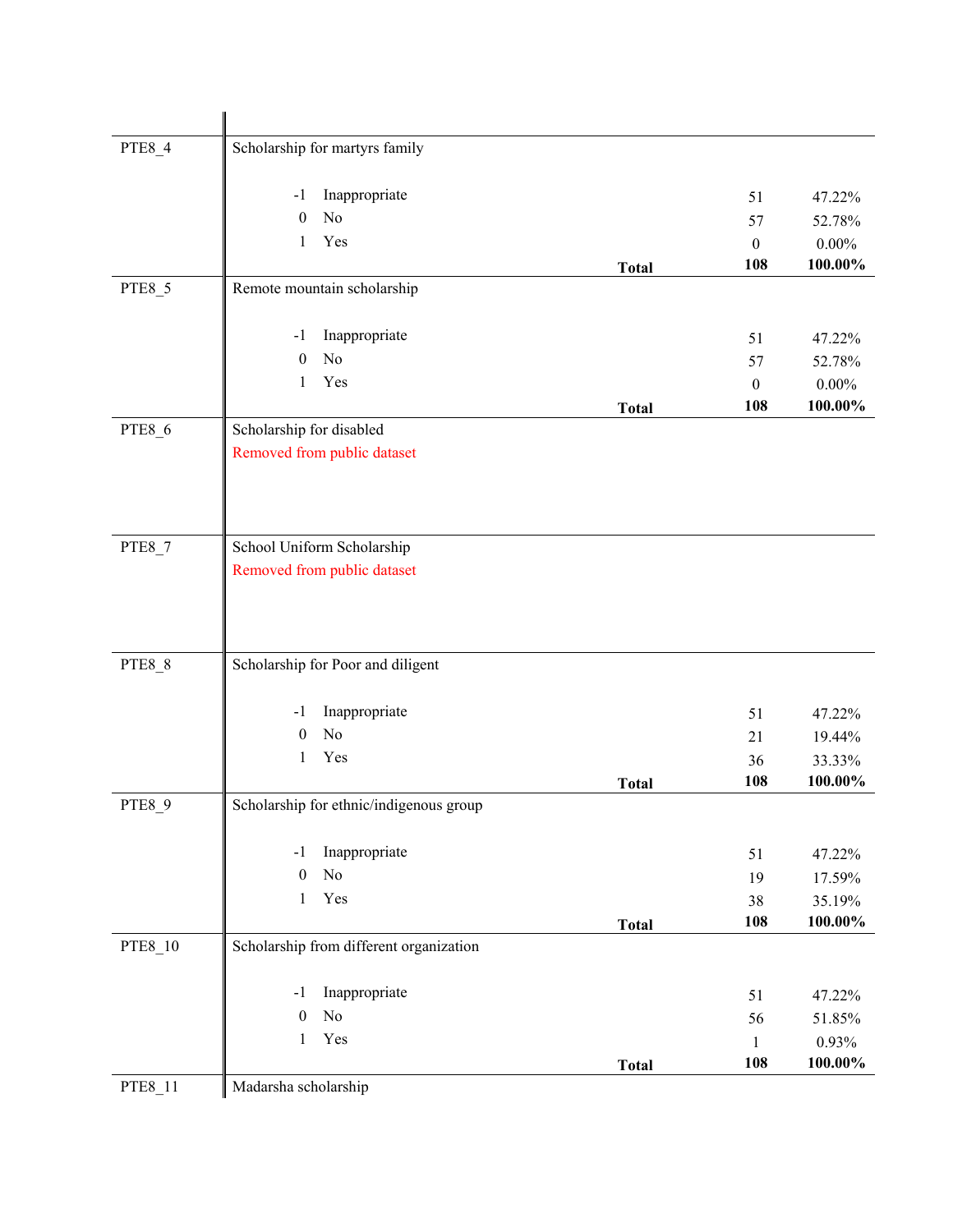|         | Inappropriate<br>$-1$                |              | 51               | 47.22%     |
|---------|--------------------------------------|--------------|------------------|------------|
|         | No<br>$\boldsymbol{0}$               |              | 57               | 52.78%     |
|         | Yes<br>$\mathbf{1}$                  |              | $\boldsymbol{0}$ | $0.00\%$   |
|         |                                      | <b>Total</b> | 108              | 100.00%    |
| PTE8_12 | Gumba scholarship                    |              |                  |            |
|         | Inappropriate<br>$-1$                |              | 51               | 47.22%     |
|         | No<br>$\mathbf{0}$                   |              | 57               | 52.78%     |
|         | Yes<br>$\mathbf{1}$                  |              | $\boldsymbol{0}$ | $0.00\%$   |
|         |                                      | <b>Total</b> | 108              | 100.00%    |
| PTE8_13 | Ashram scholarship                   |              |                  |            |
|         | Inappropriate<br>$-1$                |              | 51               | 47.22%     |
|         | No<br>$\boldsymbol{0}$               |              | 57               | 52.78%     |
|         | Yes<br>1                             |              | $\boldsymbol{0}$ | $0.00\%$   |
|         |                                      | <b>Total</b> | 108              | 100.00%    |
| PTE8_14 | Proxy mean testing (PMT) stipend     |              |                  |            |
|         | Inappropriate<br>$-1$                |              | 51               | 47.22%     |
|         | No<br>$\boldsymbol{0}$               |              | 57               | 52.78%     |
|         | Yes<br>1                             |              | $\boldsymbol{0}$ | $0.00\%$   |
|         |                                      | <b>Total</b> | 108              | $100.00\%$ |
| PTE8_15 | Scholarship for Intelligent students |              |                  |            |
|         | Removed from public dataset          |              |                  |            |
| PTE8_16 | Scholarship for Conflict victims     |              |                  |            |
|         | Inappropriate<br>$-1$                |              | 51               | 47.22%     |
|         | No<br>$\boldsymbol{0}$               |              | 57               | 52.78%     |
|         | Yes<br>$\mathbf{1}$                  |              | $\boldsymbol{0}$ | $0.00\%$   |
|         |                                      | <b>Total</b> | 108              | 100.00%    |
| PTE8 97 | Other scholarships (Specify)         |              |                  |            |
|         | Recoded in public dataset            |              |                  |            |
|         | Inappropriate<br>$-1$                |              | 51               | 47.22%     |
|         | No<br>$\boldsymbol{0}$               |              | 26               | 24.07%     |
|         | Yes<br>$\mathbf{1}$                  |              | 31               | 28.70%     |
|         |                                      | <b>Total</b> | 108              | 100.00%    |
| PTE8_98 | Don't know                           |              |                  |            |
|         |                                      |              |                  |            |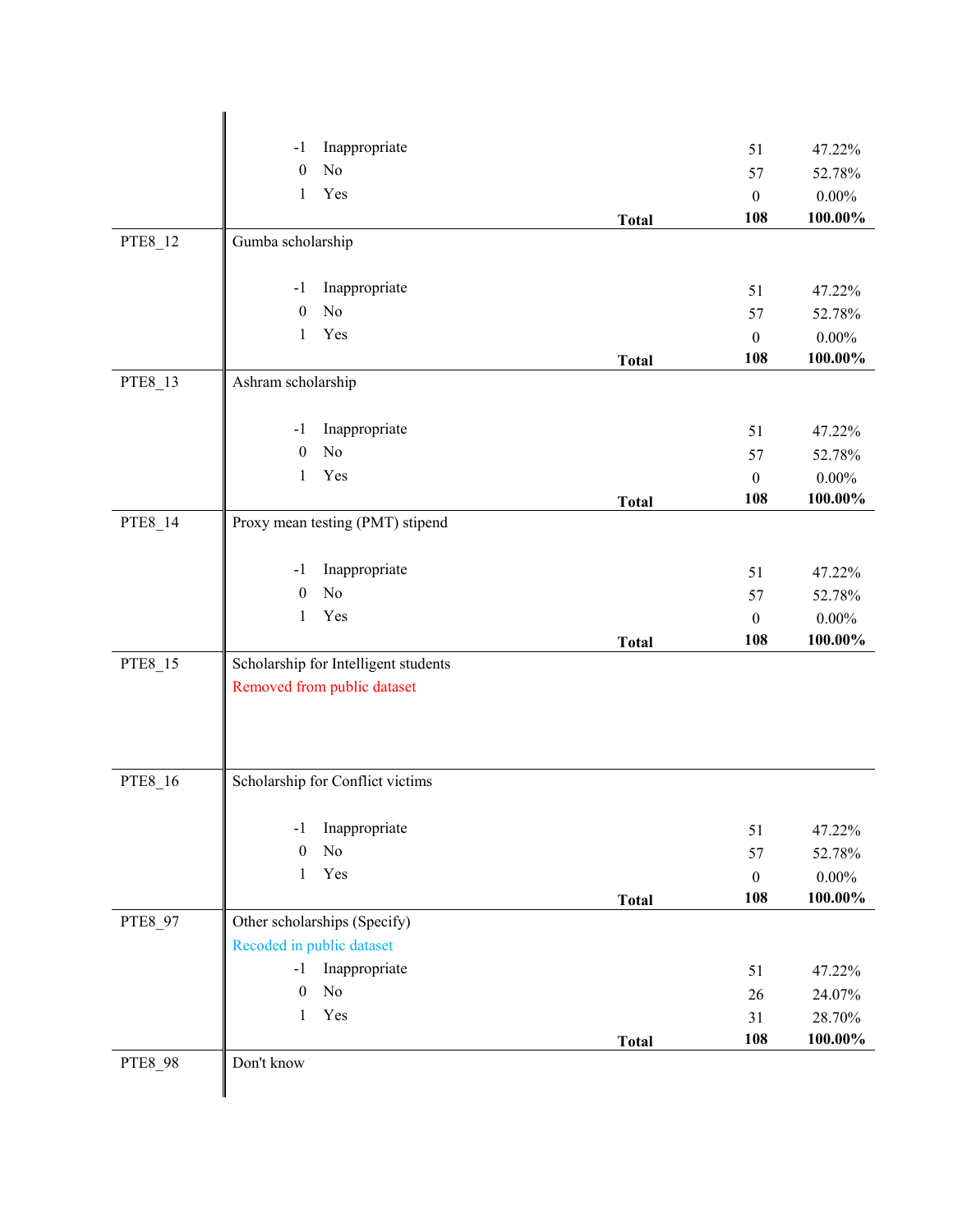|         | $-1$             | Inappropriate                                                   |                                                                                                | 51               | 47.22%   |
|---------|------------------|-----------------------------------------------------------------|------------------------------------------------------------------------------------------------|------------------|----------|
|         | $\mathbf{0}$     | N <sub>o</sub>                                                  |                                                                                                | 57               | 52.78%   |
|         | 1                | Yes                                                             |                                                                                                | $\boldsymbol{0}$ | $0.00\%$ |
|         |                  |                                                                 | <b>Total</b>                                                                                   | 108              | 100.00%  |
| PTE8_99 | Refused          |                                                                 |                                                                                                |                  |          |
|         |                  |                                                                 |                                                                                                |                  |          |
|         | $-1$             | Inappropriate                                                   |                                                                                                | 51               |          |
|         | $\mathbf{0}$     | No                                                              |                                                                                                | 57               | 47.22%   |
|         | 1                | Yes                                                             |                                                                                                | $\theta$         | 52.78%   |
|         |                  |                                                                 | <b>Total</b>                                                                                   | 108              | 100.00%  |
| PTE9    |                  |                                                                 | Were the scholarship funds received on time to distribute properly?                            |                  |          |
|         | $-1$             | Inappropriate                                                   |                                                                                                | 51               | 47.22%   |
|         | $\boldsymbol{0}$ | No                                                              |                                                                                                | $\boldsymbol{0}$ | $0.00\%$ |
|         | 1                | Yes                                                             |                                                                                                | 57               | 52.78%   |
|         | 98               | Don't know                                                      |                                                                                                | $\mathbf{0}$     | $0.00\%$ |
|         | 99               | Refused                                                         |                                                                                                | $\theta$         | $0.00\%$ |
|         |                  |                                                                 | <b>Total</b>                                                                                   | 108              | 100.00%  |
| PTE10   |                  | Were the scholarship funds distributed properly?                |                                                                                                |                  |          |
|         |                  |                                                                 |                                                                                                |                  |          |
|         | $-1$             | Inappropriate                                                   |                                                                                                | 51               | 47.22%   |
|         | $\boldsymbol{0}$ | No                                                              |                                                                                                | $\boldsymbol{0}$ | $0.00\%$ |
|         | 1                | Yes                                                             |                                                                                                | 57               | 52.78%   |
|         | 98               | Don't know                                                      |                                                                                                | $\mathbf{0}$     | $0.00\%$ |
|         | 99               | Refused                                                         |                                                                                                | $\boldsymbol{0}$ | $0.00\%$ |
|         |                  |                                                                 | <b>Total</b>                                                                                   | 108              | 100.00%  |
| PTE11   |                  | Does the PTA have a say in which students receive scholarships? |                                                                                                |                  |          |
|         | $-1$             | Inappropriate                                                   |                                                                                                | 51               | 47.22%   |
|         | $\boldsymbol{0}$ | No                                                              |                                                                                                | 9                | 8.33%    |
|         | 1                | Yes                                                             |                                                                                                | 48               | 44.44%   |
|         | 98               | Don't know                                                      |                                                                                                | $\bf{0}$         | $0.00\%$ |
|         | 99               | Refused                                                         |                                                                                                | $\mathbf{0}$     | $0.00\%$ |
|         |                  |                                                                 | <b>Total</b>                                                                                   | 108              | 100.00%  |
| PTE12   |                  | guidelines of EDCU? Is the SMC/SB aware of those guidelines?    | For distribution of different scholarships received from Metropolitan/EDCU, are there specific |                  |          |
|         | $\mathbf{0}$     | No                                                              | Go to PTE14                                                                                    | 15               | 13.89%   |
|         | 1                | Yes                                                             |                                                                                                | 93               | 86.11%   |
|         | 98               | Don't know                                                      |                                                                                                | $\mathbf{0}$     | $0.00\%$ |
|         | 99               | Refused                                                         |                                                                                                | $\boldsymbol{0}$ | $0.00\%$ |
|         |                  |                                                                 | <b>Total</b>                                                                                   | 108              | 100.00%  |
| PTE13   |                  |                                                                 | Does the school follow the Metropolitan/EDCU guidelines for distributing scholarships?         |                  |          |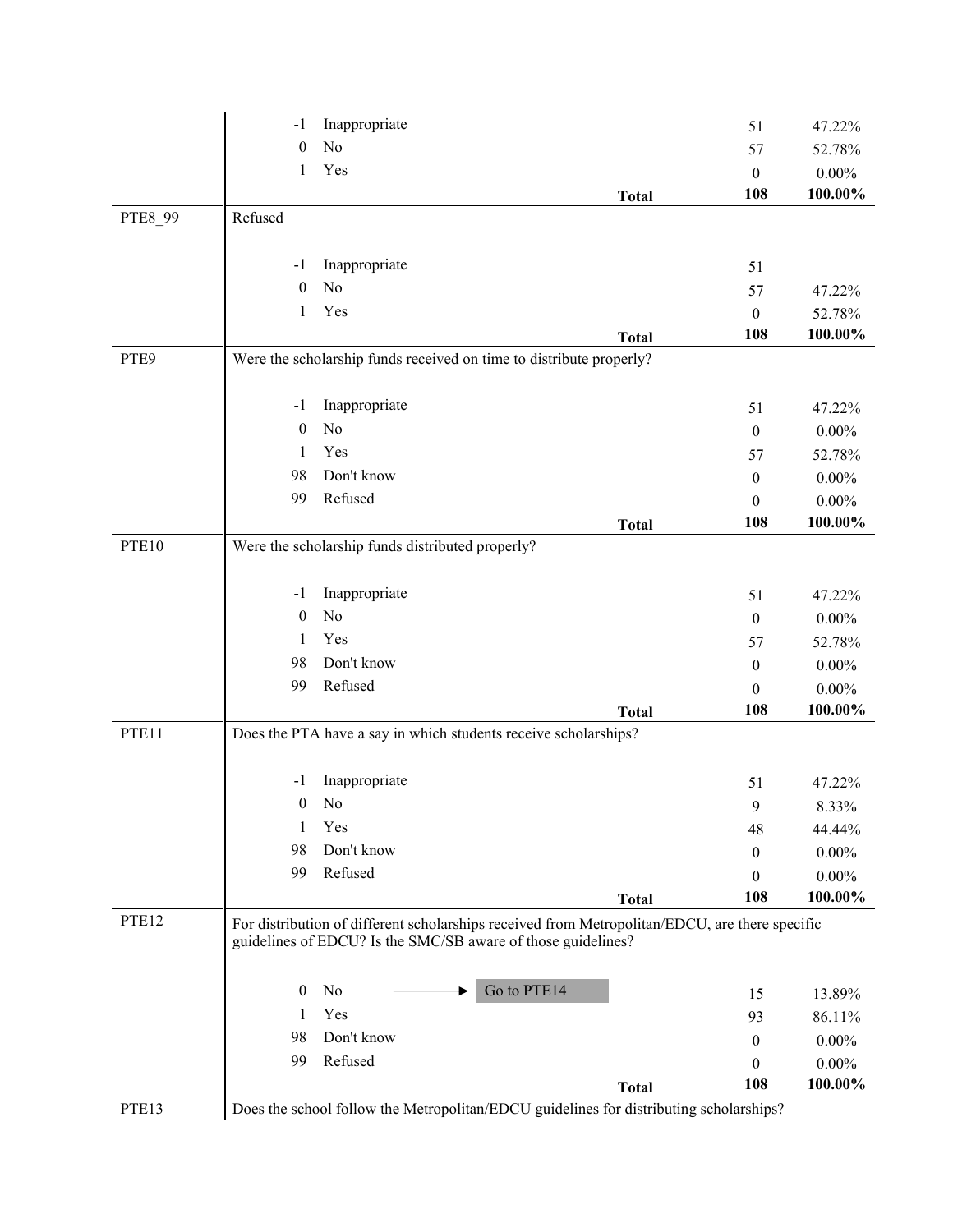|         | Inappropriate<br>$-1$                                                                    |              | 15               | 13.89%   |
|---------|------------------------------------------------------------------------------------------|--------------|------------------|----------|
|         | N <sub>o</sub><br>$\theta$                                                               |              | $\mathbf{1}$     | 0.93%    |
|         | Yes<br>$\mathbf{1}$                                                                      |              | 92               | 85.19%   |
|         | Don't know<br>98                                                                         |              | $\boldsymbol{0}$ | $0.00\%$ |
|         | Refused<br>99                                                                            |              | $\boldsymbol{0}$ | $0.00\%$ |
|         |                                                                                          | <b>Total</b> | 108              | 100.00%  |
|         | Which types of scholarship grants did the school distribute during the 2075 school year? |              |                  |          |
|         | Mark all that apply.                                                                     |              |                  |          |
|         |                                                                                          |              |                  |          |
| PTE14_0 | Scholarships not distributed                                                             |              |                  |          |
|         | Removed from public dataset                                                              |              |                  |          |
|         |                                                                                          |              |                  |          |
|         |                                                                                          |              |                  |          |
|         |                                                                                          |              |                  |          |
| PTE14_1 | Dalit scholarship                                                                        |              |                  |          |
|         |                                                                                          |              |                  |          |
|         | No<br>$\boldsymbol{0}$                                                                   |              | 5                | 4.63%    |
|         | Yes<br>$\mathbf{1}$                                                                      |              | 103              | 95.37%   |
|         |                                                                                          | <b>Total</b> | 108              | 100.00%  |
| PTE14_2 | Girls scholarship                                                                        |              |                  |          |
|         |                                                                                          |              |                  |          |
|         | No<br>$\theta$                                                                           |              | 44               | 40.74%   |
|         | Yes<br>$\mathbf{1}$                                                                      |              | 64               | 59.26%   |
|         |                                                                                          | <b>Total</b> | 108              | 100.00%  |
| PTE14_3 | Feeder scholarship                                                                       |              |                  |          |
|         | Removed from public dataset                                                              |              |                  |          |
|         |                                                                                          |              |                  |          |
|         |                                                                                          |              |                  |          |
|         |                                                                                          |              |                  |          |
| PTE14_4 | Scholarship for martyrs family                                                           |              |                  |          |
|         | Removed from public dataset                                                              |              |                  |          |
|         |                                                                                          |              |                  |          |
|         |                                                                                          |              |                  |          |
| PTE14_5 | Remote mountain scholarship                                                              |              |                  |          |
|         | Removed from public dataset                                                              |              |                  |          |
|         |                                                                                          |              |                  |          |
|         |                                                                                          |              |                  |          |
|         |                                                                                          |              |                  |          |
| PTE14_6 | Scholarship for disability                                                               |              |                  |          |
|         | Removed from public dataset                                                              |              |                  |          |
|         |                                                                                          |              |                  |          |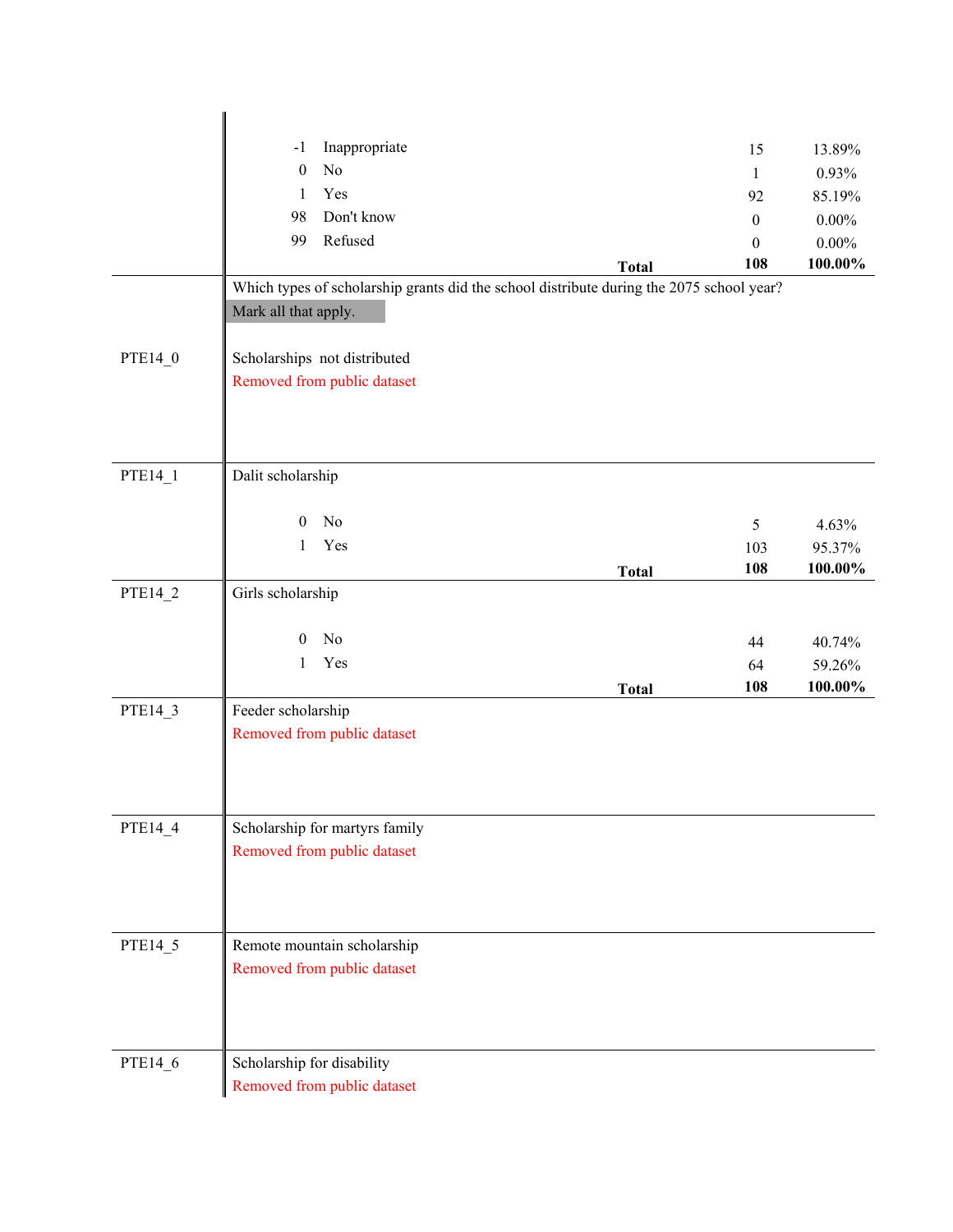| PTE14_7  | School uniform scholarship              |              |                  |            |
|----------|-----------------------------------------|--------------|------------------|------------|
|          | Removed from public dataset             |              |                  |            |
|          |                                         |              |                  |            |
|          |                                         |              |                  |            |
|          |                                         |              |                  |            |
|          |                                         |              |                  |            |
| PTE14_8  | Scholarship for poor and diligent       |              |                  |            |
|          |                                         |              |                  |            |
|          | No<br>$\mathbf{0}$                      |              | 10               | 9.26%      |
|          | Yes<br>$\mathbf{1}$                     |              | 98               | 90.74%     |
|          |                                         | <b>Total</b> | 108              | 100.00%    |
| PTE14_9  | Scholarship for ethnic/indigenous group |              |                  |            |
|          |                                         |              |                  |            |
|          | No<br>$\mathbf{0}$                      |              | 37               | 34.26%     |
|          | Yes<br>$\mathbf{1}$                     |              | 71               | 65.74%     |
|          |                                         | <b>Total</b> | 108              | 100.00%    |
| PTE14_10 | Scholarship from different organization |              |                  |            |
|          |                                         |              |                  |            |
|          | No<br>$\mathbf{0}$                      |              | 106              | 98.15%     |
|          | Yes<br>1                                |              | $\overline{2}$   | 1.85%      |
|          |                                         | <b>Total</b> | 108              | 100.00%    |
| PTE14_11 | Madarsha scholarship                    |              |                  |            |
|          | Removed from public dataset             |              |                  |            |
|          |                                         |              |                  |            |
|          |                                         |              |                  |            |
|          |                                         |              |                  |            |
| PTE14_12 | Gumba scholarship                       |              |                  |            |
|          |                                         |              |                  |            |
|          | No<br>$\boldsymbol{0}$                  |              | 108              | 100.00%    |
|          | Yes<br>$\mathbf{1}$                     |              | $\boldsymbol{0}$ | $0.00\%$   |
|          |                                         | <b>Total</b> | 108              | $100.00\%$ |
| PTE14_13 | Ashram scholarship                      |              |                  |            |
|          |                                         |              |                  |            |
|          | No<br>$\boldsymbol{0}$                  |              | 108              | 100.00%    |
|          | Yes<br>$\mathbf{1}$                     |              | $\boldsymbol{0}$ | $0.00\%$   |
|          |                                         | <b>Total</b> | 108              | 100.00%    |
| PTE14_14 | Proxy mean testing (PMT) stipend        |              |                  |            |
|          |                                         |              |                  |            |
|          | No<br>$\boldsymbol{0}$                  |              | 108              | $100.00\%$ |
|          | Yes<br>$\mathbf{1}$                     |              | $\boldsymbol{0}$ | $0.00\%$   |
|          |                                         |              |                  |            |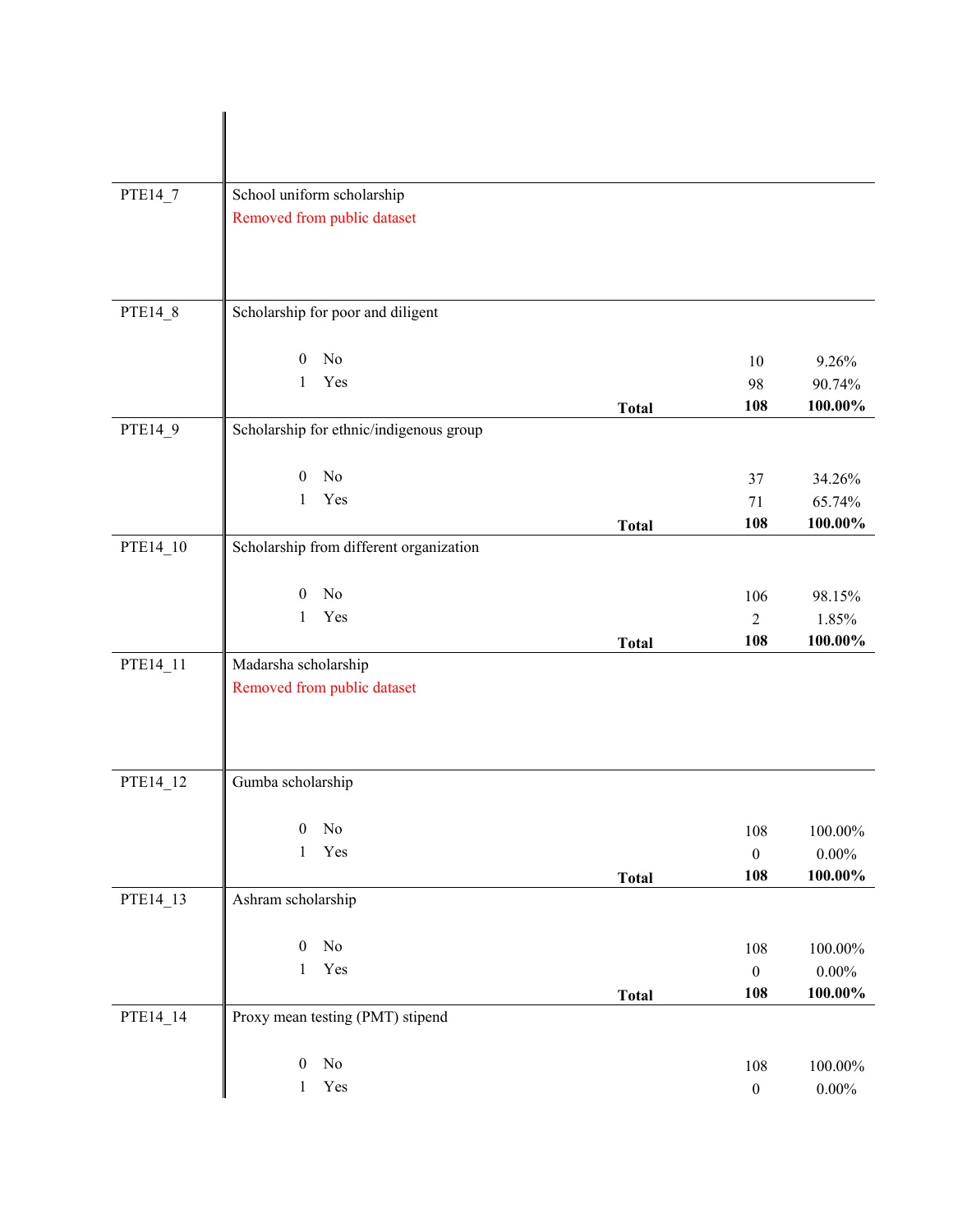|          |                                                                                                         | <b>Total</b> | 108                     | 100.00%             |
|----------|---------------------------------------------------------------------------------------------------------|--------------|-------------------------|---------------------|
| PTE14_15 | Scholarship for intelligent students                                                                    |              |                         |                     |
|          |                                                                                                         |              |                         |                     |
|          | No<br>$\mathbf{0}$                                                                                      |              | 58                      | 53.70%              |
|          | Yes<br>1                                                                                                |              | 50                      | 46.30%              |
|          |                                                                                                         | <b>Total</b> | 108                     | 100.00%             |
| PTE14_16 | Scholarship for conflict victims                                                                        |              |                         |                     |
|          | Removed from public dataset                                                                             |              |                         |                     |
|          |                                                                                                         |              |                         |                     |
|          |                                                                                                         |              |                         |                     |
|          |                                                                                                         |              |                         |                     |
| PTE14_97 | Other scholarships (specify)                                                                            |              |                         |                     |
|          | Recoded in public dataset                                                                               |              |                         |                     |
|          | $\mathbf{0}$<br>No                                                                                      |              | 54                      | 50.00%              |
|          | Yes<br>1                                                                                                |              | 54                      | 50.00%              |
|          |                                                                                                         | <b>Total</b> | 108                     | 100.00%             |
| PTE14_98 | Don't know                                                                                              |              |                         |                     |
|          | No                                                                                                      |              |                         |                     |
|          | $\mathbf{0}$<br>Yes<br>1                                                                                |              | 108                     | 100.00%             |
|          |                                                                                                         |              | $\boldsymbol{0}$<br>108 | $0.00\%$<br>100.00% |
| PTE14_99 | Refused                                                                                                 | <b>Total</b> |                         |                     |
|          |                                                                                                         |              |                         |                     |
|          | No<br>$\mathbf{0}$                                                                                      |              | 108                     | 100.00%             |
|          | Yes<br>1                                                                                                |              | $\boldsymbol{0}$        | $0.00\%$            |
|          |                                                                                                         | <b>Total</b> | 108                     | 100.00%             |
| PTE15    | What is the main problem that you face in distributing scholarships?                                    |              |                         |                     |
|          |                                                                                                         |              |                         |                     |
|          | No problems<br>$\boldsymbol{0}$                                                                         |              | 58                      | 53.70%              |
|          | Inadequate amount<br>$\mathbf{L}$                                                                       |              | 35                      | 32.41%              |
|          | Late receipt of amount<br>2                                                                             |              | $\boldsymbol{0}$        | $0.00\%$            |
|          | Difficulty in identifying beneficiaries<br>3                                                            |              | 4                       | 3.70%               |
|          | Protest of non-beneficiaries<br>4                                                                       |              | 11                      | 10.19%              |
|          | Other (specify)<br>97                                                                                   |              | $\mathbf{0}$            | $0.00\%$            |
|          | Don't know<br>98                                                                                        |              | $\bf{0}$                | $0.00\%$            |
|          | Refused<br>99                                                                                           |              | 0                       | $0.00\%$            |
|          |                                                                                                         | <b>Total</b> | 108                     | 100.00%             |
| PTE16    | How strongly do you agree or disagree with this statement: "The financial business at (school name)     |              |                         |                     |
|          | school is handled properly?" Do you strongly agree, agree, are neutral, disagree, or strongly disagree? |              |                         |                     |
|          |                                                                                                         |              |                         |                     |
|          | <b>Strongly Agree</b><br>1                                                                              |              | 37                      | 34.26%              |
|          | 2<br>Agree                                                                                              |              | 63                      | 58.33%              |
|          |                                                                                                         |              |                         |                     |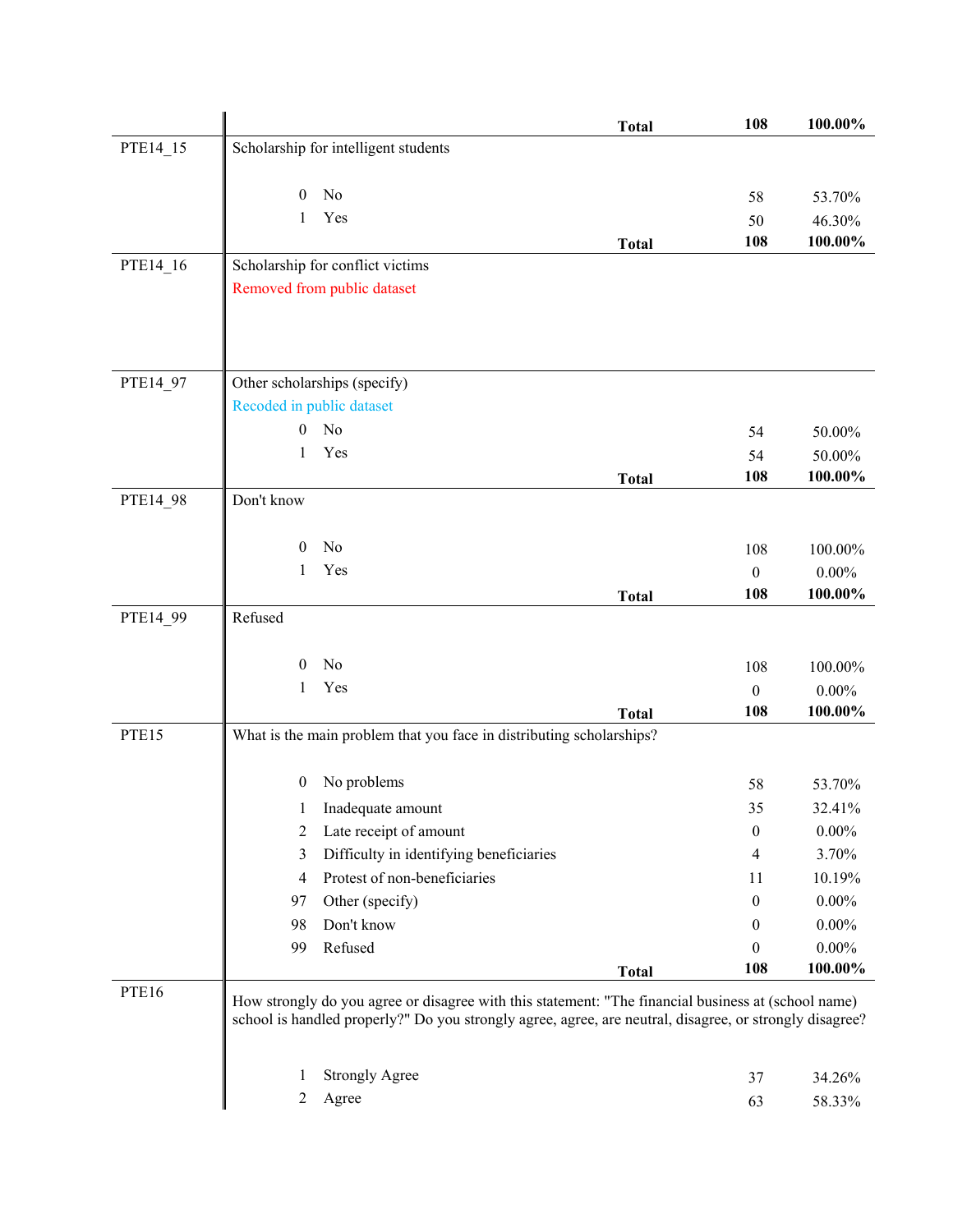|    |                          | <b>Total</b> | 108      | 100.00%  |
|----|--------------------------|--------------|----------|----------|
| 99 | Refused                  |              | $\theta$ | $0.00\%$ |
| 98 | Don't know               |              | $\theta$ | $0.00\%$ |
| Ć. | <b>Strongly Disagree</b> |              | $\theta$ | $0.00\%$ |
| 4  | Disagree                 |              | 4        | 3.70%    |
| 3  | Neutral                  |              | 4        | 3.70%    |

| <b>Section F: Enforcement: Compliance, Monitoring, Recordkeeping</b> |  |  |
|----------------------------------------------------------------------|--|--|
|                                                                      |  |  |

| PTF1             | How often are financial audits conducted?                           |                  |          |
|------------------|---------------------------------------------------------------------|------------------|----------|
|                  | Annually<br>1                                                       | 108              | 100.00%  |
|                  | 2<br>Bi-annually                                                    | $\boldsymbol{0}$ | $0.00\%$ |
|                  | Less than once every two years<br>3                                 | $\mathbf{0}$     | $0.00\%$ |
|                  | Other (specify)<br>97                                               | $\theta$         | $0.00\%$ |
|                  | Don't know<br>98                                                    | $\mathbf{0}$     | $0.00\%$ |
|                  | Refused<br>99                                                       | $\theta$         | $0.00\%$ |
|                  | <b>Total</b>                                                        | 108              | 100.00%  |
| PTF <sub>2</sub> | Did the school complete a financial audit for the last fiscal year? |                  |          |
|                  | Removed from public dataset                                         |                  |          |
|                  |                                                                     |                  |          |
|                  |                                                                     |                  |          |
| PTF3_M           | When was the last financial audit completed?                        |                  |          |
|                  | Removed from public dataset                                         |                  |          |
|                  |                                                                     |                  |          |
|                  |                                                                     |                  |          |
| PTF3_Y           | When was the last financial audit completed?                        |                  |          |
|                  | Removed from public dataset                                         |                  |          |
|                  |                                                                     |                  |          |
|                  |                                                                     |                  |          |
| PTF4             | Who serves as the school auditor?                                   |                  |          |
|                  | Recoded in public dataset                                           |                  |          |
|                  | Chartered accountant/School<br>1                                    | 11               | 10.19%   |
|                  | Auditor<br>2                                                        | 97               | 89.81%   |
|                  | By teacher<br>4                                                     | $\mathbf{0}$     | $0.00\%$ |
|                  | SMC/SB<br>5                                                         | $\theta$         | $0.00\%$ |
|                  | Don't know<br>98                                                    | $\mathbf{0}$     | $0.00\%$ |
|                  | Refused<br>99                                                       | $\mathbf{0}$     | $0.00\%$ |
|                  | <b>Total</b>                                                        | 108              | 100.00%  |
| PTF5             | Who appoints school's auditors?                                     |                  |          |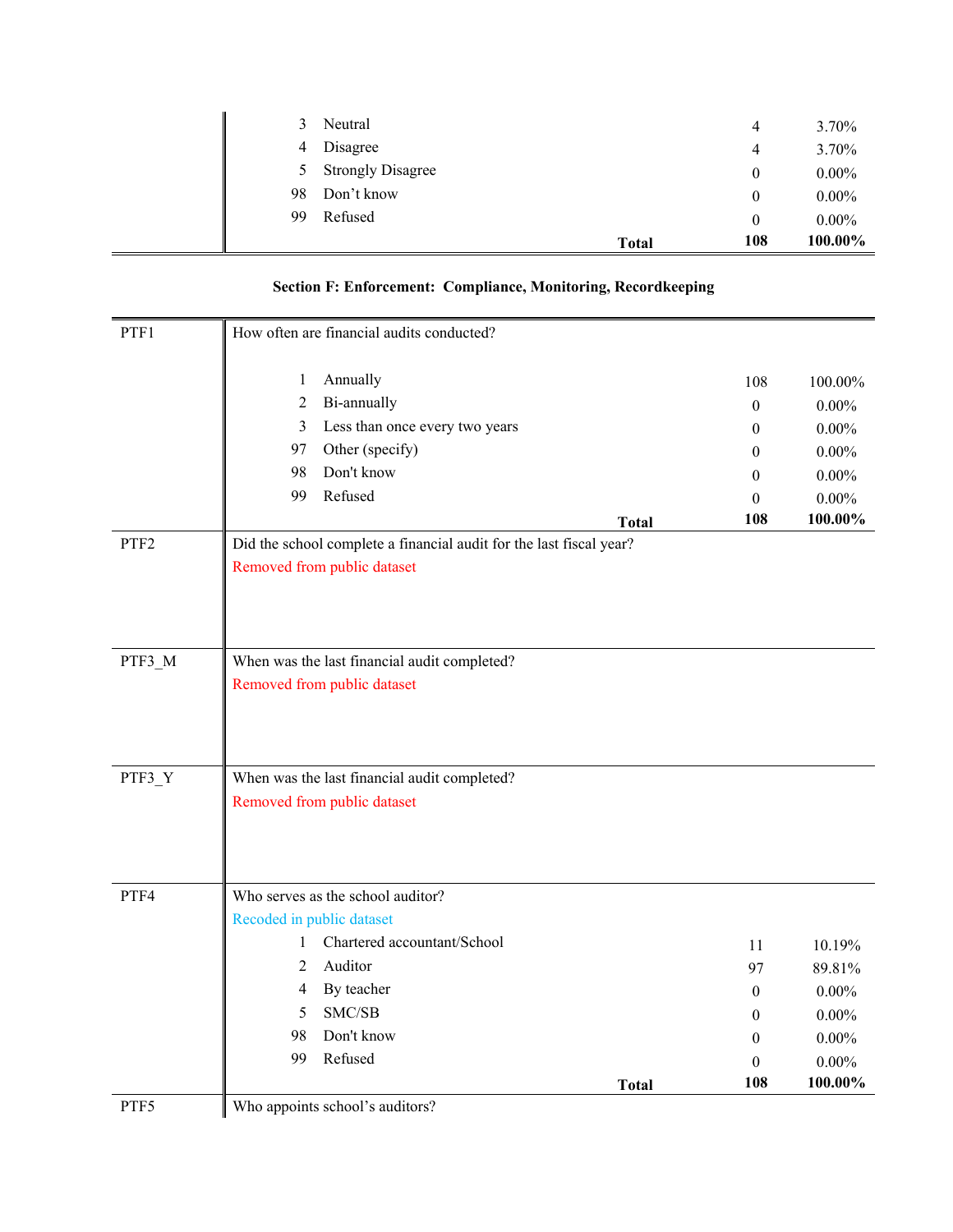|          | Recoded in public dataset                                       |                                                                             |              |                                  |                  |  |
|----------|-----------------------------------------------------------------|-----------------------------------------------------------------------------|--------------|----------------------------------|------------------|--|
|          | 4                                                               | Metropolitan                                                                |              | 54                               | 50.00%           |  |
|          | 5                                                               | SMC/SB                                                                      |              | 35                               | 32.41%           |  |
|          | 97                                                              | Other                                                                       |              | 19                               | 17.59%           |  |
|          | 98                                                              | Don't know                                                                  |              | $\mathbf{0}$                     | $0.00\%$         |  |
|          | 99                                                              | Refused                                                                     |              | $\boldsymbol{0}$                 | $0.00\%$         |  |
|          |                                                                 |                                                                             | <b>Total</b> | 108                              | 100.00%          |  |
| PTF5_97  | Other (specify)                                                 |                                                                             |              |                                  |                  |  |
|          |                                                                 |                                                                             |              |                                  |                  |  |
|          | $-1$                                                            | Inappropriate                                                               |              | 108                              | 100.00%          |  |
|          |                                                                 |                                                                             | <b>Total</b> | 108                              | 100.00%          |  |
| PTF6     |                                                                 | Does the school have the practice of making school financial audits public? |              |                                  |                  |  |
|          | $\overline{0}$                                                  | No                                                                          |              | 35                               | 32.41%           |  |
|          | 1                                                               | Yes<br>Go to PTF8                                                           |              | 73                               | 67.59%           |  |
|          | 98                                                              | Don't know                                                                  |              | $\theta$                         | $0.00\%$         |  |
|          | 99                                                              | Refused                                                                     |              | $\theta$                         | $0.00\%$         |  |
|          |                                                                 |                                                                             | <b>Total</b> | 108                              | 100.00%          |  |
| $PTF7_1$ | If not, why?                                                    |                                                                             |              |                                  |                  |  |
|          |                                                                 |                                                                             |              |                                  |                  |  |
|          | -1                                                              | Inappropriate                                                               |              | 73                               | 67.59%           |  |
|          | 1                                                               | Institutional Schools do not publish the audit report.                      |              | 35                               | 32.41%           |  |
|          | 98                                                              | Don't know                                                                  |              | $\theta$                         | $0.00\%$         |  |
|          | 99                                                              | Refused                                                                     |              | $\boldsymbol{0}$                 | $0.00\%$         |  |
|          |                                                                 |                                                                             | <b>Total</b> | 108                              | 100.00%          |  |
| PTF8     | Is there a practice of conducting social audits of this school? |                                                                             |              |                                  |                  |  |
|          | $\bf{0}$                                                        | No                                                                          |              |                                  |                  |  |
|          |                                                                 | Go to PTF17<br>Yes                                                          |              | 37<br>71                         | 34.26%<br>65.74% |  |
|          | 98                                                              | Don't know                                                                  |              |                                  | $0.00\%$         |  |
|          | 99                                                              | Refused                                                                     |              | $\boldsymbol{0}$<br>$\mathbf{0}$ | $0.00\%$         |  |
|          |                                                                 |                                                                             | <b>Total</b> | 108                              | 100.00%          |  |
| PTF9     |                                                                 | How often are social audits conducted?                                      |              |                                  |                  |  |
|          |                                                                 |                                                                             |              |                                  |                  |  |
|          | $-1$                                                            | Inappropriate                                                               |              | 37                               | 34.26%           |  |
|          | 1                                                               | Annually                                                                    |              | 71                               | 100.00%          |  |
|          | 2                                                               | Bi-annually                                                                 |              | $\boldsymbol{0}$                 | $0.00\%$         |  |
|          | 3                                                               | Less than once every two years                                              |              | $\theta$                         | $0.00\%$         |  |
|          | 97                                                              | Other (specify)                                                             |              | $\boldsymbol{0}$                 | $0.00\%$         |  |
|          | 98                                                              | Don't know                                                                  |              | $\theta$                         | $0.00\%$         |  |
|          | 99                                                              | Refused                                                                     |              | $\boldsymbol{0}$                 | $0.00\%$         |  |
|          |                                                                 |                                                                             | <b>Total</b> | 108                              | 100.00%          |  |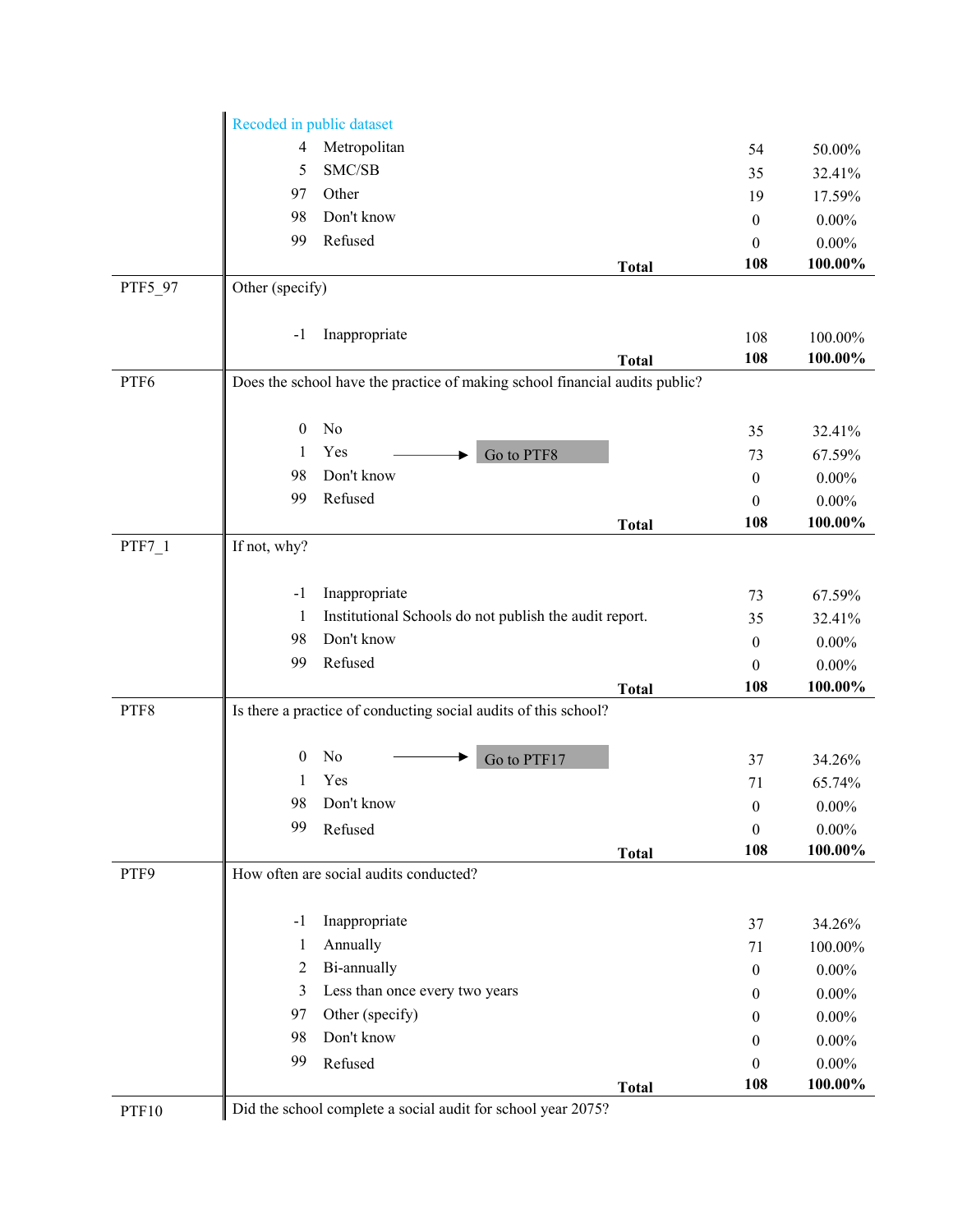|           |                                                                    | Removed from public dataset                          |                                                                                                  |                        |                    |  |
|-----------|--------------------------------------------------------------------|------------------------------------------------------|--------------------------------------------------------------------------------------------------|------------------------|--------------------|--|
|           |                                                                    |                                                      |                                                                                                  |                        |                    |  |
|           |                                                                    |                                                      |                                                                                                  |                        |                    |  |
| PTF11_M   |                                                                    | When was the last social audit completed?            |                                                                                                  |                        |                    |  |
|           |                                                                    | Removed from public dataset                          |                                                                                                  |                        |                    |  |
|           |                                                                    |                                                      |                                                                                                  |                        |                    |  |
|           |                                                                    |                                                      |                                                                                                  |                        |                    |  |
| $PTF11_Y$ |                                                                    | When was the last social audit completed?            |                                                                                                  |                        |                    |  |
|           |                                                                    | Removed from public dataset                          |                                                                                                  |                        |                    |  |
|           |                                                                    |                                                      |                                                                                                  |                        |                    |  |
|           |                                                                    |                                                      |                                                                                                  |                        |                    |  |
| PTF12     |                                                                    | Who conducts the school's social audit?              |                                                                                                  |                        |                    |  |
|           |                                                                    | Recoded in public dataset                            |                                                                                                  |                        |                    |  |
|           | $-1$                                                               | Inappropriate                                        |                                                                                                  |                        |                    |  |
|           | 2                                                                  | Teachers                                             |                                                                                                  | 37                     | 34.26%<br>$0.00\%$ |  |
|           | 5                                                                  | <b>PTA</b>                                           |                                                                                                  | $\boldsymbol{0}$       | 40.74%             |  |
|           | 97                                                                 | Other                                                |                                                                                                  | 44                     |                    |  |
|           | 98                                                                 | Don't know                                           |                                                                                                  | 27<br>$\boldsymbol{0}$ | 25.00%<br>$0.00\%$ |  |
|           | 99                                                                 | Refused                                              |                                                                                                  | $\theta$               | $0.00\%$           |  |
|           |                                                                    |                                                      | <b>Total</b>                                                                                     | 108                    | 100.00%            |  |
| PTF13     | Do you know about the Social Audit Guidelines of local government? |                                                      |                                                                                                  |                        |                    |  |
|           |                                                                    |                                                      |                                                                                                  |                        |                    |  |
|           | $-1$                                                               | Inappropriate                                        |                                                                                                  | 37                     | 34.26%             |  |
|           | $\theta$                                                           | No                                                   |                                                                                                  | 19                     | 17.59%             |  |
|           | 1                                                                  | Yes                                                  |                                                                                                  | 52                     | 48.15%             |  |
|           | 98                                                                 | Don't know                                           |                                                                                                  | $\boldsymbol{0}$       | $0.00\%$           |  |
|           | 99                                                                 | Refused                                              |                                                                                                  | $\theta$               | $0.00\%$           |  |
| PTF14     |                                                                    |                                                      | <b>Total</b><br>Does the school follow those guidelines when they conduct the social audit?      | 108                    | 100.00%            |  |
|           |                                                                    |                                                      |                                                                                                  |                        |                    |  |
|           | -1                                                                 | Inappropriate                                        |                                                                                                  | 37                     | 34.26%             |  |
|           | $\theta$                                                           | No                                                   |                                                                                                  | 3                      | 2.78%              |  |
|           | 1                                                                  | Yes                                                  |                                                                                                  | 68                     | 62.96%             |  |
|           | 98                                                                 | Don't know                                           |                                                                                                  | $\theta$               | $0.00\%$           |  |
|           | 99                                                                 | Refused                                              |                                                                                                  | $\theta$               | $0.00\%$           |  |
|           |                                                                    |                                                      | <b>Total</b>                                                                                     | 108                    | $100.00\%$         |  |
|           |                                                                    | What issues were covered in the latest social audit? |                                                                                                  |                        |                    |  |
|           |                                                                    |                                                      | Multiple responses possible. Do not read the possible answers. Please mark and give number for 3 |                        |                    |  |
|           | main options in the box.                                           |                                                      |                                                                                                  |                        |                    |  |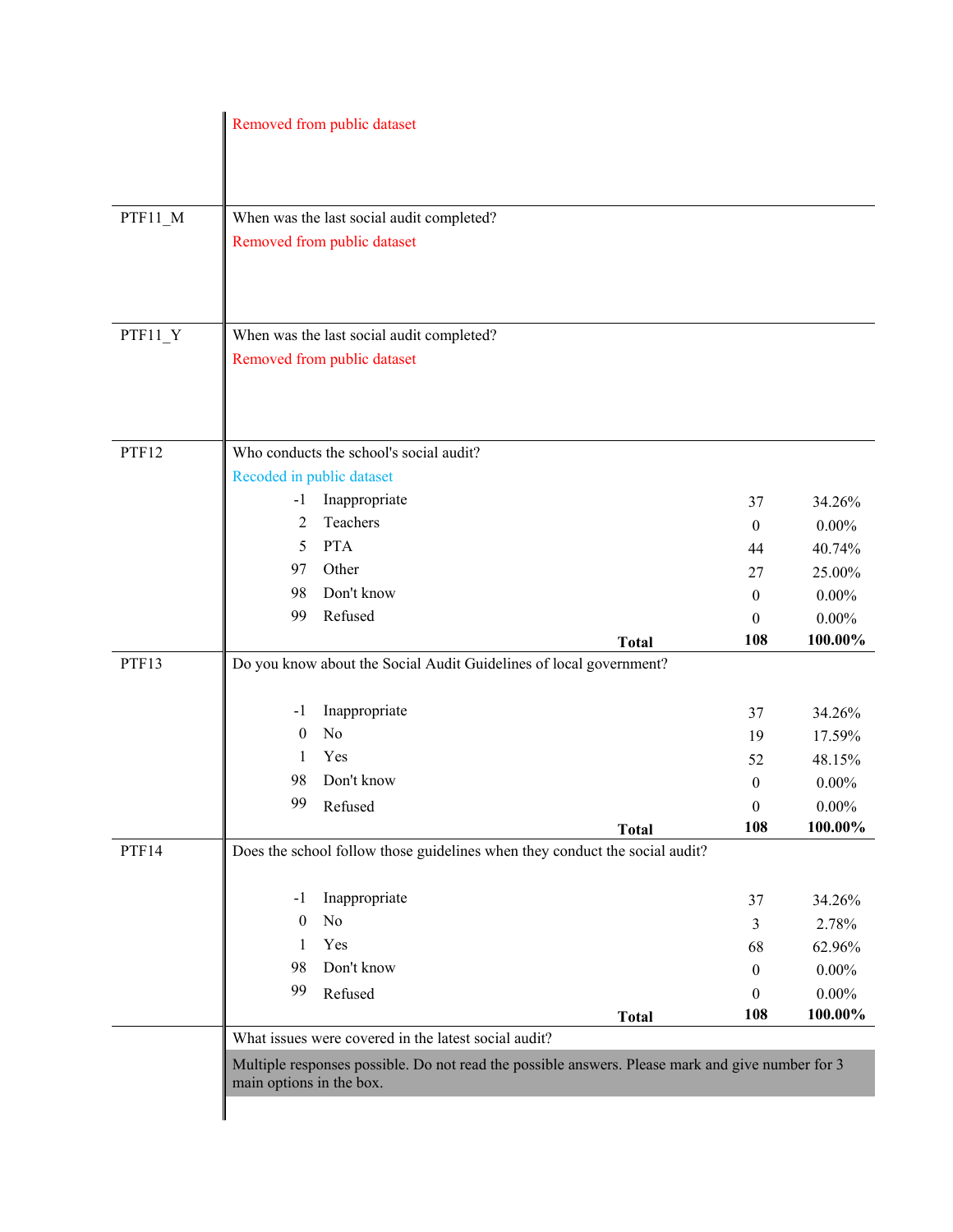| $PTF15_1$  | School administration/issues                              |       |            |
|------------|-----------------------------------------------------------|-------|------------|
|            | Inappropriate<br>$-1$                                     | 37    | 34.26%     |
|            | No<br>$\boldsymbol{0}$                                    | 33    | 30.56%     |
|            | Yes<br>1                                                  | 38    | 35.19%     |
|            | <b>Total</b>                                              | 108   | 100.00%    |
| $PTF15_1a$ | School administration/issues (Priority Number)            |       |            |
|            |                                                           |       |            |
|            | Inappropriate<br>$-1$                                     | 70    | 64.81%     |
|            | No<br>$\boldsymbol{0}$                                    | 13    | 12.04%     |
|            | First<br>1                                                | $8\,$ | 7.41%      |
|            | Second<br>$\overline{2}$                                  | 11    | 10.19%     |
|            | Third<br>3                                                | 6     | 5.56%      |
|            | <b>Total</b>                                              | 108   | 100.00%    |
| PTF15_2    | Issues on income and expenses                             |       |            |
|            | Inappropriate<br>$-1$                                     | 37    | 34.26%     |
|            | No<br>$\boldsymbol{0}$                                    | 6     | 5.56%      |
|            | Yes<br>1                                                  | 65    | 60.19%     |
|            | <b>Total</b>                                              | 108   | 100.00%    |
| PTF15_2a   | Issues on income and expenses (Priority Number)           |       |            |
|            | Inappropriate<br>$-1$                                     | 43    | 39.81%     |
|            | $\rm No$<br>$\boldsymbol{0}$                              | 10    | 9.26%      |
|            | First<br>1                                                | 37    | 34.26%     |
|            | Second<br>$\overline{2}$                                  | 12    | 11.11%     |
|            | Third<br>3                                                | 6     | 5.56%      |
|            | <b>Total</b>                                              | 108   | 100.00%    |
| PTF15_3    | Quality of teaching/learning and school                   |       |            |
|            | Inappropriate<br>$-1$                                     | 37    | 34.26%     |
|            | No<br>$\mathbf{0}$                                        | 14    | 12.96%     |
|            | Yes<br>1                                                  | 57    | 52.78%     |
|            | <b>Total</b>                                              | 108   | $100.00\%$ |
| PTF15_3a   | Quality of teaching/learning and school (Priority Number) |       |            |
|            | Inappropriate<br>$-1$                                     | 51    | 47.22%     |
|            | No<br>$\boldsymbol{0}$                                    | 3     | 2.78%      |
|            | First<br>1                                                | 18    | 16.67%     |
|            | Second<br>$\overline{2}$                                  | 18    | 16.67%     |
|            | $\mathfrak{Z}$<br>Third                                   | 18    | 16.67%     |
|            | <b>Total</b>                                              | 108   | 100.00%    |
| PTF15_4    | Issues related to teachers                                |       |            |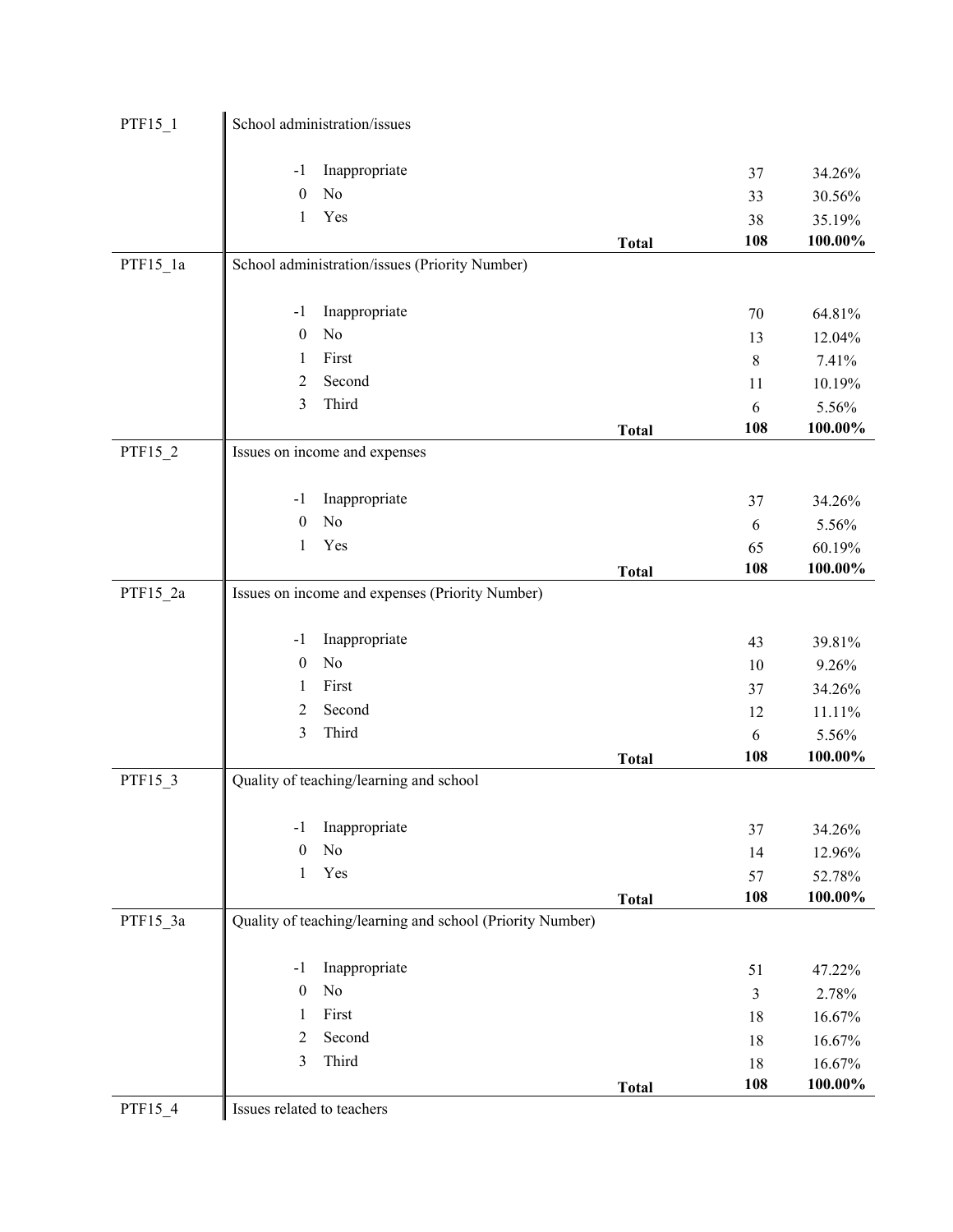|          | Inappropriate<br>$-1$                                                   |              | 37               | 34.26%            |  |  |
|----------|-------------------------------------------------------------------------|--------------|------------------|-------------------|--|--|
|          | No<br>$\mathbf{0}$                                                      |              | 34               | 31.48%            |  |  |
|          | Yes<br>1                                                                |              | 37               | 34.26%            |  |  |
|          |                                                                         | <b>Total</b> | 108              | 100.00%           |  |  |
| PTF15_4a | Issues related to teachers (Priority Number)                            |              |                  |                   |  |  |
|          |                                                                         |              |                  |                   |  |  |
|          | Inappropriate<br>$-1$                                                   |              | 71               | 65.74%            |  |  |
|          | No<br>$\mathbf{0}$                                                      |              | 27               | 25.00%            |  |  |
|          | First<br>1                                                              |              | $\mathbf{1}$     | 0.93%             |  |  |
|          | Second<br>$\overline{2}$                                                |              | $\mathfrak{Z}$   | 2.78%             |  |  |
|          | Third<br>3                                                              |              | 6                | 5.56%             |  |  |
|          |                                                                         | <b>Total</b> | 108              | 100.00%           |  |  |
| PTF15_5  | Improvement of physical facilities of school                            |              |                  |                   |  |  |
|          |                                                                         |              |                  |                   |  |  |
|          | Inappropriate<br>$-1$<br>No<br>$\mathbf{0}$                             |              | 37               | 34.26%            |  |  |
|          | Yes<br>1                                                                |              | 16               | 14.81%            |  |  |
|          |                                                                         |              | 55<br>108        | 50.93%<br>100.00% |  |  |
| PTF15_5a | Improvement of physical facilities of school (Priority Number)          | <b>Total</b> |                  |                   |  |  |
|          |                                                                         |              |                  |                   |  |  |
|          | Inappropriate<br>$-1$                                                   |              | 53               | 49.07%            |  |  |
|          | No<br>$\boldsymbol{0}$                                                  |              | 16               | 14.81%            |  |  |
|          | First<br>1                                                              |              | $\overline{2}$   | 1.85%             |  |  |
|          | Second<br>2                                                             |              | 17               | 15.74%            |  |  |
|          | Third<br>$\mathfrak{Z}$                                                 |              | 20               | 18.52%            |  |  |
|          |                                                                         | <b>Total</b> | 108              | 100.00%           |  |  |
| PTF15_6  | Involvement of community members in school activities                   |              |                  |                   |  |  |
|          |                                                                         |              |                  |                   |  |  |
|          | Inappropriate<br>$-1$                                                   |              | 37               | 34.26%            |  |  |
|          | No<br>$\boldsymbol{0}$                                                  |              | 53               | 49.07%            |  |  |
|          | Yes<br>1                                                                |              | 18               | 16.67%            |  |  |
|          |                                                                         | <b>Total</b> | 108              | $100.00\%$        |  |  |
| PTF15_6a | Involvement of community members in school activities (Priority Number) |              |                  |                   |  |  |
|          |                                                                         |              |                  |                   |  |  |
|          | Inappropriate<br>$-1$                                                   |              | 90               | 83.33%            |  |  |
|          | No<br>$\boldsymbol{0}$                                                  |              | 18               | 16.67%            |  |  |
|          | First<br>1                                                              |              | $\boldsymbol{0}$ | $0.00\%$          |  |  |
|          | Second<br>$\overline{2}$                                                |              | $\boldsymbol{0}$ | $0.00\%$          |  |  |
|          | $\mathfrak{Z}$<br>Third                                                 |              | $\mathbf{0}$     | $0.00\%$          |  |  |
|          |                                                                         | <b>Total</b> | 108              | 100.00%           |  |  |
| PTF15_97 | Other (specify)                                                         |              |                  |                   |  |  |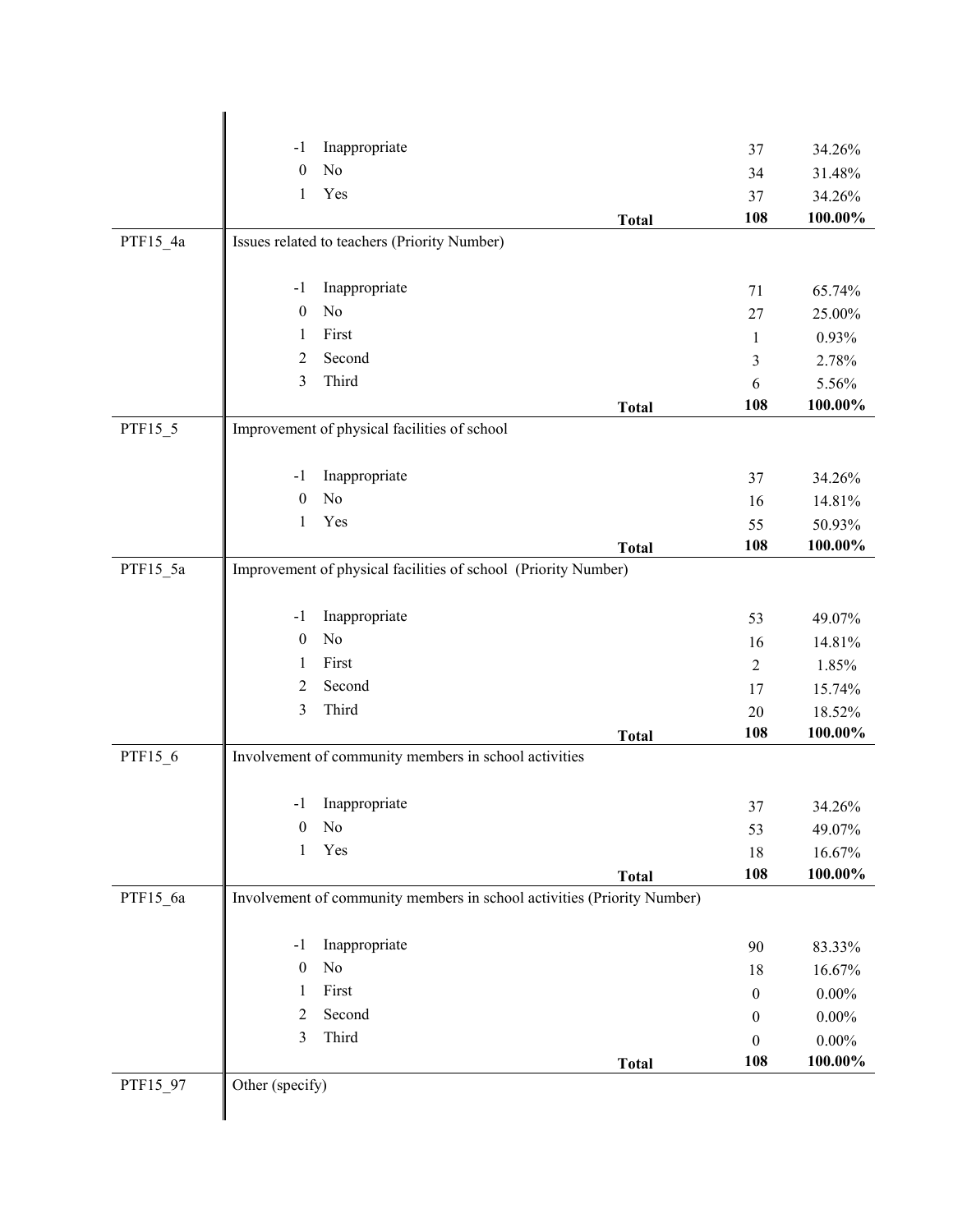|           | $-1$                                                                                         | Inappropriate                                                                                |              | 37               | 34.26%   |  |
|-----------|----------------------------------------------------------------------------------------------|----------------------------------------------------------------------------------------------|--------------|------------------|----------|--|
|           | $\boldsymbol{0}$                                                                             | No                                                                                           |              | 71               | 65.74%   |  |
|           | $\mathbf{1}$                                                                                 | Yes                                                                                          |              | $\boldsymbol{0}$ | $0.00\%$ |  |
|           |                                                                                              |                                                                                              | <b>Total</b> | 108              | 100.00%  |  |
| PTF15_97a |                                                                                              | Other (specify) (Priority Number)                                                            |              |                  |          |  |
|           | $-1$                                                                                         | Inappropriate                                                                                |              | 108              | 100.00%  |  |
|           | $\boldsymbol{0}$                                                                             | No                                                                                           |              | $\boldsymbol{0}$ | $0.00\%$ |  |
|           | -1                                                                                           | First                                                                                        |              | $\boldsymbol{0}$ | $0.00\%$ |  |
|           | 2                                                                                            | Second                                                                                       |              | $\boldsymbol{0}$ | $0.00\%$ |  |
|           | 3                                                                                            | Third                                                                                        |              | $\theta$         | $0.00\%$ |  |
|           |                                                                                              |                                                                                              | <b>Total</b> | 108              | 100.00%  |  |
| PTF15_98  | Don't know                                                                                   |                                                                                              |              |                  |          |  |
|           | $-1$                                                                                         | Inappropriate                                                                                |              | 37               | 34.26%   |  |
|           | $\boldsymbol{0}$                                                                             | No                                                                                           |              | 71               | 65.74%   |  |
|           | $\mathbf{1}$                                                                                 | Yes                                                                                          |              | $\mathbf{0}$     | $0.00\%$ |  |
|           |                                                                                              |                                                                                              | <b>Total</b> | 108              | 100.00%  |  |
| PTF15_99  | Refused                                                                                      |                                                                                              |              |                  |          |  |
|           | $-1$                                                                                         | Inappropriate                                                                                |              | 37               | 34.26%   |  |
|           | $\boldsymbol{0}$                                                                             | No                                                                                           |              | 71               | 65.74%   |  |
|           | $\mathbf{1}$                                                                                 | Yes                                                                                          |              | $\boldsymbol{0}$ | $0.00\%$ |  |
|           |                                                                                              |                                                                                              | <b>Total</b> | 108              | 100.00%  |  |
| PTF16     | Did your school discuss the school's annual financial audit report in the last social audit? |                                                                                              |              |                  |          |  |
|           | $-1$                                                                                         | Inappropriate                                                                                |              | 37               | 34.26%   |  |
|           | $\theta$                                                                                     | No                                                                                           |              | 4                | 3.70%    |  |
|           | 1                                                                                            | Yes                                                                                          |              | 67               | 62.04%   |  |
|           | 98                                                                                           | Don't know                                                                                   |              | $\overline{0}$   | $0.00\%$ |  |
|           | 99                                                                                           | Refused                                                                                      |              | $\boldsymbol{0}$ | $0.00\%$ |  |
|           |                                                                                              |                                                                                              | <b>Total</b> | 108              | 100.00%  |  |
| PTF17     | How many times did your school conduct a meeting with parents during the 2075 school year?   |                                                                                              |              |                  |          |  |
|           |                                                                                              | Recoded in public dataset                                                                    |              |                  |          |  |
|           | $1-5$                                                                                        | No. of parents meetings                                                                      |              | 95               | 87.96%   |  |
|           | 6                                                                                            | 6 or more                                                                                    |              | 13               | 12.04%   |  |
|           | 98                                                                                           | Don't know                                                                                   |              | $\theta$         | $0.00\%$ |  |
|           | 99                                                                                           | Refused                                                                                      |              | 0                | $0.00\%$ |  |
|           |                                                                                              |                                                                                              | <b>Total</b> | 108              | 100.00%  |  |
| PTF18     |                                                                                              | How many times did your school conduct a public hearing program during the 2075 school year? |              |                  |          |  |
|           |                                                                                              | Recoded in public dataset                                                                    |              |                  |          |  |
|           | $\boldsymbol{0}$                                                                             | No                                                                                           |              | 75               | 69.44%   |  |
|           | 1                                                                                            | 1 or more                                                                                    |              | 33               | 30.56%   |  |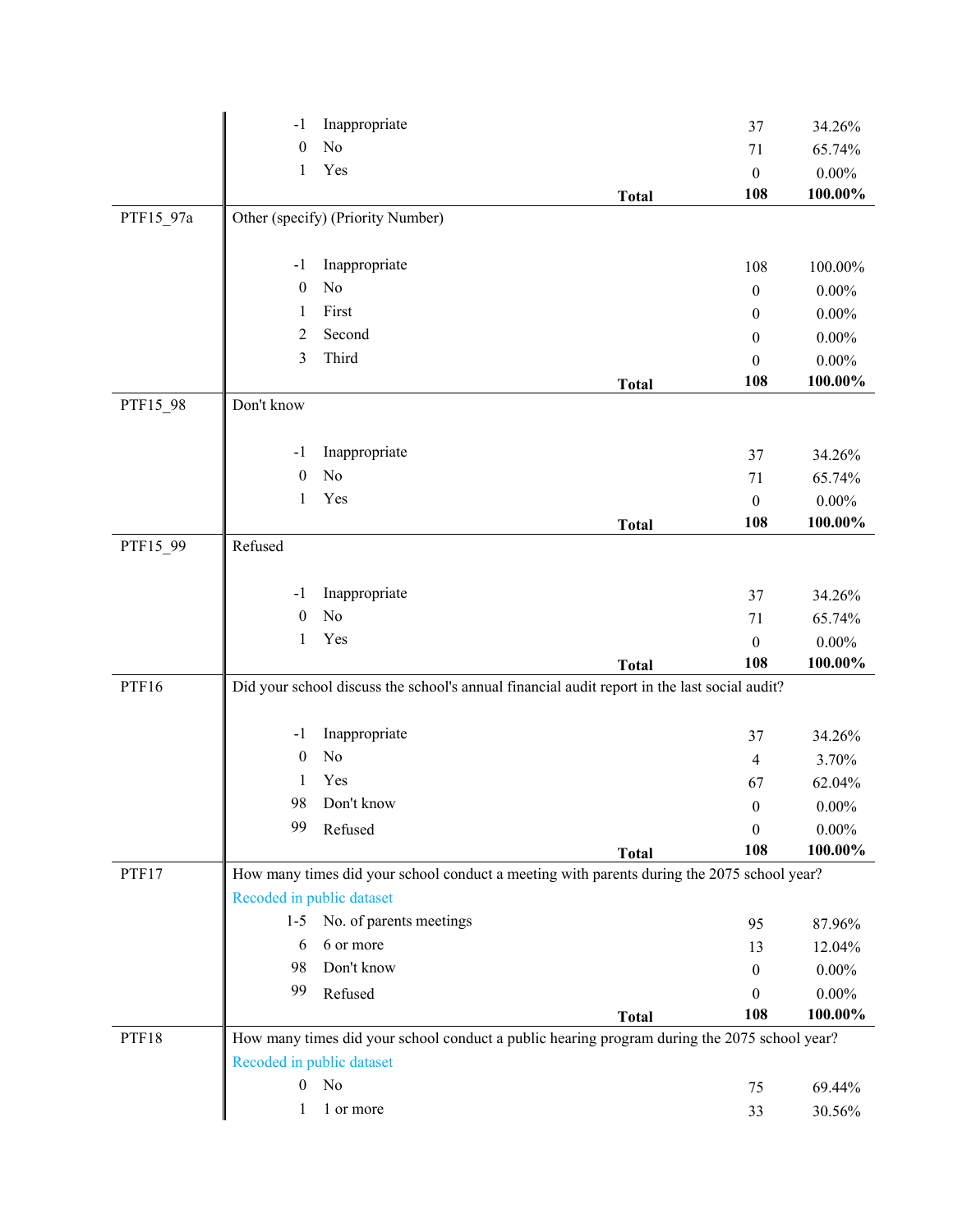|                   | 98                                                                                                                 | Don't know                                                                                                                                                |              | $\theta$         | $0.00\%$ |
|-------------------|--------------------------------------------------------------------------------------------------------------------|-----------------------------------------------------------------------------------------------------------------------------------------------------------|--------------|------------------|----------|
|                   | 99                                                                                                                 | Refused                                                                                                                                                   |              | 0                | $0.00\%$ |
|                   |                                                                                                                    |                                                                                                                                                           | <b>Total</b> | 108              | 100.00%  |
| PTF19             |                                                                                                                    | Did your school select school's best teacher and parents in the 2075 school year?                                                                         |              |                  |          |
|                   | $\mathbf{0}$                                                                                                       | No                                                                                                                                                        |              | 14               | 12.96%   |
|                   | 1                                                                                                                  | Yes                                                                                                                                                       |              | 94               | 87.04%   |
|                   | 98                                                                                                                 | Don't know                                                                                                                                                |              | $\theta$         | $0.00\%$ |
|                   | 99                                                                                                                 | Refused                                                                                                                                                   |              | 0                | $0.00\%$ |
|                   |                                                                                                                    |                                                                                                                                                           | <b>Total</b> | 108              | 100.00%  |
| PTF20             |                                                                                                                    | How many times did the PTA observe a classroom during teaching time in the 2075 school year?                                                              |              |                  |          |
|                   |                                                                                                                    | Recoded in public dataset                                                                                                                                 |              |                  |          |
|                   | $\theta$                                                                                                           | None observed                                                                                                                                             |              | 10               | 9.26%    |
|                   | 5                                                                                                                  | 1-5 classrooms observed                                                                                                                                   |              | 46               | 42.59%   |
|                   | 6                                                                                                                  | 6-10 classroom observed                                                                                                                                   |              | 15               | 13.89%   |
|                   | 11                                                                                                                 | 11 classrooms observed or more                                                                                                                            |              | 37               | 34.26%   |
|                   | 98                                                                                                                 | Don't know                                                                                                                                                |              | $\theta$         | $0.00\%$ |
|                   | 99                                                                                                                 | Refused                                                                                                                                                   |              | $\theta$         | $0.00\%$ |
|                   |                                                                                                                    |                                                                                                                                                           | <b>Total</b> | 108              | 100.00%  |
| PTF21             | How many times did the parents and class teachers of your school meet jointly together in the 2075<br>school year? |                                                                                                                                                           |              |                  |          |
|                   |                                                                                                                    | Recoded in public dataset                                                                                                                                 |              |                  |          |
|                   | $\theta$                                                                                                           | No                                                                                                                                                        |              | 9                | 8.33%    |
|                   | $1-4$                                                                                                              | No. of meetings                                                                                                                                           |              | 88               | 81.48%   |
|                   | 5                                                                                                                  | 5 or more                                                                                                                                                 |              | 11               | 10.19%   |
|                   | 98                                                                                                                 | Don't know                                                                                                                                                |              | $\mathbf{0}$     | $0.00\%$ |
|                   | 99                                                                                                                 | Refused                                                                                                                                                   |              | $\theta$         | $0.00\%$ |
|                   |                                                                                                                    |                                                                                                                                                           | <b>Total</b> | 108              | 100.00%  |
| PTF <sub>22</sub> |                                                                                                                    | How many times did your school meet jointly with the school management committee, Parent<br>Teacher Association, and parents during the 2075 school year? |              |                  |          |
|                   | Recoded in public dataset                                                                                          |                                                                                                                                                           |              |                  |          |
|                   | $\boldsymbol{0}$                                                                                                   | No                                                                                                                                                        |              | 22               | 20.37%   |
|                   | $1 - 3$                                                                                                            | No. of meetings                                                                                                                                           |              | 64               | 59.26%   |
|                   | $\overline{4}$                                                                                                     | 4 or more                                                                                                                                                 |              | 22               | 20.37%   |
|                   | 98                                                                                                                 | Don't know                                                                                                                                                |              | $\boldsymbol{0}$ | $0.00\%$ |
|                   | 99                                                                                                                 | Refused                                                                                                                                                   |              | $\mathbf{0}$     | $0.00\%$ |
|                   |                                                                                                                    |                                                                                                                                                           | <b>Total</b> | 108              | 100.00%  |
| PTF23             | 2075 school year?                                                                                                  | Did your school develop an educational quality improvement plan and yearly calendar during the                                                            |              |                  |          |
|                   | $\boldsymbol{0}$                                                                                                   | No                                                                                                                                                        |              | 9                | 8.33%    |
|                   | 1                                                                                                                  | Yes                                                                                                                                                       |              | 99               | 91.67%   |
|                   | 98                                                                                                                 | Don't know                                                                                                                                                |              | $\boldsymbol{0}$ | $0.00\%$ |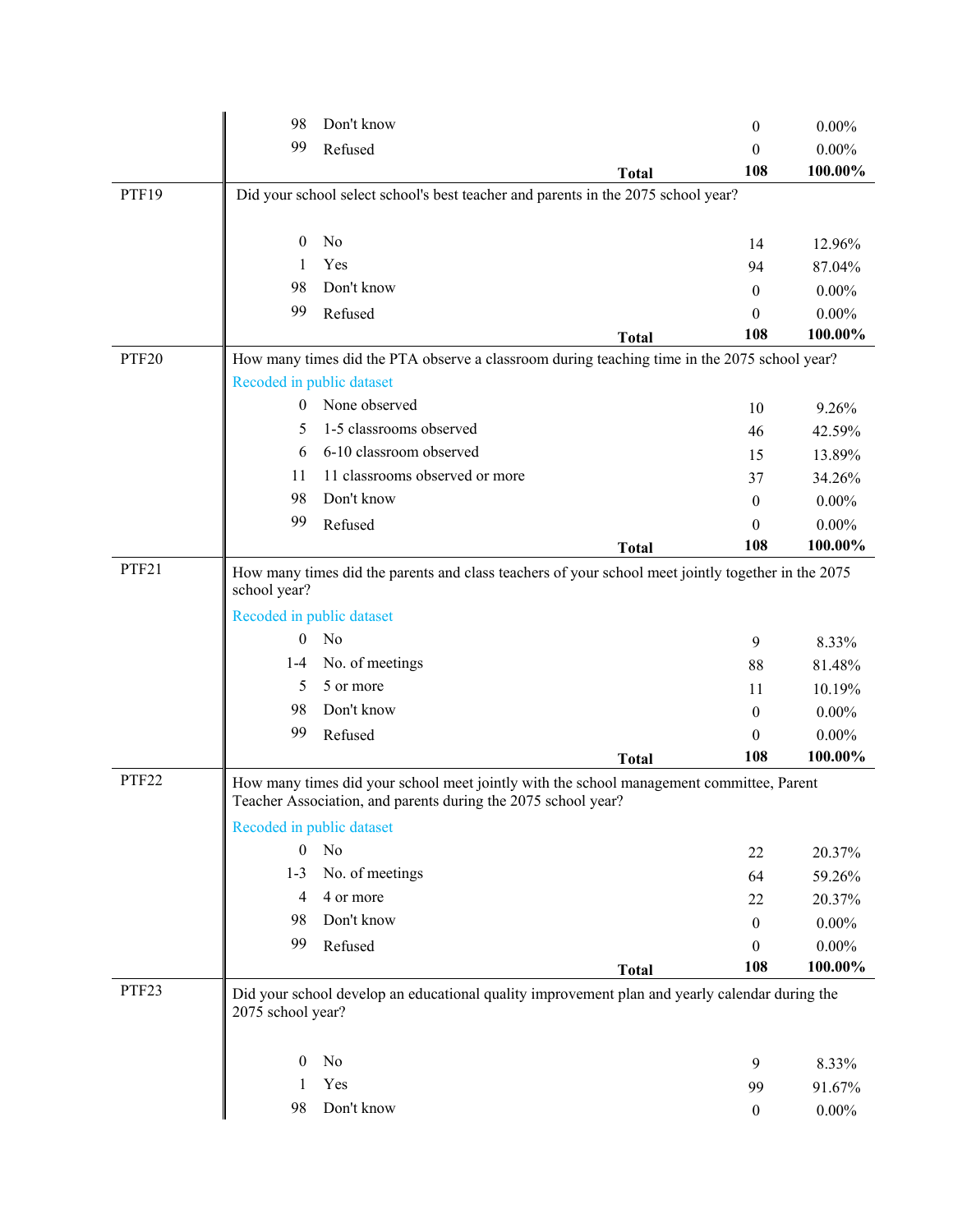|         | 99                   | Refused                                          |                                                                                                                                                                       |              | $\theta$<br>108  | $0.00\%$<br>100.00% |
|---------|----------------------|--------------------------------------------------|-----------------------------------------------------------------------------------------------------------------------------------------------------------------------|--------------|------------------|---------------------|
| PTF24   | year?                |                                                  | Did your school publish code of conduct guidelines for students and teachers during the 2075 school                                                                   | <b>Total</b> |                  |                     |
|         |                      |                                                  |                                                                                                                                                                       |              |                  |                     |
|         | $\theta$             | No                                               |                                                                                                                                                                       |              | 33               | 30.56%              |
|         | 1                    | Yes                                              |                                                                                                                                                                       |              | 75               | 69.44%              |
|         | 98                   | Don't know                                       |                                                                                                                                                                       |              | $\theta$         | $0.00\%$            |
|         | 99                   | Refused                                          |                                                                                                                                                                       |              | $\theta$         | $0.00\%$            |
|         |                      |                                                  |                                                                                                                                                                       | <b>Total</b> | 108              | 100.00%             |
| PTF25   |                      | infestation programs in the 2075 school year?    | Did your school conduct school health programs such as Vitamin A, nutrition, polio, and worm                                                                          |              |                  |                     |
|         | $\bf{0}$             | No                                               |                                                                                                                                                                       |              | 61               | 56.48%              |
|         | 1                    | Yes                                              |                                                                                                                                                                       |              | 47               | 43.52%              |
|         | 98                   | Don't know                                       |                                                                                                                                                                       |              | $\mathbf{0}$     | $0.00\%$            |
|         | 99                   | Refused                                          |                                                                                                                                                                       |              | $\theta$         | $0.00\%$            |
|         |                      |                                                  |                                                                                                                                                                       | <b>Total</b> | 108              | 100.00%             |
| PTF26   |                      |                                                  | Did your school conduct observation programs, i.e., inter-school, profession, business with<br>technology, or exchange learning programs during the 2075 school year? |              |                  |                     |
|         | $\mathbf{0}$         | No                                               |                                                                                                                                                                       |              | 13               | 12.04%              |
|         | 1                    | Yes                                              |                                                                                                                                                                       |              | 95               | 87.96%              |
|         | 98                   | Don't know                                       |                                                                                                                                                                       |              | $\mathbf{0}$     | $0.00\%$            |
|         | 99                   | Refused                                          |                                                                                                                                                                       |              | $\boldsymbol{0}$ | $0.00\%$            |
|         |                      |                                                  |                                                                                                                                                                       | <b>Total</b> | 108              | 100.00%             |
| PTF27   |                      |                                                  | In your opinion, what are the main teaching and learning problems faced by this school?                                                                               |              |                  |                     |
| PTF27 0 | No problems          |                                                  |                                                                                                                                                                       |              |                  |                     |
|         | $-1$                 | Inappropriate                                    |                                                                                                                                                                       |              | $\boldsymbol{0}$ | $0.00\%$            |
|         | $\theta$             | No                                               |                                                                                                                                                                       |              | 85               | 78.70%              |
|         | 1                    | Yes                                              |                                                                                                                                                                       |              | 23               | 21.30%              |
|         |                      |                                                  |                                                                                                                                                                       | <b>Total</b> | 108              | 100.00%             |
| PTF27 1 |                      | Parents do not guide their children in education |                                                                                                                                                                       |              |                  |                     |
|         | $-1$                 | Inappropriate                                    |                                                                                                                                                                       |              | $\boldsymbol{0}$ | $0.00\%$            |
|         | $\theta$             | No                                               |                                                                                                                                                                       |              | 80               | 74.07%              |
|         | 1                    | Yes                                              |                                                                                                                                                                       |              | 28               | 25.93%              |
|         |                      |                                                  |                                                                                                                                                                       | <b>Total</b> | 108              | 100.00%             |
| PTF27_2 | Weakness of teachers |                                                  |                                                                                                                                                                       |              |                  |                     |
|         | $-1$                 | Inappropriate                                    |                                                                                                                                                                       |              | $\boldsymbol{0}$ | $0.00\%$            |